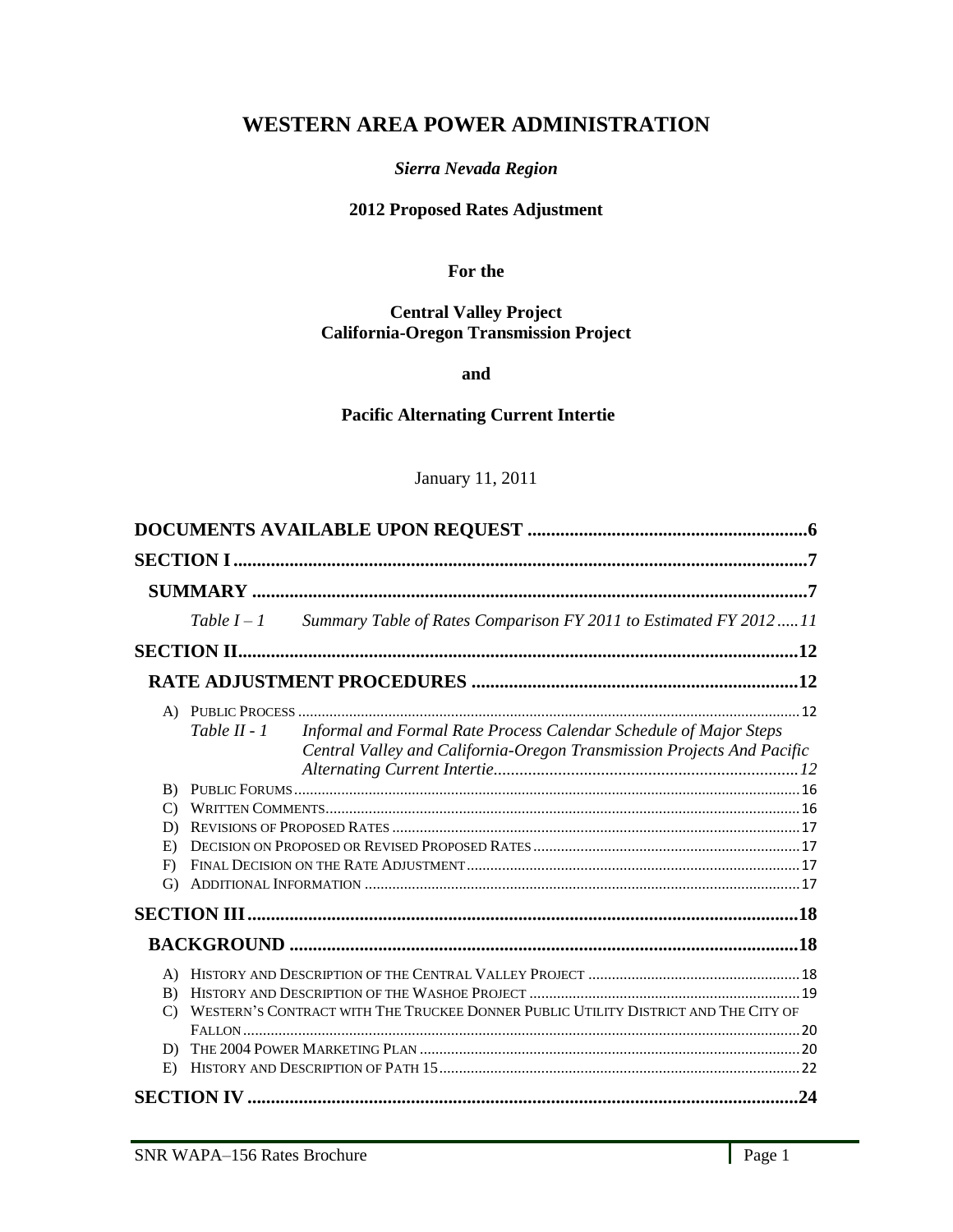|          |                     |                                                                         | .24 |
|----------|---------------------|-------------------------------------------------------------------------|-----|
|          | Table $IV-1$        |                                                                         |     |
|          | Table $IV-2$        |                                                                         |     |
|          | Table $IV-3$        |                                                                         |     |
|          |                     |                                                                         |     |
|          |                     |                                                                         |     |
|          |                     |                                                                         |     |
| B)       |                     |                                                                         |     |
| C)       |                     |                                                                         |     |
| D)       |                     |                                                                         |     |
| E)       |                     |                                                                         |     |
|          | Table $V - 1$       |                                                                         |     |
|          | Table $V - 2$       |                                                                         |     |
| F)       | Table $V - 3$       |                                                                         |     |
|          | Table $V - 4$       |                                                                         |     |
|          | Table $V - 5$       |                                                                         |     |
|          |                     |                                                                         |     |
|          | Table $V-6$         | Summary of Projected Unpaid Investment and Interest Rates as of FY      |     |
| H)       |                     |                                                                         |     |
|          | Table $V - 7$       |                                                                         |     |
| $\bf{D}$ |                     |                                                                         |     |
|          | Table $V - 8$       | Projected Cumulative Federal Investment through FY 201638               |     |
| J)       |                     |                                                                         |     |
|          | Table $V - 9$       |                                                                         |     |
|          |                     |                                                                         |     |
|          |                     | PROPOSED RATE FORMULAS FOR CVP BASE RESOURCE & FIRST                    |     |
|          |                     |                                                                         |     |
|          |                     |                                                                         |     |
|          |                     |                                                                         |     |
|          |                     | Table VI-1 First Preference Percentage Calculation Estimated FY 2012 42 |     |
|          | Table $VI-2$        | First Preference Revenue Requirement Estimated FY 2012 43               |     |
| C)       |                     |                                                                         |     |
|          | Table $VI - 3$      | FP and BR Revenue Requirement Estimated FY 201245                       |     |
|          | Table $VI-4$        |                                                                         |     |
|          | <b>SECTION VII.</b> |                                                                         |     |
|          |                     | <b>PROPOSED FORMULA RATE FOR CUSTOM PRODUCT POWER AND</b>               |     |
|          |                     | <b>EFFECTIVE RATE FOR VARIABLE RESOURCE SCHEDULES47</b>                 |     |
| A)       |                     |                                                                         |     |
|          | Table $VII - 1$     |                                                                         |     |
|          | Table $VII - 2$     |                                                                         |     |
|          |                     | B) USE OF RECEIPTS, FEDERAL REIMBURSABLE OR APPROPRIATIONS FUNDING  50  |     |
|          | Table $VII - 3$     |                                                                         |     |
|          | Table $VII-4$       |                                                                         |     |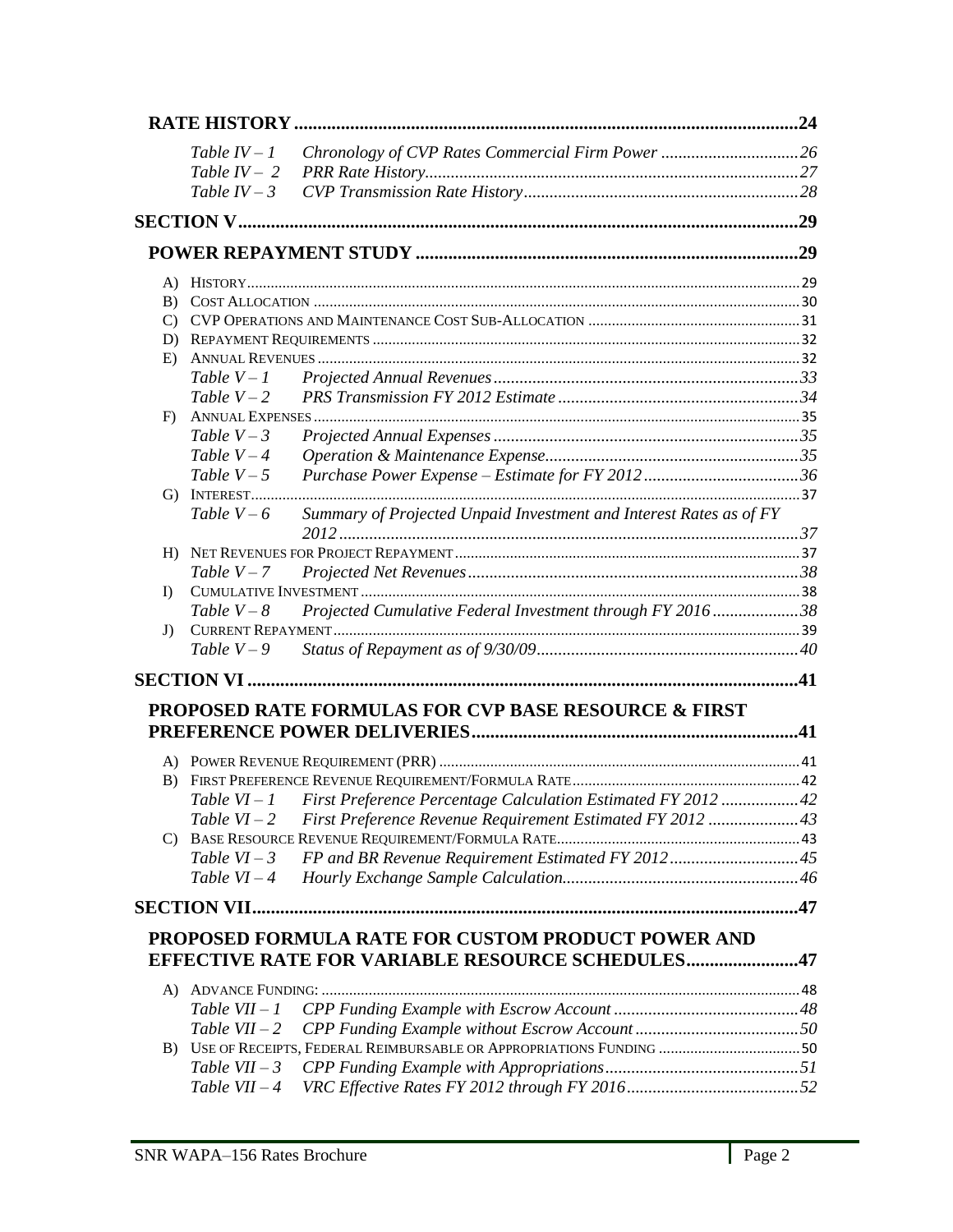|                                    | PROPOSED RATE FORMULA FOR CVP TRANSMISSION PROPOSED RATE<br><b>SCHEDULE CV-T3 (SUPERSEDES CV-T2) CENTRAL VALLEY PROJECT;</b><br><b>SCHEDULE OF RATE FOR FIRM AND NON-FIRM POINT-TO-POINT</b> |     |
|------------------------------------|----------------------------------------------------------------------------------------------------------------------------------------------------------------------------------------------|-----|
| $Table VIII - 1$                   |                                                                                                                                                                                              |     |
| Table VIII $-2$<br>Table VIII $-3$ |                                                                                                                                                                                              |     |
| Table VIII $-4$                    | Comparison of Transmission Revenue Requirement Current (FY 2011) vs.                                                                                                                         |     |
|                                    |                                                                                                                                                                                              |     |
| Table VIII $-5$                    | Comparison of Transmission System Usage Current (FY 2011) vs.                                                                                                                                |     |
|                                    |                                                                                                                                                                                              |     |
|                                    |                                                                                                                                                                                              |     |
|                                    |                                                                                                                                                                                              |     |
|                                    |                                                                                                                                                                                              |     |
| Table $IX - 1$                     |                                                                                                                                                                                              |     |
| Table $IX - 2$                     |                                                                                                                                                                                              |     |
|                                    |                                                                                                                                                                                              |     |
|                                    |                                                                                                                                                                                              |     |
| Table $X - 1$                      |                                                                                                                                                                                              |     |
| Table $X - 2$                      |                                                                                                                                                                                              |     |
|                                    |                                                                                                                                                                                              |     |
|                                    |                                                                                                                                                                                              |     |
|                                    |                                                                                                                                                                                              |     |
|                                    | PROPOSED RATE SCHEDULE FOR TRANSMISSION OF WESTERN POWER                                                                                                                                     | .73 |
| <b>SECTION XIII</b>                |                                                                                                                                                                                              | .75 |
|                                    |                                                                                                                                                                                              |     |
|                                    |                                                                                                                                                                                              |     |
|                                    |                                                                                                                                                                                              |     |
|                                    |                                                                                                                                                                                              |     |
|                                    |                                                                                                                                                                                              |     |
|                                    |                                                                                                                                                                                              |     |
|                                    |                                                                                                                                                                                              |     |
| Table $XIV-3$                      |                                                                                                                                                                                              |     |
|                                    |                                                                                                                                                                                              |     |
|                                    | PROPOSED RATE FOR ANCILLARY SERVICE - REGULATION                                                                                                                                             |     |
|                                    |                                                                                                                                                                                              |     |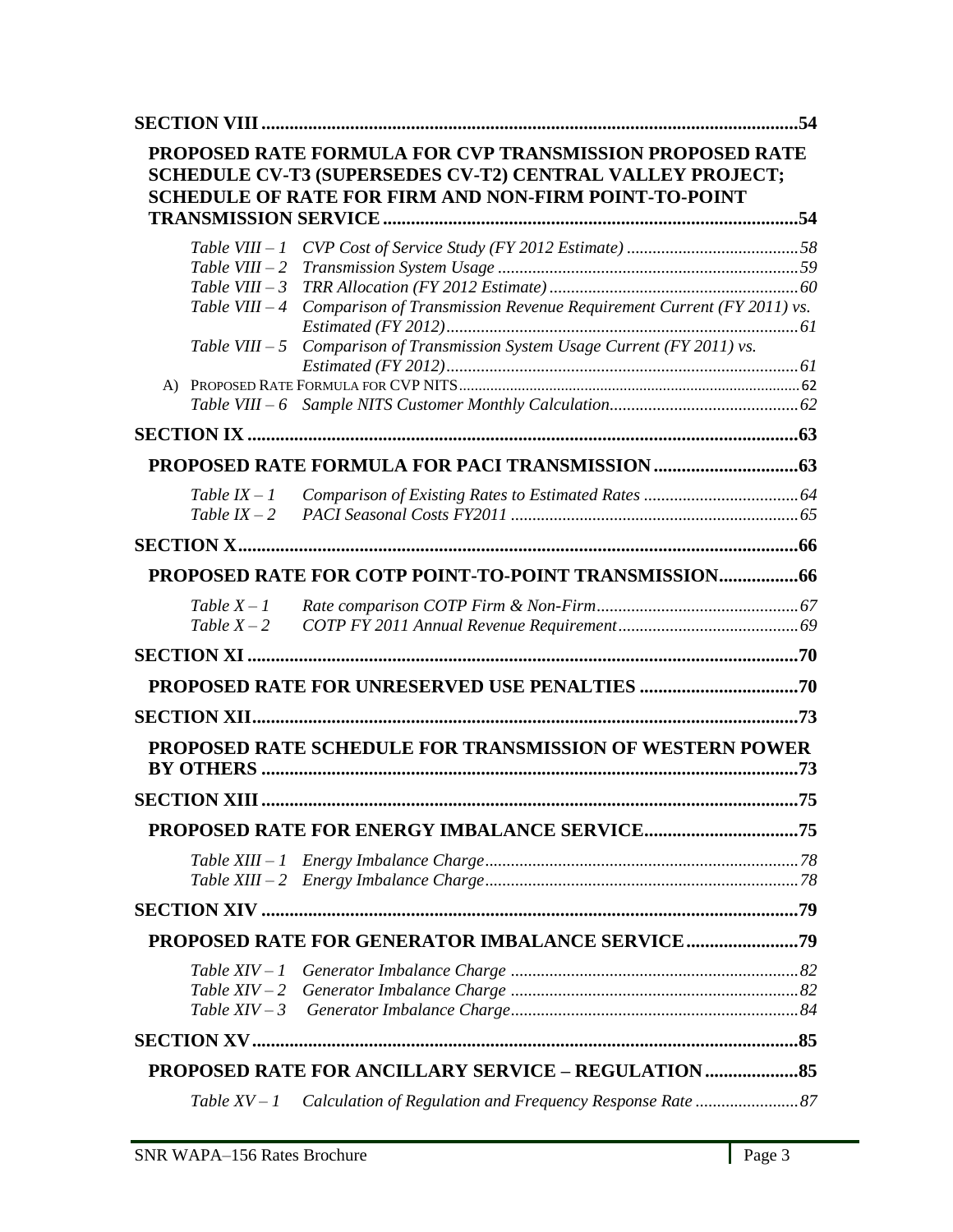|          | Table $XV - 2$<br>Table $XV - 3$ | Allocation of Costs Assigned to Generation/Non-Transmission 88                                                                                                                    |  |
|----------|----------------------------------|-----------------------------------------------------------------------------------------------------------------------------------------------------------------------------------|--|
|          | Table $XV - 4$                   |                                                                                                                                                                                   |  |
|          |                                  |                                                                                                                                                                                   |  |
|          |                                  | <b>PROPOSED RATE FOR ANCILLARY SERVICE - SPINNING RESERVE</b>                                                                                                                     |  |
|          |                                  |                                                                                                                                                                                   |  |
|          |                                  |                                                                                                                                                                                   |  |
|          |                                  |                                                                                                                                                                                   |  |
|          |                                  | <b>PROPOSED RATE FOR ANCILLARY SERVICE - SUPPLEMENTAL</b>                                                                                                                         |  |
|          |                                  |                                                                                                                                                                                   |  |
|          |                                  |                                                                                                                                                                                   |  |
|          |                                  |                                                                                                                                                                                   |  |
|          |                                  | <b>DISCUSSION FOR ANCILLARY SERVICE - SCHEDULING, SYSTEM</b><br><b>CONTROL AND DISPATCH SERVICE AND REACTIVE SUPPLY AND</b><br>VOLTAGE CONTROL FROM GENERATION SOURCES SERVICE 99 |  |
|          |                                  | B) REACTIVE SUPPLY & VOLTAGE CONTROL (VAR SUPPORT SERVICE) FROM GENERATION SOURCES                                                                                                |  |
|          |                                  |                                                                                                                                                                                   |  |
|          |                                  |                                                                                                                                                                                   |  |
|          |                                  |                                                                                                                                                                                   |  |
|          |                                  |                                                                                                                                                                                   |  |
|          |                                  |                                                                                                                                                                                   |  |
| C)<br>D) |                                  | NEW TRANSMISSION ASSOCIATED WITH THE AMERICAN RECOVERY AND REINVESTMENT ACT                                                                                                       |  |
| F)       |                                  |                                                                                                                                                                                   |  |
|          |                                  |                                                                                                                                                                                   |  |
|          |                                  |                                                                                                                                                                                   |  |
|          |                                  |                                                                                                                                                                                   |  |
|          |                                  | CENTRAL VALLEY PROJECT POWER REPAYMENT STUDY (PRS)<br><b>EXECUTIVE SUMMARY; INCLUDING COTP AND PACI 120</b>                                                                       |  |
|          |                                  |                                                                                                                                                                                   |  |
|          |                                  | DEVELOPMENT OF THE CVP COST OF SERVICE STUDY 130                                                                                                                                  |  |
|          |                                  |                                                                                                                                                                                   |  |
|          |                                  | WESTERN TRANSMISSION SYSTEM FACILITIES MAP 136                                                                                                                                    |  |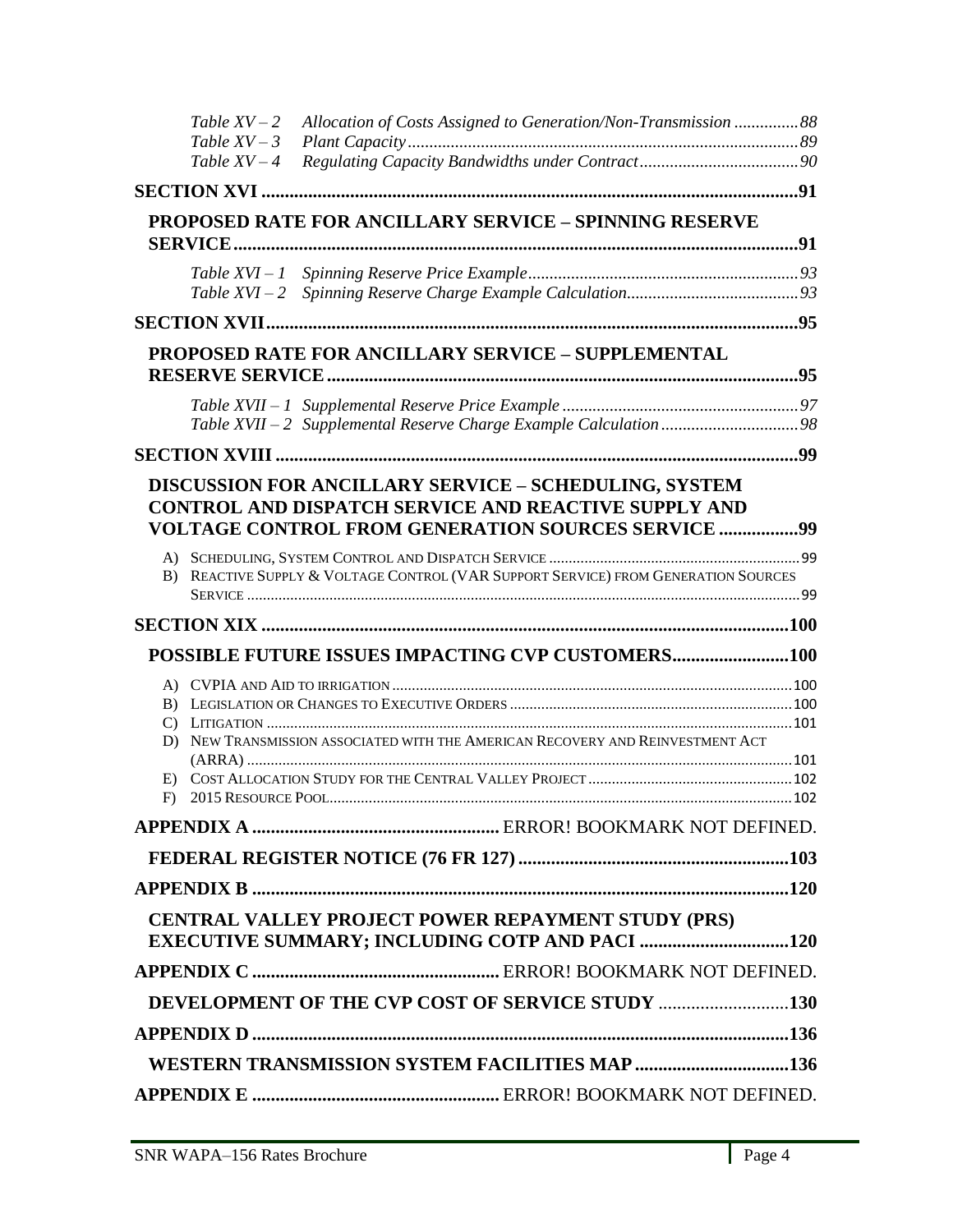| <b>ESTIMATED FY12 FP AND BR CUSTOMER REVENUE REQUIREMENT138</b> |  |
|-----------------------------------------------------------------|--|
|                                                                 |  |
| <b>FORECASTED REPLACEMENTS AND ADDITIONS FY11 - FY16140</b>     |  |
|                                                                 |  |
|                                                                 |  |
|                                                                 |  |
|                                                                 |  |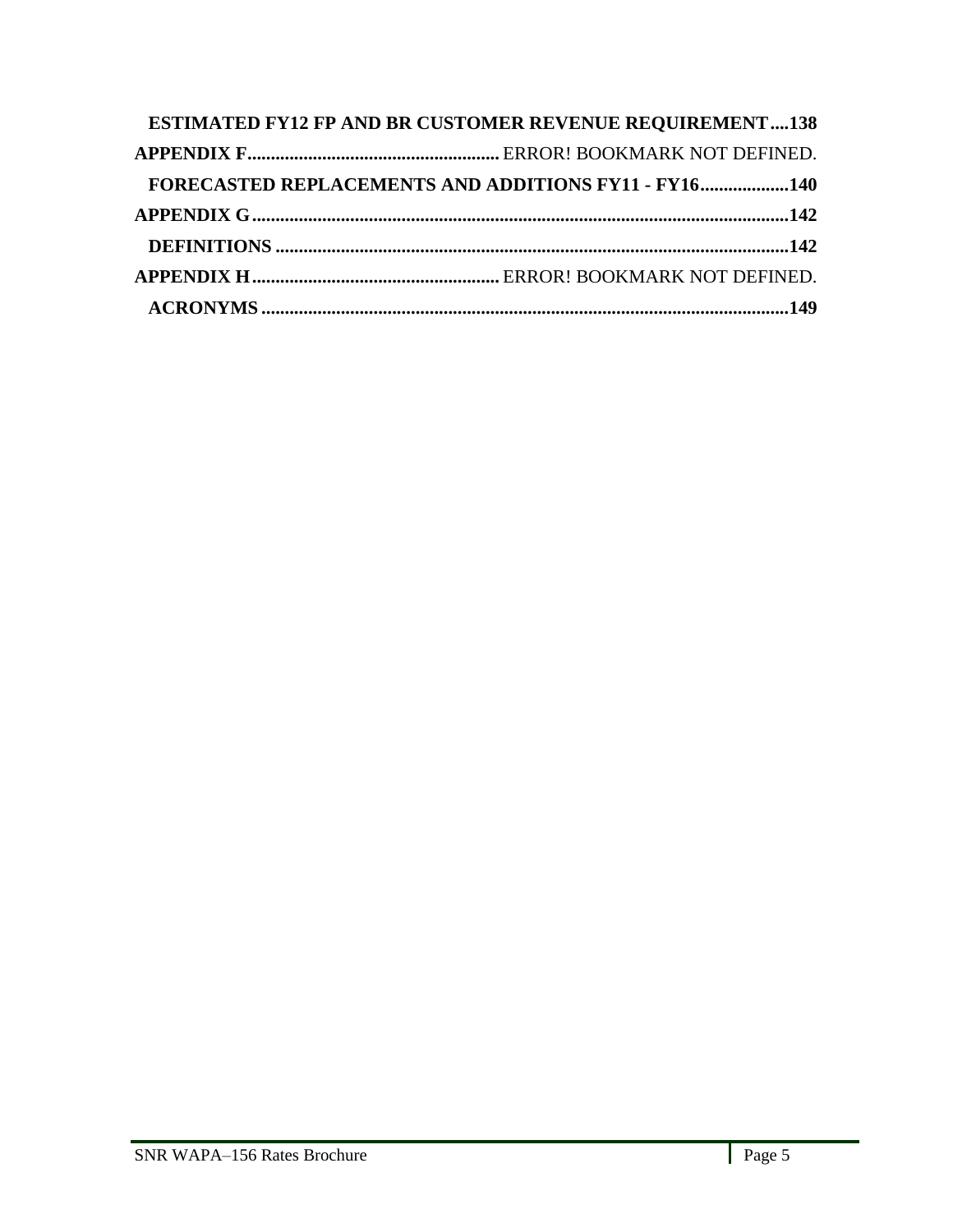## **Documents Available Upon Request**

- <span id="page-5-0"></span>1. "Procedures for Public Participation in Power and Transmission Rate Adjustments and Extensions", 10 CFR Part 903
- 2. Department of Energy Order RA6120.2, "Power Marketing Administration Financial Reporting"
- 3. Letter dated September 16, 2003 from the Regional Business Manager of the Mid-Pacific Region of the Bureau of Reclamation subject matter "Revised Suballocation Methodology for Allocating Power Operation and Maintenance Costs Associated with Project Use Energy"
- 4. Western's Contract with Truckee Donner Public Utility District and City of Fallon for Washoe Energy Exchange Services
- 5. Federal Register Notice for the 2004 Marketing Plan
- 6. Federal Register Notice for the 2015 Resource Pool
- 7. Other Information Available at Webpage Link: <http://www.wapa.gov/sn/marketing/rates/>

### Including:

- 1. Informal Process: <http://www.wapa.gov/sn/marketing/rates/ratesProcess/informalProcess/index.asp>
- 2. Formal Process including:
	- a. Calendar
	- b. Stakeholder questions, comments and input
	- c. Western's Response

<http://www.wapa.gov/sn/marketing/rates/ratesprocess/formalProcess/index.asp>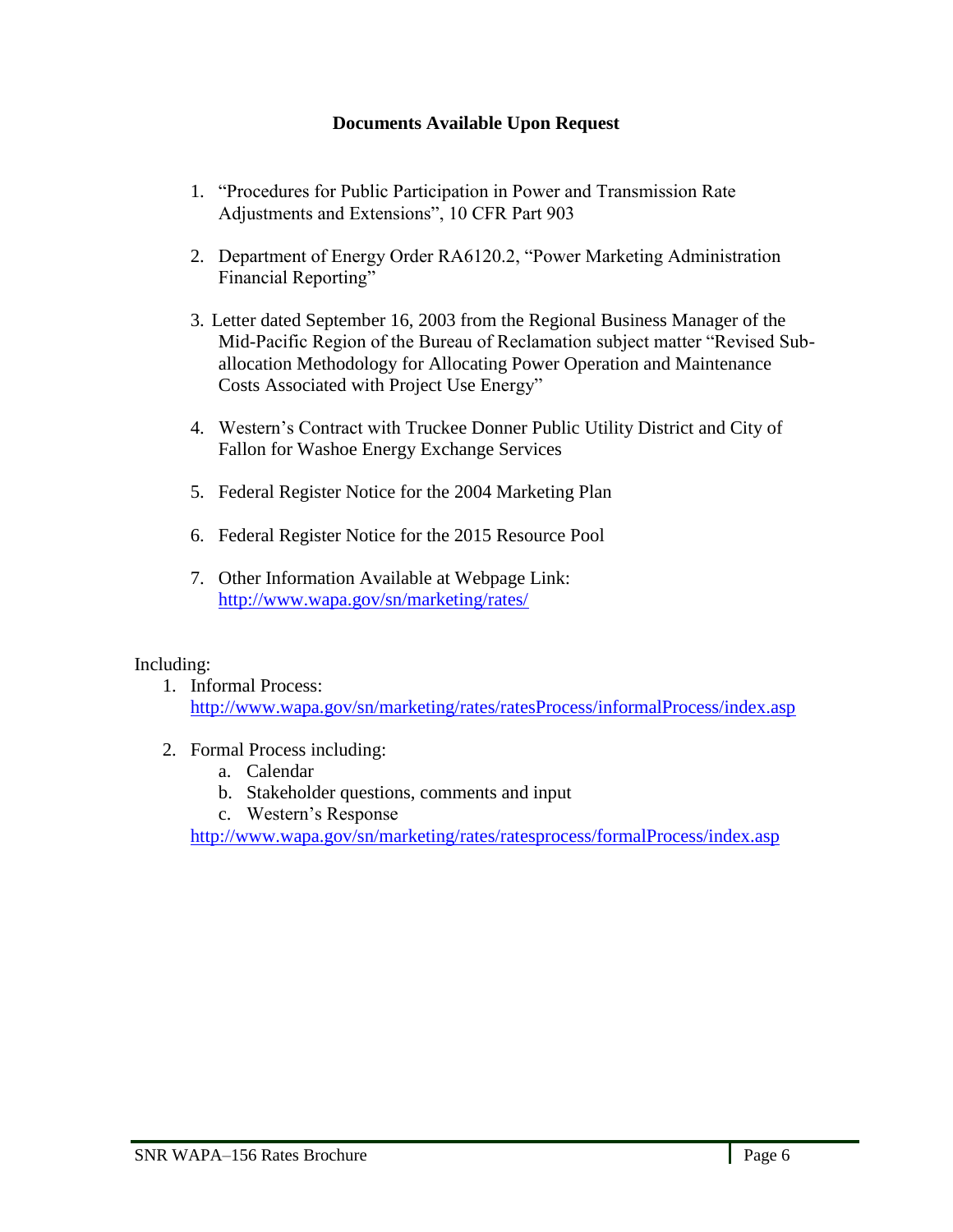### **WESTERN AREA POWER ADMINISTRATION**

*Sierra Nevada Region*

**2012 Proposed Rates Adjustment**

**for the**

**Central Valley Project,**

**California-Oregon Transmission Project**

**and** 

**Pacific Alternating Current Intertie** 

**January 11, 2011**

## **SECTION I**

#### **Summary**

<span id="page-6-1"></span><span id="page-6-0"></span>The Western Area Power Administration (Western) is proposing new and revised formula rates and information for the following: Western power, the Central Valley Project (CVP) transmission, the California-Oregon Transmission Project (COTP) transmission, the Pacific Alternating Current Intertie (PACI) transmission, ancillary services, custom product power, and information on Path 15 transmission upgrade. In addition to these existing rates for services, Western also is proposing to implement two new rates and services: Unreserved Use Penalties and Generator Imbalance Services (GI).

Western is not proposing any changes to its existing formula rate methodologies. The proposed rates will provide sufficient revenue to pay all annual costs including interest expense, investments, and aid to irrigation within the allowable time periods. Western's rate brochure providing detailed information on the proposed formula rates will be available January 11, 2011, to all interested parties upon request.

The current rates for existing services expire on September 30, 2011.<sup>1</sup> If approved, the proposed rates would become effective on October 1, 2011, and remain in effect through September 30, 2016, or until superseded by another rate schedule. Publication of this Federal Register notice begins the formal process for the proposed rate adjustments.

l,

 $\overline{a}$ 

<sup>1</sup> See Rate Order No. WAPA-139, 73 FR 48381 (August 19, 2008).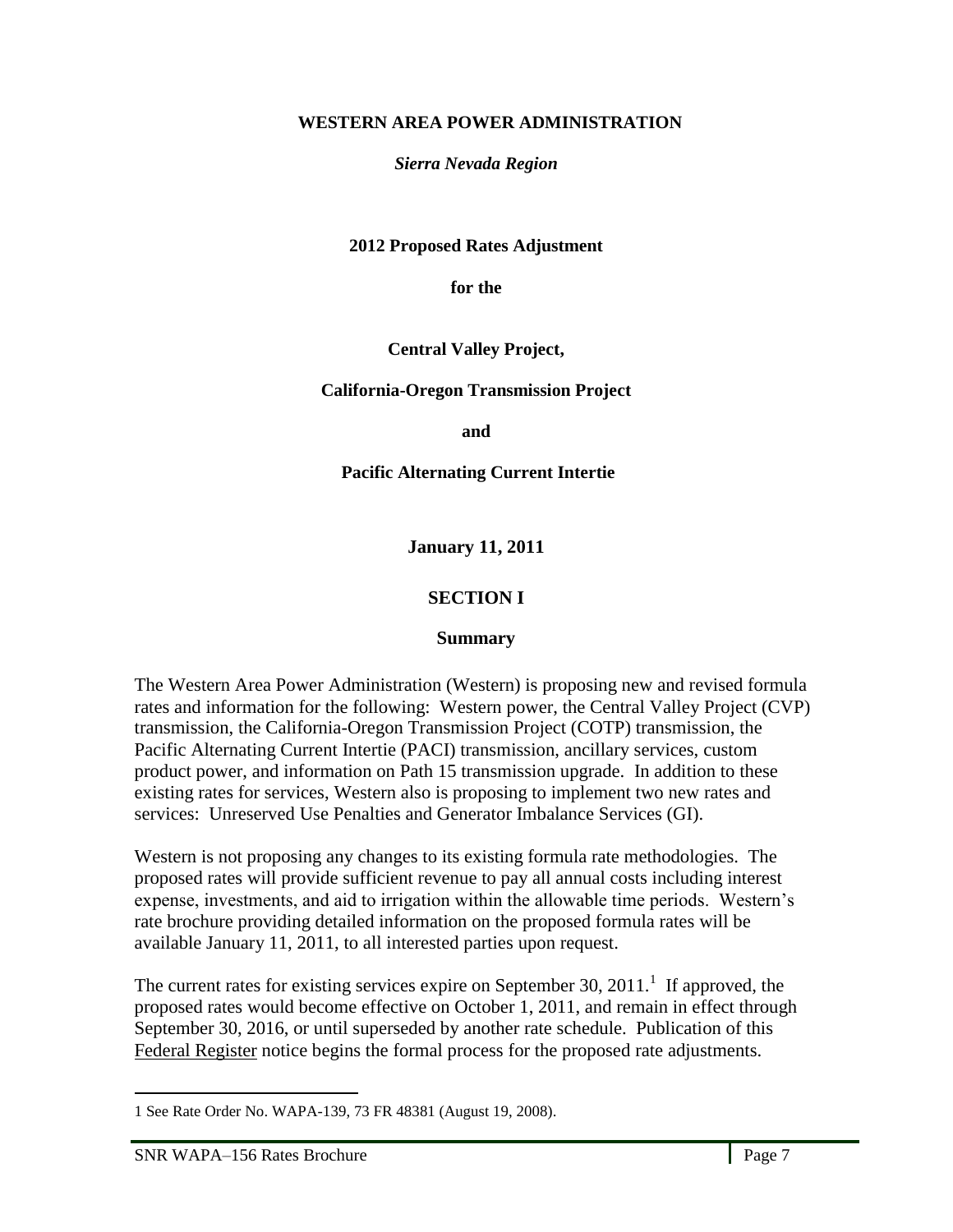This Federal Register notice initiates the formal public process to replace the Federal Energy Regulatory Commission's (FERC) approved rate schedules effective beginning January 1, 2005, ending September 30, 2011.

The following discussion provides an overview of the proposed formula rates and components, including a rate comparison, rate recovery, and applicability. Western held 14 public Informal Rate meetings beginning June 2008 through April 2010. Based on stakeholders' comments and Western's analysis, Western is not proposing any changes to existing rate methodologies. Western proposes adding new rate schedules for unreserved use penalties and generator imbalance (GI) services. Western will continue to operate as a Sub-Balancing Authority (SBA) under contract with the Sacramento Municipal Utility District, who operates the Host Balancing Authority (HBA).

Prior to the start of each fiscal year (FY), Western will calculate and publish an annual Power Revenue Requirement (PRR) to determine the total cost of power to be allocated to preference customers. For example, by October 1, 2011, Western will publish the PRR for FY 2012, which begins October 1, 2011, and ends September 30, 2012. As part of the rate development, Western prepares a Power Repayment Study (PRS) each FY to determine if revenue will be sufficient to repay, within the required time periods, all costs assigned to the commercial power function. Repayment criteria are based on legislation and applicable policies, including DOE Order RA 6120.2. Generally, the PRR includes operation and maintenance (O&M) expenses, purchased power for Project Use and First Preference (FP) customers' loads, interest and other expenses (including any other statutorily-required costs or charges), investment repayment, and the Washoe Project annual PRR that remains after project use loads are met. Revenues from project use, transmission, ancillary services, and other services are offset against expenses in the PRR; and the remainder is collected from Base Resource (BR) and FP customers. The PRR is reviewed during March of each year; and if such review results in a change of \$5 million or more, the PRR is adjusted for the remaining 6-month period. The PRR is an estimate of revenues and costs including investment and repayment projections from the PRS. Any deviation from estimate to actual will increase or decrease annual project repayment. Project repayment is measured over the long term to ensure repayment is met and to maintain rate stability.

The PRR is allocated to Western's preference customers, namely, FP customers based on their FP percentages, and the remaining amount to BR customers based on their BR allocation, adjusted for programs, such as, hourly exchange. The Trinity River Division Act of 1955 (69 Stat. 719) and the Flood Control Act of 1962 (76 Stat.1173, 1191-1192) accorded first preference to CVP power to customers in Trinity, Tuolumne, and Calaveras Counties. A BR customer, under the 2004 Marketing Plan, is an entity that has executed a BR contract and is allocated a percentage of the BR.

In order for Western to meet the load requirements, beyond delivered BR, for Full Load Service (FLS) customers and Variable Resource (VR) customers, Western may make supplemental power (SP) purchases, pursuant to the Custom Product Power (CPP) rate schedule. FLS and VR customers who contract with Western for such service will pay all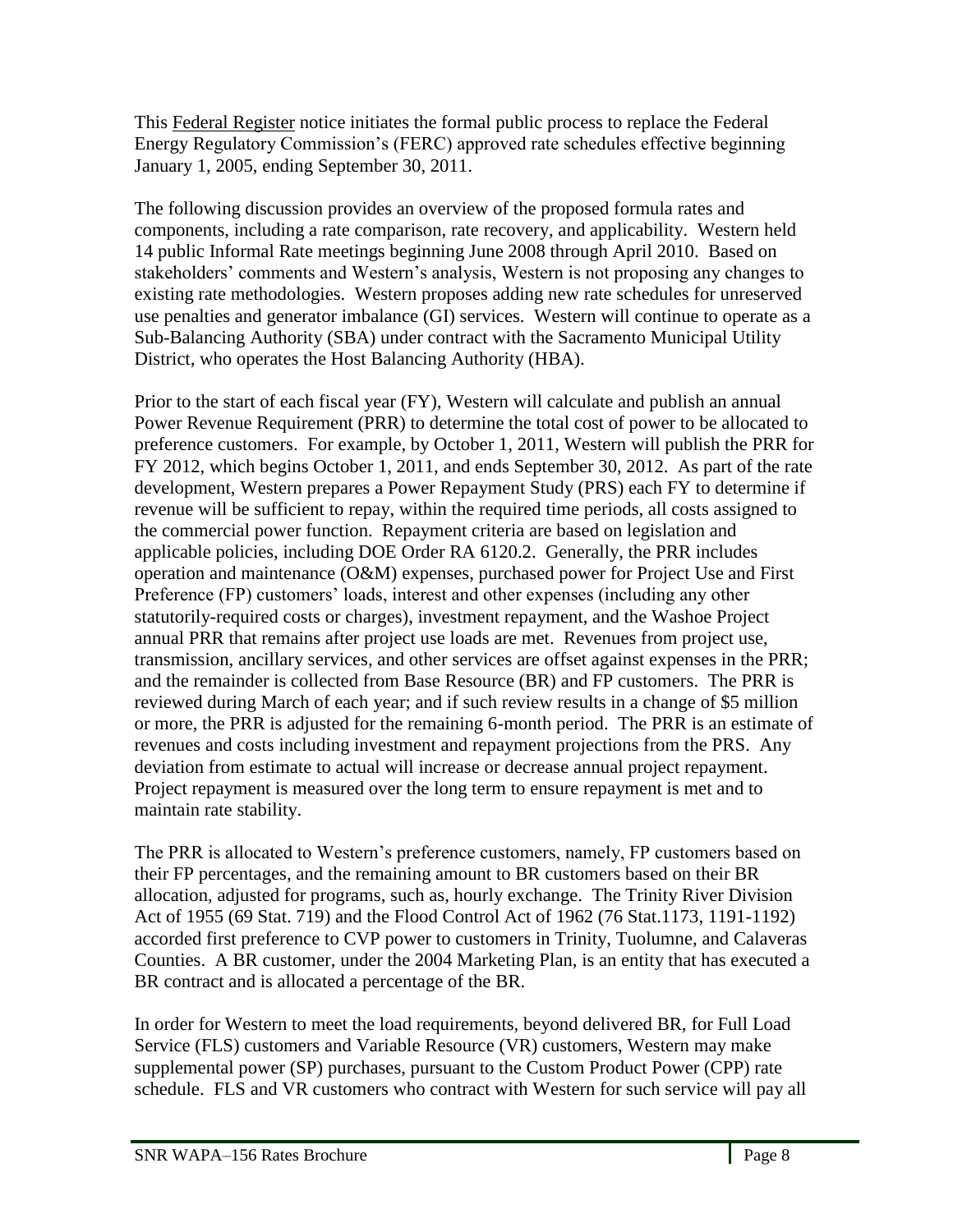SP costs. FLS customers pay a portfolio management charge pursuant to their contract, whereas VR customers pay a scheduling charge pursuant to the proposed rate schedule.

At least annually, Western will publish the CVP transmission rates for point-to-point and network integration transmission service, the seasonal COTP and PACI transmission rates, and CVP regulation and frequency response service rates. Western prepares a detailed cost-of-service study to determine the costs, by project, that support the transfer capability of each transmission system and the costs that support the generation capability of the CVP system. Generally, the costs allocated through the cost-of-service study for the transmission systems include O&M, interest, and depreciation expenses. Western's costs for scheduling, system control and dispatch service associated with CVP, COTP, and PACI transmission service are included and recovered through the respective transmission system's RR. Third-party transmission service costs are passed through directly to each requesting customer.

Spinning and supplemental reserves are charged the price consistent with the California Independent System Operator's (CAISO) market price plus all costs incurred for the sale of these reserves. Customers who have a contractual obligation to provide spinning and supplemental reserves and do not fulfill their obligation will be assessed a penalty equal to the greater of Western's actual cost or 150 percent of the market price. Similarly, for Energy Imbalance (EI) service, customers outside of their contractual bandwidth (under delivery) will pay the greater of 150 percent of the market price or Western's actual cost. Given Western's EI customers are and will continue to operate under existing agreements, Western will continue its existing rate methodology for EI. During the applicable rate period, Western will review FERC Order No. 890 *pro forma* approach, as well as Western's existing settlements and billing processes and will reconsider a transition to FERC's *pro forma* tariff methodology during Western's next rate process or earlier if deemed appropriate.

Finally, based on the requirements under FERC's Order No. 890, Western proposes adding two new rate schedules to be effective during the new rate period: Unreserved Use Penalties and GI. Western proposes the Unreserved Use Penalties be assessed at 150 percent of the effective point-to-point transmission rate when transmission service is used and not reserved or when used in excess of reservation. Western proposes the GI rate use the same tiered methodology as Western's existing and proposed EI service rate and any subsequent changes. Note, currently Western has no customers subject to this proposed GI rate.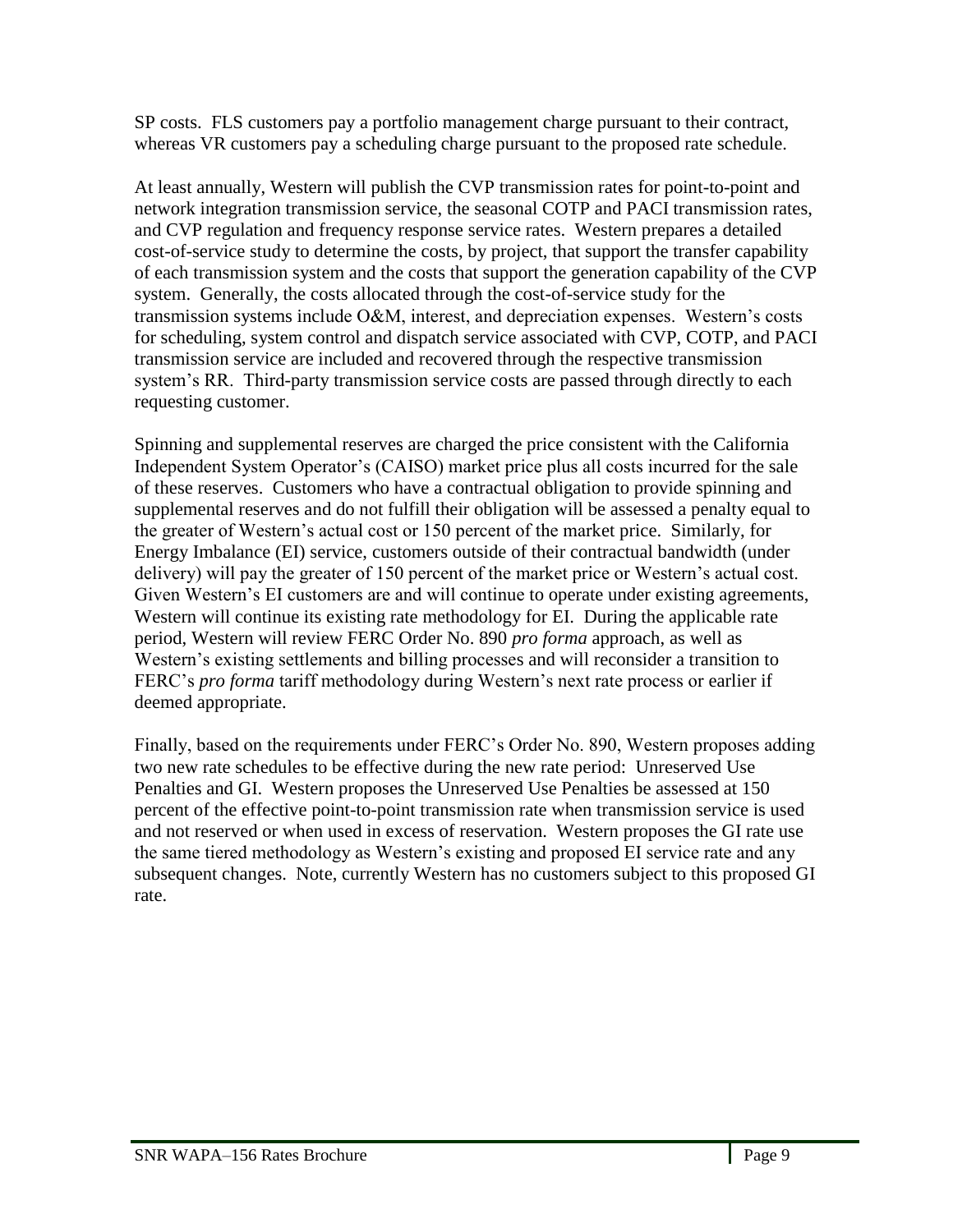### **Information on Path 15 Transmission Upgrade**

The Path 15 Transmission Upgrade was completed in 2005. Western has turned over the operational control of Western's Path 15 Upgrade to the CAISO. Western maintains the lines and is compensated by Atlantic Path 15, LLC for the Operation and Maintenance work costs. The CAISO charges for use on the Path 15 Upgrade as part of its rates. Western does not charge a separate rate for Path 15. Western collects revenues from the CAISO under its agreements with the CAISO. Under Amendment No. 48, the CAISO remits to Western, wheeling, congestion, and Congestion Revenue Rights revenues associated with Western's rights on the Path 15 transmission.<sup>2</sup>

The table below compares the existing rates (FY 2011) for Power, Transmission and Ancillary services to estimated rates (FY 2012) under the proposed formula rate. The differences are not due to change in rate methodology, but attributable to updated information.

l,

 $\overline{a}$ 

<sup>2</sup> Amendment No. 48 amended CAISO's tariff to provide congestion revenues, wheeling revenues, and firm transmission rights auction revenues to entities other than CAISO's Participating Transmission Owners, if any such entities fund transmission facility upgrades on the CAISO grid. See Federal Energy Regulatory Commission Docket No. ER03-407-000.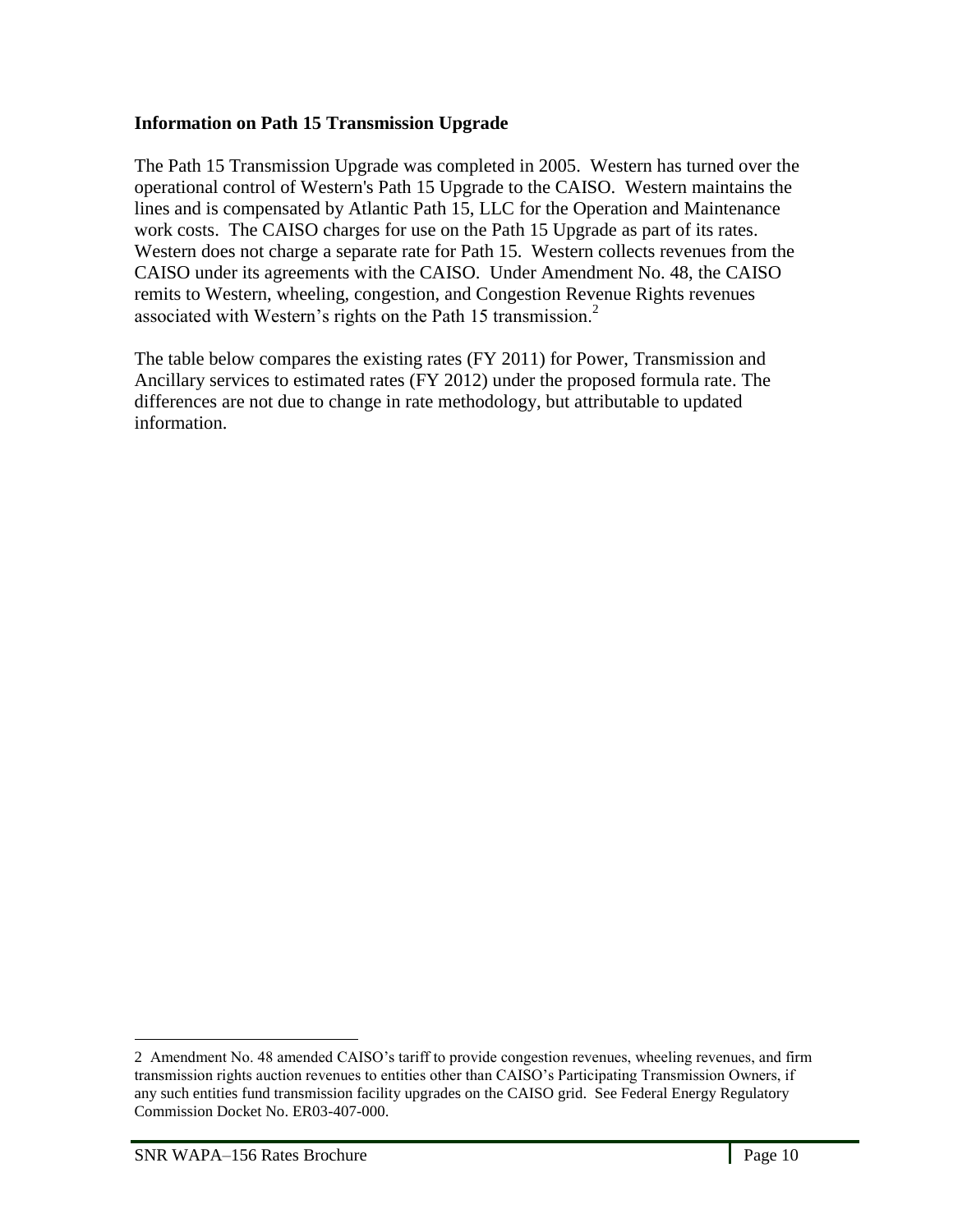**Table I – 1 Summary Table of Rates Comparison FY 2011 to Estimated FY 2012**

<span id="page-10-0"></span>

| <b>Service</b>                                                                           | 2011         | <b>Estimated</b><br>2012 | <b>Explanation for</b><br><b>Change</b>                                       |
|------------------------------------------------------------------------------------------|--------------|--------------------------|-------------------------------------------------------------------------------|
| <b>Power Revenue Requirement</b>                                                         | \$75,751,929 | \$76,401,847             | Forecasted financial and/or<br>operational data                               |
| <b>First Preference Allocation</b>                                                       | 4.80%        | 4.77%                    | Forecasted operational<br>data                                                |
| <b>Maximum First Preference Allocation</b>                                               | 17.51%       | 20.54%                   | Forecasted operational<br>data                                                |
| <b>First Preference Revenue</b><br>Requirement                                           | \$3,636,093  | \$3,644,368              | Forecasted financial and/or<br>operational data                               |
| <b>Base Resource Revenue Requirement</b>                                                 | \$72,115,836 | \$72,757,479             | Forecasted financial and/or<br>operational data                               |
| <b>Custom Product Power</b>                                                              | Pass-through | Pass-through             | No methodology change                                                         |
| Variable Resource Charge                                                                 | \$31.07      | \$38.22                  | Historical financial data                                                     |
| <b>Transmission &amp; Ancillary Services</b>                                             |              |                          |                                                                               |
| <b>CVP Point-to-Point Transmission</b><br>$($/kW\text{-Month})$                          | \$1.08       | \$1.32                   | Anticipated completion of<br>new assets that support<br>transmission function |
| <b>CVP</b> Network Integration<br>Transmission Service (NITS)<br>$(\frac{1}{2}$ monthly) | \$1,824,170  | \$2,237,158              | Anticipated completion of<br>new assets that support<br>transmission function |
| <b>COTP</b> Point-to-Point Transmission<br>Winter Season (\$/MWh)                        | \$2.73       | \$2.79                   | 2% Inflationary increase                                                      |
| <b>PACI Point-to-Point Transmission</b><br>Winter Season (\$/MWh)                        | \$1.15       | \$1.17                   | 2% Inflationary increase                                                      |
| <b>Third Party Transmission</b>                                                          | Pass-through | Pass-through             | No methodology change                                                         |
| <b>Unreserved Use Penalty Charge</b>                                                     | N/A          | 150%                     | New penalty charge                                                            |
| <b>Regulation and Frequency Response</b><br>$(\frac{1}{2}kW$ -month)                     | \$4.65       | \$4.65                   | No methodology change,<br>rate reviewed in March                              |
| Spinning/Supplemental Reserves                                                           | Market price | Market price             | No methodology change                                                         |
| <b>Energy Imbalance Service</b>                                                          | Tiered       | Tiered                   | No methodology change                                                         |
| Generator Imbalance Service                                                              | <b>NA</b>    | <b>New</b>               | Tiered methodology<br>similar to EI                                           |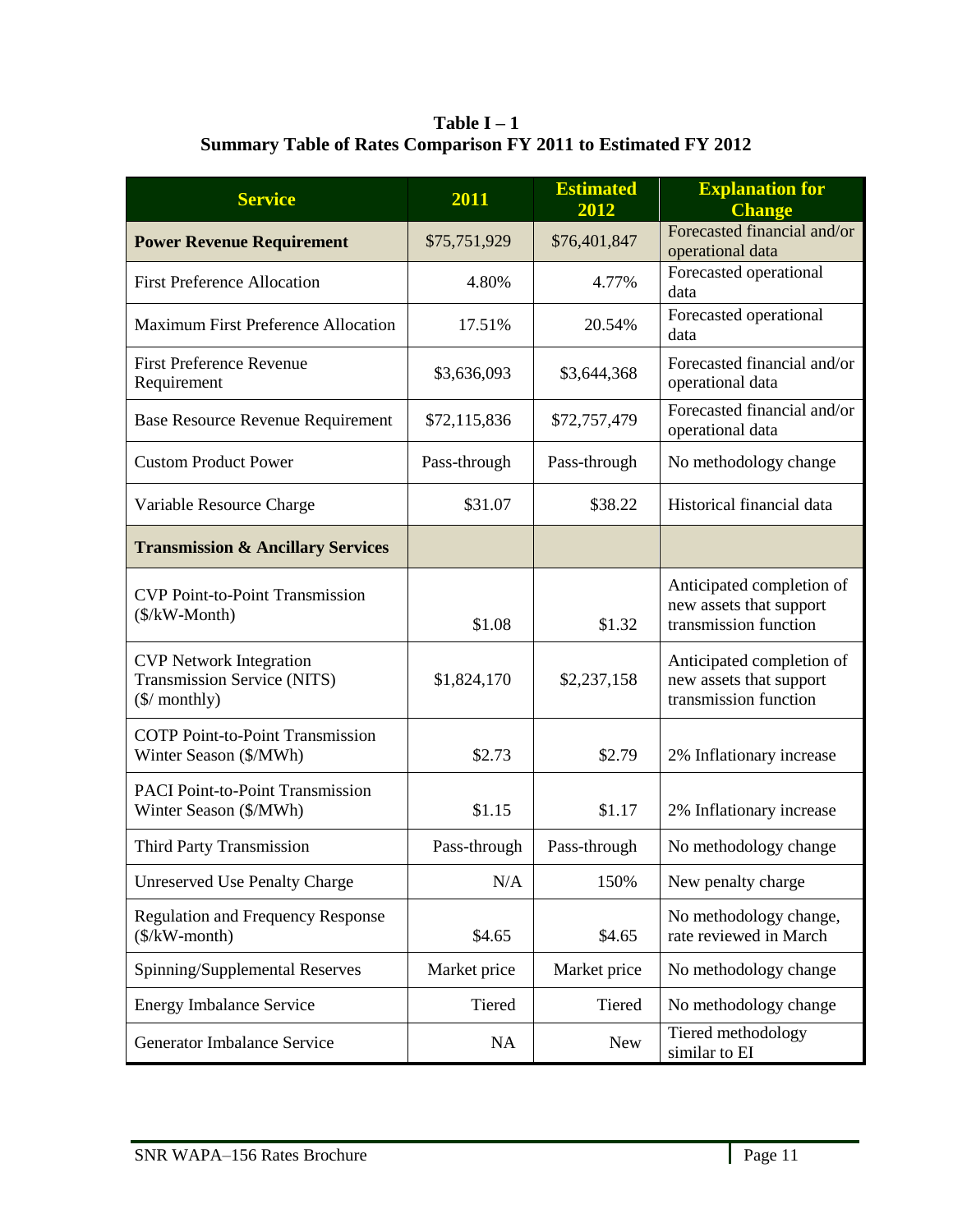## **SECTION II**

### **Rate Adjustment Procedures**

### <span id="page-11-2"></span><span id="page-11-1"></span><span id="page-11-0"></span>A) Public Process

The Procedures for Public Participation in Power and Transmission Rate Adjustments and Extensions (Procedures), 10 CFR Part 903, apply to this rate adjustment. Copies of the Procedures are available upon request.

The first step required by the Procedures is the publication of a Federal Register notice (FRN). In preparation for the FRN process, Western hosted 14 public Informal Rate meetings beginning June 2008 through April 2010. The proposed formula rates and components including a rate comparison, rate recovery and applicability were discussed.

The FRN (76 FR 127) announcing the proposed rates and public consultation and comment period was published on January 3, 2011. The public consultation and comment period began on January 3, 2011 and ends on April 4, 2011. A copy of the FRN (76 FR 127) is included as Appendix A**.** TABLE II - 1 is a calendar of informal and formal proposed rate adjustment proceedings.

### **Table II - 1 Informal and Formal Rate Process Calendar**

#### <span id="page-11-8"></span><span id="page-11-6"></span><span id="page-11-5"></span><span id="page-11-4"></span><span id="page-11-3"></span>**Schedule of Major Steps Central Valley and California-Oregon Transmission Projects And Pacific Alternating Current Intertie**

<span id="page-11-7"></span>

|                      |                            | <b>INFORMAL RATES PROCESS: JUNE 2008 TO APRIL 2010</b><br>(Action Item List of: Issues, Concerns, or Requests available on web site) |                                                                                                                                                                                                                                                         |
|----------------------|----------------------------|--------------------------------------------------------------------------------------------------------------------------------------|---------------------------------------------------------------------------------------------------------------------------------------------------------------------------------------------------------------------------------------------------------|
| ER                   | April 2008                 | <b>Begin Rate Process: Rate Extension</b><br>Federal Register Notice (FRN)                                                           | <b>Extension Effective</b><br>October 09 – September 11                                                                                                                                                                                                 |
|                      | May 2008                   | <b>End Rate Extension FRN</b>                                                                                                        | <b>Start (PRS) workshop</b>                                                                                                                                                                                                                             |
| A<br>G:<br>E<br>MARK | June 10,<br>2008<br>Mtg #1 | <b>Begin Informal Rates Process</b><br><b>PRS Workshop &amp; Follow-up</b><br><b>Responses</b>                                       | <b>CVP History &amp; Background of the</b><br>$\bullet$<br>Projects. Various legislation, acts $\&$<br>contracts that set up our system<br><b>Plant</b> cost allocation between water &<br>$\bullet$<br>power<br><b>Repayment</b> – PRS $\&$ components |
|                      | July 9, 2008<br>Mtg# $2$   | <b>First Preference (FP) and Base</b><br><b>Resource (BR) Rate Design Overview</b>                                                   | Follow-up to 6-10-08 Mtg<br>٠<br><b>CVP Rate Schedule:</b> Review of BR &<br>$\bullet$<br>FP Power; alternatives for FP charges                                                                                                                         |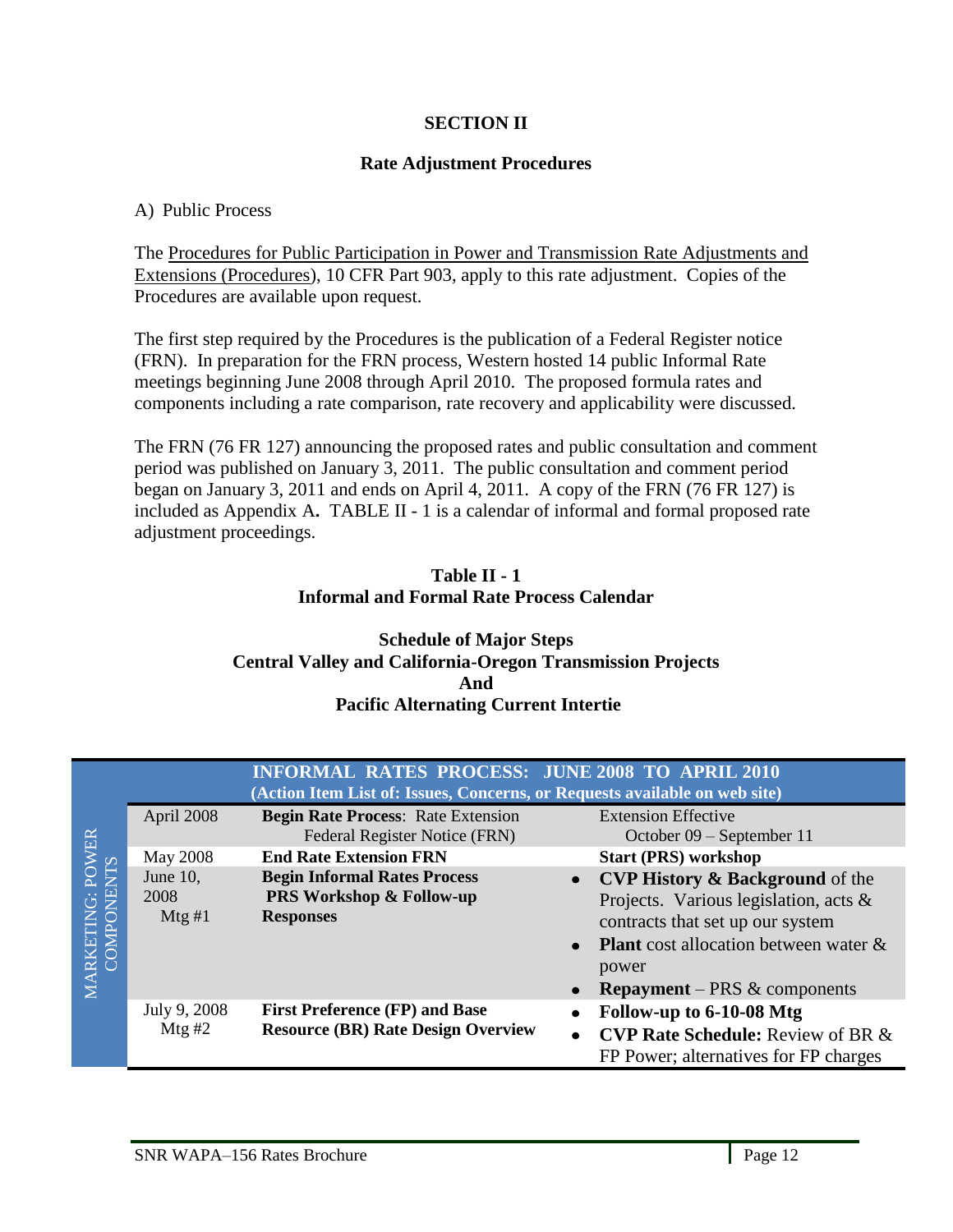| July 23,<br>2008<br>Mtg#3        | <b>First Preference (FP) and Base</b><br><b>Resource (BR) Rate Design</b><br><b>Overview Continued</b>                                                                                                       | Allocation of BOR O&M to Power;<br>$\bullet$<br>extensive discussion of information on<br>BOR Plant & O&M allocation material<br><b>PRR</b> Worksheet & cost components<br>$\bullet$<br>Revw of BOR O&M for PU True-up<br>$\bullet$                                                                                                                                                |
|----------------------------------|--------------------------------------------------------------------------------------------------------------------------------------------------------------------------------------------------------------|------------------------------------------------------------------------------------------------------------------------------------------------------------------------------------------------------------------------------------------------------------------------------------------------------------------------------------------------------------------------------------|
| October 7,<br>2008<br>Mtg#4      | FP and BR Rate Design Overview<br><b>Continued:</b><br>FP percentages, & Power Revenue<br>Requirement (PRR)                                                                                                  | <b>BOR O&amp;M allocation:</b> continued<br>$\bullet$<br>FP annual true-up<br>٠<br><b>PRR</b> methodology & components<br>٠<br><b>Resource Adequacy:</b> costs & allocations<br>$\bullet$<br><b>BR</b> Revenue Requirement Allocation<br>٠                                                                                                                                         |
| October 30,<br>2008<br>Mtg#5     | FP and BR Rate Design Overview<br><b>Continued:</b><br>FP percentages, Power Revenue<br>Requirement (PRR), & Custom<br>Product Power (CPP)                                                                   | <b>PRR:</b> Mid-yr adjustment methodology &<br>$\bullet$<br>considered new options<br>FP: Max %, Annual True-Up<br>FP & PU FY07 comparison<br>$\bullet$<br><b>Hourly Exchange overview</b><br>$\bullet$<br><b>CPP</b> Rate Schedule summary & cost<br>$\bullet$<br>recovery<br>Allocation of BR: 25%/75% Split<br>$\bullet$                                                        |
| November<br>20, 2008<br>Mtg# $6$ | <b>FP/PRR Continued:</b><br><b>Custom Product Power (CPP)</b>                                                                                                                                                | FP & PU FY06 comparison continued<br>$\bullet$<br>PRR Mid-Yr Adjustment Amt.<br>$\bullet$<br><b>Renewable Energy Credits</b><br>٠<br><b>CP Power Scheduling Charge</b><br>٠<br>Max-Peaking & HE crediting<br>٠                                                                                                                                                                     |
| February 26,<br>2009<br>Mtg #7   | <b>FP/PRR Continued</b><br><b>Conclusion of Power</b>                                                                                                                                                        | PU Supplemental Purchase (PUP 50MW<br>$\bullet$<br>during LLH, for 2 Quarters), why &<br>benefits of the purchase<br><b>MRTU</b> costs<br>$\bullet$<br><b>SBA</b> costs<br>$\bullet$<br><b>SC/PM</b> costs<br>$\bullet$                                                                                                                                                            |
| April 23,<br>2009<br>Mtg# $8$    | <b>Transmission Rates: Overview and Cost</b><br>of Service Methodology related to<br><b>Transmission Revenue</b><br>Requirement, CVP point-to-point<br>and Network Integrated<br>Transmission Service (NITS) | <b>Transmission (Tx) Overview:</b> by<br>$\bullet$<br>Operations of the CVP, PACI & COTP<br>systems & the COI<br><b>OASIS</b> Explanation & SBA discussion<br>Tx: Direct Assigned vs. Network<br><b>Cost of Service Methodology:</b><br>٠<br>Generation & Transmission Model for<br><b>TRR</b><br>Tx Rate Development: CVP, PACI &<br><b>COTP</b><br>Tx System Availability & Uses |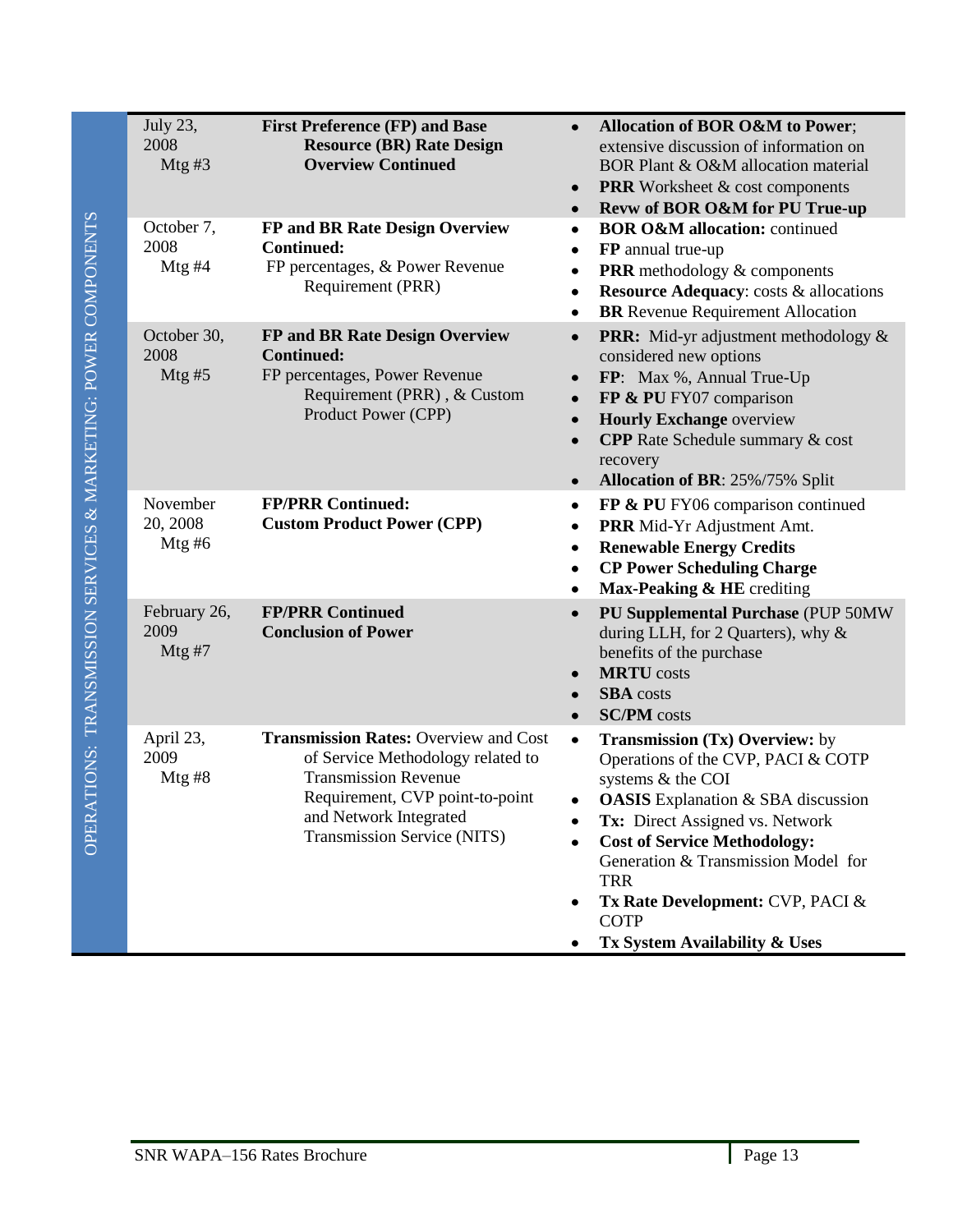| June 25,<br>2009<br>Mtg#9       | <b>Transmission Rates Continued: CVP,</b><br>California-Oregon Transmission<br>(COTP) & Pacific Alternating<br>Current Intertie (PACI) & follow up<br>action items: Facility assignments<br>to Tx or Non-Tx<br><b>Conclude Transmission Rates:</b><br>Transmission of Western Power by<br>Others, Path 15, and follow up<br>action items | $\bullet$<br>$\bullet$<br>$\bullet$              | <b>Facility Assignment Review:</b> by<br>Operations & Rates Group of the CVP,<br>COTP Usage Q of 77 MW reserved.<br>Follow-up Q. Merchant A.<br><b>TSS Labor cost allocation:</b><br><b>CVP/COTP/PACI</b><br>TX of Western Power by others: CV-<br>TPT6                                                                                                             |
|---------------------------------|------------------------------------------------------------------------------------------------------------------------------------------------------------------------------------------------------------------------------------------------------------------------------------------------------------------------------------------|--------------------------------------------------|---------------------------------------------------------------------------------------------------------------------------------------------------------------------------------------------------------------------------------------------------------------------------------------------------------------------------------------------------------------------|
| October 29,<br>2009<br>Mtg#10   | <b>Ancillary Service Rate Design</b><br><b>Overview:</b> Sub Balancing<br>Authority (SBA) discussion,<br><b>Interconnected Operating</b><br>Agreement (IOA) discussion, Order<br>No. 890 & 890A impacts                                                                                                                                  | $\bullet$<br>$\bullet$<br>٠<br>٠<br>٠            | <b>Ancillary Services: Regulation and</b><br>Frequency Response, Energy Imbalance<br>Service, Spinning and Supplemental<br>Reserves<br><b>Grid Management Charge (GMC)</b><br><b>Cost Assignment and facility</b><br>comparison - PRR Forecast<br><b>Plant Update</b><br><b>Projected Repayment of CVP</b><br><b>Investment</b><br><b>SC &amp; PM Cost Analysis</b> |
| November<br>19, 2009<br>Mtg #11 | <b>Ancillary Service Rate Design</b><br><b>Overview Continued</b>                                                                                                                                                                                                                                                                        | $\bullet$<br>$\bullet$<br>$\bullet$<br>$\bullet$ | <b>Ancillary Services: Energy Imbalance</b><br>Service<br><b>OATT FERC 890 Rate Schedules Under</b><br><b>Review</b><br><b>Actual Cost File Presentation</b><br><b>USBR ARRA O&amp;M included in</b><br><b>Western's FY10 Power Revenue</b><br>Requirement                                                                                                          |
| January 28,<br>2010<br>Mtg#12   | <b>Ancillary Service continued</b>                                                                                                                                                                                                                                                                                                       | ٠                                                | <b>OATT FERC 890 Rate Schedules Under</b><br><b>Review</b><br><b>Energy Imbalance Service Rate</b><br><b>Schedule</b><br><b>Rate Schedule for Generator Imbalance</b><br><b>Service</b><br><b>Proposed Rate Schedule for Unreserved</b><br><b>Use Penalties</b>                                                                                                     |
| February 25,<br>2010<br>Mtg#13  | <b>Follow-Up to Action Items</b>                                                                                                                                                                                                                                                                                                         | $\bullet$                                        | <b>Open to customers comments: Customer</b><br>concerns, comments, and input related to<br>any of the topics associated with this rate<br>review prior to going into the formal<br>process                                                                                                                                                                          |
| April 29,<br>2010<br>Mtg #14    | <b>Final Meeting for the Informal Rates</b><br><b>Process</b>                                                                                                                                                                                                                                                                            | ٠<br>٠<br>٠                                      | <b>Formal Process Calendar</b><br>Update on the 25%-75% BR Billing<br><b>Methodology</b><br><b>Update on the PRR Mid-Year</b><br>adjustment threshold                                                                                                                                                                                                               |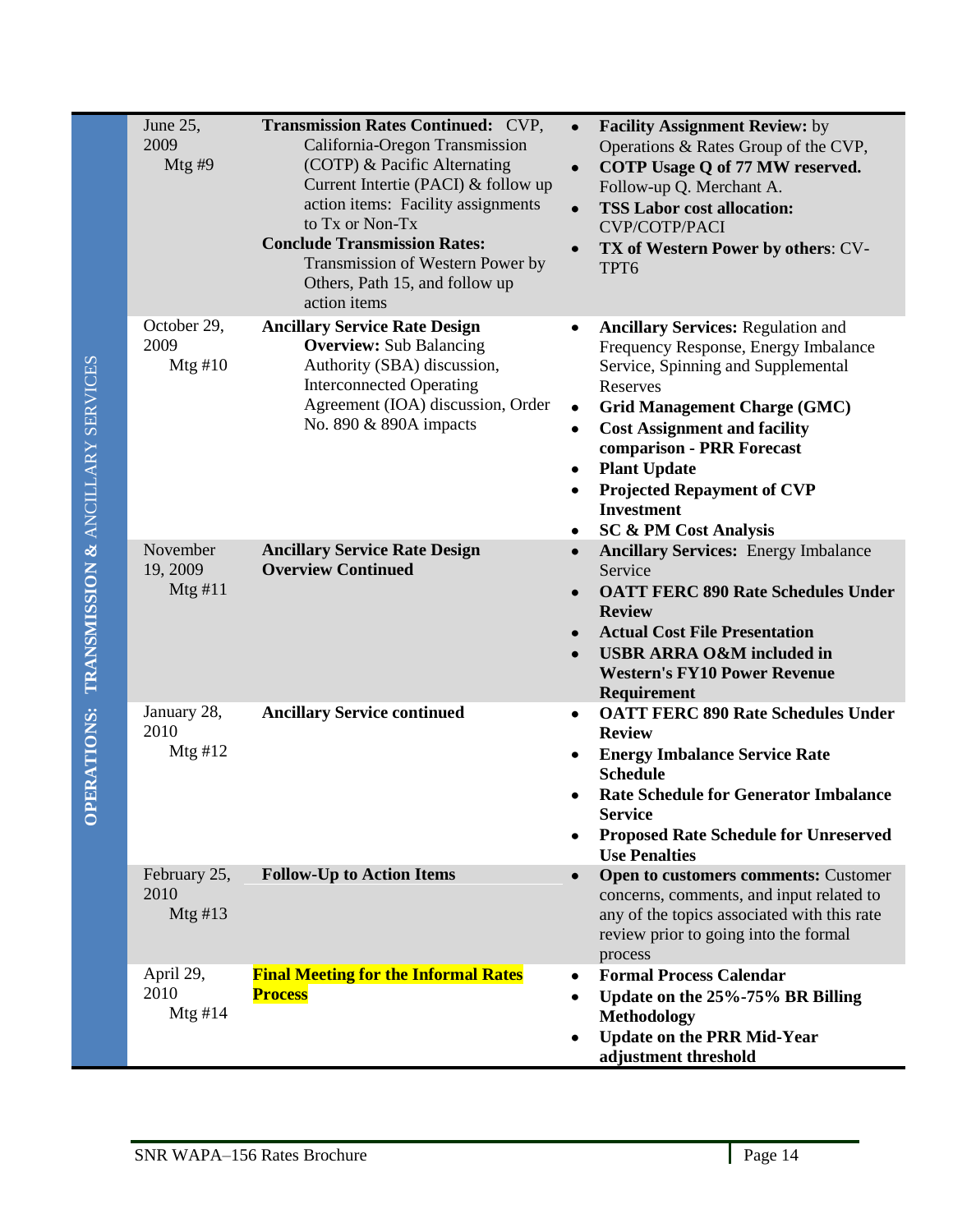|                                                             |                            | FORMAL RATES PROCESS: MAY 2010 TO OCTOBER 2011<br>(Action Item List of: Issues, Concerns, or Requests available on web site) |                                                                                                                                                                  |
|-------------------------------------------------------------|----------------------------|------------------------------------------------------------------------------------------------------------------------------|------------------------------------------------------------------------------------------------------------------------------------------------------------------|
| $\infty$<br>FORMAL PROCESS: MARKETING, OPERATIONS, POWER TX | May-<br>September<br>2010  | <b>Conduct Internal Meetings</b>                                                                                             | Review draft proposed rate designs and<br>$\bullet$<br>rate schedules<br>Write rate adjustment FRN & rate<br>brochure, etc.                                      |
|                                                             | October<br>2010            | <b>Proposed rate adjustment FRN</b><br><b>First draft of Proposed rate adjustment</b>                                        | <b>Complete and ready for review</b><br>FRN circulated at Sierra Nevada<br><b>Region (SNR) and legal for review</b>                                              |
|                                                             | <b>November</b><br>2010    | Pre-process review<br><b>Proposed rate adjustment FRN</b>                                                                    | Where we meet with other rates<br>managers to go through rate schedules<br><b>Out for Rates Managers and Corporate</b><br>Services Office (CSO) review (2 weeks) |
|                                                             | January 3,<br>2011         | Notice of proposed rate adjustment<br><b>FRN</b><br><b>Proposed rate adjustment FRN</b><br>published                         | <b>Sent to CSO and Washington Liaison</b><br>Office (WLO) for publication (2 weeks)<br>Start of public process (90 days)                                         |
| <b>ANCILLARY</b>                                            | <b>January</b><br>11, 2011 | <b>Rate Brochure available</b>                                                                                               |                                                                                                                                                                  |
|                                                             | <b>January</b><br>25, 2011 | <b>Public Information Forum (PIF)</b>                                                                                        | Thirty (30) days before Public<br><b>Comment Forum (PCF)</b>                                                                                                     |
|                                                             | February<br>2011           | <b>Record of Decision (ROD) preparation</b>                                                                                  |                                                                                                                                                                  |
|                                                             | March 1,<br>2011           | <b>Public Comment Forum (PCF)</b>                                                                                            | Thirty (30) days after PIF and at least<br>15 days prior to the end of the comment<br>period                                                                     |
|                                                             | April 4,<br>2011           | <b>End of comment period</b>                                                                                                 |                                                                                                                                                                  |
|                                                             | April-<br><b>July 2011</b> | Incorporate comments and<br>prepare final rate order package                                                                 |                                                                                                                                                                  |
|                                                             | September<br>2011          | <b>Deputy Secretary approves rates</b><br><b>ROD and FERC statements</b>                                                     | Must be signed at least 30 days before<br>effective date.<br>Due 5 days after Deputy Secretary signs<br>rate order.                                              |
|                                                             | October 1,<br>2011         | <b>Final Rates become Effective</b>                                                                                          |                                                                                                                                                                  |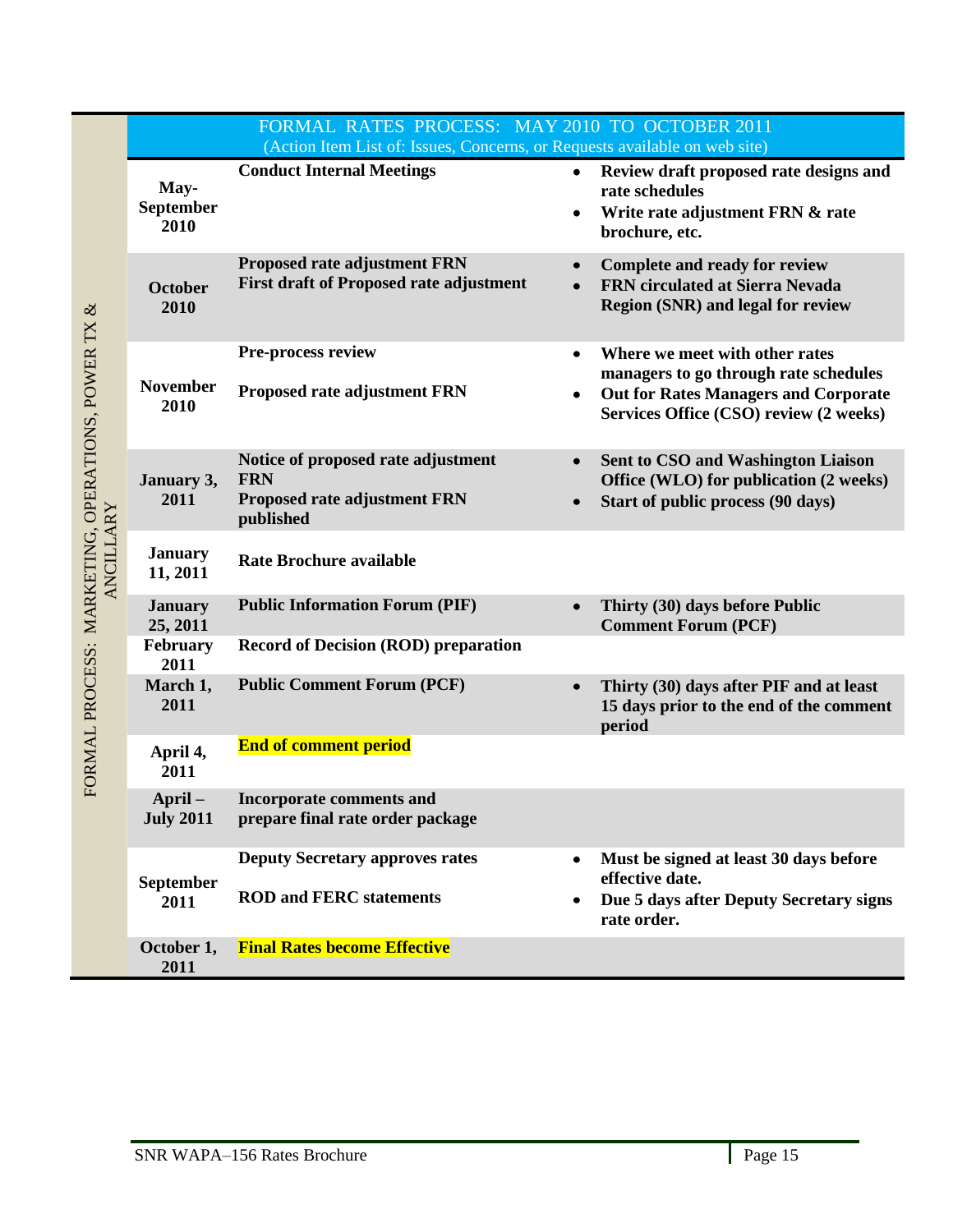### <span id="page-15-0"></span>B) Public Forums

A public information forum will be held on Tuesday, January 25, 2011, 1:00 p.m. Pacific Standard Time (PST), Folsom, CA, at the Lake Natoma Inn, 702 Gold Lake Drive, Folsom, CA 95630. At the public information forum, representatives from Western will explain the proposed rate adjustment and will be available to answer questions. Western will answer questions not answered at the public information forum in writing at least 15 days before the end of the consultation and comment period. The public information forum will be recorded and transcribed. Copies of the transcript will be available for purchase from the company providing the service.

A public comment forum will be held to hear from interested persons on Tuesday, March 1, 2011, 1 p.m. PST, Folsom, CA 95630, at the Lake Natoma Inn, located at the address provided above. Interested persons may submit written or oral comments. Written comments are preferred. The public comment forum will be recorded and transcribed. Copies of the transcript will be available for purchase from the company providing the service.

<span id="page-15-1"></span>C) Written Comments

Interested persons may submit written comments to Western at any time during the consultation and comment period. Written comments should be submitted to:



Comments regarding the proposed rates must be received by the end of the public consultation and comment period, April 4, 2011, to ensure consideration.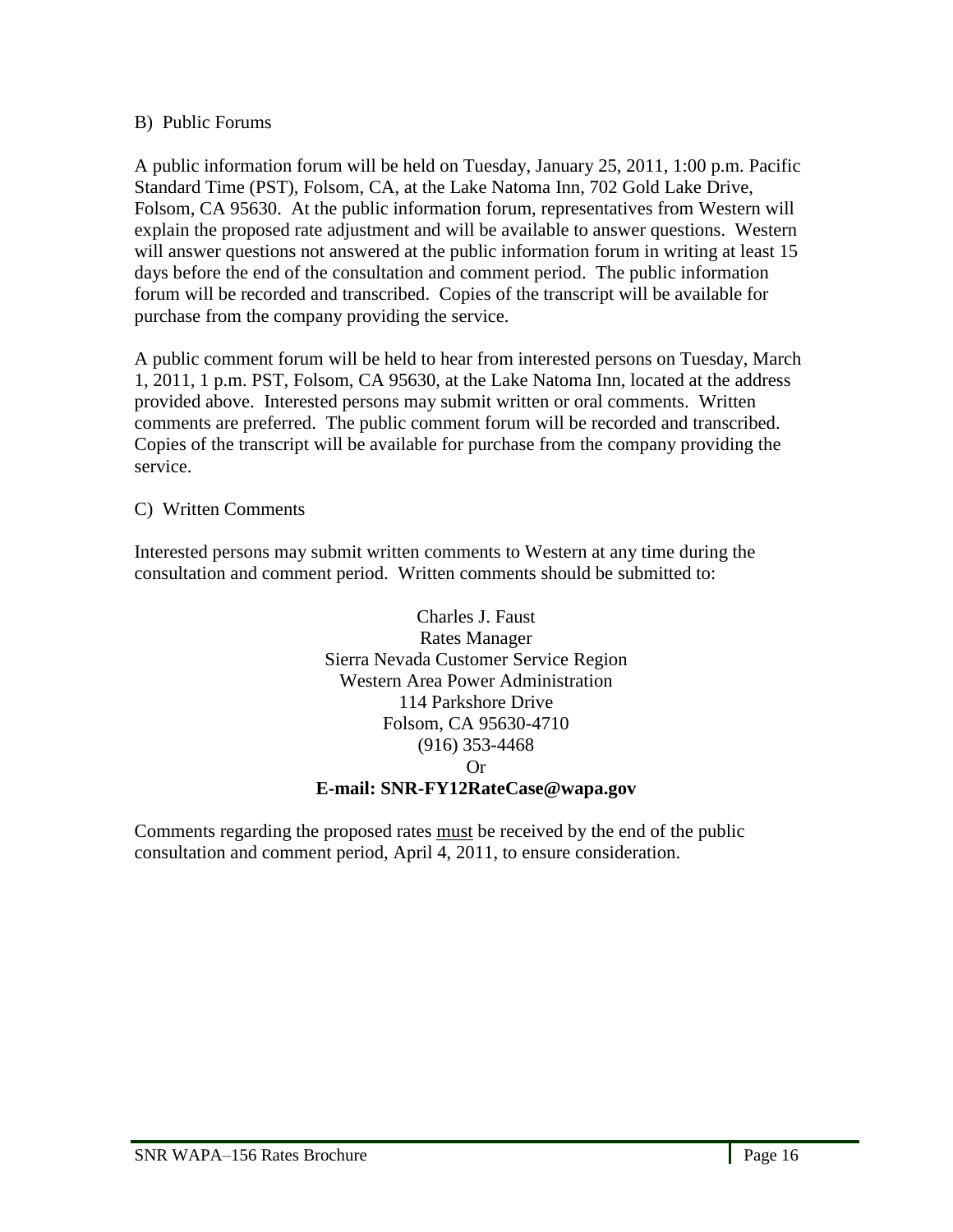## <span id="page-16-0"></span>D) Revisions of Proposed Rates

After the consultation and comment period is closed and consideration of oral and written comments is complete, Western may revise the proposed rates. If Western's Administrator determines that further public comment on any proposed rate should be invited, an extension of the consultation and comment period may take place, and one or more additional public forums may be held.

## <span id="page-16-1"></span>E) Decision on Proposed or Revised Proposed Rates

Following the end of the consultation and comment period, Western's Administrator may develop proposed rates, which the Deputy Secretary of the Department of Energy (DOE), may decide to confirm, approve, and place in effect on an interim basis as Provisional Rates. The decision by the Deputy Secretary of DOE, with an explanation of the principal factors leading to the decision, will be announced in a final FRN.

### <span id="page-16-2"></span>F) Final Decision on the Rate Adjustment

The Deputy Secretary of DOE will submit all the information concerning the Provisional Rates to the Commission and request approval of the Provisional Rates through September 30, 2016. The Commission will then confirm and approve the Provisional Rates on a final basis; remand the Provisional Rates back to Western for further clarification and study; or disapprove the Provisional Rates.

### <span id="page-16-3"></span>G) Additional Information

Additional information regarding the proposed rates or any questions regarding this brochure may be directed to Mr. Charles J. Faust, Rates Manager, Sierra Nevada Customer Service Region, Western Area Power Administration, 114 Parkshore Drive, Folsom, CA 95630-4710, (916) 353-4468, **e-mail: SNR-FY12RateCase@wapa.gov.**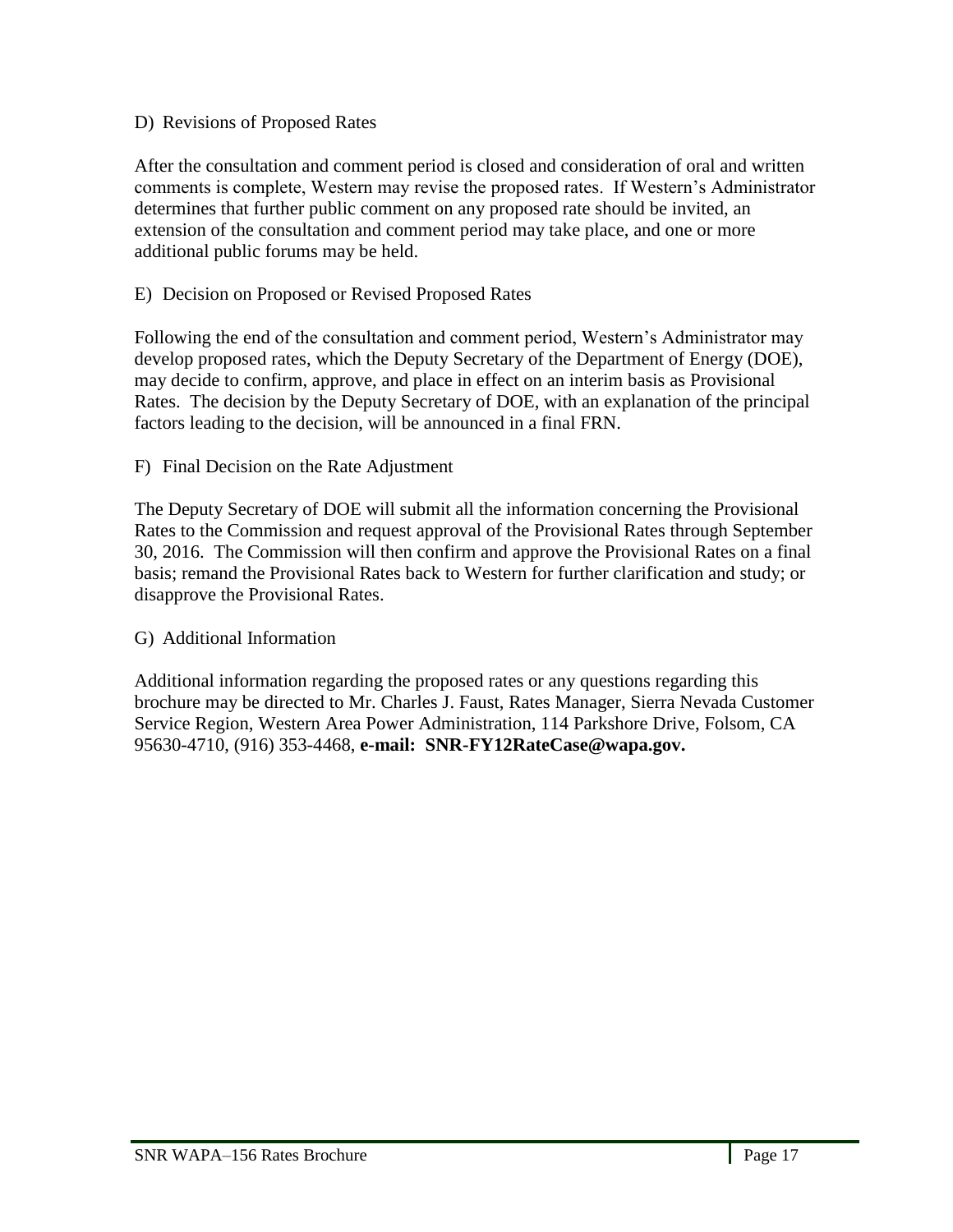## **SECTION III**

## **Background**

<span id="page-17-2"></span><span id="page-17-1"></span><span id="page-17-0"></span>A) History and Description of the Central Valley Project

The CVP is located within the Central Valley and Trinity River basins of California. The CVP includes 18 constructed dams and reservoirs with a total storage capacity of 13 million acre-feet. The system includes 615 miles of canals, 5 pumping facilities, 10 power plants with a maximum operating capability of about 2,113 megawatts (MW), approximately 865 circuit-miles of high-voltage transmission lines, 22 substations, and 19 communication sites. The U.S. Bureau of Reclamation (Reclamation) operates the water control and delivery system and all of the power plants with the exception of the San Luis Unit (also known as W.R. Gianelli), which is operated by the State of California for Reclamation.

The Emergency Relief Appropriations Act of 1935 initially authorized the CVP to be constructed by Reclamation to include Shasta Dam on the Sacramento River in the north and Friant Dam on the San Joaquin River in the south. In between are the Tracy Pumping Plant and the Delta-Mendota Canal; the Contra Costa Canal; the Friant-Kern Canal; the Madera Canal; and the Delta Cross Channel. Power plants at Shasta and Keswick Dams were also included in the initial authorization, along with high-voltage transmission lines designed to transmit power from Shasta and Keswick Power plants to the Tracy pumps and to integrate the Federal hydropower into other electric systems.

In 1944, Congress authorized the American River Division to be constructed by the U.S. Army Corps of Engineers (Corps). In 1949, the Division was reauthorized for integration into the CVP. The Division included Folsom Dam and Power plant, Nimbus Dam and Power plant, and the Sly Park Unit, all located on the American River.

The Trinity River Division was authorized by Congress in 1955 to include Trinity Dam and Power plant, Lewiston Dam and Power plant, and the Lewiston Fish Facilities, all located on the Trinity River. The Trinity Division also includes Judge Francis Carr Power plant, Whiskeytown Dam, and the Spring Creek Power plant.

The San Luis Unit, including the B.F. Sisk San Luis Dam and San Luis Reservoir, San Luis Canal, Coalinga Canal, O'Neill and Dos Amigos Pumping Plants, and William R. Gianelli Pump-Generator, was authorized by Congress in 1960.

In 1965, Congress authorized construction of the Auburn-Folsom South Unit as an addition to the CVP. This Unit included four sub-units, three of which have been constructed: Foresthill, Folsom-Malby, and Folsom South Canal sub-units. Congress has not authorized funding to complete the construction of the Auburn Dam, Reservoir, and Power plant, which is part of the fourth sub-unit.

Congress authorized the San Felipe Division in 1967 and the Allen Camp Unit in 1976.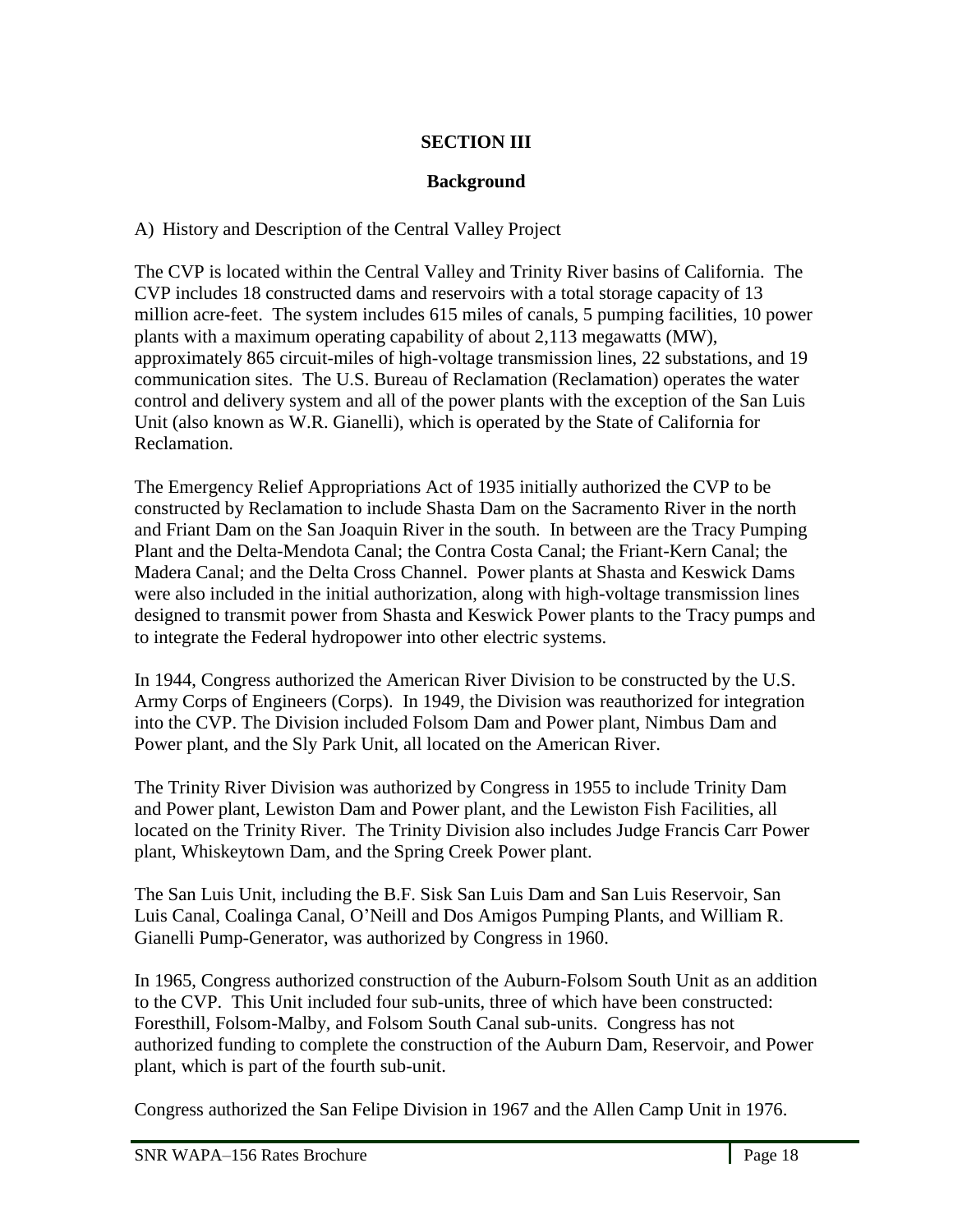Three Corps projects, Buchannan, Hidden, and New Melones were authorized for integration into the CVP in 1962. The Black Butte Integration Act added Black Butte, another Corps project completed in the 1960's, to the CVP in 1970.

In 1964, Congress authorized the 500-kilovolt (kV) Pacific Northwest-Pacific Southwest Intertie (Intertie), of which Western has 400 MW of transmission capacity through December 31, 2004 to import power from the Pacific Northwest.

Western, in marketing the Federal hydroelectric power generated from the CVP, has approximately 80 wholesale customers, serving an estimated two million people.

<span id="page-18-0"></span>B) History and Description of the Washoe Project

The Washoe Project was authorized by Congress in 1956. This project is located in the Lahontan Basin in west-central Nevada and east-central California.

The Stampede Dam and Reservoir are on the Little Truckee River about 8 miles above the junction of the Little Truckee and Truckee Rivers. The dam and reservoir are in Sierra County, California, about 11 miles northeast of the town of Truckee. The water source for the Stampede Reservoir is the Little Truckee River drainage basin containing about 136 square miles of densely wooded slopes and grass meadowlands.

When the Stampede Dam and Reservoir project was authorized in 1956, hydroelectric power development was included. However, power facilities were not constructed at the time the Stampede Dam was built during 1966-1970, because the power function was not economically justified. Nevertheless, provisions were made to facilitate the addition of power facilities at a later date. Subsequently, preliminary reevaluation of a power plant at Stampede was conducted and published in a special Reclamation report, adding Power plants at Existing Federal Dams in California (July 1976). In the report, Reclamation recommended construction of a Stampede power plant. As a result, definite plan studies were initiated in FY 1977, and construction of the power plant was completed in 1987. A one-half mile 60-kV transmission line interconnects the Stampede power facilities with Sierra Pacific Power Company's (SPPC) transmission system. SPPC owns and operates the only transmission system available for access to Stampede Powerplant. The Stampede Dam and Reservoir are operated for four specific purposes; flood control, fisheries enhancement, recreation, and power generation. The power plant is a 3.65 MW generator, and provides about 10,000 megawatthours (MWh) annually. The energy generated by the power plant has a priority reservation for designated project use loads. All remaining energy generation is sold on a non-firm basis, giving priority to preference entities. Energy generated at Stampede depends on the run of the river and is non-firm.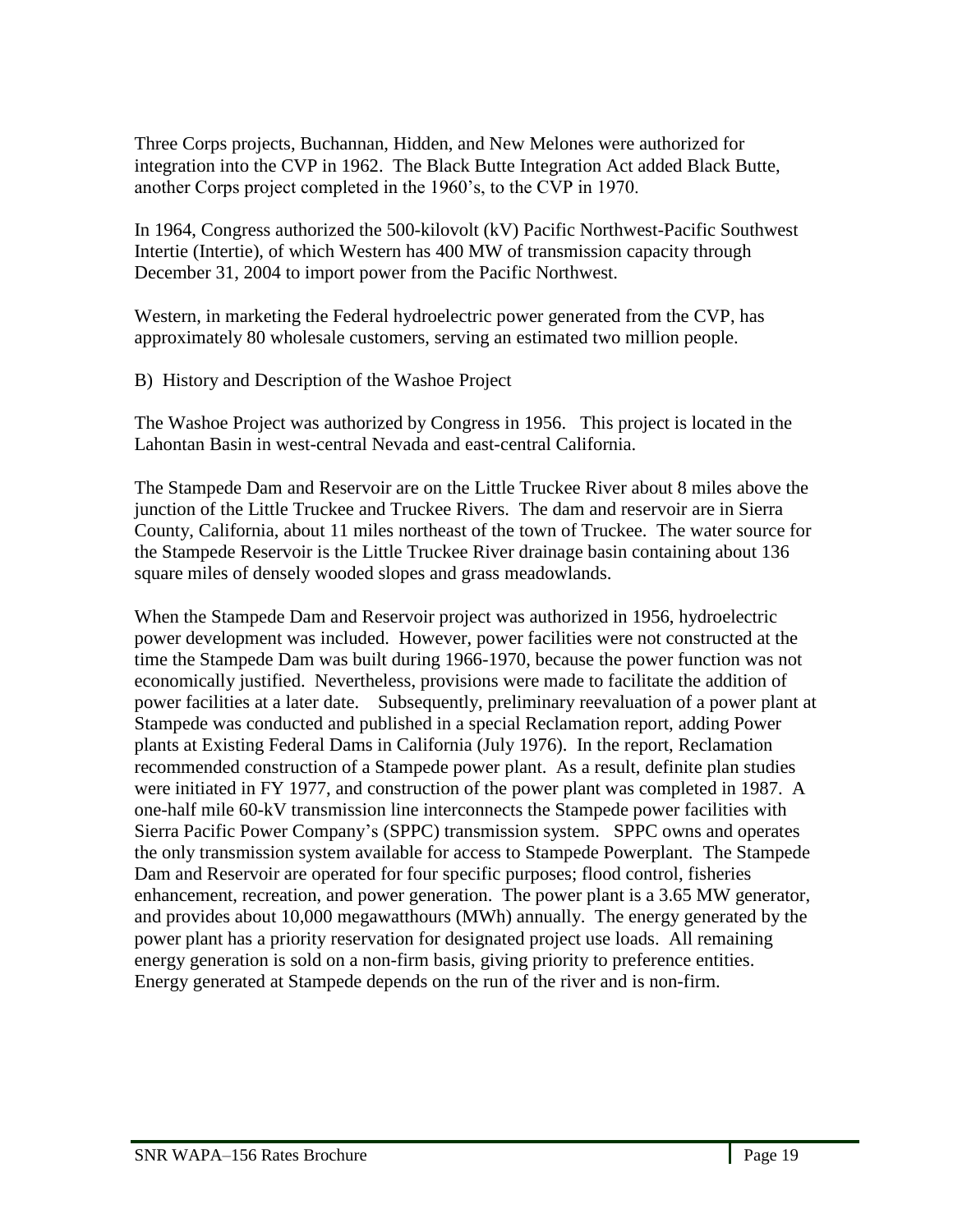<span id="page-19-0"></span>C) Western's Contract with The Truckee Donner Public Utility District and The City of Fallon

To serve project use loads and market the energy from Stampede, Western's contract with The Truckee Donner Public Utility District and The City of Fallon (TDF) provides for the Stampede Energy Exchange Account (SEEA). SEEA is an annual energy exchange account for Stampede energy. Under this contract, TDF accepts delivery of all energy generated from Stampede through SPPC's electrical system. TDF has Network Integrated Transmission Service Agreements with SPPC, and therefore, have the ability to receive the Stampede Energy. The dollar value of the Stampede energy received by TDF during any month is credited into the SEEA in accordance with the terms Exhibit A of Western's contract with TDF Western uses the SEEA to benefit project use facilities, market energy from Stampede to preference entities over Sierra's transmission system and sell a portion of the energy to TDF. After project use, station service, and administrative fee requirements have been met, available non-firm energy is sold to TDF at the rate delineated in Exhibit A of the contract. Beginning January 1, 2005, energy available after meeting project use requirements will be sold to the CVP at the TDF contract rate. Because project use load is used to meet a non-reimbursable fish and wildlife benefit, a portion of the costs in Washoe are deemed non-reimbursable. The non-reimbursable percentage is derived by dividing 12 months of project use expense into 12 months of SEEA revenue. The remaining revenue is used to repay the Stampede project.

<span id="page-19-1"></span>D) The 2004 Power Marketing Plan

The Western Area Power Administration Sierra Nevada Region (Western) markets hydropower generation of the Central Valley Project and Washoe Projects. Since 1967, under the terms of Contract 14-06-200-2948A (Contract 2948A) with the Pacific Gas and Electric Company (PG&E), the CVP resources, along with other Western resources, are integrated with PG&E resources for delivery to both the Project Use and Preference Power customers.

Contract 2948A expired on December 31, 2004. Western worked with its customers to develop and implement the 2004 Power Marketing Plan. Western published the 2004 Power Marketing Plan (Marketing Plan) in the Federal Register, (64 FR 24417) on June 25, 1999. It established the criteria for marketing CVP and Washoe Project power output for a 20-year period beginning on January 1, 2005 and ending on December 31, 2024.

The Base Resource is a fundamental component and the primary power product marketed through the Marketing Plan. Under previous marketing plans, customers received a fixed capacity and load factored energy allocation. Under this Marketing Plan, Preference customers (other than first preference) receive an allocated percentage of the Base Resource. The Base Resource is defined as the CVP and Washoe Project power output and any existing power purchase contracts extending beyond 2004, determined by Western to be available for marketing after meeting the requirements of project use and first preference customers, and any adjustments for maintenance, reserves, transformation losses, and certain ancillary services. A Base Resource contract was signed by each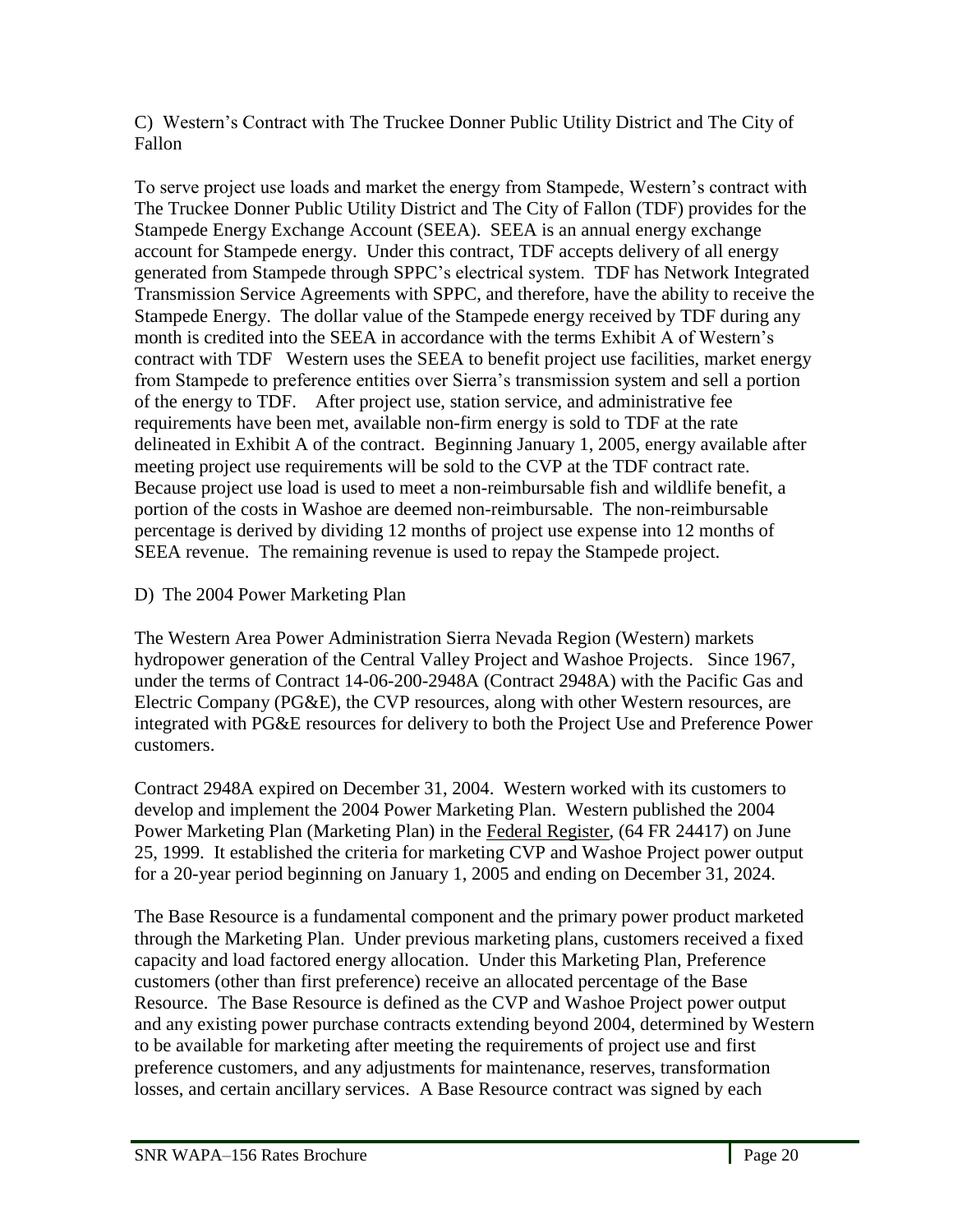customer in 2000 that details the specifics of Western's intent to market power under the Marketing Plan.

A copy of a standard Base Resource Contract is available by logging onto Western's website at: [http://www.wapa.gov/sn/marketing/powerContracts.](http://www.wapa.gov/sn/marketing/powerContracts)asp. See also the 2015 Resource Pool; FRN available upon request.

The Marketing Plan acknowledges that the Base Resource may vary widely on an hourly, daily, weekly, monthly and annual basis, depending on hydrological conditions and other constraints that govern CVP operations. CVP generation must be adjusted for project use, first preference entitlements, maintenance, reserves, transformation losses and certain ancillary services before CVP generation is available for marketing. Western intends to provide operating reserves to its customers per the control area operator's protocols to support Base Resource, project use, and first preference deliveries. During some months, purchases may be required to meet project use and obligations to first preference customers, and only a negligible amount, if any, of Base Resource will be available during some hours of such months.

The Trinity River Division Act (69 Stat. 719) and the New Melones project provisions of the Flood Control Act of 1962 (76 Stat. 1173, 1191-1192), provide that first preference of up to 25 percent of the additional energy made available from the CVP power system as a result of the construction of the plants authorized by these Acts, be made available to preference customers in the counties of origin (Trinity, Tuolumne, and Calaveras), for use in those counties. The power costs associated with meeting these requirements are included in the Base Resource rate development discussion.

As reported in the 2009 annual report, Western has 47 CVP Preference power customers, including four First Preference entities. Preference customers include public utility districts, state agencies, federal agencies, irrigation districts, municipalities, and Native American tribes. For a list of customers and their BR allocation, see Appendix E. Project Use loads encompass over 180 different delivery points located throughout the CVP system from as far north as the Trinity and Shasta Dams in northern California to some smaller pumps in the southern San Joaquin Valley. Three of the larger pumping plants, Tracy, Dos Amigos, and the San Luis Unit, account for more than 75% of the total Project Use load. Approximately 45% of the energy consumed by Project Use loads is directly connected to Western's transmission system, with Tracy Pumping Plant being the largest load.

According to the Marketing Plan, Western will market the Base Resource separately or in combination with Custom Products. "Custom Product" means a combination of products and services, excluding provisions for load growth, which may be made available by Western per customer request, using the customer's Base Resource and supplemental purchases made by Western. These Custom Products could include Western acting on behalf of a customer to: (1) purchase some level of firming power, (2) manage a portfolio of power resources, (3) provide scheduling services per control operator protocols, and (4) procure ancillary services. For those Base Resource customers desiring Custom Products,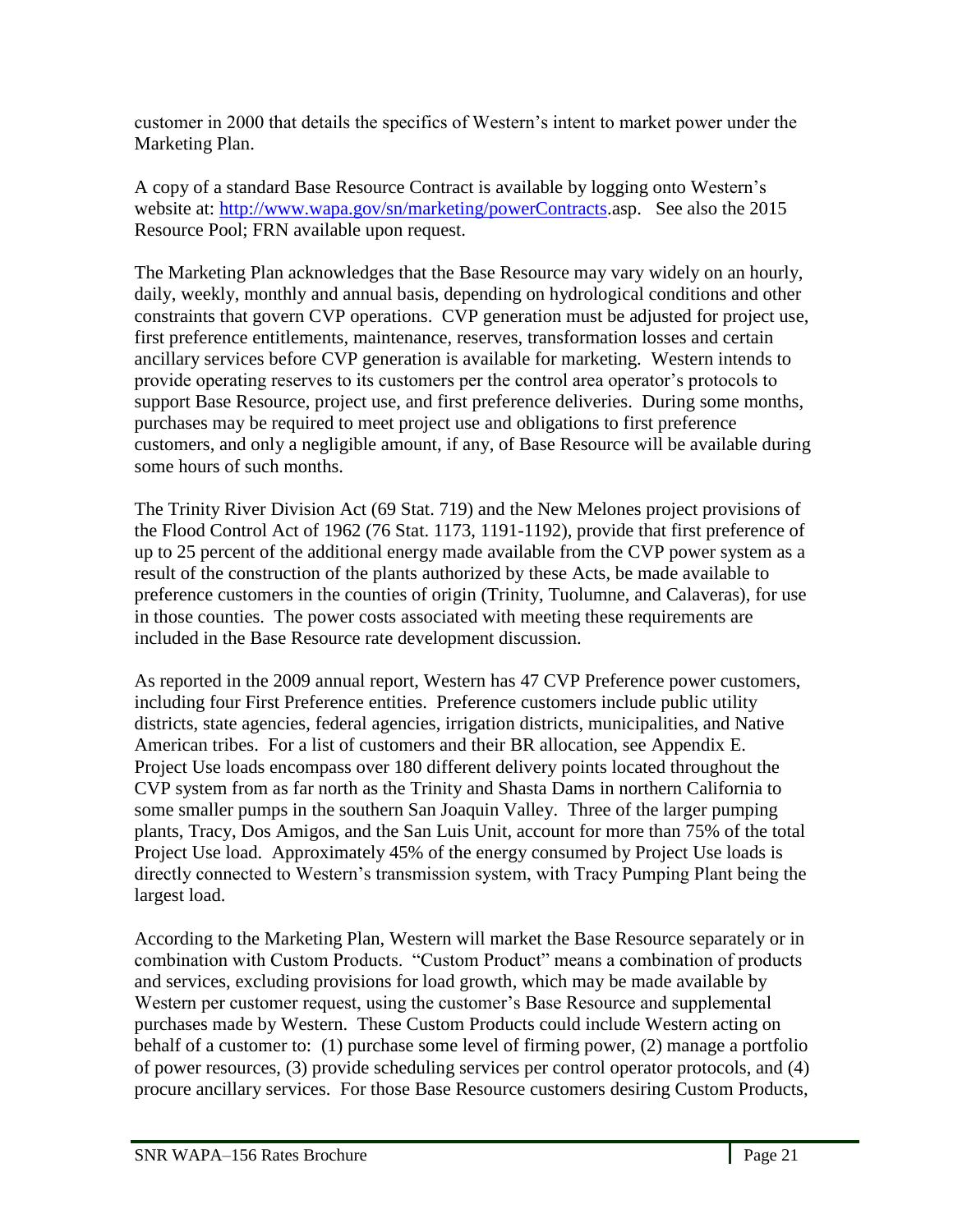Western developed additional contracts detailing these requirements. Information on Western contracts is available by logging onto Western's website at: http://www.wapa.gov/sn/marketing/powerContracts.

Western classified customers who contract for Custom Products into two different customer groups: Full Load Service customers or Variable Resource customers. Variable Resource customers schedule their Federal power from Western into their own "resource portfolio" to meet their load requirements. Full Load Service customers are those who require some additional products and services to meet their full load requirements and who contracted with Western for such service.

The Marketing Plan also stipulated that Western would establish and manage an exchange program to allow all customers to fully and efficiently use their power allocations. Western developed both hourly and seasonal exchange programs. Further specifics and stipulations of this program are available in Exhibit B of the Base Resource contract. A copy of Exhibit B can be found by logging onto Western's website at: [http://www.wapa.gov/sn/marketing/powerContracts.asp.](http://www.wapa.gov/sn/marketing/powerContracts.asp)

Western determined that CVP network transmission service will be provided as a bundled product with the Base Resource. For all other products, such as a Custom Product, separate transmission arrangements must be made by the applicable customer with the appropriate transmission service provider. Customers interested in acquiring transmission service from the CVP system above that provided for Base Resource deliveries will need to apply through Western's Open Access Transmission. Tariff (OATT). To the extent possible, if Western has sufficient transmission rights, Western merchant will use its rights to meet Custom Product transmission requirements. If Western merchant does not have transmission rights, separate transmission arrangements need to be made with the appropriate transmission service provider. A copy of the OATT can be obtained by logging onto the website [www.western.wapa.gov/OASIS/.](http://www.western.wapa.gov/OASIS/) Once at this site, use the ―Document‖ link at the top of the page. From this point in the Tariff Information block toggle to WAPA-SNR and then submit.

<span id="page-21-0"></span>E) History and Description of Path 15

Utilities in the 1980's recognized the potential for constrained power flows over Path 15 under certain conditions. Capacity through this transmission corridor is insufficient to carry the necessary electricity load, especially during periods of high usage on the path. Upgrading Path 15 to remove transmission constraints is crucial to the reliability of power systems in California. As part of the planning for the California-Oregon Transmission Project (COTP), Western, the Transmission Agency of Northern California (TANC), and the Pacific Gas and Electric (PG&E) studied possible additions to relieve constraints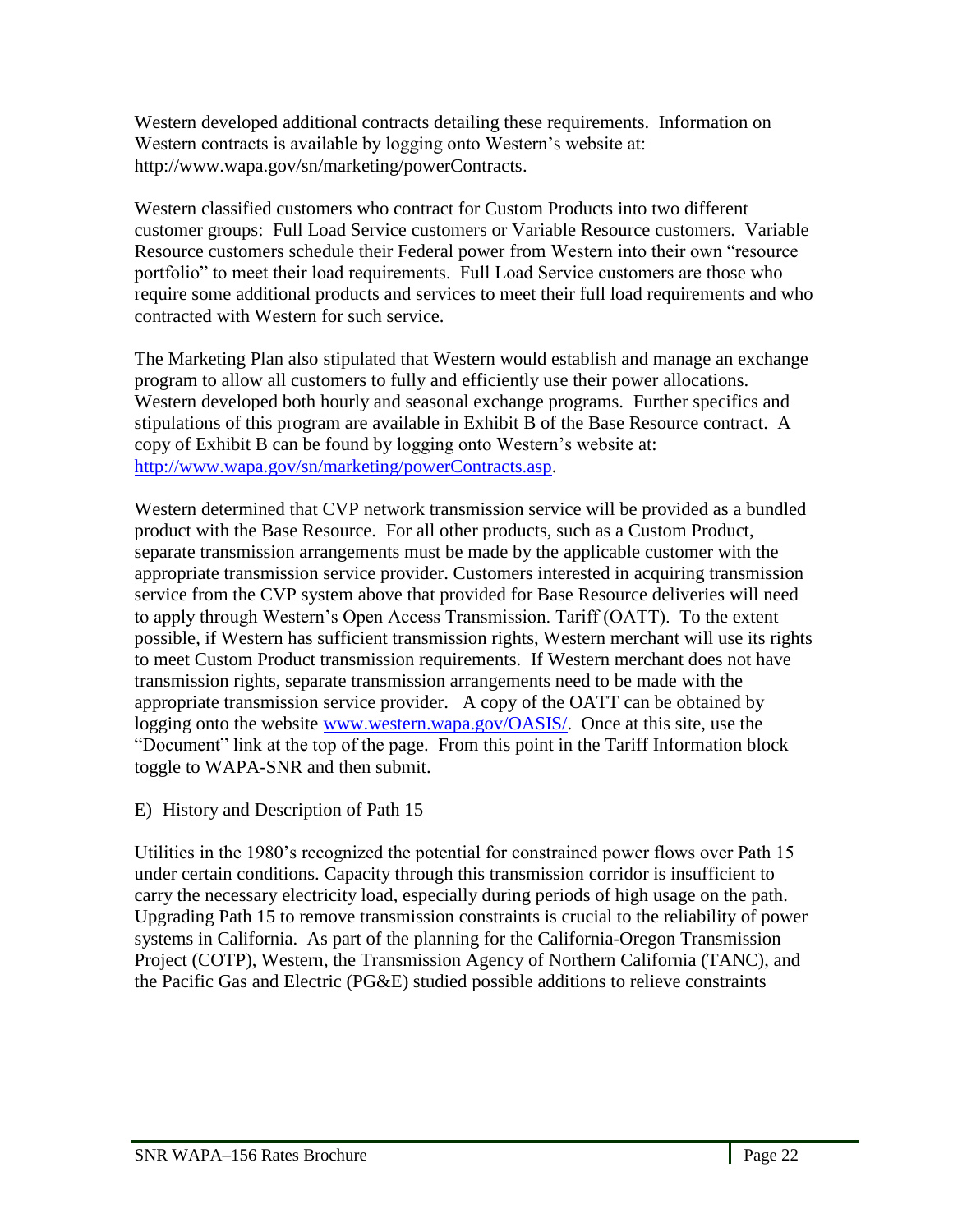Path 15 is located in the southern portion of PG&E's service area and in the middle of the California Independent System Operator's (CAISO) Control Area. Path 15 is rated at 3,900 MW and consists of these lines:

Los Banos-Gates 500kV Los Banos-Midway 500kV Gates-Panoche No. 1 230 kV Gates-Panoche No. 2 230 kV Gates-Gregg 230 kV Gates-McCall 230 kV

In 1988, Western and others prepared an Environmental Impact Statement on a proposed Path 15 upgrade as part of the COTP planning. The EIS concluded that Path 15 upgrades would produce no significant adverse environmental impacts. However the Los Banos-Gates Transmission Project was not built at that time. In early 2001, Path 15 constraints limited the amount of power that could be shipped from Southern California and the Southwest to Northern California, resulting in rotating power outages in Northern California. While generation was available south of Path 15, it couldn't be delivered due to the constraints of Path 15.

In May 2001, the Department of Energy released its National Energy Policy recommending that the Department of Energy take action to explore relieving the constraints on Path 15. The Path 15 Upgrade entered into the preliminary stages and culminated with the commencement of construction in September 2003. The Path 15 Upgrade Project includes building a third transmission line and other upgrades that will allow about 1,500 megawatts of additional electricity to be transmitted across the state. The path upgrade is intended to relieve constraints on the existing north-south transmission lines. In order to increase the path rating a new 84-mile-long, 500kV transmission line was constructed between PG&E's Los Banos and Gates substations. Additionally the Los Banos and Gates substations were modified to accommodate the new equipment and a second 230kV circuit was established between Gates and Midway.

The Path 15 Transmission Upgrade was completed in 2005. Western has turned over the operational control of Western's Path 15 Upgrade to the CAISO. Western maintains the lines and is compensated by Atlantic Path 15, LLC for the Operation and Maintenance work costs. The CAISO charges for use on the Path 15 Upgrade as part of its rates. Western does not charge a separate rate for Path 15. Western collects revenues from the CAISO under its agreements with the CAISO. Under Amendment No. 48, the CAISO remits to Western, wheeling, congestion, and Congestion Revenue Rights revenues associated with Western's rights on the Path 15 transmission.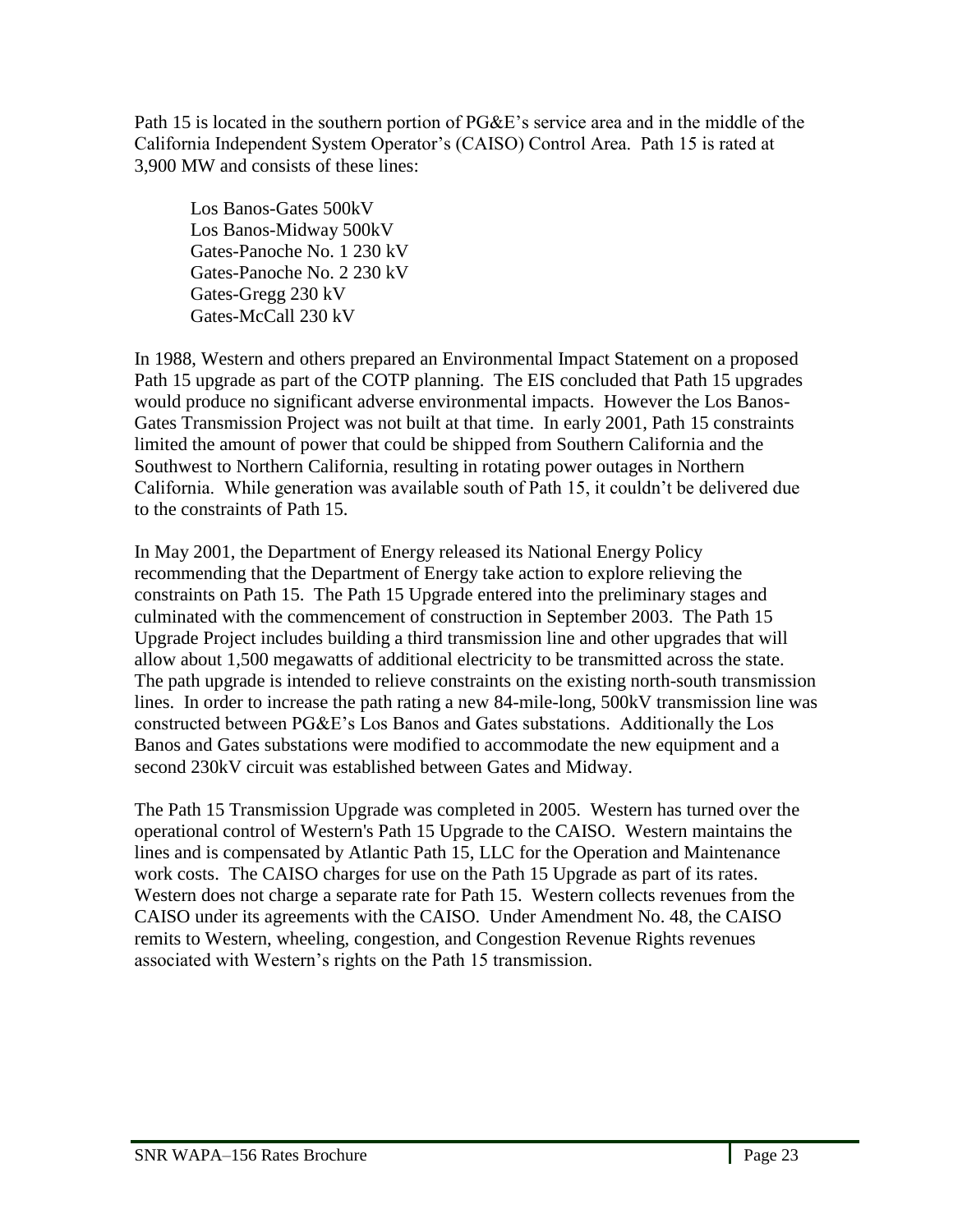## **SECTION IV**

## **Rate History**

<span id="page-23-1"></span><span id="page-23-0"></span>The first CVP power was produced at Shasta Power plant. This power was sold to PG&E at a special rate averaging \$10.00 per kilowatt-year (kW-year) and 1.5 mills/kWh. The term of the contract was from January 1, 1945 through December 31, 1947. It also included a provision that sales to PG&E could be withdrawn to meet CVP preference customer loads.

The first rate schedule for wholesale power service to CVP preference customers became effective March 6, 1945. Because a Federal court, on procedural grounds, rescinded a rate increase that was scheduled to become effective in 1974, the rates remained virtually unchanged until May 25, 1978. Plant additions, increased replacements, and increased O&M expenses necessitated a series of rate increases. During that same time, costs for purchase power and wheeling also increased.

In 1983, the rates for CVP commercial firm power were approved by the Commission for a five-year period. The rates at this time were designed to repay the annual expenses each year and to repay the deficit that had occurred from 1974 through 1983. The deficits were repaid in FY 1991.

The Commission again approved CVP commercial firm power rates in 1988 for a five-year period. These rates included a Revenue Adjustment Clause (RAC) for the first time. The RAC allowed Western to adjust for fluctuations in purchase power prices without a formal rate setting process each year.

On September 22, 1993, the Commission approved CVP commercial firm power rates for a five-year period from May 1, 1993 through April 30, 1998. These rates included an energy tier rate for energy sales at a 70 percent and higher monthly load factor, a ten times unauthorized overrun charge, and a RAC modified to account for fluctuations in net revenue for investment repayment. A peaking capacity rate, firm and CVP non-firm transmission service rates, and third-party transmission service at a passed through cost were also in these approved rates.

Under Rate Schedule CV-F8 for CVP commercial firm power, the composite rate was 23.35 mills/kWh, a 23 percent decrease over the previous rate. This decrease was primarily due to a lower purchase power expenses due to overall lower customer loads. These rates were approved by FERC on March 14, 1996, and for the October 1, 1995, through April 30, 1998 period.

Under Rate Schedule, CV-F9, for CVP commercial firm power, rates were approved by the Commission on January 8, 1998, for the period October 1, 1997, through September 30, 2002. This rate schedule included an Annual Energy Rate Alignment (AERA) applied to energy purchased at or above an annual average load factor of 80 percent. The Commission also approved rates for ancillary, power scheduling, and for COTP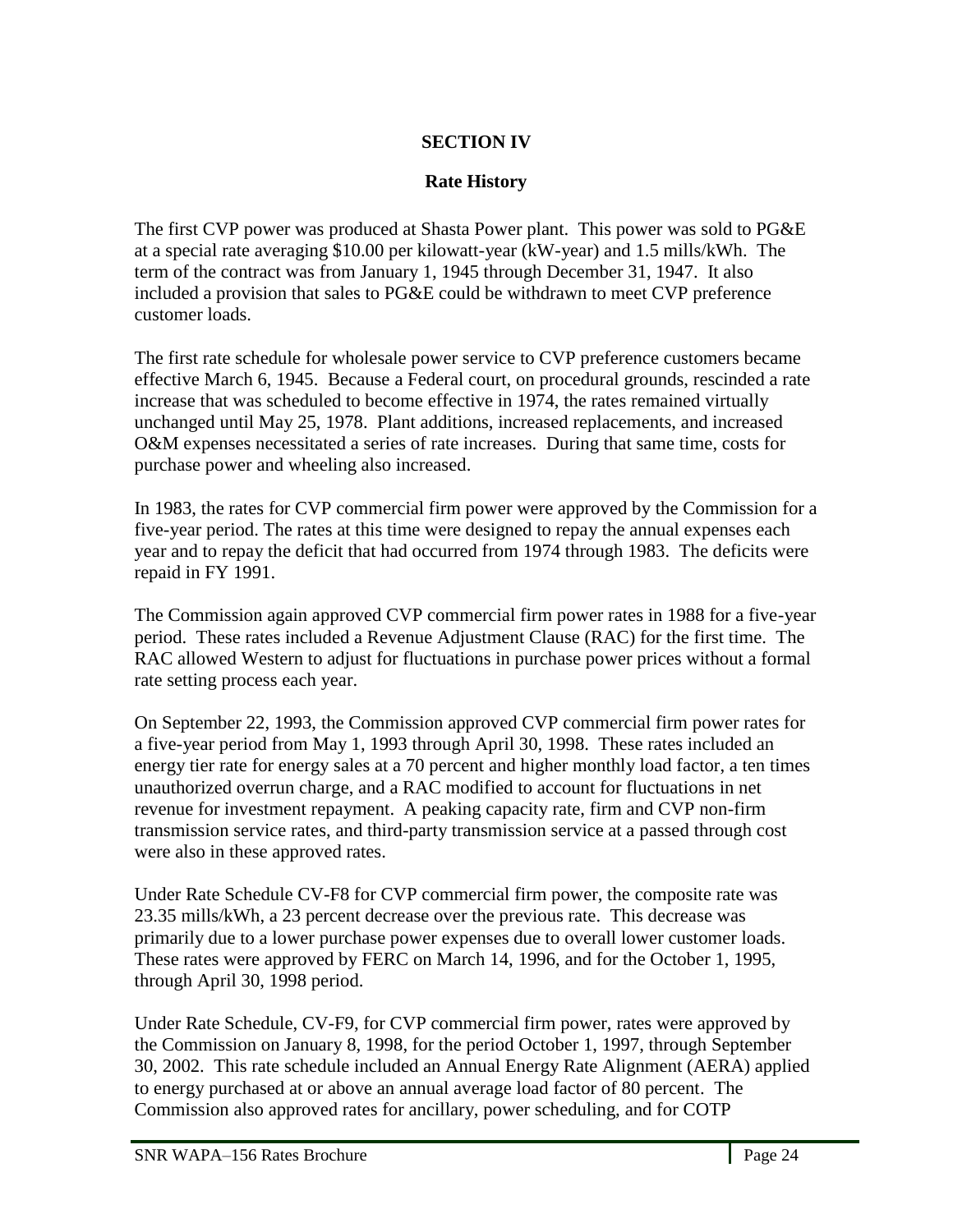transmission services.

On April 1, 2001, the Commission approved Rate Schedule CV-F10 for CVP commercial firm power rates for the period ending December 31, 2004. These rates included language whereby Western would pass through to its customers any additional costs or credits that may be charged or credited to Western as the result of the creation, termination, or modification of any tariff, contract, schedule or other documents approved by the Commission.

On October 11, 2005, the Commission confirmed and approved Rate Schedule CV-F11 for CVP Base Resource and First Preference Power for the rate period January 1, 2005, through September 30, 2009. These rates established a Power Revenue Requirement (PRR) to be recovered from Base Resource and First Preference customers.

Under the existing Rate Schedule, CV-F12, effective September 1, 2006 through September 30, 2009, Western revised the CVP Base Resource and First Preference Power rates, as well as, CVP transmission, COTP and PACI transmission rates, to remove the cost of Reactive Supply and Voltage Control (VAR) from transmission rates and to include VAR costs in the PRR. The Rate Order WAPA-139 approved a two-year rate extension on all CVP, COTP and PACI rate schedules to September 30, 2011.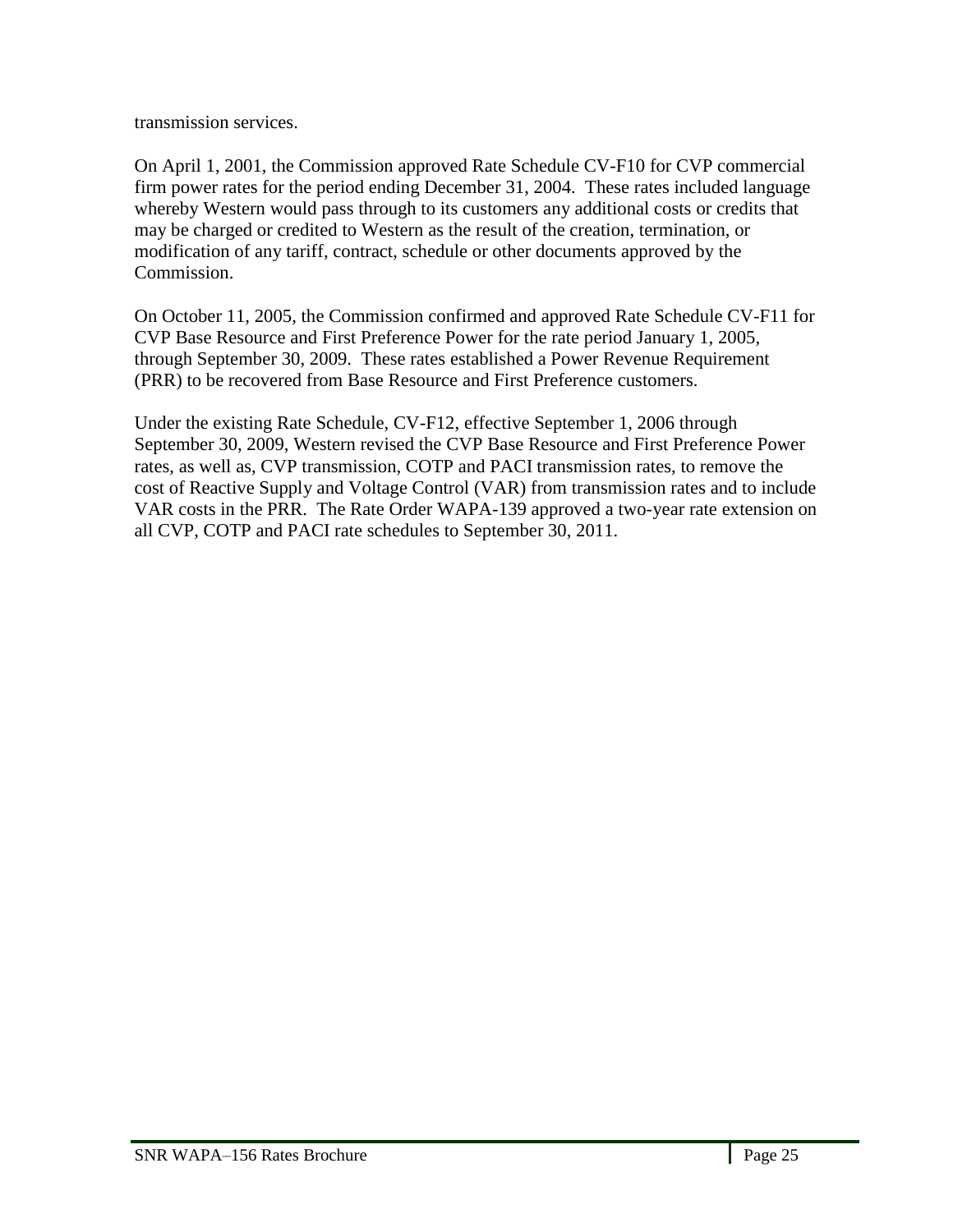<span id="page-25-0"></span>Table IV-1 lists the historical rates for commercial firm power for the CVP.

## **Table IV – 1 Chronology of CVP Rates Commercial Firm Power**

<span id="page-25-1"></span>

| <b>Effective Date</b> | <b>Capacity Rate</b> | <b>Energy Rate</b>     |
|-----------------------|----------------------|------------------------|
|                       | (per kWmonth)        | (mills/kWh)            |
| January 1, 1945       | \$10.00 per kW-year  | 1.5                    |
| March 6, 1945         | \$0.75               | 4, 3, 2                |
| April 1, 1974         | \$1.15               | 3                      |
| May 25, 1978          | \$2.00               | 4.2                    |
| November 1, 1979      | \$2.00               | 5.11                   |
| May 25, 1983          | \$3.75               | 8.53                   |
| October 1, 1983       | \$3.75               | 13.74                  |
| October 1, 1984       | \$3.75               | 18.95                  |
| November 1, 1985      | \$3.75               | 27.97                  |
| October 1, 1986       | \$3.75               | 31.44                  |
| May 1, 1988           | \$6.86               | 14.43                  |
| October 1, 1989       | \$7.49               | 15.76                  |
| October 1, 1991       | \$7.74               | 16.3                   |
| May 1, 1993           | \$6.45               | 16.3                   |
| October 1, 1993       | \$6.22               | 17.97                  |
| May 1, 1994           | \$6.22               | Base 16.99, Tier 30.87 |
| October 1, 1995       | \$4.03               | Base 14.83, Tier 25.90 |
| October 1, 1996       | \$4.32               | Base 15.93, Tier 26.27 |
| October 1, 1997       | \$5.03               | Base 10.31, AERA 2.86  |
| October 1, 1998       | \$4.37               | Base 10.06, AERA 3.57  |
| October 1, 1999       | \$4.31               | Base 10.19, AERA 3.92  |
| October 1, 2000       | \$3.81               | Base 10.51, AERA 4.09  |
| April 1, 2001         | \$3.44               | <b>Base 14.01</b>      |
| October 1, 2001       | \$3.73               | Base 17.68             |
| October 1, 2002       | \$3.89               | <b>Base 18.22</b>      |
| October 1, 2003       | \$3.86               | <b>Base 18.38</b>      |
| October 1, 2004       | \$3.80               | Base 24.97             |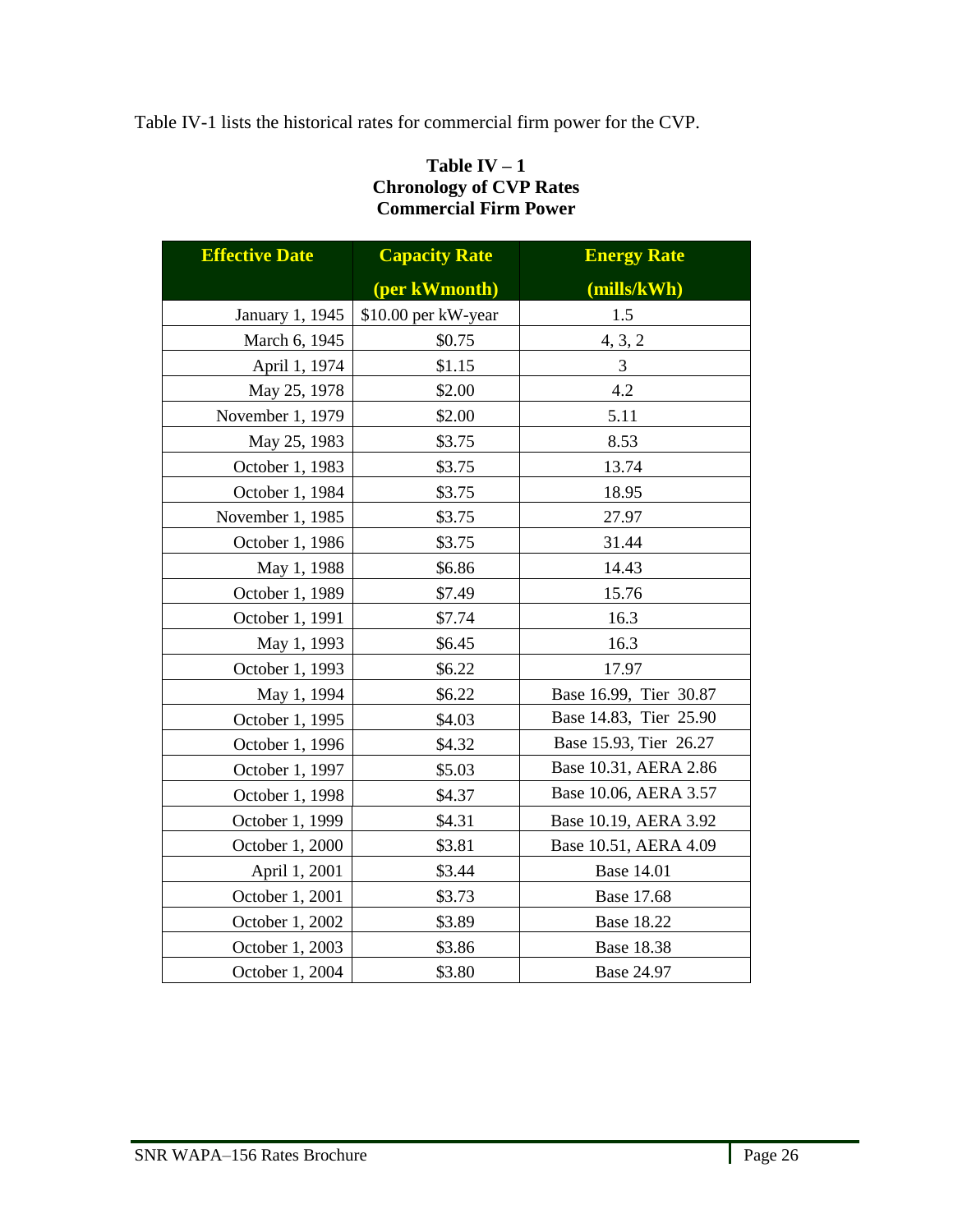### New Marketing Plan (Effective January 1, 2005)

With the expiration of Western's Contract 14-06-200-2948A with PG&E on December 31, 2004, and the associated firming arrangements, Western changed its CVP rate structure effective January 1, 2005. The table below lists historical power revenue requirements under the new marketing plan.

<span id="page-26-1"></span><span id="page-26-0"></span>

| <b>Power Revenue Requirement Rate History</b><br>for the Period January 1, 2005 through September 30, 2011 |                                         |                                         |                                                              |                                                                 |                                                                     |
|------------------------------------------------------------------------------------------------------------|-----------------------------------------|-----------------------------------------|--------------------------------------------------------------|-----------------------------------------------------------------|---------------------------------------------------------------------|
| <b>Fiscal</b><br>Year                                                                                      | $#$ of Mos.<br>Rate<br><b>Effective</b> | <b>Effective Rate</b><br><b>Period</b>  | <b>Base Resource</b><br><b>Revenue</b><br><b>Requirement</b> | <b>First Preference</b><br><b>Revenue</b><br><b>Requirement</b> | <b>Power</b><br><b>Revenue</b><br><b>Requirement</b><br>$(BR + FP)$ |
| 2005                                                                                                       | 9                                       | January 1, 2005 -<br>September 30, 2005 | \$28,890,000                                                 | \$1,110,000                                                     | \$30,000,000                                                        |
| 2006                                                                                                       | 12                                      | October 1, 2005 -<br>September 30, 2006 | \$50,204,250                                                 | \$1,978,700                                                     | \$52,625,000                                                        |
| 2007                                                                                                       | 12                                      | October 1, 2006 -<br>September 30, 2007 | \$57,538,923                                                 | \$2,279,065                                                     | \$59,817,988                                                        |
| 2008                                                                                                       | 6                                       | October 1, 2007 -<br>March 31, 2008     | \$75,553,025                                                 | \$4,329,640                                                     | \$79,882,665                                                        |
| 2008                                                                                                       | 6                                       | April 1, 2008 -<br>September 30, 2008   | \$68,610,041                                                 | \$3,931,766                                                     | \$72,541,807                                                        |
| 2009                                                                                                       | 12                                      | October 1, 2008 -<br>September 30, 2009 | \$71,537,763                                                 | \$3,947,900                                                     | \$75,485,663                                                        |
| 2010                                                                                                       | 12                                      | October 1, 2009 -<br>September 30, 2010 | \$72,937,802                                                 | \$4,672,117                                                     | \$77,609,919                                                        |
| 2011                                                                                                       | 12                                      | October 1, 2010 -<br>September 30, 2011 | \$72,115,836                                                 | \$3,636,093                                                     | \$75,751,929                                                        |

### **Table IV - 2 PRR Rate History**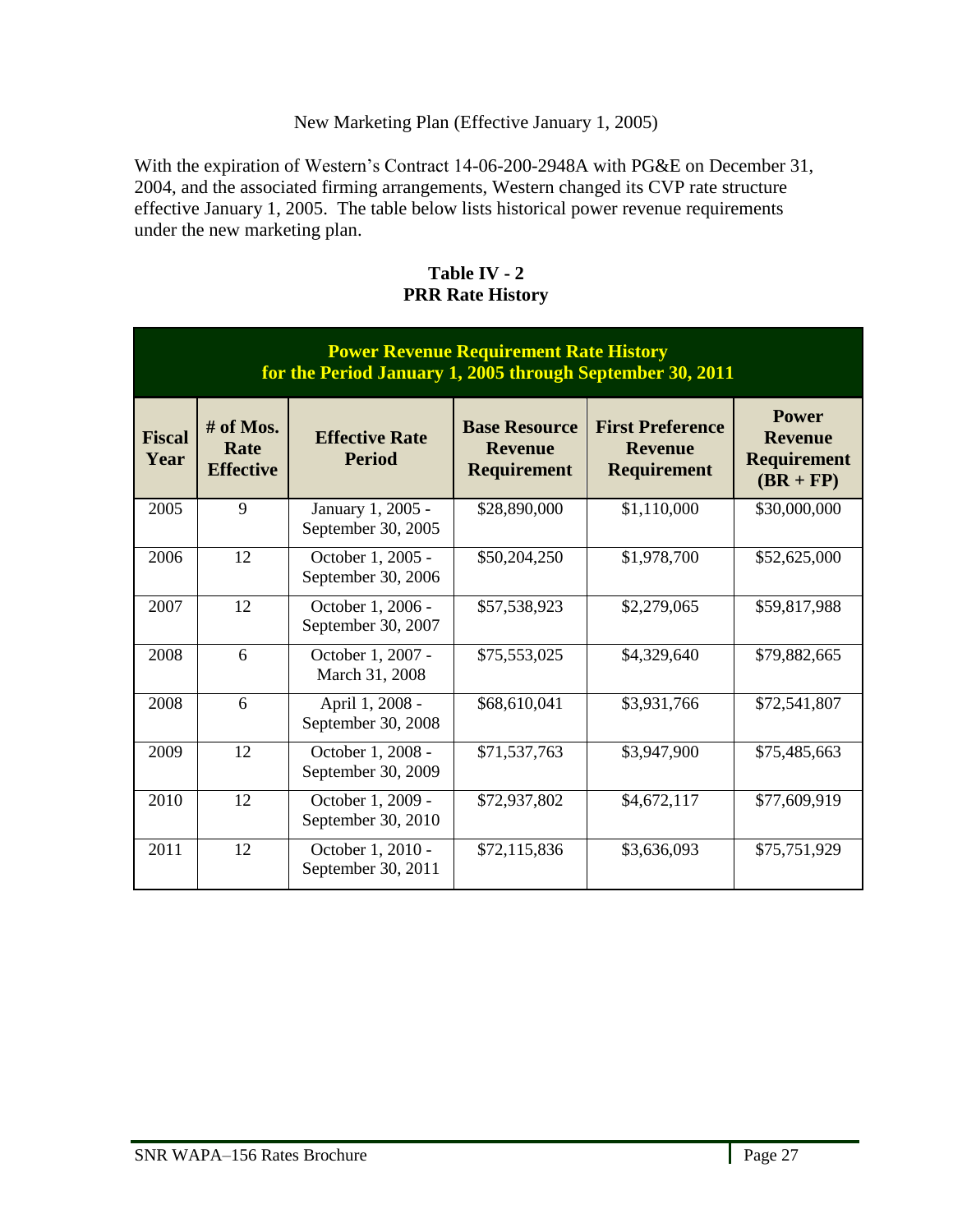<span id="page-27-0"></span>The Table below lists the CVP transmission rates effective since January 1, 2005.

| <b>CVP Transmission Revenue Requirements and Rates</b>  |                        |                                                                   |                                                                           |                                                                      |  |
|---------------------------------------------------------|------------------------|-------------------------------------------------------------------|---------------------------------------------------------------------------|----------------------------------------------------------------------|--|
| <b>Dates Transmission</b><br><b>Rates are Effective</b> |                        | <b>Transmission</b><br><b>Revenue</b><br><b>Requirement (TRR)</b> | <b>Network Integrated</b><br><b>Transmission</b><br><b>Service (NITS)</b> | <b>Point-to-Point</b><br><b>Transmission Rate</b><br>(PtP) \$/kW Mo. |  |
|                                                         | <b>January 1, 2005</b> | \$26,867,064                                                      | \$13,210,176                                                              | \$1.11                                                               |  |
|                                                         | <b>October 1, 2005</b> | \$26,866,968                                                      | \$13,210,080                                                              | \$1.11                                                               |  |
|                                                         | <b>April 1, 2006</b>   | \$25,530,185                                                      | \$18,848,225                                                              | \$1.04                                                               |  |
| <b>Historical Rate Period</b>                           | <b>October 1, 2006</b> | \$26,089,472                                                      | \$19,820,408                                                              | \$0.94                                                               |  |
|                                                         | <b>April 1, 2007</b>   | \$25,312,989                                                      | \$19,514,253                                                              | \$0.87                                                               |  |
|                                                         | <b>October 1, 2007</b> | \$32,093,431                                                      | \$24,560,431                                                              | \$1.13                                                               |  |
|                                                         | <b>April 1, 2008</b>   | \$32,104,926                                                      | \$24,438,006                                                              | \$1.15                                                               |  |
|                                                         | <b>October 1, 2008</b> | \$34,127,407                                                      | \$26,093,394                                                              | \$1.20                                                               |  |
|                                                         | <b>April 1, 2009</b>   | \$25,970,297                                                      | \$19,826,761                                                              | \$0.92                                                               |  |
|                                                         | <b>October 1, 2009</b> | \$27,709,035                                                      | \$21,013,035                                                              | \$1.00                                                               |  |
|                                                         | <b>April 1, 2010</b>   | \$27,706,539                                                      | \$20,943,579                                                              | \$1.01                                                               |  |
| <b>Current</b>                                          | <b>October 1, 2010</b> | \$28,797,720                                                      | \$21,890,040                                                              | \$1.08                                                               |  |

## **Table IV**  $-3$ **CVP Transmission Rate History**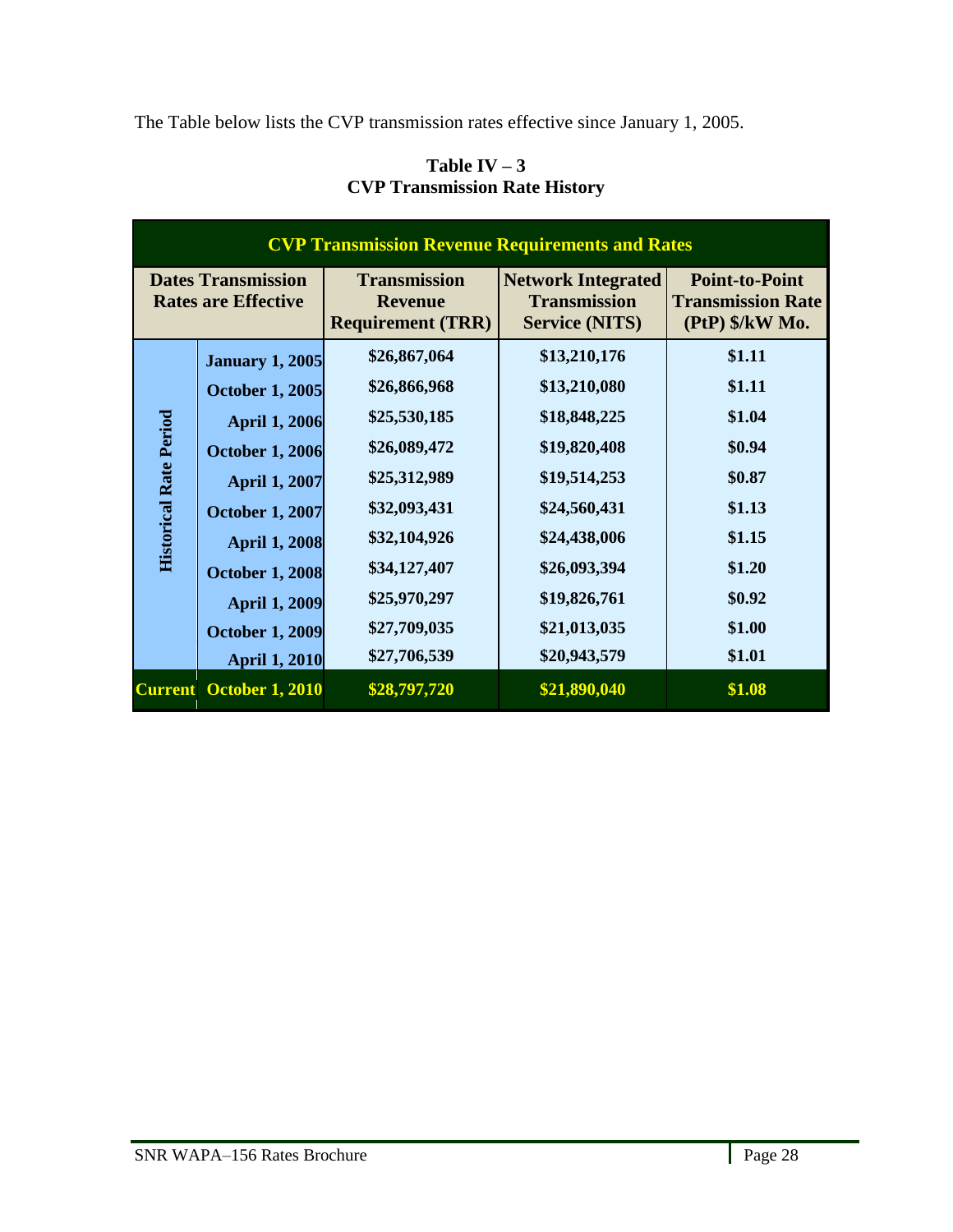## **SECTION V**

### **Power Repayment Study**

### <span id="page-28-2"></span><span id="page-28-1"></span><span id="page-28-0"></span>A) History

The CVP Power Repayment Study (PRS) begins in 1944 with the first generation of CVP power from Shasta Power plant. The Washoe PRS begins in 1987 with the first generation from the Stampede Power plant. Historical revenues and expenses are based on Western and Reclamation Financial Statements. Repayment requirements are dictated by the authorizing act for power facilities, other applicable acts, and DOE policies, chiefly DOE Order RA6120.2, *Power Marketing Administration Financial Reporting* (RA6120.2). A copy of RA6120.2 is available on request.

The historical costs and revenues from accounting records and the future projected costs are scheduled year-by-year in a PRS. The PRS sets forth the level of future revenues required to repay all of the costs within the allowed time periods and within legislative requirements. The PRS does not set the actual rate design; it merely determines the amounts to be repaid. The FY 2012 Proposed Rate Case PRS contains FY 2010 draft data. When final data is available in March 2011, the PRS will be updated. The details for effective rate period can be found in Tables V-1 through V-9 later in this Section.

A PRS is prepared each year to test the adequacy of the existing rates. This annual update involves actual revenues and expenses for the previous year, plus new projections of revenues and expenses for the remainder of the repayment period. If the PRS demonstrates that repayment requirements will not be recovered or will be exceeded under the existing rates, Western prepares and recommends a plan to meet those repayment requirements. This plan is supported by a revised PRS and may include changing the power rates, decreasing costs, or modifying contracts. Project repayment is measured over the long term to ensure repayment is met and to maintain rate stability.

The CVP PRS Executive Summary prepared for the proposed rates can be found in Appendix B.

The PRS tracks three main categories of financial data: revenues, expenses, investments, as well as repayment. CVP revenues are derived from commercial firm power sales (which includes revenues from base resource and first preference customers as well as custom product supplemental power), project use energy sales, transmission service, revenues collected for pass through transmission costs or credits, and other power-related services. CVP expenses include O&M expense, purchase power, transmission service expenses, interest, other power related services, and repayment of the CVP investments. CVP investments include original plant in service, replacements, and additions for hydroelectric generation, multipurpose, and transmission facilities, and irrigation aid.

The Washoe Project PRS tracks the same three main categories of financial data: revenues,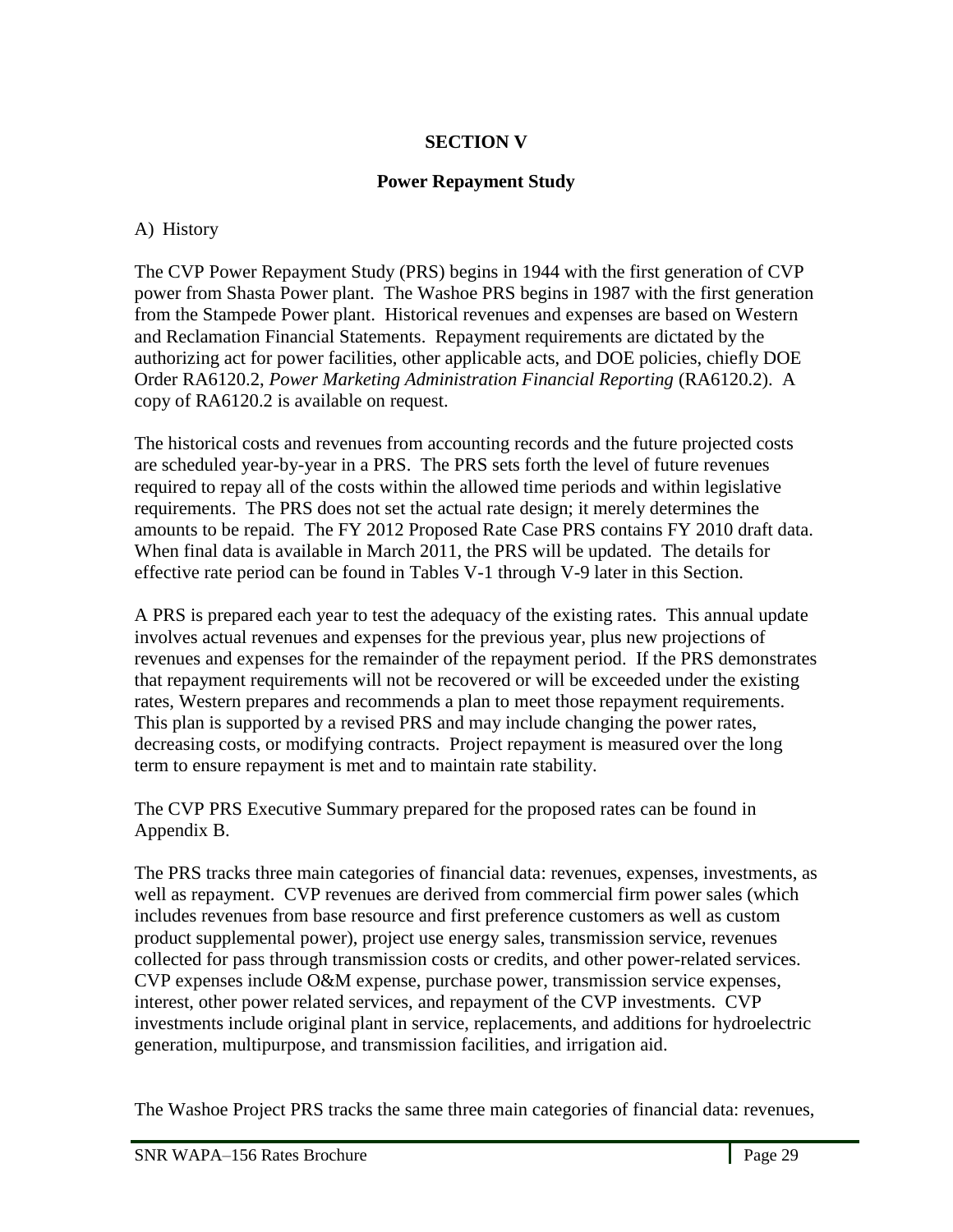expenses, investments, as well as repayment. Washoe Project revenues are derived from the sale of energy to Truckee-Donner-Fallon (TDF) and transfers from the Central Valley Project.

Western executed agreements with TDF, the U.S. Department of the Interior, Fish and Wildlife Service (FWS), and Reclamation to provide service to project use facilities. The costs associated with such project use service are non-reimbursable and not recovered through the power revenues. The non-reimbursable percentage is calculated by taking the total annual project use expense divided by the annual revenue recorded in Stampede Energy Exchange Account (SEEA). That percentage is applied to current expenses, including interest expense incurred on deficits or investments prior to 1995, thus reducing the amount of annual repayment. The remaining reimbursable costs and the energy remaining after meeting project use service are used to calculate the cost recovery rate. The energy remaining in the SEEA will be included in the resources available under the Marketing Plan.

## <span id="page-29-0"></span>B) Cost Allocation

## CVP

Some of Western's power related costs, such as purchase power and transmission service expenses, are easily identified as costs to be included in the PRS. Other costs associated with the CVP are not as evident because the CVP is a Federal multipurpose Reclamation project and is designed to serve many functions. Some of the functions are river regulation, navigation, flood control, water supply, recreation, fish and wildlife habitat, and power generation. The CVP facilities providing such services are shared, necessitating an allocation of costs to determine the repayment responsibility of each function.

All O&M costs and the capital costs associated with the CVP are allocated by Reclamation. The costs include Western, Reclamation, and Corps project costs that have been integrated with the CVP. A brief overview of Reclamation's cost allocation process follows.

The Separable Cost-Remaining Benefit Method (SCRB), recommended by the Interagency Committee on Water Resources in May 1950, is used as the basic cost allocation methodology. Some variations to the procedure have been used by Reclamation since 1968. These variations, approved by the Commissioner of Reclamation, involve combining some functions to form an initial allocation to water supply, total power, recreation, and fish and wildlife so that charges for use can be accommodated more easily.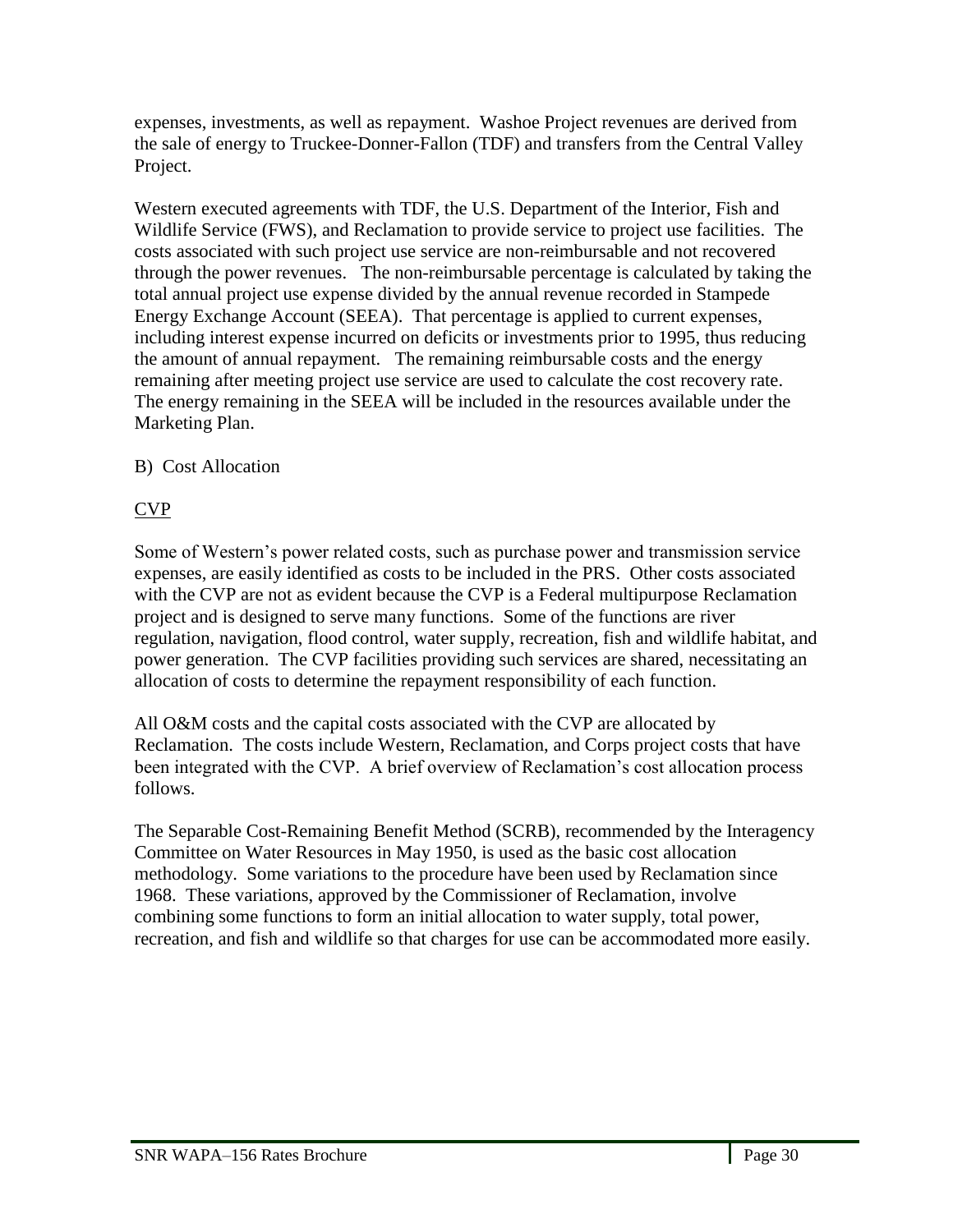Beginning in FY 2010, Reclamation announced it began the process to develop a new CVP cost allocation. The last major cost allocation was completed in 1970, with a minor update in 1975. Since that time, the 1975 allocation has been subject to only minimal, annual changes related to project water and power users. The new allocation will replace the 1975 allocation in its entirety. The allocation will use the SCRB method to apportion project costs among the CVP's seven congressionally authorized purposes.

The power related capital costs are first allocated to a total power function. These costs consist of all power facilities' costs plus the power portion of multipurpose, joint costs. The total power costs are then sub-allocated between CVP commercial and CVP project use power functions in proportion to the projected usage of CVP resources and facilities by the commercial power users and project use customers. The commercial power costs are those repaid through Western's rate-setting process.

## Washoe

All O&M costs and the capital costs associated with Stampede are allocated by Reclamation. The standard SCRB method of cost allocation is not used for Washoe. Western and Reclamation agreed to adopt a method that is referred to as Planning Instruction No. 81-02 (71 06), documented in a January 22, 1981 memorandum from the Commissioner of Reclamation, Subject: Allocating Joint Costs to Small Add-on Hydropower Plants. Reclamation's October 25, 1985 letter provides the power costs of Stampede to Western. The letter explains this method of allocating costs as it pertains to Washoe, as follows:

―According to Reclamation Policy, the annual repayment obligation should be based on the power plant's separable costs plus one-half of the net benefits. The annual power benefits are determined by applying an annual equivalent power value to the estimated average annual generation value. However, the annual equivalent costs exceed the annual power benefits; therefore, there are no net benefits."

Since execution of Contract No. 94-SAO-00010 in FY94, which provides service for project use loads, a portion of the costs assigned to power are non-reimbursable and no longer recovered through the Washoe power rates. The amount of non-reimbursable O&M expense, interest expense, and capital costs will be determined by a ratio of the annual project use power costs debited from the SEEA to the annual revenues credited to the SEEA.

# <span id="page-30-0"></span>C) CVP Operations and Maintenance Cost Sub-Allocation

As mentioned in the previous section, all O&M costs associated with the CVP are allocated by Reclamation. The power related O&M costs are first allocated to a total power function. The costs allocated to the total power function are then sub-allocated between the commercial power and project use functions of the CVP. The sub-allocation methodology is a set of formulas that allocates annual costs between the commercial power and project use functions of the CVP. The formulas required assembly of various types of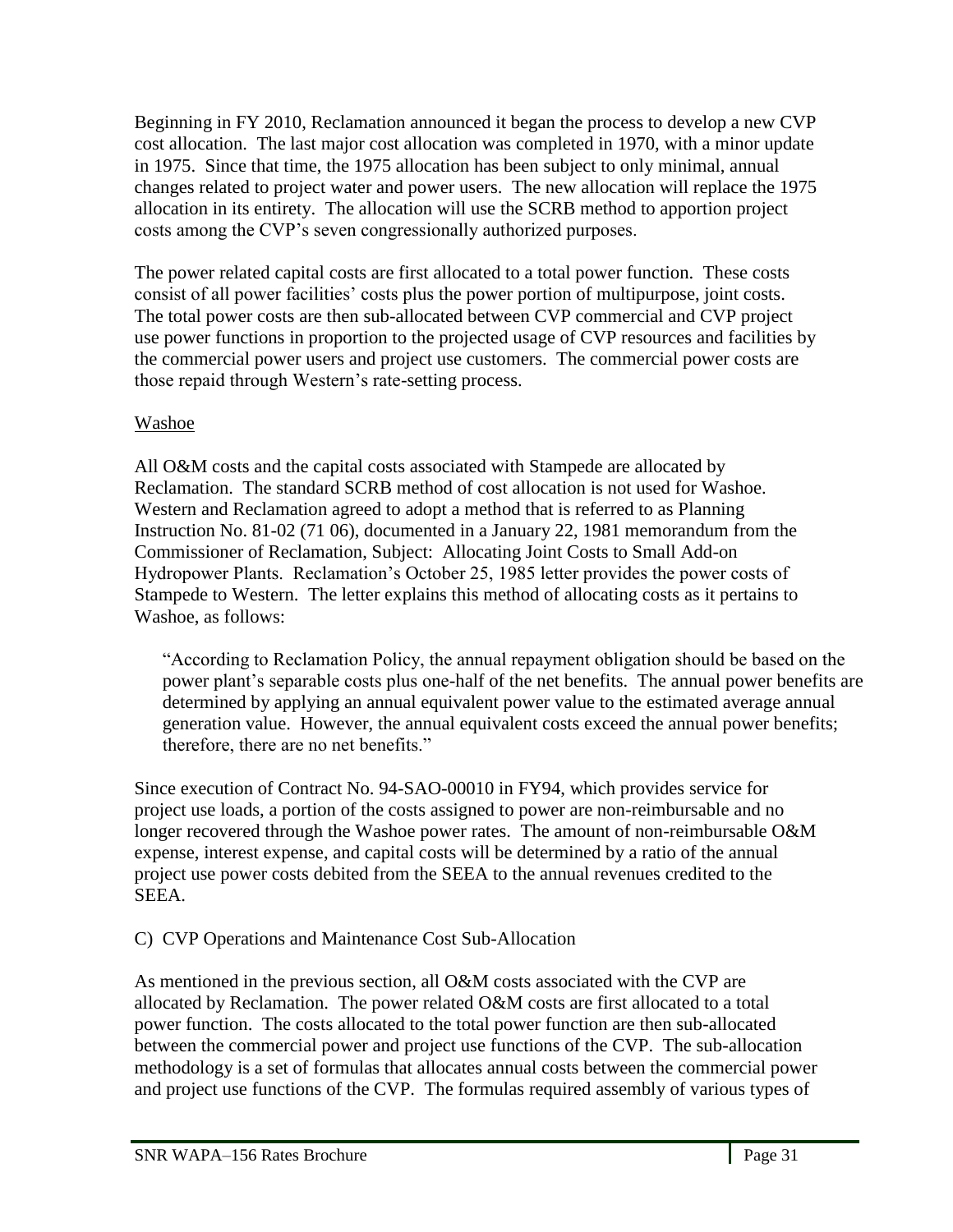annual data available in the financial and operating records of both agencies. The suballocation methodology used beginning October 1, 2011, is the same methodology that has been in place since January 1, 2005, and is set forth in a letter dated September 16, 2003, from the Regional Business Manager of the Mid-Pacific Region of the Bureau of Reclamation.

Once each year Reclamation and Western work together to develop the annual estimate of costs that will be allocated to the water function in order to develop water rates. This annual estimate is included in Reclamation's annual costs and collected from the water customers. The annual estimate is divided into 12 equal amounts and transferred as revenue to Western on a monthly basis. The total of the annual estimate is included in the PRS as project use revenues. Within 6 months after the end of the fiscal year, Western and Reclamation work collaboratively to perform a "true-up" whereby the estimate is compared against actual data. The result of the annual true-up indicates an over or under of charges compared to the estimate and the dollar amount of the true up is transferred from one agency to the other.

## <span id="page-31-0"></span>D) Repayment Requirements

In general, revenue must be sufficient to recover the following:

- 1. Annual O&M expenses, purchase power and transmission, other power related service expenses, and interest on investment and deferred expenses.
- 2. After payment of annual expenses, deferred expenses (deficits) are repaid, starting with the highest interest-bearing deferred expense first, unless an investment has reached the end of its repayment period.
- 3. After payment of annual expenses and deferred expenses, the Federal investment allocated or assigned to the commercial power function must be repaid within the allowable repayment period. Once again, the highest interestbearing investment is repaid first.

## <span id="page-31-1"></span>E) Annual Revenues

Table V-1 provides the projected annual revenues for October 1, 2011, through September 30, 2016. Categories are explained in greater detail below.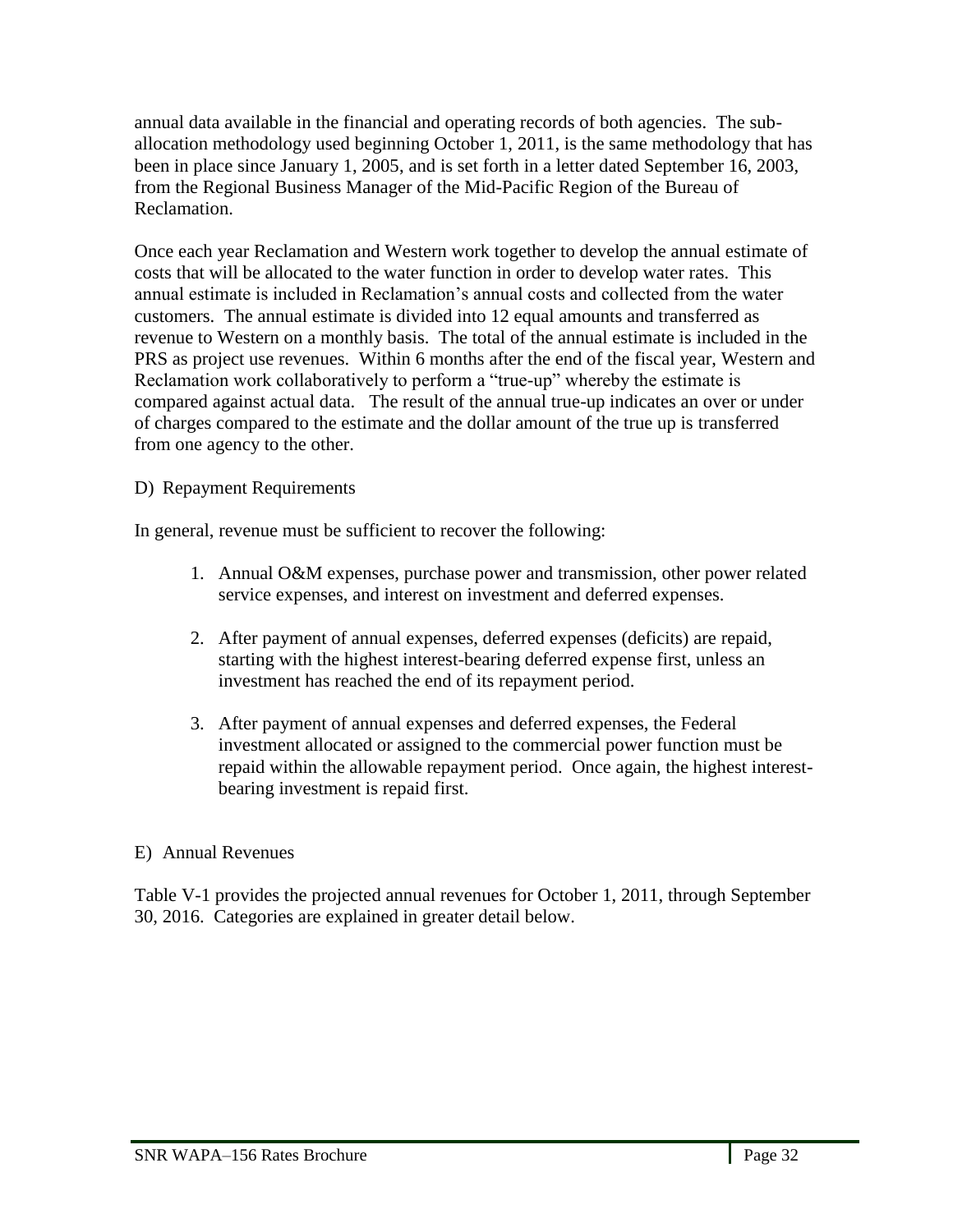<span id="page-32-0"></span>

| <b>Effective</b><br>Fiscal<br>Year | <b>Project Use</b> | <b>Power</b>  | <b>Transmission</b> | <b>Other</b> | <b>Total</b>  |
|------------------------------------|--------------------|---------------|---------------------|--------------|---------------|
| 2012                               | \$19,000,000       | \$305,911,550 | \$21,071,682        | \$41,944,295 | \$387,927,527 |
| 2013                               | \$19,200,000       | \$309,375,800 | \$22,364,327        | \$41,992,977 | \$392,933,104 |
| 2014                               | \$20,500,000       | \$313,342,646 | \$22,756,051        | \$42,043,118 | \$398,641,815 |
| 2015                               | \$21,750,000       | \$317,266,972 | \$24,355,921        | \$42,094,764 | \$405,467,657 |
| 2016                               | \$21,750,000       | \$315,244,219 | \$25,438,220        | \$41,285,218 | \$403,717,657 |

**Table V – 1 Projected Annual Revenues** 

*Project Use Power Revenues* – Annually, Western and Reclamation estimate the power O&M costs associated with project use in order to develop water rates. The charges for project use power are collected by Reclamation through the CVP project use customers' water rates, and Reclamation transfers those revenues to Western. The estimate is developed using the current cost sub-allocation methodology.

*CVP Power Revenues* – The power repayment study refers to these revenues as Firm Commercial Revenues. Estimated CVP power revenues are derived by determining the gross revenue requirement first, then subtracting the expected revenues from project use power, CVP transmission, COTP transmission, PACI transmission, and other sources of revenues which results in the "net", or power revenue requirement. Also included in the CVP Power Revenues is the custom product power purchased for Western's customers. These costs are passed through to the customers using the CPP rate design.

*Transmission Revenues* – This category includes transmission revenues from the CVP point-to-point and NITS. Western uses the transmission system to deliver CPP/SP for SMUD, Redding, NASA and Full Load Service customers; therefore, corresponding transmission revenues are included in CVP power revenue category. The power repayment study includes the following revenues for the period October 1, 2011, through September 30, 2012: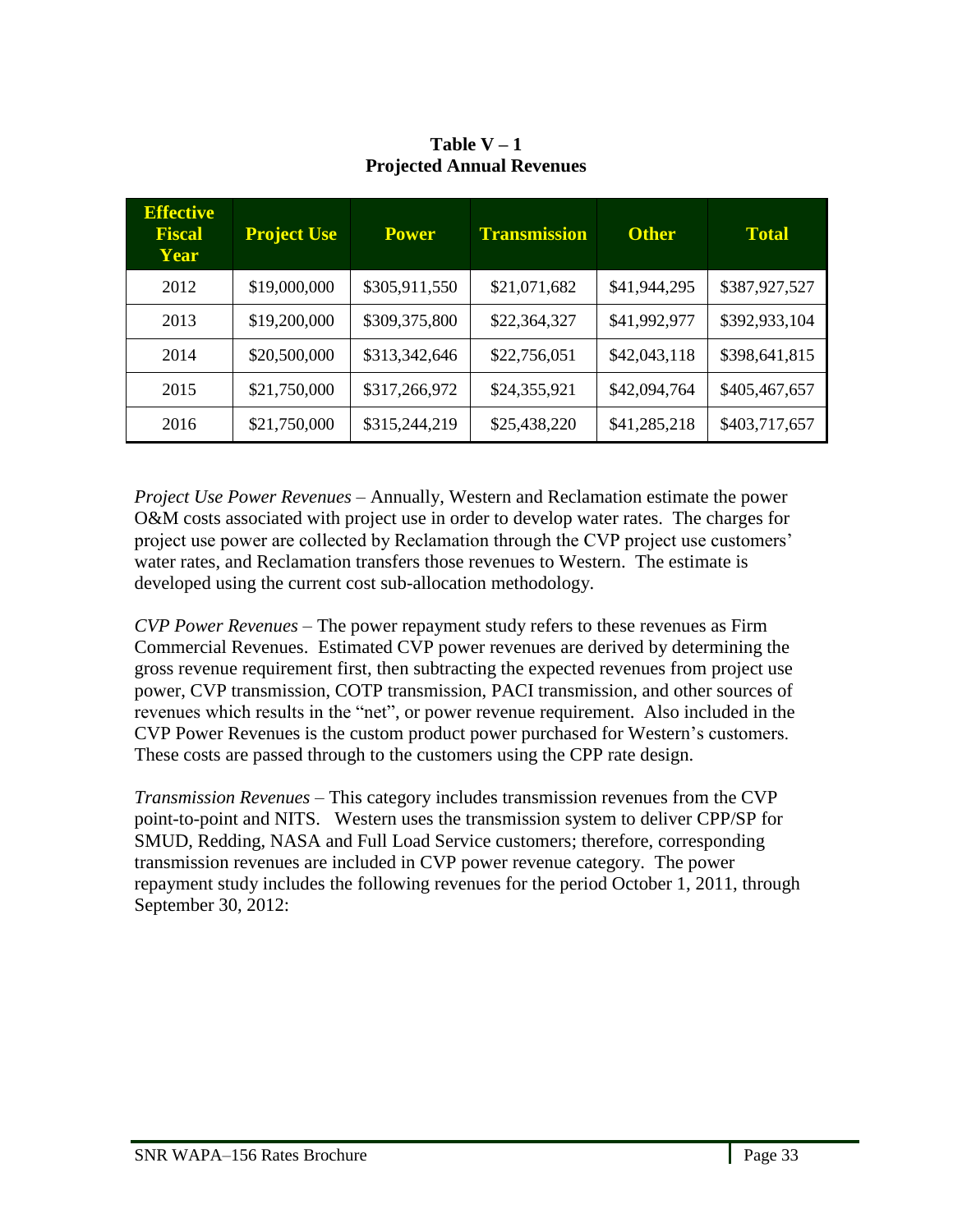### Table  $V - 2$ **PRS Transmission FY 2012 Estimate**

<span id="page-33-0"></span>

| <b>Category</b>                      | <b>PRS</b>   |
|--------------------------------------|--------------|
| <b>CVP</b> Firm Point to Point       | \$10,438,560 |
| <b>CVP Short Term Point to Point</b> | \$305,002    |
| <b>CVP NITS</b>                      | \$10,328,120 |
| <b>Total Transmission Revenues</b>   | \$21,071,682 |

*Other Revenues* - There are four sources of revenue included in this category.

- 1. Third Party Transmission: All costs or credits associated with third party transmission are passed through to Western's customers using this rate methodology. Western power delivered on PG&E's transmission system for the period October 1, 2011, through September 30, 2012, is anticipated to be \$7.7 million. Western estimates third-party transmission expenses based on historical actual data; revenue is set equal to expense. Transmission passthrough revenues and expenses primarily consist of payments to PG&E for transmission service to preference and project use loads.
- 2. Miscellaneous Revenue: For FY 2012, Western estimated these revenues to be \$14.9 million. Miscellaneous revenue includes revenues for Portfolio Management, Scheduling Coordinator, and sales of Ancillary Services from customers in Western's SBA. Additionally, included in the revenue that Western receives when making sales of power as a result of SBA balancing requirements.
- 3. Other pass-through revenues are estimated to be approximately \$19.3 million for FY 2012. These revenues include approximately \$17.7 million from customers in the CAISO control grid that pay Western for CAISO costs that it receives on their behalf. Also included are revenues that Western receives from customers for their allocated share of Resource Adequacy which is approximately \$1.6 million.
- 4. There are no other estimated revenues under components 2 and 3.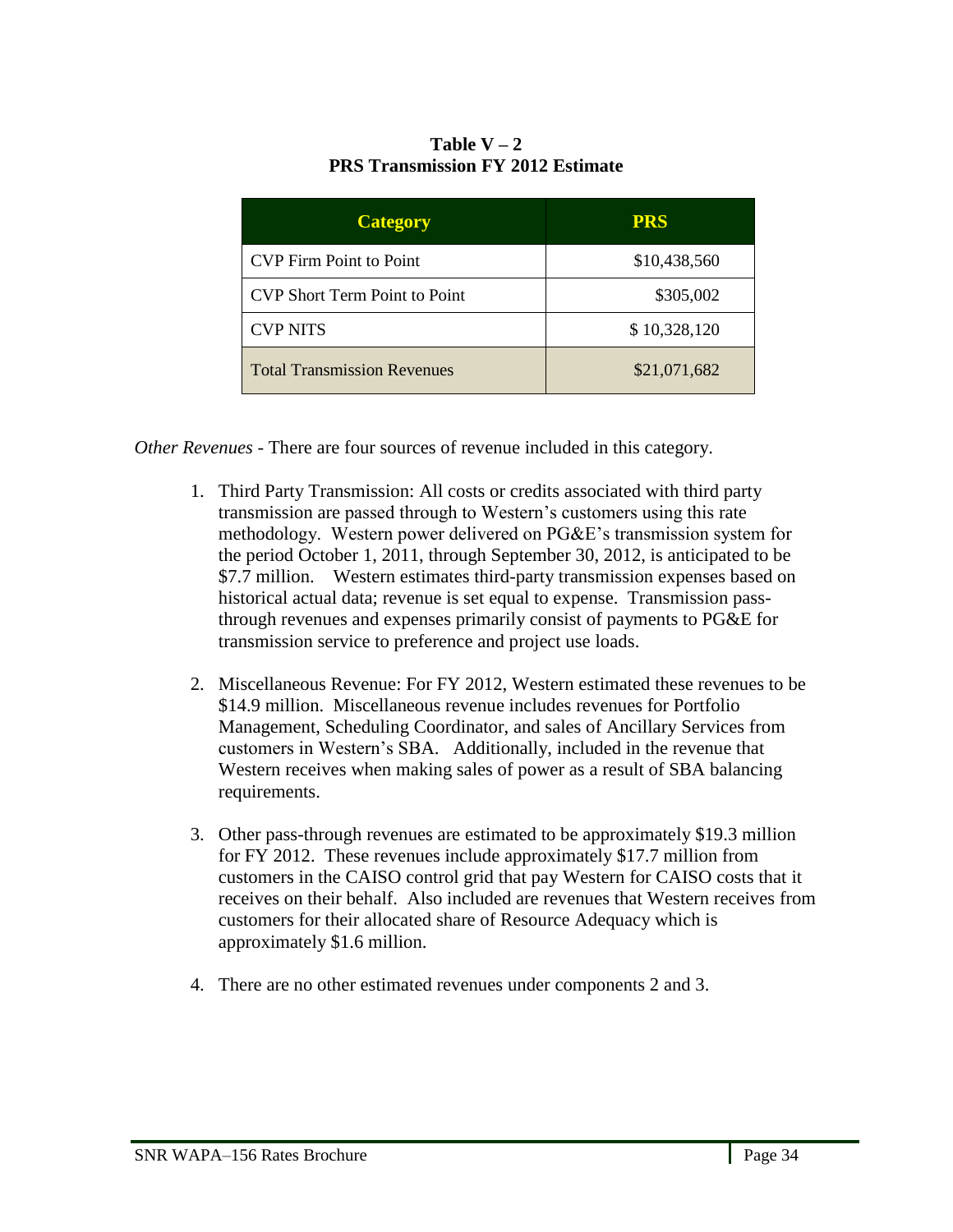## <span id="page-34-0"></span>F) Annual Expenses

Annual expenses are the expenses that should be repaid in the year of occurrence under RA6120.2 criteria. Future expenses are forecasted by several methods, which are described below. Table V-3 shows the projected annual expenses for October 1, 2011, through September 30, 2016.

<span id="page-34-1"></span>

| <b>Effective</b><br><b>Fiscal Year</b> | Operation $\&$<br>Maintenance | Purchased<br>Power | Other        | Interest    | Total         |
|----------------------------------------|-------------------------------|--------------------|--------------|-------------|---------------|
| 2012                                   | \$95,311,481                  | \$237,030,256      | \$33,911,040 | \$7,043,059 | \$373,295,836 |
| 2013                                   | \$98,222,462                  | \$238,416,063      | \$34,117,885 | \$8,078,211 | \$378,834,621 |
| 2014                                   | \$102,287,598                 | \$240,207,116      | \$34,331,833 | \$7,620,147 | \$384,446,695 |
| 2015                                   | \$105,612,613                 | \$242,518,352      | \$34,553,133 | \$7,711,133 | \$390,395,231 |
| 2016                                   | \$105,612,613                 | \$242,518,352      | \$34,553,133 | \$7,853,643 | \$390,537,741 |

Table  $V - 3$ **Projected Annual Expenses**

*O&M Expense* – As published in the October 20, 2010, PRR forecast, Western's and Reclamation's O&M expense is based on budget projections for the period FY 2012 through FY 2015, and then held constant through the end of the PRS repayment period. FY 2012 through FY 2016 projections are listed in the table below.

Table  $V - 4$ **Operation & Maintenance Expense**

<span id="page-34-2"></span>

| Agency      | FY 2012      | FY 2013      | FY 2014      | FY 2015      | FY 2016                     |
|-------------|--------------|--------------|--------------|--------------|-----------------------------|
| Reclamation | \$39,183,110 | \$40,366,551 | \$41,709,734 | \$43,461,207 | \$43,461,207                |
| Western     | \$56,128,371 | \$57,855,911 | \$60,577,864 |              | $$62,151,406$ $$62,151,406$ |

<span id="page-34-3"></span>*Purchase Power Expenses –* Purchase power expense includes Western's purchase power costs for project use and first preference customers, firming the Base Resource, purchases for reserves, and purchase power from the Washoe Project. Estimates for FY 2012 purchased power expenses include the following: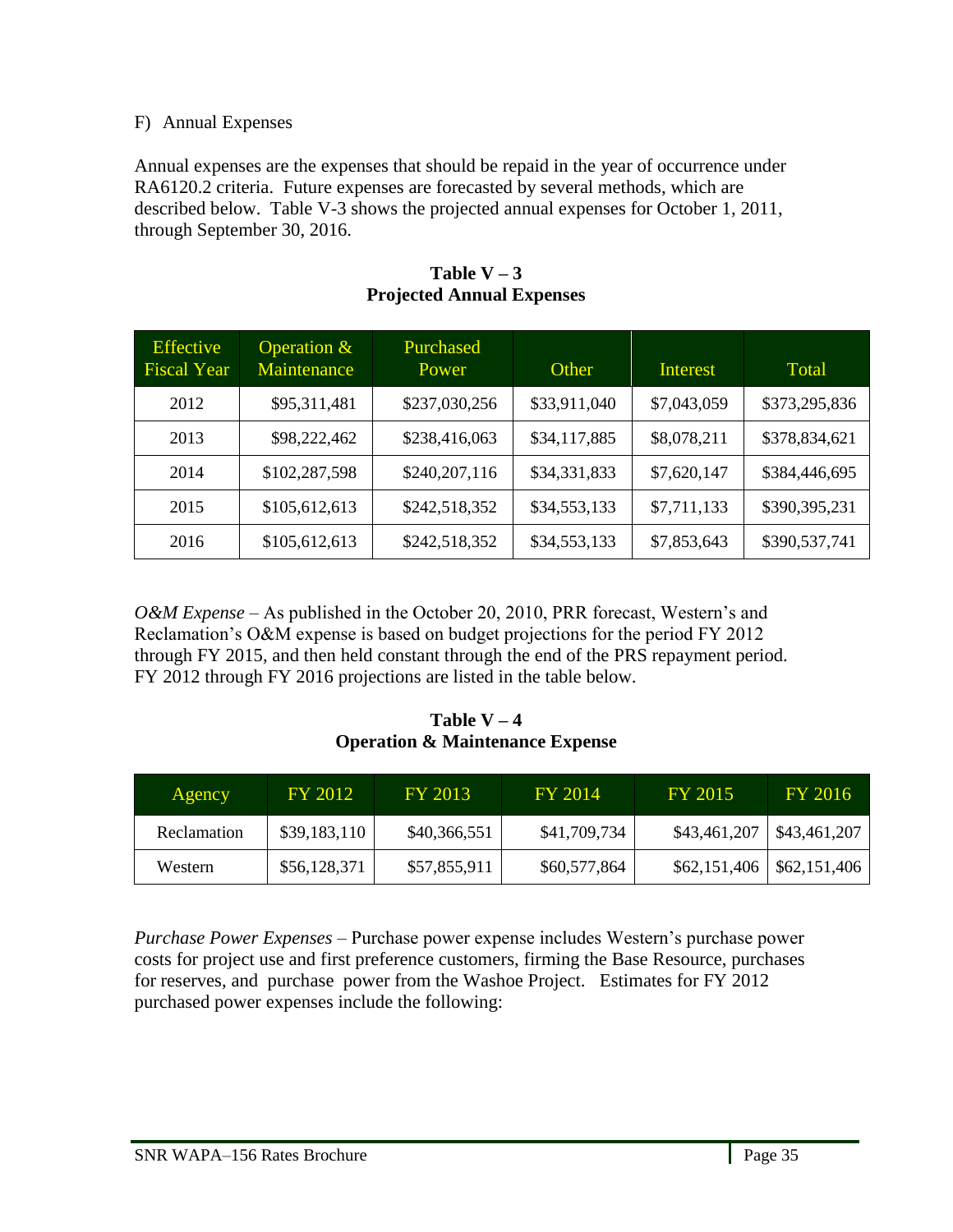| Table $V - 5$                                        |
|------------------------------------------------------|
| <b>Purchase Power Expense – Estimate for FY 2012</b> |

| Category                                     | <b>Expenses</b> |
|----------------------------------------------|-----------------|
| Project Use and First Preference Power       | \$1,932,741     |
| <b>Washoe Purchase Power</b>                 | \$255,000       |
| <b>Custom Product and Supplemental Power</b> | \$223,385,000   |
| Purchases for the SBA                        | \$9,494,250     |
| <b>Resource Adequacy</b>                     | \$1,963,265     |
| Total                                        | \$237,030,256   |

Project Use and First Preference Power: Based on customer requests and operational changes for the max-peaking program, projected forward purchases for project use and first preference power during the effective rate period will decrease.

Washoe Purchase Power: Washoe's output is included as part of the Base Resource as defined under the Marketing Plan. Beginning January 1, 2005, energy available after meeting Washoe project use requirements is sold to the CVP at full cost recovery rate.

Custom Product and Supplemental Power & Resource Adequacy: This is generally covered via corresponding revenues.

Purchases for the SBA: This generally is offset through sales, and any surplus or shortage is recovered in the PRR. *\*

*Other Expenses* – There are four sources of expenses included in this category.

- 1. CAISO Expenses Costs billed to Western from CAISO operations are recovered from customers. Western's FY 2012 estimate is \$19.5 million. Information on offsetting revenue is included in the revenue section under "E) Annual Revenues – Other Revenues," as shown above.
- 2. Third Party Transmission All costs or credits associated with third party transmission are passed through to Western's customers using this service. Expenses are estimated at \$8.2 million for FY 2012 Information on offsetting revenue for third party transmission is included in the revenue section under ―E*)* Annual Revenues - Other Revenues‖, as shown above.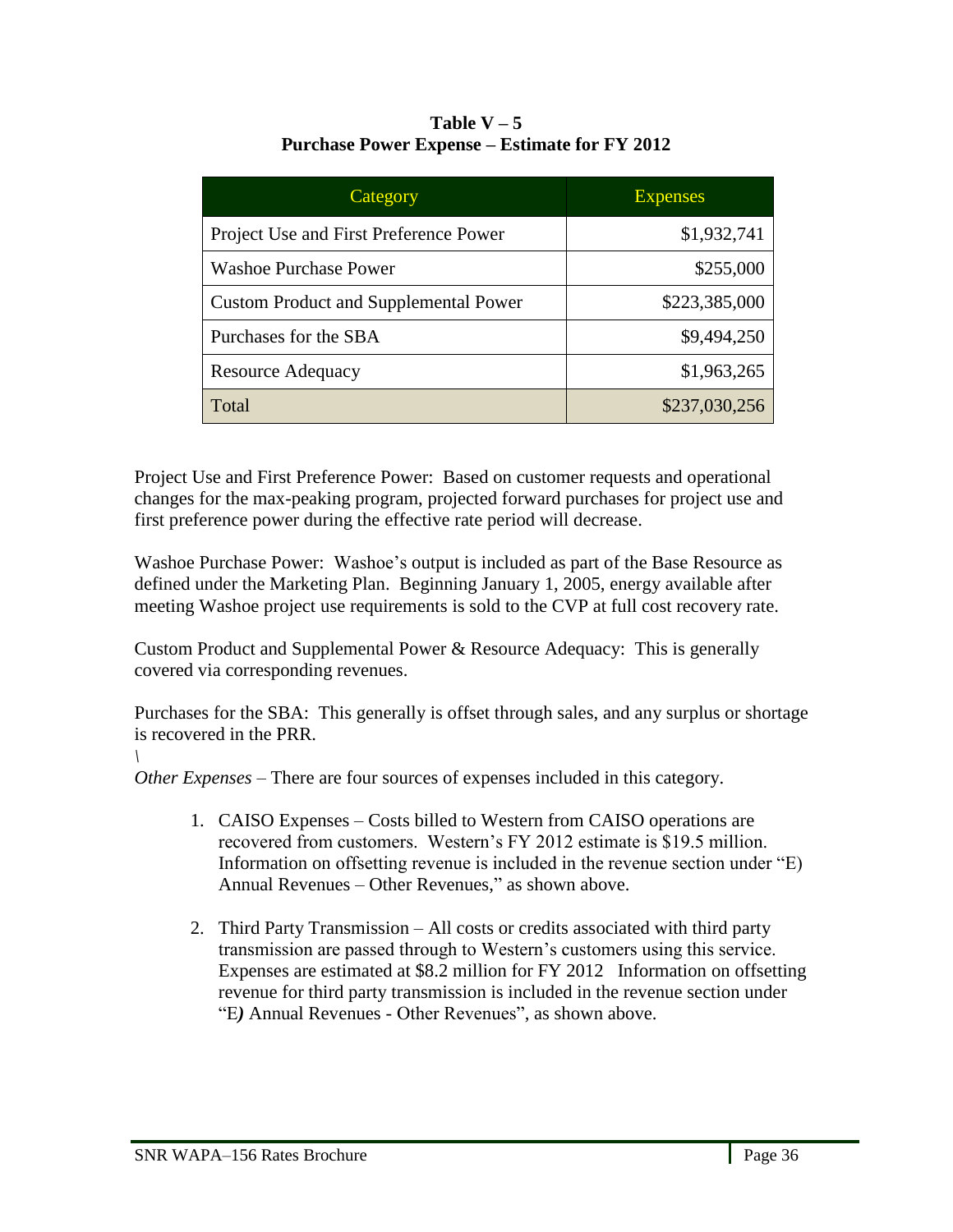- 3. Miscellaneous expenses are estimated at \$3.9 million for FY 2012. This category includes estimates for the COTP leased capacity, Trinity Assessment, WECC dues, COI and Path Operator costs.
- 4. Balancing authority administrative costs for FY 2012 are estimated at \$2.2 million.
- G) Interest

Annual interest expense is determined by multiplying the various unpaid investments by the appropriate interest rate. See Table V-6 for a list of interest rates and the unpaid investment including aid to irrigation at the end of FY 2012.

| <b>Unpaid Investment (\$)</b> | <b>Rate (percent)</b> |
|-------------------------------|-----------------------|
| 50,525,903                    | 0.000                 |
| 90,004,797                    | 3.222                 |
| 4,153,163                     | 4.125                 |
| 972,874                       | 4.250                 |
| 3,078,447                     | 4.500                 |
| 15,230,044                    | 4.625                 |
| 29,475,360                    | 4.875                 |
| 43,054,364                    | 5.500                 |
| 4,590,302                     | 7.000                 |
| Total \$241,085,254           |                       |

Table  $V - 6$ **Summary of Projected Unpaid Investment and Interest Rates as of FY 2012**

Aid to irrigation is non-interesting bearing. The interest rate for the New Melones Project is 3.22 percent pursuant to the Water Supply Act of 1958. Barring statutory interest rates, RA6120.2 states interest rates will be at the rate in the year which construction was initiated. The U.S. Department of the Treasury computes annual interest rates in accordance with RA6120.2 paragraph 11(b) and publishes the rates on its webpage at [http://www.treasurydirect.gov/govt/rates/tcir/tcir\\_index\\_opdirannual.htm.](http://www.treasurydirect.gov/govt/rates/tcir/tcir_index_opdirannual.htm)

# H) Net Revenues for Project Repayment

The revenues remaining after repayment of annual expenses will first repay the remaining balance of the capitalized deficits, if any, and the remaining balance of other power investment including Irrigation Aid will be paid. Deferring payment of annual expenses is allowed under RA6120.2 for short periods of time. When repayment of annual expense or interest is deferred, causing a deficit, a loan is taken out for the deficit amount, at the current year's interest rate. The loan, plus interest, must be repaid from future years' revenues. RA6120.2 generally determines repayment hierarchy where highest interest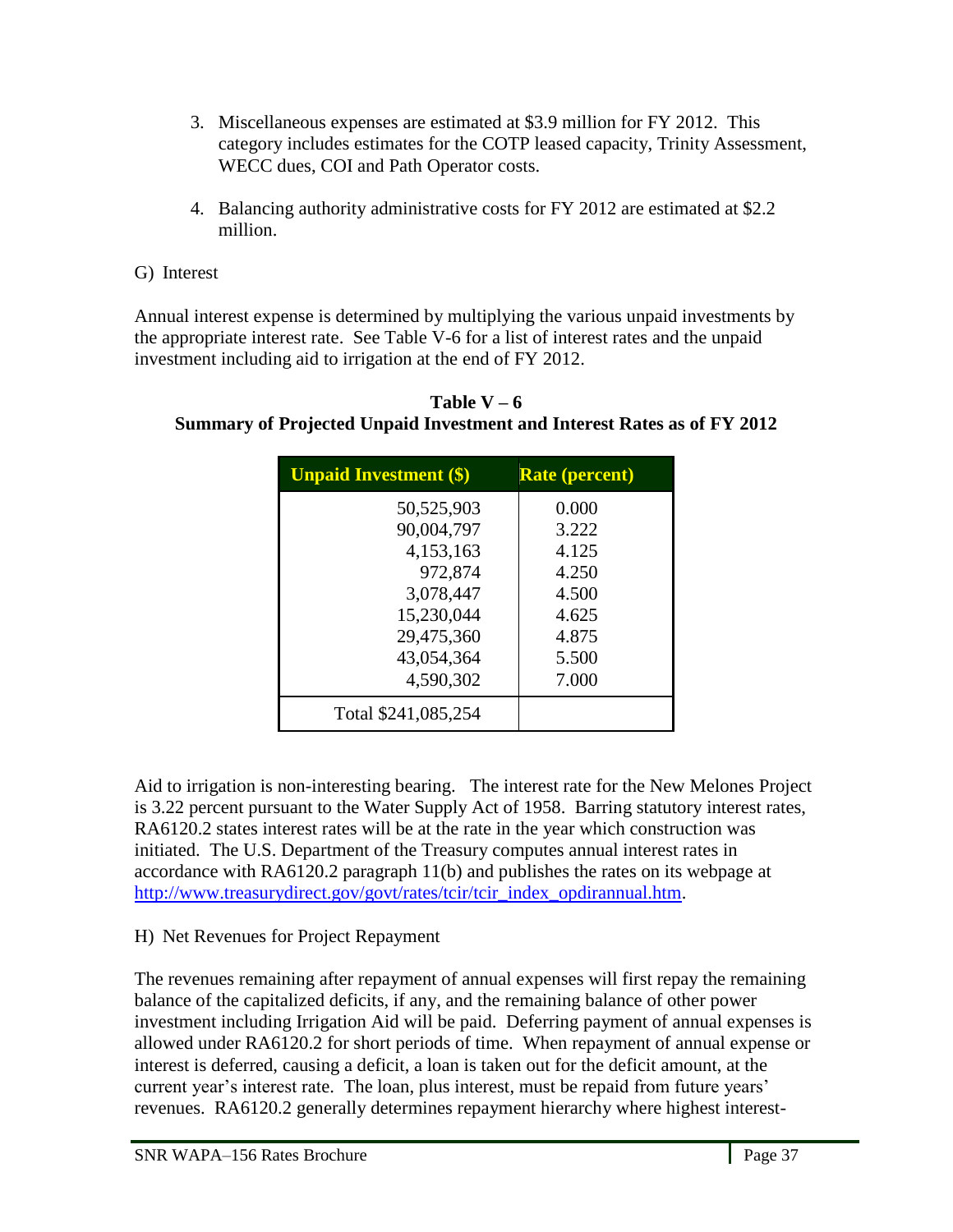bearing investments are paid first, within allowable repayment periods. For the effective rate period, net revenue averages approximately \$14.2 million per year. Table V-7 provides the projected net revenues for the rate adjustment period.

| <b>Time Period</b> | <b>Total Revenues</b> | <b>Total Expenses</b> | <b>Net Revenues</b> |
|--------------------|-----------------------|-----------------------|---------------------|
| FY 2012            | \$387,927,527         | \$373,295,836         | \$14,631,691        |
| FY 2013            | \$392,933,104         | \$378,834,621         | \$14,098,483        |
| FY 2014            | \$398,641,815         | \$384,446,695         | \$14,195,120        |
| FY 2015            | \$405,467,657         | \$390,395,231         | \$15,072,426        |
| FY 2016            | \$403,717,657         | \$390,537,741         | \$13,179,916        |
| Average            | \$397.727,552         | \$383,502,025         | \$14,235,527        |

Table  $V - 7$ **Projected Net Revenues**

## I) Cumulative Investment

Original CVP plant investment and additions allocated to commercial power must be repaid with interest within fifty years after the related facility is placed in service. Replacements must be repaid within the established service life of each piece of equipment, or fifty years, whichever is shorter. Irrigation aid is to be repaid by FY 2030 and is non-interest bearing. The projected total CVP power investment through FY 2016 amounts to \$850 million. Details of the investments follow. See Appendix F for additional information on replacements and additions.

| Table $V - 8$                                                  |  |
|----------------------------------------------------------------|--|
| <b>Projected Cumulative Federal Investment through FY 2016</b> |  |

| <b>CVP Cumulative Federal Investments</b> | <b>Through FY 2016</b> |
|-------------------------------------------|------------------------|
|                                           |                        |
| Investments through FY 2010               | \$660,612,507          |
| Forecasted FY 2011 Additions              | \$23,711,813           |
| Forecasted FY 2011 Replacements           | \$1,175,309            |
| Forecasted FY 2012-FY2016 Additions       | \$70,665,369           |
| Forecasted FY 2012-FY2016 Replacements    | \$30,793,096           |
| <b>Irrigation</b> Aid                     | \$63,910,017           |
| Total                                     | \$850,868,111          |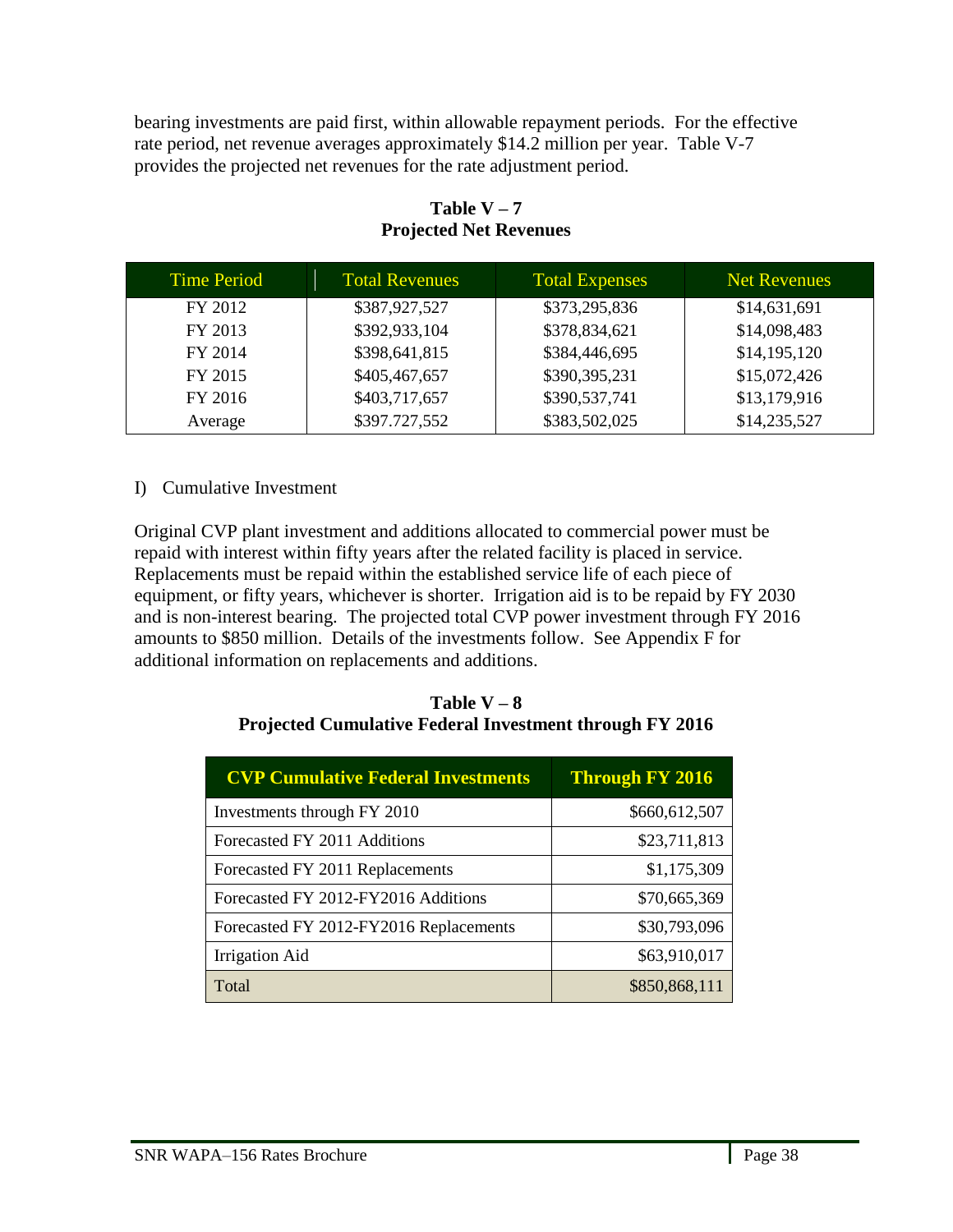*Cumulative Investments through FY 2010:* – Cumulative Federal Investment through FY 2010 totals \$660.6 million and includes all CVP, COTP, and PACI project original investments, additions to investments and replacements of investments. Original investments totaling \$267 million are included in this category and are authorized CVP facilities through the development of the San Luis Unit, and additions through FY 1981. Repayment term is 50 years with interest at 3 percent; therefore, original investment must be repaid by FY 2014. As of FY 2010, the remaining unpaid balance was \$24.8 million.

*New Melones:* The New Melones Project investment and unpaid federal investment as of FY 2010 is \$90 million. New Melones became operation in 1980 and repayment with interest at 3.22 percent is due by FY 2030.

*Additions:* Pursuant to Western's policy, RA6120.2, beginning September 1, 1982, all new facilities, additions and replacements were subject to repayment at Treasury's annual yield interest rate at the time construction began.

Through FY 2010, additions and replacements, other than the 3% original investment totaled \$393 million. Repayment terms and interest vary between 35 years and 50 years, and 4.250 percent and 8.875 percent, respectively. Because the interest rates are greater than original investment, and New Melones, these investments are largely repaid.

*Future Replacements and Additions:* For the rate adjustment period, FY 2012-2016, Western included its currently funded additions, estimated Reclamation's additions based on history, and forecasted replacements for both agencies based on prior year investments due for replacement in the rate period. See also, Appendix F.

*Irrigation Aid:* Irrigation Aid of \$64 million is forecasted in the PRS through FY 2016 and is held constant thereafter. Irrigation Aid is non-interest bearing and repayment is due by FY 2030.

J) Current Repayment

CVP revenues were sufficient to repay the annual expenses and \$214 million of investment through FY 1973. Deficits began to accrue beginning in FY 1974. Even though CVP commercial firm power rates were increased in May 1978 and November 1979, the revenue produced by those rate increases was still not sufficient to recover the annual expenses, and ultimately the deficits incurred by the CVP totaled \$234 million. With the increase in rates beginning May 25, 1983, revenues were again sufficient to cover annual expenses in FY 1984. Payments on the deficit were made until FY 1991 when retirement of the deficit was complete.

From FY 1991 through FY 2000, revenues of \$151 million were applied to repay investment, bringing the total investment repaid through FY 2000 to \$365 million. Repayment of investment ceased temporarily in FY2001 when a deficit of \$3 million occurred. The deficit was due to an increase in Reclamation's annual expenses as a result of the FY2000 Chief Financial Officer (CFO) audit. The deficit was paid off in FY02, as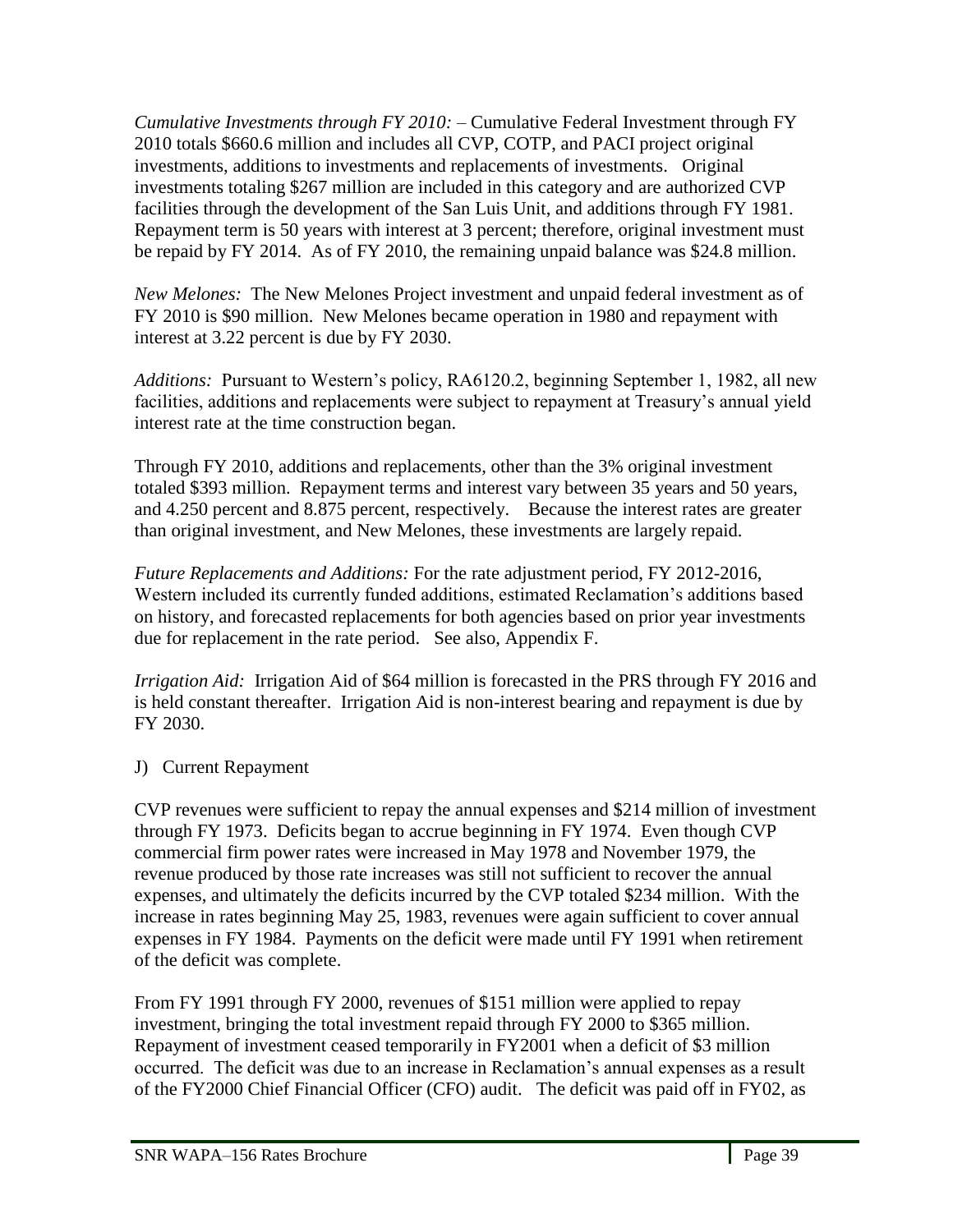well as making a capital investment repayment of \$9 million. In FY03, Western made a repayment of capital investment of \$26 million bringing the total capital investment repayment as of September 30, 2003 to \$400 million.

Based on the most current and published Status of Repayment through FY 2009, the project is 75% repaid excluding irrigation aid.

The following illustrates the CVP repayment through FY 2009:

| <b>CVP Investment</b>                    | (millions \$) |
|------------------------------------------|---------------|
| Original Investment                      | 267           |
| <b>New Melones</b>                       | 90            |
| Additions & Replacements                 | 286           |
| <b>Total Investment</b>                  | 643           |
| <b>Cumulative Gross Revenues</b>         | 7,088         |
| <b>Cumulative Expenses</b>               | 6,607         |
| Net Revenue Repaid                       | 481           |
| <b>CVP</b> Investment Remaining to Repay | 162           |

### Table  $V - 9$ **Status of Repayment as of 9/30/09**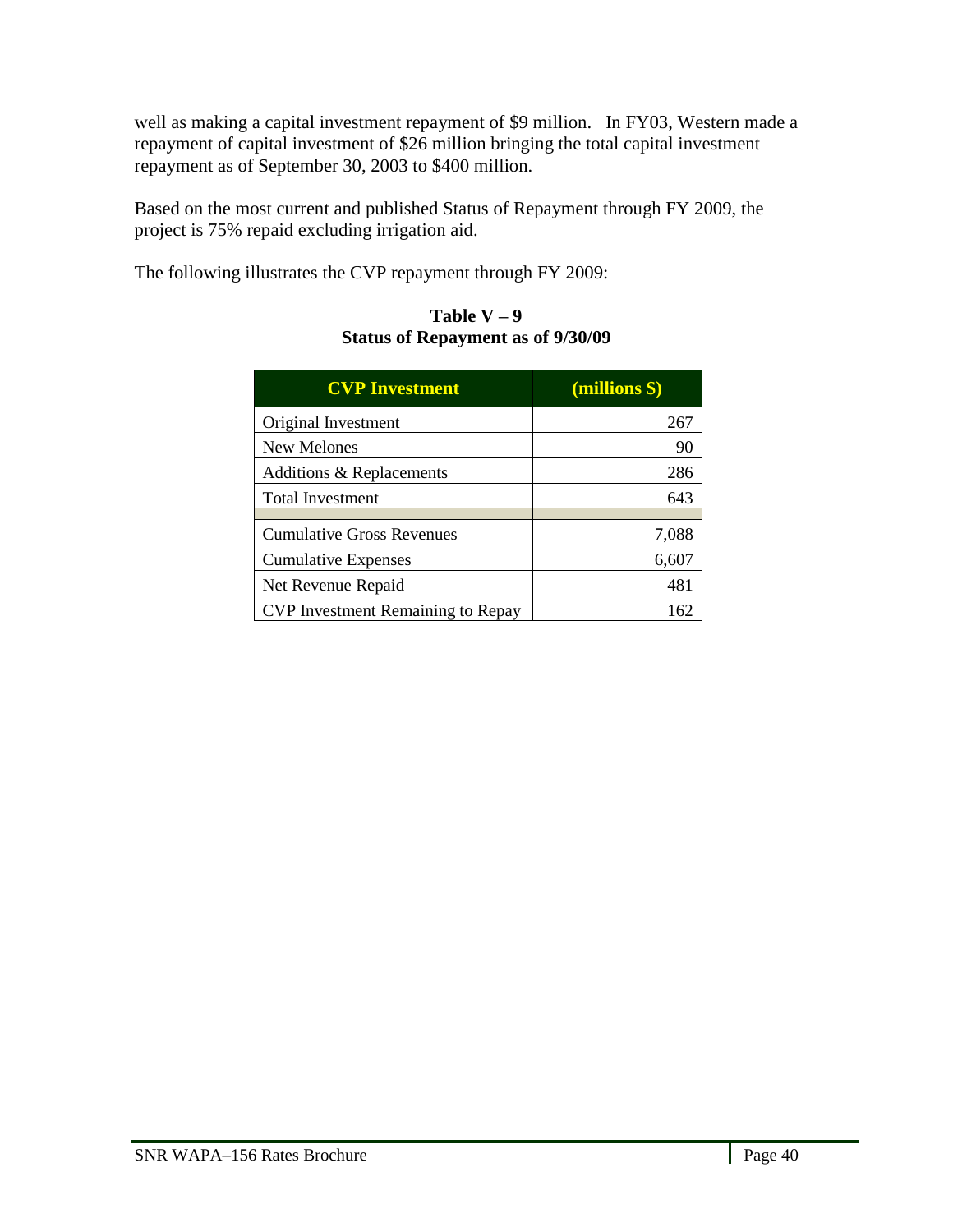## **SECTION VI**

### **Proposed Rate Formulas for CVP Base Resource & First Preference Power Deliveries**

A) Power Revenue Requirement (PRR)

The PRR for BR and FP power deliveries includes the following expenses: CVP network transmission, annual investment repayment, power purchases for Day-Ahead firming the BR and FP power, power purchase for project use and FP customers, interest expense, operation and maintenance (O&M) expense allocated to power, and the Washoe project annual PRR that remains after project use loads are met. Revenues from project use, transmission, ancillary services, and other services are applied to the power revenue requirement, and the remainder is collected from BR and FP customers.

Any charges or credits associated with the creation, termination, or modification to any tariff, contract, or rate schedule accepted or approved by FERC or other regulatory body will be passed on to each relevant customer. The FERC's or other regulatory body's accepted or approved charges or credits apply to the service to which this rate methodology applies. When possible, Western will pass through directly to the relevant customer FERC's or other regulatory body's accepted or approved charges or credits in the same manner Western is charged or credited. If FERC's or other regulatory body's accepted or approved charges or credits cannot be passed through directly to the relevant customer in the same manner Western is charged or credited, the charges or credits will be passed through using Component 1 of the formula rate.

Any charges or credits from the HBA applied to Western for providing this service will be passed through directly to the relevant customer in the same manner Western is charged or credited to the extent possible. If the HBA's costs or credits cannot be passed through to the relevant customer in the same manner Western is charged or credited, the charges or credits will be passed through using Component 1 of the formula rate. Western will develop the power revenue requirement prior to the start of each FY. The power revenue requirement for the April through September period will be reviewed in March of each year. The review will analyze financial data from the October through February period, to the extent information is available, as well as forecasted data for the March through September period. If there is a change of \$5 million or more, the power revenue requirement for the April through September period will be recalculated. By September 30, 2011, Western will finalize the power revenue requirement for the October 1, 2011, through September 30, 2012 period.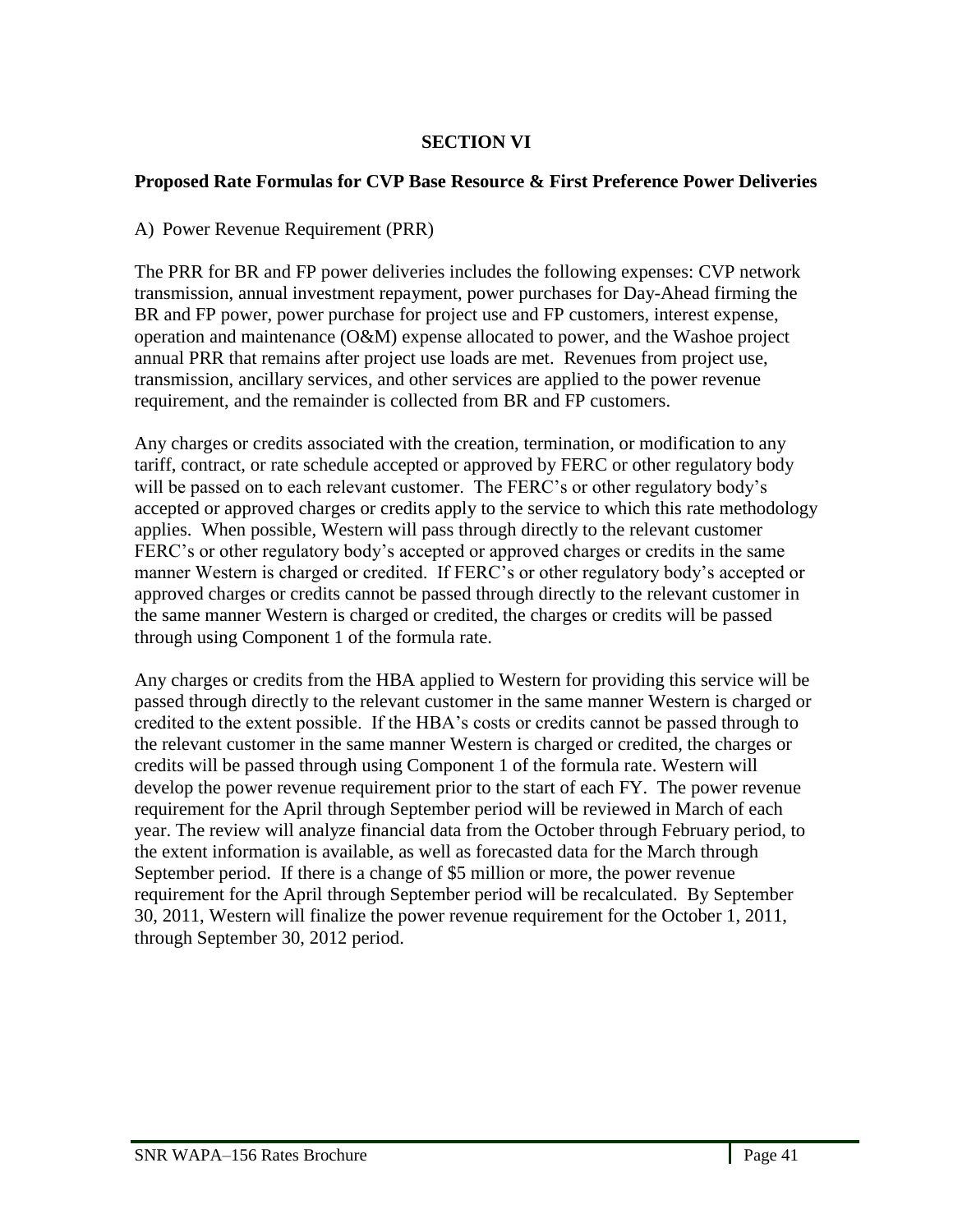## B) First Preference Revenue Requirement/Formula Rate

To have a consistent billing process for BR and FP customers, Western will develop the FP customer percentage prior to the start of each FY. The percentage will be applied to the power revenue requirement to determine the cost for each FP customer. During March of each year, each FP customer's percentage will be reviewed by Western. If the review results in a change in the FP customer's percentage of more than one half of one percent, the percentage will be revised for that FP customer for the remainder of the current FY. The formula to determine the percentage is

First preference customer's 
$$
\% =
$$
  
\n
$$
\frac{\text{FPC load}}{(\text{Gen} + \text{Power Purchase - Project Use})}
$$
\nWhere.

| $FPC$ load $=$     | A first preference customer's forecasted annual load in<br>megawatthours (MWh). |
|--------------------|---------------------------------------------------------------------------------|
| $Gen =$            | The forecasted annual CVP and Washoe generation (MWh).                          |
| Power Purchase $=$ | Power purchased for project use and first preference loads (MWh)                |
| Project Use $=$    | The forecasted annual project use load (MWh).                                   |

Using historical and forecasted data, the FP customers' percentage of the power revenue requirement is calculated in the table below.

| <b>FY 2012 FP</b><br>Customer<br>Percentages | <b>SCC</b> | <b>CPPA</b> | <b>TPUD</b> | <b>TPPA</b> | Total |
|----------------------------------------------|------------|-------------|-------------|-------------|-------|
| Washoe<br>Generation                         | 6,869      | 6,869       | 6,869       | 6,869       | N/A   |
| Lewiston<br>Generation                       | 2,764      | 2,764       | 2,764       | 2,764       | N/A   |
| Load forecast                                | 12,728     | 30,859      | 96,136      | 24,123      | N/A   |
| <b>CVP</b><br>Generation                     | 4,616,000  | 4,616,000   | 4,616,000   | 4,616,000   | N/A   |
| Project Use<br>load forecast                 | 1,224,000  | 1,224,000   | 1,224,000   | 1,224,000   | N/A   |
| Project Use<br>purchase                      | 36,875     | 36,875      | 36,875      | 36,875      | N/A   |
| <b>FPC</b><br>percentages                    | 0.37%      | 0.90%       | 2.80%       | 0.70%       | 4.77% |

**Table VI – 1 First Preference Percentage Calculation Estimated FY 2012**

The FPCs' share of the annual power revenue requirement is determined by summing all the FPCs' percentages and multiplying that sum by the annual power revenue requirement as shown in the table below. The power revenue requirement for October 1, 2011, through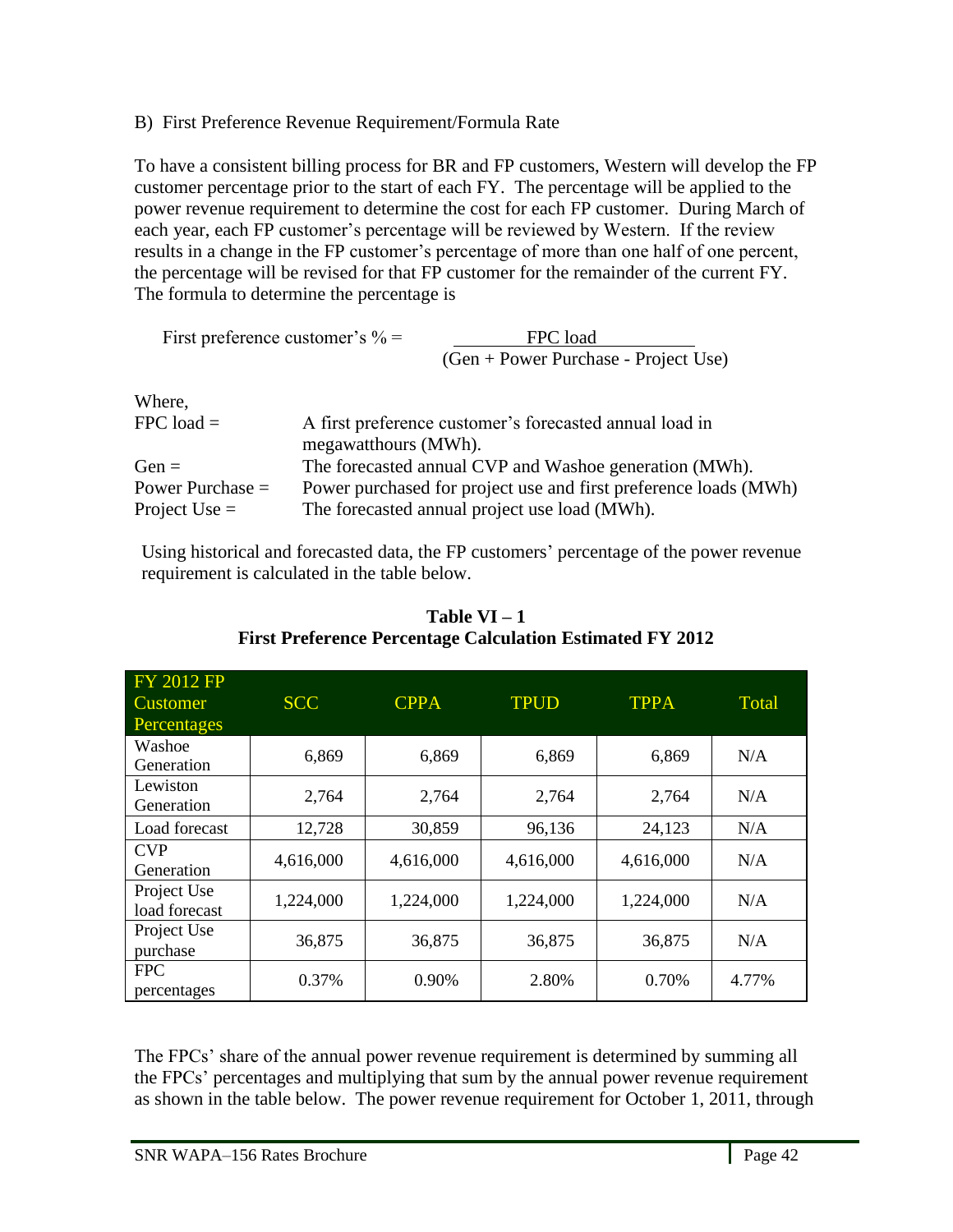September 30, 2012, is estimated to be \$76.4 million. Therefore, the FPC revenue requirement is \$3,644,368 (4.77% X \$76.4 million). After the FP customers' percentages have been calculated each year, their share of the power revenue requirement will be determined and divided by twelve to calculate the monthly FP customers' revenue requirement. See the table below that shows the FP customers' monthly revenue requirement.

| FPC         | <b>FPC</b><br>Percentage<br>of PRR | FY 2012<br><b>Estimated PRR</b> | <b>FY 2012 FPC</b><br><b>Estimated Rev</b><br>Req | <b>Estimated</b><br>Monthly<br><b>Charge</b> |
|-------------|------------------------------------|---------------------------------|---------------------------------------------------|----------------------------------------------|
| <b>SCC</b>  | 0.37%                              | \$76,401,847                    | \$282,687                                         | \$23,557                                     |
| <b>CPPA</b> | 0.90%                              | \$76,401,847                    | \$687,617                                         | \$57,301                                     |
| <b>TPUD</b> | 2.80%                              | \$76,401,847                    | \$2,139,252                                       | \$178,271                                    |
| <b>TPPA</b> | 0.70%                              | \$76,401,847                    | \$534,813                                         | \$44,568                                     |
| Total       | 4.77%                              | \$76,401,847                    | \$3,644,368                                       | \$303,697                                    |

| Table $VI - 2$                                                |
|---------------------------------------------------------------|
| <b>First Preference Revenue Requirement Estimated FY 2012</b> |

Note: Numbers may not calculate exactly due to rounding.

The FP customers' share of the annual power revenue requirement is divided into two 6 month revenue requirements, as adjusted at mid-year. The first 6-month revenue requirement will be collected from October through March and the second 6-month revenue requirement will be collected from April through September. As part of Western's review of the power revenue requirement during March of each year, as discussed above, the FP customers' share of the power revenue requirement may change for the April through September period. If Western changes the power revenue requirement then the FP share of the power revenue requirement will change as well.

## C) Base Resource Revenue Requirement/Formula Rate

After the FP customers' share of the annual power revenue requirement has been determined, the remainder of the annual power revenue requirement is recovered from the BR customers (BR revenue requirement). The BR revenue requirement will be collected in two 6-month periods. For October through March, 25 percent of the BR revenue requirement will be collected. For April through September, 75 percent of the BR revenue requirement will be collected. Allocating the BR revenue requirement in this manner more closely aligns the BR revenue requirement with the BR available during the two six month periods. CVP generation is greater in the April through September period than the October through March period. The shifting of the BR revenue requirement will help minimize monthly per unit cost variations for the customers.

A BR monthly revenue requirement is calculated by dividing the BR estimated 6-month revenue requirement by 6 months. A customer's BR costs are independent of the BR received. BR energy not used by any preference customer will be sold, if possible, and the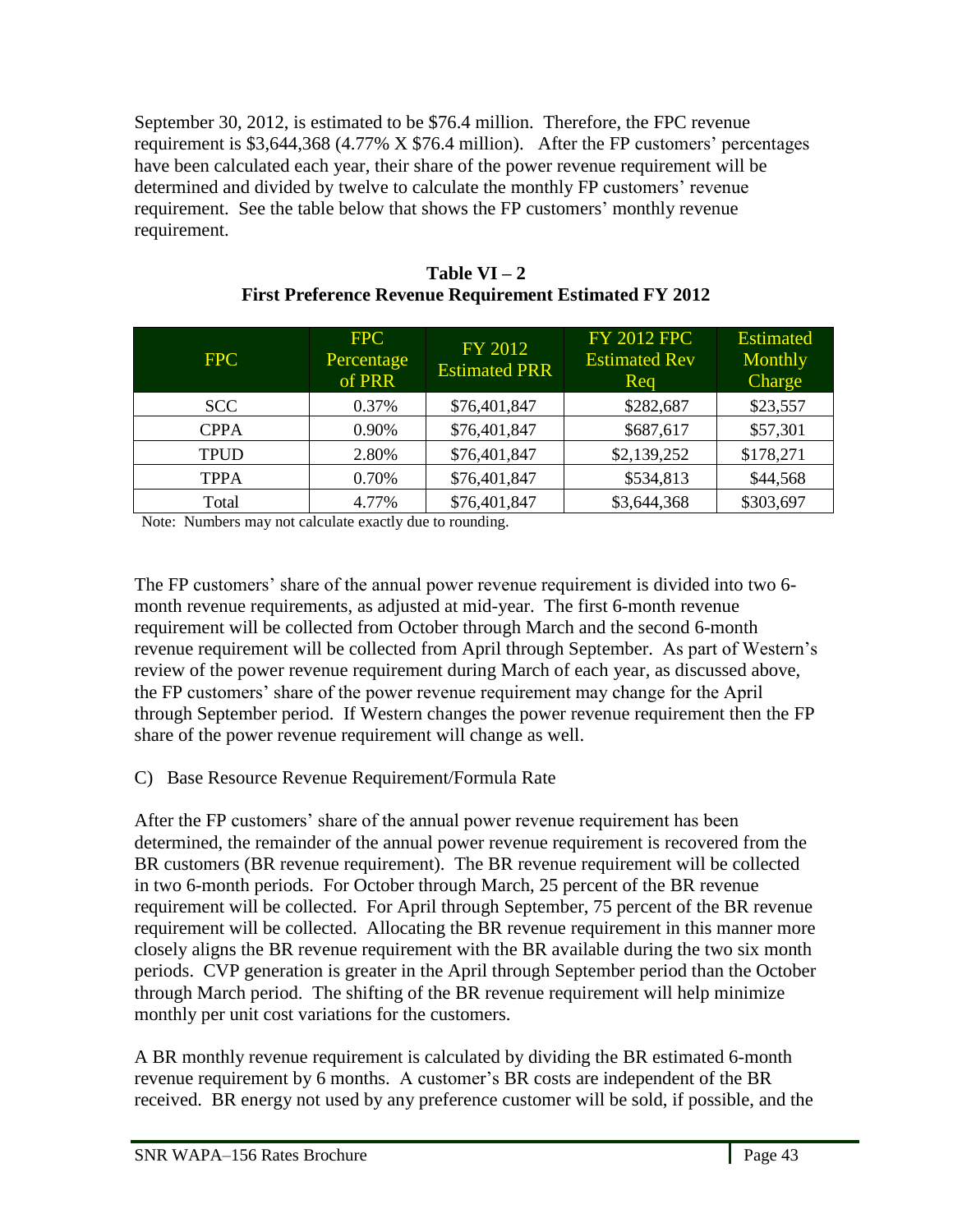revenues will be utilized to off-set the costs in the Base reduce the BR revenue requirement.

As indicated above, the estimated power revenue requirement for October 1, 2011, through September 30, 2012, is \$76,401,847 and the estimated FP customers' revenue requirement is \$3,644,368; therefore, the BR customers' revenue requirement is \$72,757,479. The BR revenue requirement will be allocated 25 percent for the 6-month period from October 2011 through March 2012 and 75 percent for the 6-month period, April 2012 through September 2012. For October 2011 through March 2012, the estimated BR revenue requirement is \$3,031,562 per month. For April 2012 through September 2012, the estimated BR monthly revenue requirement is \$9,094,685 per month. See table below for the monthly revenue requirements. This estimated data is subject to change prior to the rates taking effect. The estimated data for the power revenue requirement, FP customers' percentages, and the BR Revenue Requirement for October 2011 through September 2012 will be finalized by Western on or before September 30, 2011.

The table below summarizes the estimated revenue requirement for both BR and FP customers for October 2011 through September 2012. As indicated in the table below and for informational purposes only, the BR per unit cost ranges from a low of \$14.65/MWH during March 2012 to \$33.81/MWH in September 2012. BR customers will not be charged on the derived rate per MWH basis. The BR availability for FY2012 was extracted from the 2004 Green Book.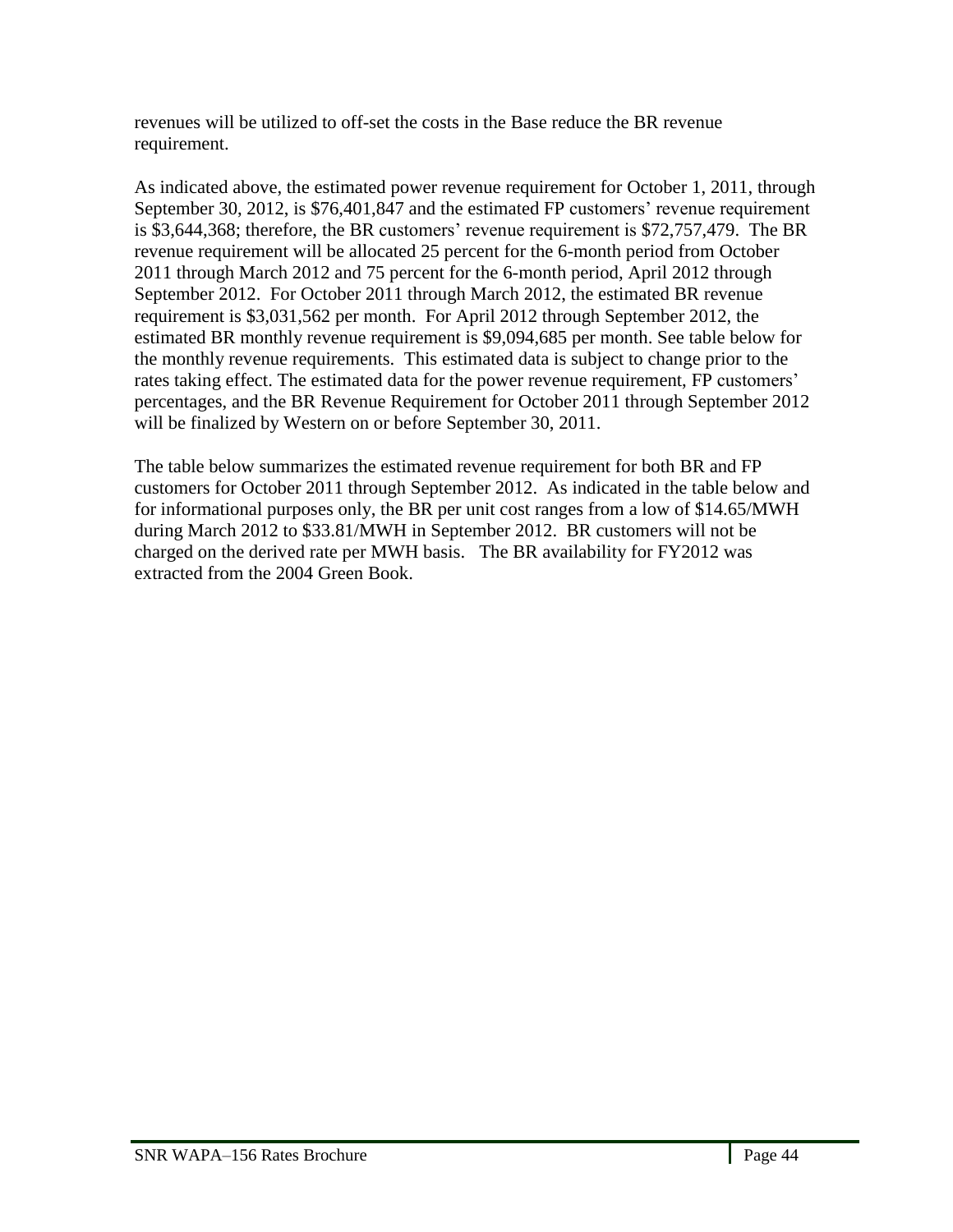| <b>Estimated October 2011 through September 2012</b><br><b>FP and BR Customers Revenue Requirements</b> |                    |                                 |                                |                                    |                                                                                    |  |  |
|---------------------------------------------------------------------------------------------------------|--------------------|---------------------------------|--------------------------------|------------------------------------|------------------------------------------------------------------------------------|--|--|
|                                                                                                         | <b>Monthly PRR</b> | <b>Monthly FPC</b><br><b>RR</b> | <b>Monthly BR</b><br><b>RR</b> | <b>BR</b><br>Availability<br>(MWh) | <b>BR</b> Derived<br>Rate (\$/MWh)<br><b>Informational</b><br><b>Purposes Only</b> |  |  |
| October 2011                                                                                            | \$3,335,259        | \$303,697                       | \$3,031,562                    | 163,000                            | \$18.60                                                                            |  |  |
| November 2011                                                                                           | \$3,335,259        | \$303,697                       | \$3,031,562                    | 104,000                            | \$29.15                                                                            |  |  |
| December 2011                                                                                           | \$3,335,259        | \$303,697                       | \$3,031,562                    | 143,000                            | \$21.20                                                                            |  |  |
| January 2012                                                                                            | \$3,335,259        | \$303,697                       | \$3,031,562                    | 163,000                            | \$18.60                                                                            |  |  |
| February 2012                                                                                           | \$3,335,259        | \$303,697                       | \$3,031,562                    | 195,000                            | \$15.55                                                                            |  |  |
| March 2012                                                                                              | \$3,335,259        | \$303,697                       | \$3,031,562                    | 207,000                            | \$14.65                                                                            |  |  |
| April 2012                                                                                              | \$9,398,382        | \$303,697                       | \$9,094,685                    | 288,000                            | \$31.58                                                                            |  |  |
| May 2012                                                                                                | \$9,398,382        | \$303,697                       | \$9,094,685                    | 442,000                            | \$20.58                                                                            |  |  |
| June 2012                                                                                               | \$9,398,382        | \$303,697                       | \$9,094,685                    | 440,000                            | \$20.67                                                                            |  |  |
| <b>July 2012</b>                                                                                        | \$9,398,382        | \$303,697                       | \$9,094,685                    | 524,000                            | \$17.36                                                                            |  |  |
| August 2012                                                                                             | \$9,398,382        | \$303,697                       | \$9,094,685                    | 402,000                            | \$22.62                                                                            |  |  |
| September 2012                                                                                          | \$9,398,382        | \$303,697                       | \$9,094,685                    | 269,000                            | \$33.81                                                                            |  |  |
| <b>Annual Total</b>                                                                                     | \$76,401,847       | \$3,644,368                     | \$72,757,479                   | 3,340,000                          | \$21.78                                                                            |  |  |
| Notes:                                                                                                  |                    |                                 |                                |                                    |                                                                                    |  |  |

Table  $VI - 3$ **FP and BR Revenue Requirement Estimated FY 2012**

The PRR is \$76,401,847 and the FPC percentage is 4.77%. FP RR is \$3,644,368.

The monthly FPC RR is  $$3,644,368 / 12$  months =  $$303,697$ .

Monthly BR RR is Oct - Mar is \$72,757,479\*25%/6 = \$3,031,562

Monthly BR RR is Oct - Mar is \$72,757,479\*75%/6 = \$9,094,685

BR availability is from the 2004 Green Book (Average Hydrology).

Individual customer data is in Appendix E.

The proposed rate formula for BR is as follows:

BR  $RR = (BR RR X BR %$ 

Where:

BR RR = Base Resource Revenue Requirement

BR % = Base Resource percentage for each customer as indicated in the Base Resource contract after adjustments for hourly exchange energy.

Note: (PRR - FPC RR) = BR RR Each customer's BR percentage is applied to the CVP monthly BR revenue requirement to determine that customer's cost for BR power for that month. The BR revenue requirement for each BR customer for October 2011 through September 2012 is shown in Appendix E. There may be adjustments to the customer's BR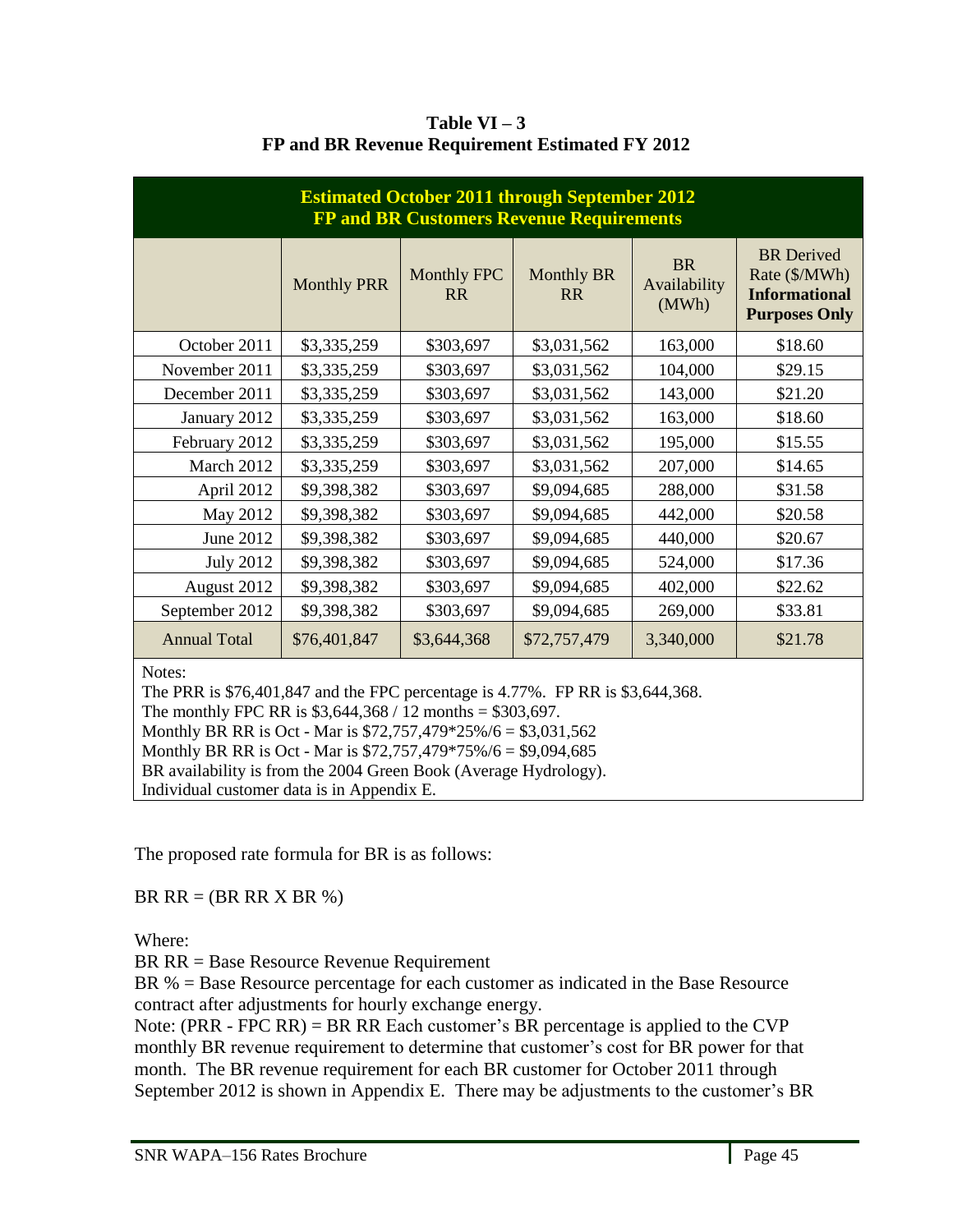percentage as provided for in the BR contract. As provided in Exhibit B of the BR Contract, the BR customers' power bills will be adjusted to reflect transactions into and out of the hourly exchange program. If unused BR is not utilized through the Exchange Program, it will be sold, and the revenues will be used to reduce the BR revenue requirement. The customer whose BR was not utilized in the exchange program will not have their percentage adjusted. A comprehensive example of these transactions is shown in the table below. As provided in Exhibit B of the BR Contract, the BR customers' percentage can also be adjusted for the seasonal exchange program.

| Table $VI - 4$                            |
|-------------------------------------------|
| <b>Hourly Exchange Sample Calculation</b> |

| <b>Hourly Exchange Program</b>                                                                      |                                                  |                          |                            |                                            |                                           |                                               |                               |                                |
|-----------------------------------------------------------------------------------------------------|--------------------------------------------------|--------------------------|----------------------------|--------------------------------------------|-------------------------------------------|-----------------------------------------------|-------------------------------|--------------------------------|
| <b>Customer</b>                                                                                     | <b>Assumed</b><br><b>Contract</b><br><b>BR</b> % | <b>BR RR</b><br>$(\$75)$ | <b>BR</b><br>(MWh)<br>(30) | <b>Excess</b><br><b>BR</b><br>Load<br>(EE) | <b>Customer</b><br>wanting<br>EE<br>(MWh) | <b>BR</b><br>delivered<br>(adjusted<br>to HE) | <b>Revised</b><br><b>BR</b> % | <b>Revised</b><br><b>BR RR</b> |
| A                                                                                                   | 20                                               | \$15.00                  | 6                          | 3                                          | $\theta$                                  | 3                                             | 10.00                         | \$7.50                         |
| B                                                                                                   | 10                                               | \$7.50                   | 3                          | $\theta$                                   |                                           | 4                                             | 13.33                         | \$10.00                        |
| $\mathcal{C}$                                                                                       | 70                                               | \$52.50                  | 21                         | $\Omega$                                   | $\overline{2}$                            | 23                                            | 76.67                         | \$57.50                        |
| Total                                                                                               | 100                                              | \$75.00                  | 30                         | 3                                          | 3                                         | 30                                            | 100                           | \$75.00                        |
| Assumptions:<br>Base Resource RR is \$75.<br>Customers A, B, and C are Full Load Service Customers. |                                                  |                          |                            |                                            |                                           |                                               |                               |                                |

Numbers may not calculate exactly due to rounding.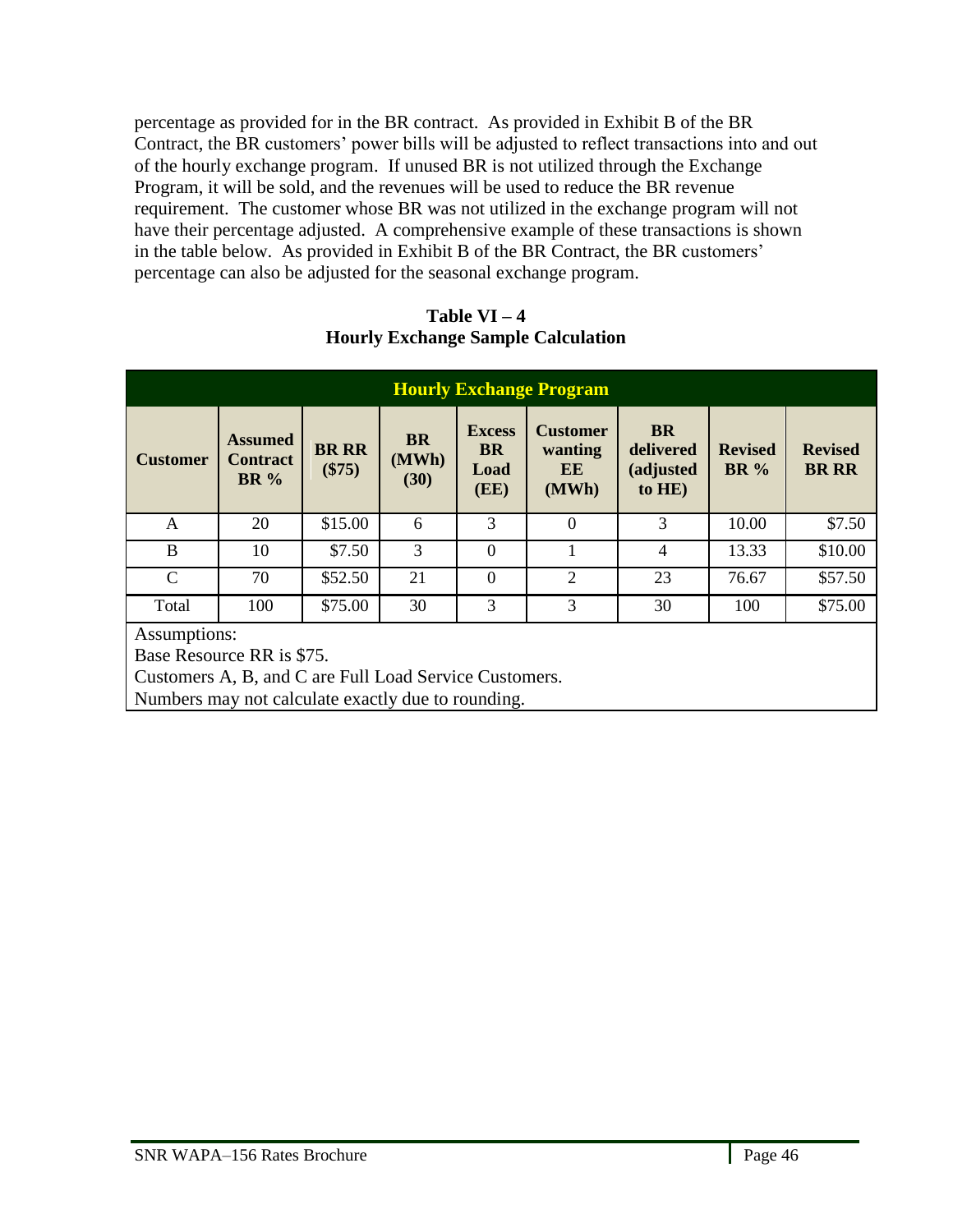## **SECTION VII**

### **Proposed Formula Rate for Custom Product Power and Effective Rate For Variable Resource Schedules**

## **Rate Schedule CPP-2 (Supersedes CPP-1)**

Effective:

October 1, 2011, through September 30, 2016.

Available:

Within the marketing area served by SNR.

#### Applicable:

To customers that contract with Western for CPP. To VR customers requesting scheduling for this service. VR customers will pay a scheduling charge to recover Western's cost for scheduling VR CPP service.

Character and Conditions of Service:

Alternating current, 60 hertz, three-phase, delivered and metered at the voltages and points established by contract, in accordance with approved policies and procedures.

Formula Rate: The formula rate for CPP includes three components:

### Component 1:

The customer will pay all costs incurred in the provision of CPP. These costs will be passed through to the customer. The methodology used to calculate the amount of the pass through will be based on the type of funding used to purchase the CPP. The CPP includes, but is not limited to, SP and BR firming power. If in the event customer advance funding is used to purchase CPP, then allocation of surplus CPP sales will be determined based on customer's account status.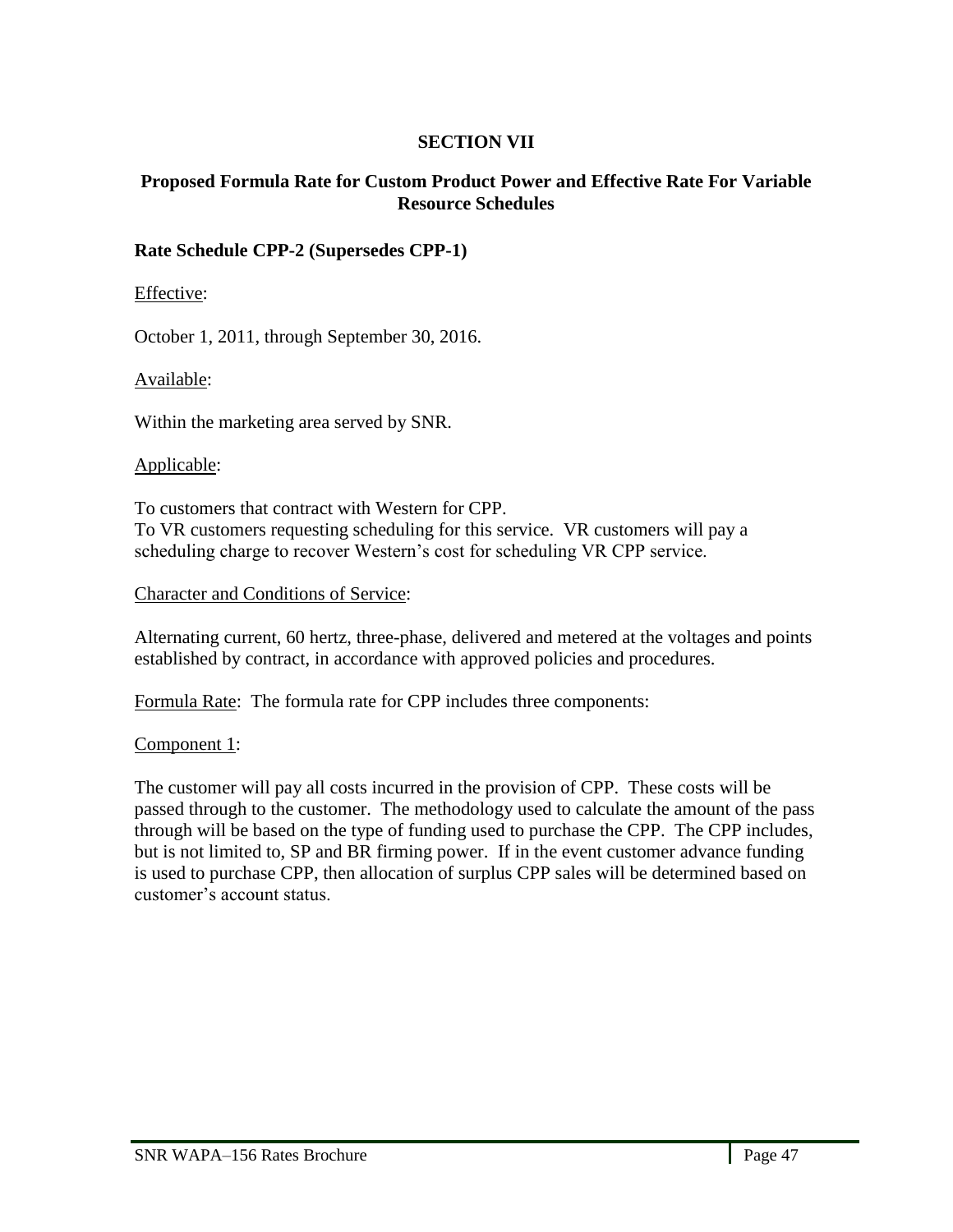### A) Advance Funding:

During the previous rate case, the CPP funding methodology was developed with two options; advance funding and the use of receipts, federal reimbursable or appropriations funding. Although, advance funding remains a seldom used method, it remains as an alternative to the use of receipts, federal reimbursable or appropriations funding. In the event there was a situation where there were insufficient funds, the advance funding would be utilized.

Costs for CPP funded in advance by the Customer(s) will be passed through to that Customer(s) based on the power purchased for the Customer(s). Unless otherwise agreed to by Western, CPP funded in advance that is surplus to the load requirements of the Customer(s) will be sold. If the Customer(s) fail to have an escrow account available to receive the proceeds from the sale of surplus CPP, the proceeds are forfeited to Western and will be applied to the CPP cost for the Customer(s), to the extent possible.

The table below illustrates the pass through of the CPP costs for three Customers and the treatment of proceeds from the sale of surplus CPP. As depicted in the table below, Customers A, B, and C have payment responsibility for a CPP purchase that was made for them as a group and forecasted for them individually. Customer C must pay for the 4 megawatthours (MWh) even though the CPP could not be used. The proceeds from the sale of the surplus 1 MWh are deposited into Customer C's account.

| Cost Recovery with Proceeds from Sales of Surplus CPP<br>Example of Advanced Customer Funding with an Escrow Account Established |            |             |                |                                                                             |                |
|----------------------------------------------------------------------------------------------------------------------------------|------------|-------------|----------------|-----------------------------------------------------------------------------|----------------|
|                                                                                                                                  |            |             |                | Western made a CPP purchase of 13 MW for the hour $\omega$ \$60/MWh = \$780 |                |
|                                                                                                                                  | <b>CPP</b> | Customer    | <b>Surplus</b> | Proceeds from                                                               | Proceeds       |
| Customer                                                                                                                         | Purchased  | charged for | <b>CPP</b>     | excess CPP                                                                  | deposited into |
|                                                                                                                                  | (MWh)      | <b>CPP</b>  | (MWh)          | sales                                                                       | Acct           |
| A                                                                                                                                | 5          | \$300       |                | \$0                                                                         | \$0            |
| B                                                                                                                                | 4          | \$240       |                | \$0                                                                         | \$0            |
| $\mathcal{C}_{\mathcal{C}}$                                                                                                      | 4          | \$240       |                | \$45                                                                        | \$45           |
| Total                                                                                                                            | 13         | \$780       |                | \$45                                                                        | \$45           |
| Notes:                                                                                                                           |            |             |                |                                                                             |                |
| 1. Western sold 1 MWh of CPP at $$45/MWh = $45$ .                                                                                |            |             |                |                                                                             |                |
| 2. Description deposited into Customer Claterate account because Customer Cla CDD                                                |            |             |                |                                                                             |                |

## **Table VII – 1 CPP Funding Example with Escrow Account**

2. Proceeds are deposited into Customer C's trust account because Customer C's CPP amount was surplus.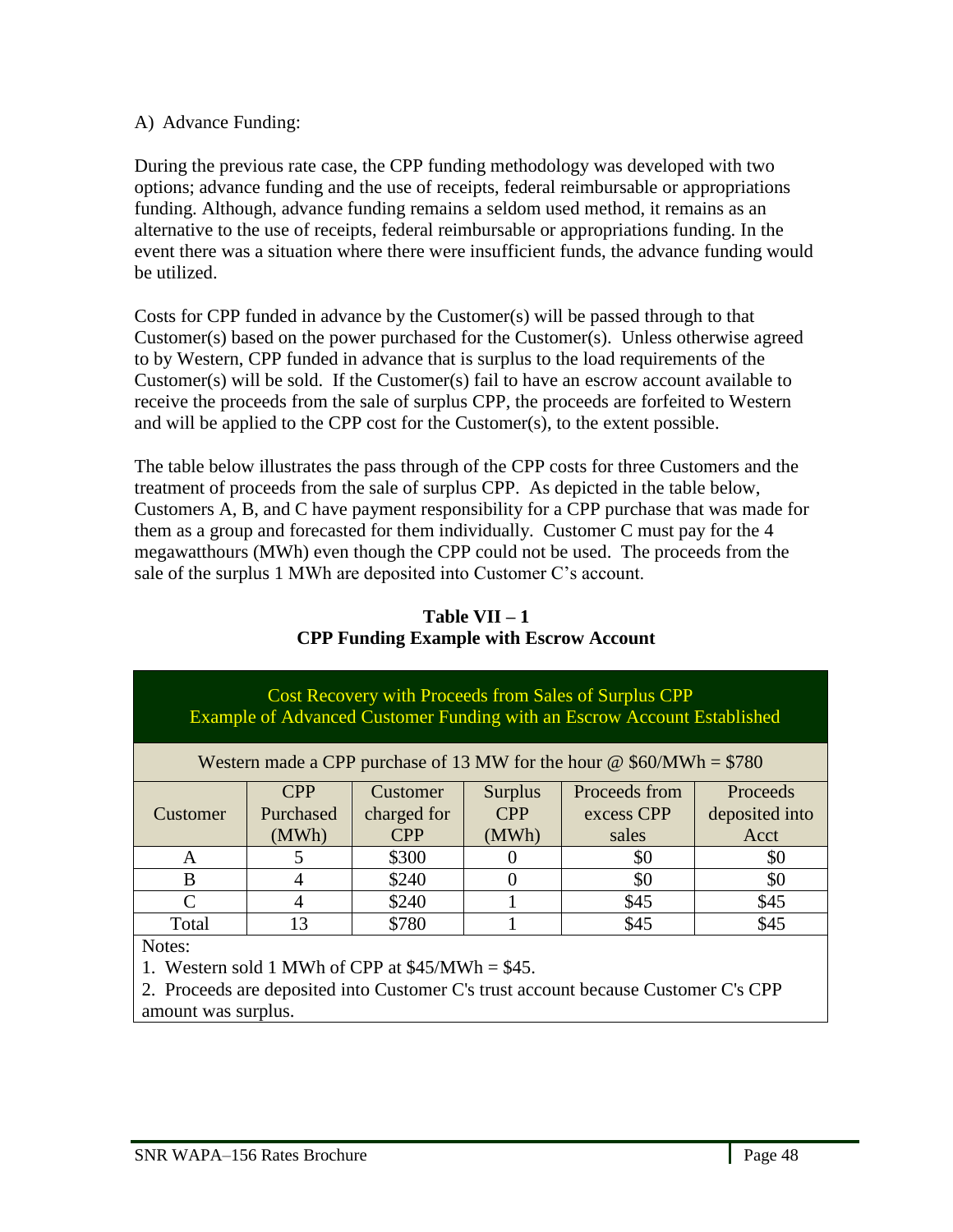The CPP is forecasted individually, but purchased as group. The table above reflects the process employed to distribute the proceeds from the sales of the surplus CPP, which was purchased with advanced funding. Based on forecasted load, a total of 13 MWh was purchased for the group. The CPP Purchased column displays the individual power purchased for each customer.

The Customer charged for CPP column is the cost for the amount of power, which the customer is going to pay according to the set cost per MWh. Customer C purchased 4 MWh, at \$60/MWh, totaling \$240.

Customer C used 3 MWh of the 4 MWh purchased. The 1 MWh excess will be sold as surplus. The sale price of the 1 MWh is \$45/MWh. Customer C's surplus will be sold and the proceeds of the transaction will be deposited into Customer C's trust account. Customer C's net total of the CPP purchase will be \$195.

The table below illustrates the pass through of the CPP costs for three Customers and the treatment of proceeds from the sale of surplus CPP for the Customer(s) that have not established an escrow account. As depicted in the table below, all Customers must pay for the CPP forecasted for them individually. Customer C must pay for the 4 MWh even though the CPP could not be used by Customer C. The proceeds from the sale of the surplus 1 MWh are used to reduce the CPP costs for the group to the extent possible, since Customer C does not have an account available for the proceeds. If the costs of the CPP are fully recovered and proceeds remain from the sale of surplus CPP, the remaining proceeds will be used to reduce the power revenue requirement. An escrow account is an account established by the customer with a financial institution.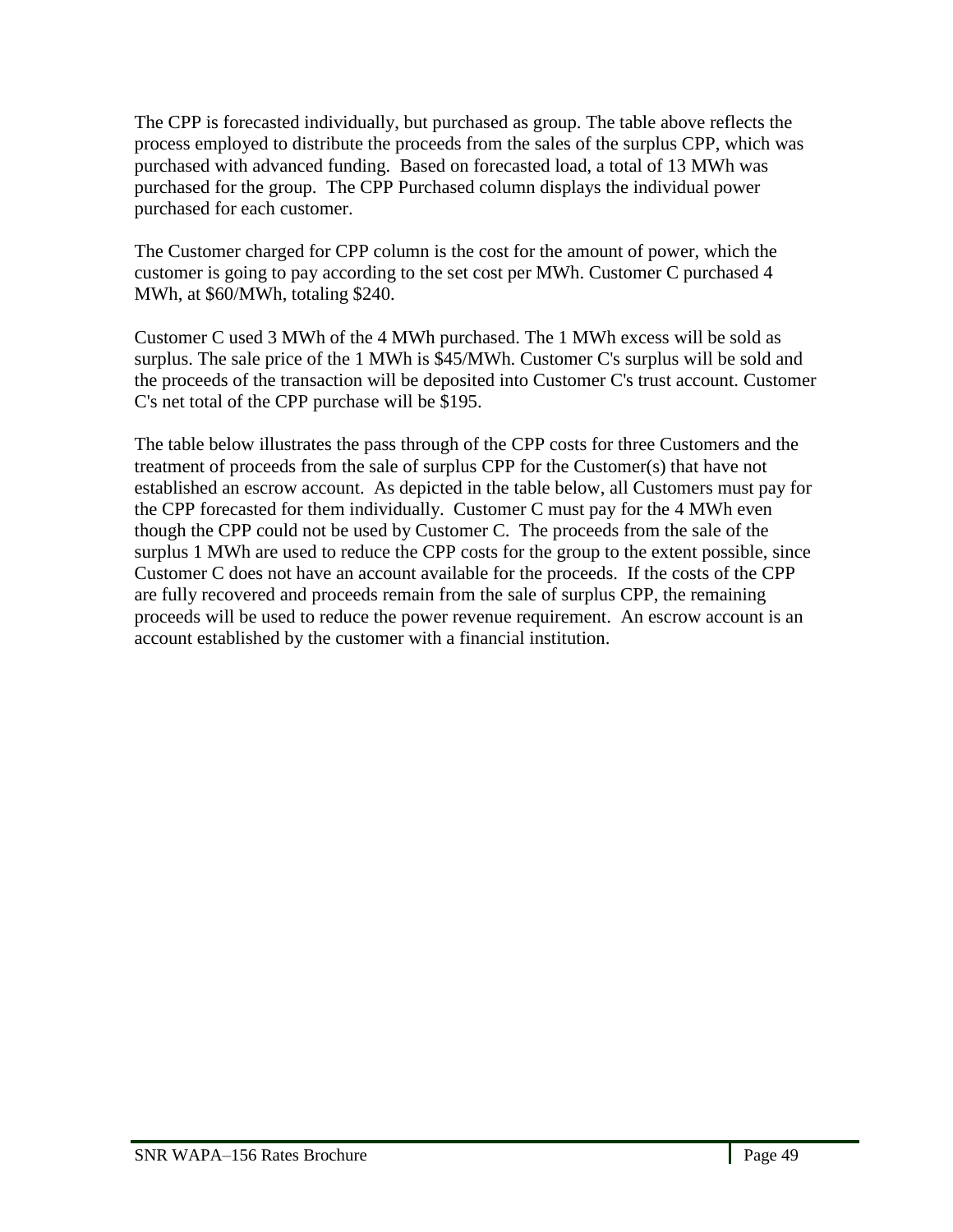| Table VII $-2$                                    |
|---------------------------------------------------|
| <b>CPP Funding Example without Escrow Account</b> |

| Cost Recovery with Proceeds from Sales of Surplus CPP<br>Example of Advanced Customer Funding Without an Escrow Account Established |                                                                             |                 |                             |                                             |                        |
|-------------------------------------------------------------------------------------------------------------------------------------|-----------------------------------------------------------------------------|-----------------|-----------------------------|---------------------------------------------|------------------------|
|                                                                                                                                     | Western made a CPP purchase of 13 MW for the hour $\omega$ \$60/MWh = \$780 |                 |                             |                                             |                        |
| Customer                                                                                                                            | <b>CPP</b><br>Purchased<br>(MWh)                                            | <b>CPP Cost</b> | <b>Surplus CPP</b><br>(MWh) | Proceeds<br>from excess<br><b>CPP</b> sales | Charge per<br>Customer |
| A                                                                                                                                   |                                                                             | \$300           |                             | \$17                                        | \$283                  |
| B                                                                                                                                   |                                                                             | \$240           |                             | \$14                                        | \$226                  |
| $\Gamma$                                                                                                                            |                                                                             | \$240           |                             | \$14                                        | \$226                  |
| Total                                                                                                                               | 13                                                                          | \$780           |                             | \$45                                        | \$735                  |
| Notes:                                                                                                                              |                                                                             |                 |                             |                                             |                        |

1. Western sold 1 MWh of Surplus CPP at \$45/MWh = \$45.

2. Proceeds reduce the CPP cost because no account is available for proceeds from the sale of surplus CPP.

3. Proceeds from surplus sales reduce CPP cost and are allocated to each Customer based on the amount of CPP purchased.

The table above reflects the process employed to distribute the proceeds from the sales of the surplus CPP, which was purchased without advanced customer funding. This process utilizes the same methodology (as Table VII-1), with the exception of Customer C does not have an account.

In this event, the proceeds from surplus sales will reduce the CPP cost and are allocated to each Customer based on the amount of CPP forecasted.

B) Use of Receipts, Federal Reimbursable or Appropriations Funding

If the CPP is funded through appropriations, Federal reimbursable, or use of receipts authority, the cost of the CPP is passed through to the customer(s) for whom Western has made the purchase. The CPP funded through appropriations, Federal reimbursable, or use of receipts authority that is surplus to the load requirements of the customer(s) will be sold. Proceeds from the sale of surplus CPP funded through use of receipts, Federal reimbursable, or appropriations authority will be applied to the CPP purchase cost for the customer(s) to the extent possible. If the cost of the CPP is fully recovered and proceeds remain from the sale of surplus CPP, the remaining proceeds will be used to reduce the PRR.

The table below illustrates the pass through of the CPP costs to each customer and the treatment of proceeds from the sale of surplus CPP funded through appropriations, Federal reimbursable, or use of receipts authority. As shown below, Customers A, B, and C are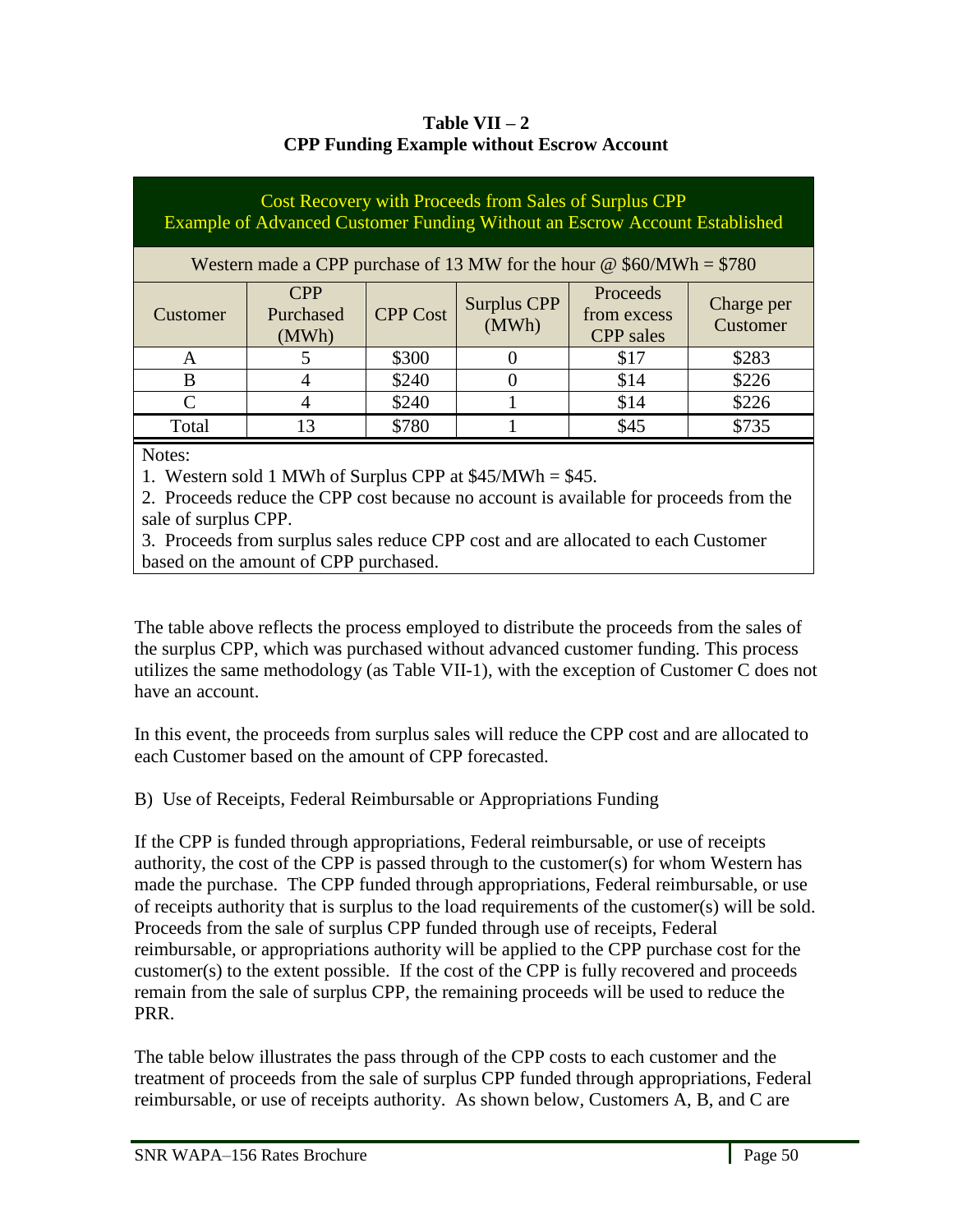responsible for paying the full costs of the CPP purchase made by Western (total CPP RR is \$780). The CPP RR of \$780 is reduced by the sale of 1 MWh at \$45, which reduces the CPP RR to \$735. Therefore, the reduced CPP RR of \$735 is prorated to each customer based on the amount of CPP purchased on their behalf.

| <b>Cost Recovery with Proceeds from Sales of Surplus CPP</b><br><b>Example of Use of Receipts, Federal Reimbursable, or Appropriations Authority</b> |            |                                                |            |                |                                                                                                                                                                                                                                                                                                                                                                                                                                                                                                                  |            |
|------------------------------------------------------------------------------------------------------------------------------------------------------|------------|------------------------------------------------|------------|----------------|------------------------------------------------------------------------------------------------------------------------------------------------------------------------------------------------------------------------------------------------------------------------------------------------------------------------------------------------------------------------------------------------------------------------------------------------------------------------------------------------------------------|------------|
|                                                                                                                                                      |            |                                                |            |                | If Western made a CPP purchase of 13 MW for the hour $\omega$ \$60/MWh = \$780                                                                                                                                                                                                                                                                                                                                                                                                                                   |            |
|                                                                                                                                                      | <b>CPP</b> | <b>CPP USED</b>                                | <b>CPP</b> | <b>Surplus</b> | Proceeds                                                                                                                                                                                                                                                                                                                                                                                                                                                                                                         | <b>CPP</b> |
| Customer                                                                                                                                             | Purchased  | (MWh)                                          | Costs      | CPP sold       | from excess                                                                                                                                                                                                                                                                                                                                                                                                                                                                                                      | Customer   |
|                                                                                                                                                      | (MWh)      |                                                |            |                | <b>CPP</b> sales                                                                                                                                                                                                                                                                                                                                                                                                                                                                                                 | Charges    |
| A                                                                                                                                                    |            | 5                                              |            |                |                                                                                                                                                                                                                                                                                                                                                                                                                                                                                                                  | \$283      |
| B                                                                                                                                                    | 4          | $\overline{4}$                                 |            | $\Omega$       |                                                                                                                                                                                                                                                                                                                                                                                                                                                                                                                  | \$226      |
| $\subset$                                                                                                                                            | 4          | 3                                              |            |                |                                                                                                                                                                                                                                                                                                                                                                                                                                                                                                                  | \$226      |
| Total                                                                                                                                                | 13         | 12                                             | \$780      |                | \$45                                                                                                                                                                                                                                                                                                                                                                                                                                                                                                             | \$735      |
| Notes:                                                                                                                                               |            |                                                |            |                |                                                                                                                                                                                                                                                                                                                                                                                                                                                                                                                  |            |
|                                                                                                                                                      |            | Western sold 1 MWh of CPP at $$45/MWh = $45$ . |            |                |                                                                                                                                                                                                                                                                                                                                                                                                                                                                                                                  |            |
|                                                                                                                                                      |            |                                                |            |                | $\mathbf{1} \times \mathbf{1} \times \mathbf{1} \times \mathbf{1} \times \mathbf{1} \times \mathbf{1} \times \mathbf{1} \times \mathbf{1} \times \mathbf{1} \times \mathbf{1} \times \mathbf{1} \times \mathbf{1} \times \mathbf{1} \times \mathbf{1} \times \mathbf{1} \times \mathbf{1} \times \mathbf{1} \times \mathbf{1} \times \mathbf{1} \times \mathbf{1} \times \mathbf{1} \times \mathbf{1} \times \mathbf{1} \times \mathbf{1} \times \mathbf{1} \times \mathbf{1} \times \mathbf{1} \times \mathbf{$ |            |

**Table VII – 3 CPP Funding Example with Appropriations**

2. Proceeds from the sale of surplus CPP reduce the CPP Costs prorated based on the amount of CPP purchased.

The table above reflects the process employed to distribute the proceeds from the sales of the surplus CPP, which was purchased with the use of receipts, federal reimbursable or appropriations funding. This process utilizes the same methodology (as Table VII-2), and the proceeds from the sale of the surplus are utilized to offset the cost of the purchased CPP for the group.

Effective October 1, 2011, Western will charge \$38.22 per schedule per day to cover its administrative costs for procuring and scheduling CPP if the customer has not contracted with Western for this type of service through other agreements. If the actual number of schedules for the month is not available, Western will estimate the number of schedules for the month and apply the \$38.22 per schedule charge to the estimated number of schedules. The table below depicts the VR customers charge per schedule for the effective rate period.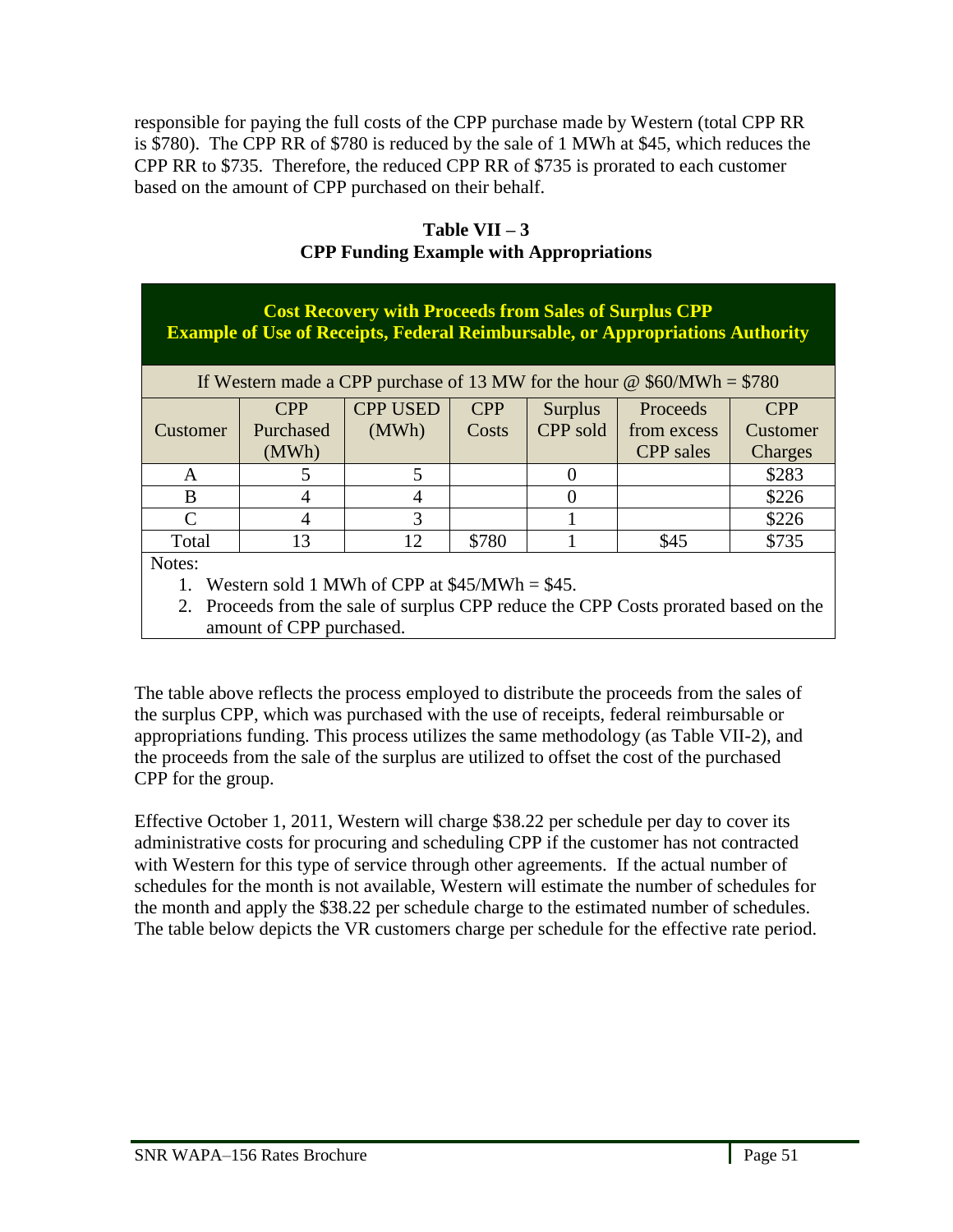| <b>Variable Resource Customers Effective Rate Per Schedule</b> |         |         |         |         |         |
|----------------------------------------------------------------|---------|---------|---------|---------|---------|
| FY                                                             | 2012    | 2013    | 2014    | 2015    | 2016    |
| VR Charge Per Schedule                                         | \$38.22 | \$39.36 | \$40.54 | \$41.76 | \$43.01 |

### **Table VII – 4 VRC Effective Rates FY 2012 through FY 2016**

The table above reflects an inflationary increases adjustment in FY 2012 for VR scheduling charge. From 2005 to 2010, the total O&M change totaled a 23 percent increase. A three (3) percent increase was added every year through the rate case.

## Component 2:

Any charges or credits associated with the creation, termination, or modification to any tariff, contract, or rate schedule accepted or approved by FERC or other regulatory body will be passed on to each relevant customer. The FERC's or other regulatory body's accepted or approved charges or credits apply to the service to which this rate methodology applies. When possible, Western will pass through directly to the relevant customer FERC's or other regulatory body's accepted or approved charges or credits in the same manner Western is charged or credited. If FERC's or other regulatory body's accepted or approved charges or credits cannot be passed through directly to the relevant customer in the same manner Western is charged or credited, the charges or credits will be passed through using Component 1 of the formula rate.

## Component 3:

Any charges or credits from the HBA applied to Western for providing this service will be passed through directly to the relevant customer in the same manner Western is charged or credited to the extent possible. If the HBA's costs or credits cannot be passed through to the relevant customer in the same manner Western is charged or credited, the charges or credits will be passed through using Component 1 of the formula rate.

### Billing:

l,

Billing for CPP and VR customers' scheduling charge occurs monthly using the formula rate.

### Adjustments for Losses:

All losses incurred for delivery of CPP under this rate schedule shall be the responsibility of the customer that has contracted for this service.

### Adjustment for Audit Adjustments: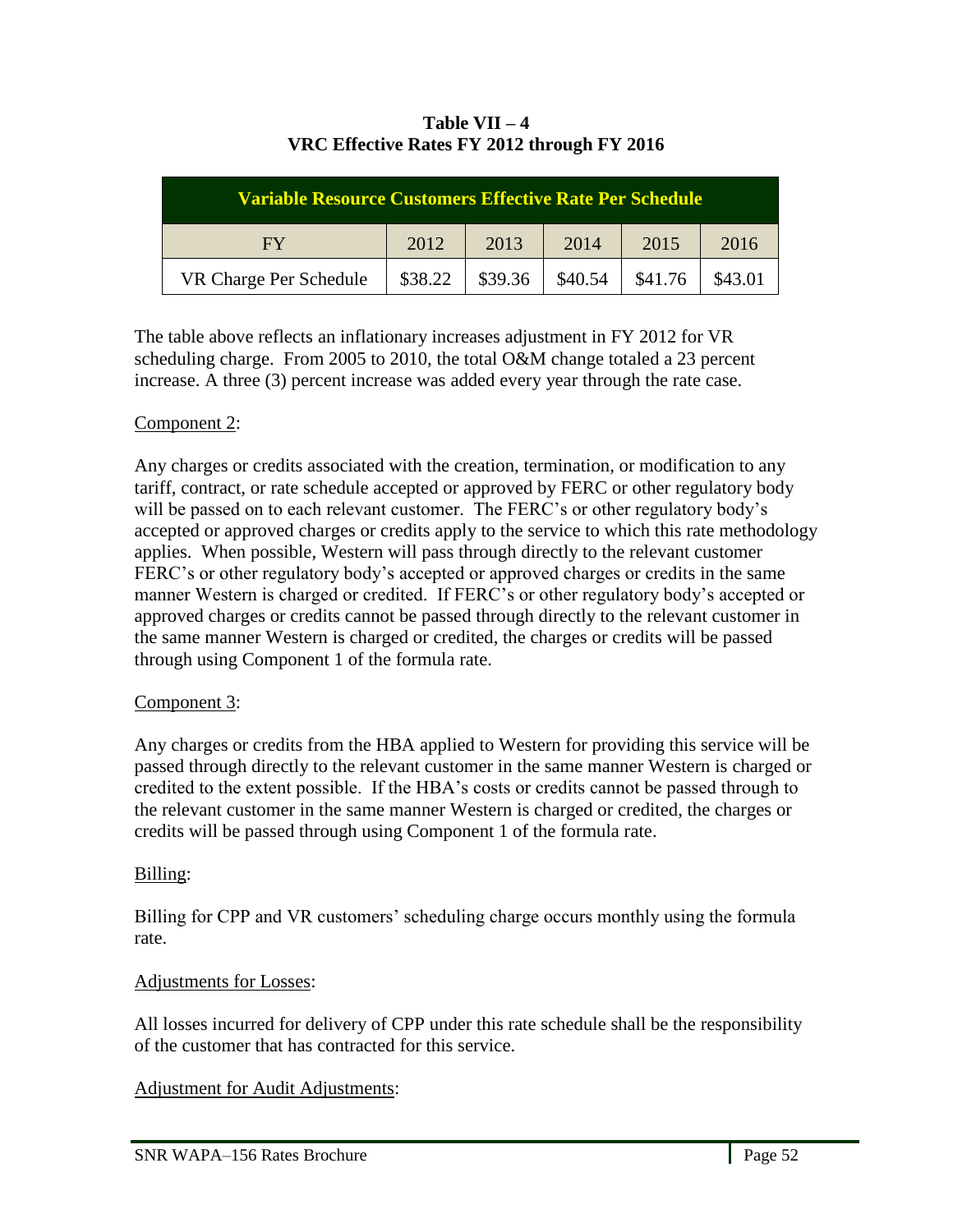Financial audit adjustments that apply to the RR under this rate schedule will be evaluated on a case-by-case basis to determine the appropriate treatment for repayment and cash flow management.

## **Rate Comparison**

Effective October 1, 2011, the CPP cost recovery is not changing from the existing methodology and remains 100 percent pass through under this rate schedule.

Under the proposed formula rate, Component 1, the VR customer's scheduling charge is adjusted to \$38.22 per schedule. This is a 23-percent increase from the January 1, 2005, VR customer's charge of \$31.07 per schedule. This increase is based on a percentage change in O&M from the 2005 rate case through FY 2010. The FY 2013 VR customer's charge increases 3 percent each year through FY 2016 to reflect inflationary increases. The rate increase is due to inflationary costs not a rate methodology change.

### **Rate Recovery and Application**

The CPP cost recovery methodology is not changing and remains 100 percent pass through under this rate schedule. The formula rate for CPP applies to power supplied by Western to meet a customer's load. The VR customer charge is to recover Western's cost for scheduling VR customer's CPP service.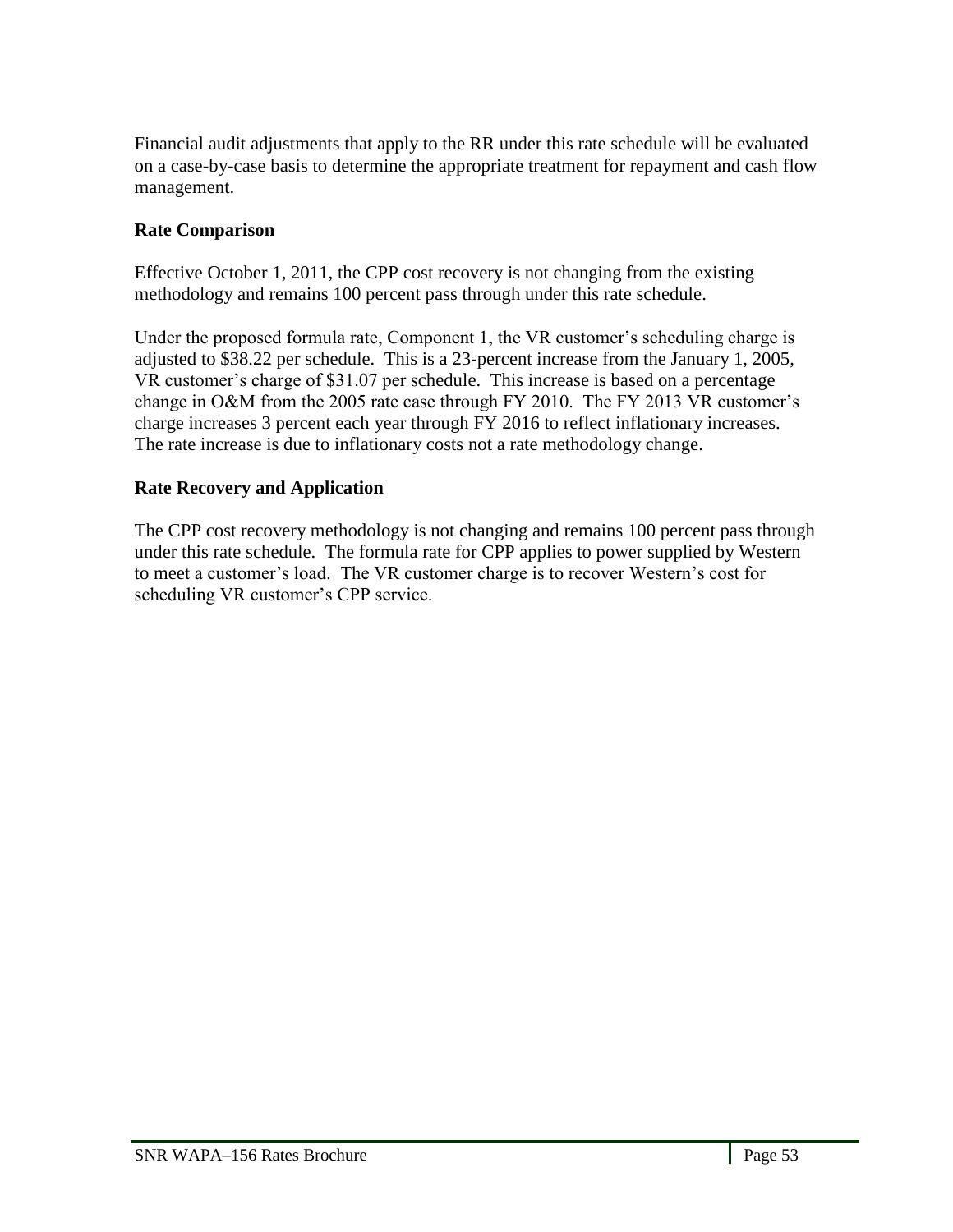### **SECTION VIII**

#### **Proposed Rate Formula for CVP Transmission**

#### **Proposed Rate Schedule CV-T3 (Supersedes CV-T2)**

#### **Central Valley Project; Schedule of Rate for Firm and Non-Firm Point-to-Point Transmission Service**

Effective:

October 1, 2011, through September 30, 2016.

Available:

Within the marketing area served by SNR.

Applicable:

To customers receiving CVP firm and/or non-firm point-to-point transmission service.

Character and Conditions of Service

Transmission service for three-phase, alternating current at 60 hertz, delivered and metered at the voltages and points of delivery or receipt, adjusted for losses, and delivered to points of delivery. This service includes scheduling and system control and dispatch service needed to support the transmission service.

#### Formula Rate:

The formula rate for CVP firm and non-firm point-to-point transmission includes three components:

Component 1:

$$
\frac{\text{CVP TRR}}{\text{TTc} + \text{NITSc}}
$$

Where:

l,

 $CVP$  TRR = Transmission Revenue Requirement (TRR) is the cost associated with facilities that support the transfer capability of the CVP transmission system excluding generation facilities and radial lines.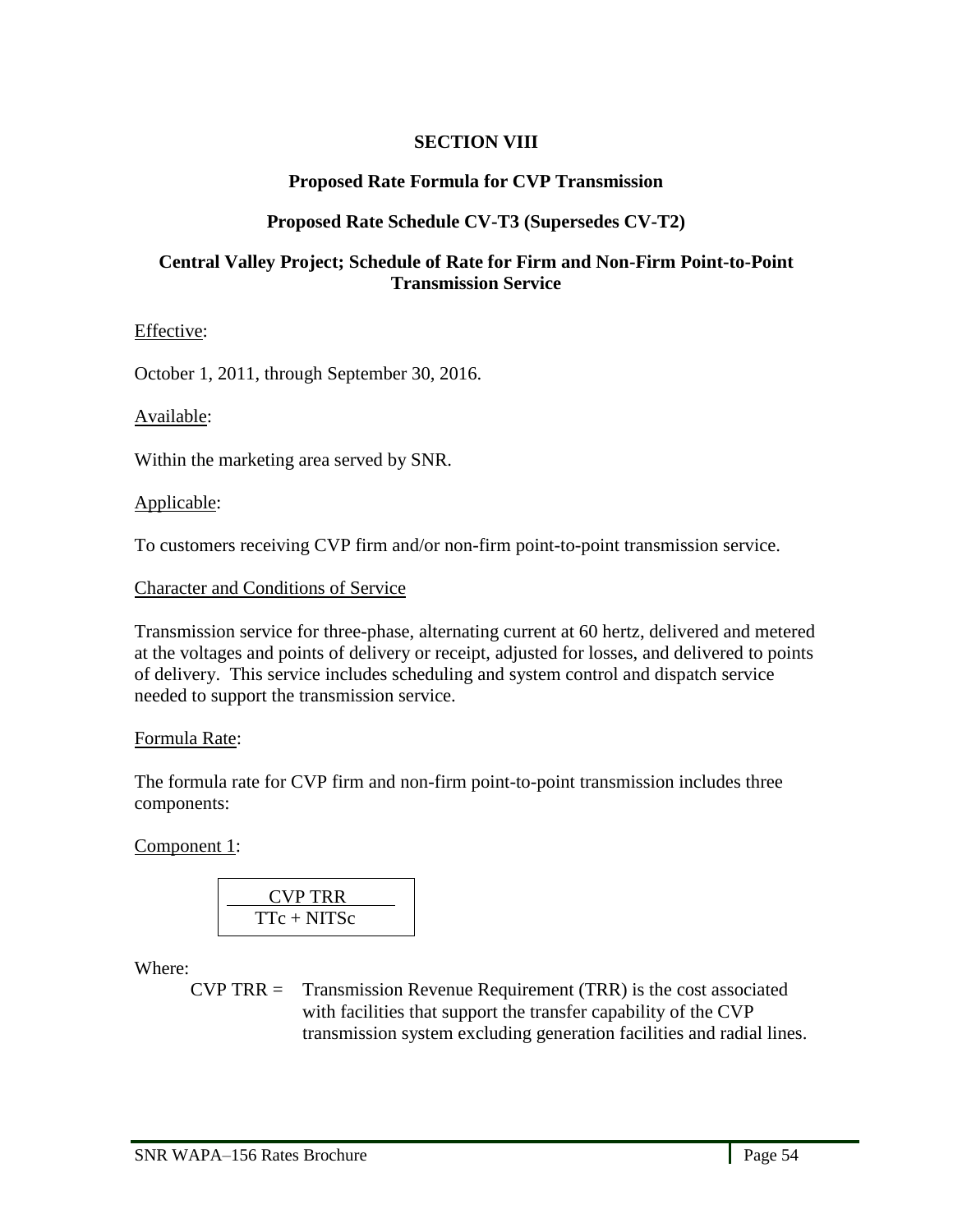TTc = The Total Transmission Capacity is the total transmission capacity under long-term contract between Western and other parties. NITSc = The Network Integration Transmission Service Capacity is the 12 month average coincident peaks of Network Integrated Transmission Service (NITS) customers at the time of the monthly CVP transmission system peak. For rate design purposes, Western's use of the transmission system to meet its statutory obligations is treated as NITS.

Western may revise the rate from Component 1 based on either of the following conditions: (1) updated financial data available in March of each year; or (2) a change in the numerator or denominator that results in a rate change of at least \$0.05 per kilowatt month (kWmonth). Rate change notifications will be posted on Western's Open Access Same-Time Information System (OASIS).

## Component 2:

Any charges or credits associated with the creation, termination, or modification to any tariff, contract, or rate schedule accepted or approved by FERC or other regulatory body will be passed on to each relevant customer. The FERC's or other regulatory body's accepted or approved charges or credits apply to the service to which this rate methodology applies. When possible, Western will pass through directly to the relevant customer FERC's or other regulatory body's accepted or approved charges or credits in the same manner Western is charged or credited. If FERC's or other regulatory body's accepted or approved charges or credits cannot be passed through directly to the relevant customer in the same manner Western is charged or credited, the charges or credits will be passed through using Component 1 of the formula rate.

## Component 3:

Any charges or credits from the HBA applied to Western for providing this service will be passed through directly to the relevant customer in the same manner Western is charged or credited to the extent possible. If the HBA's costs or credits cannot be passed through to the relevant customer in the same manner Western is charged or credited, the charges or credits will be passed through using Component 1 of the formula rate.

## Billing:

l,

The formula rate above applies to the maximum amount of capacity reserved for periods ranging from 1 hour to 1 month, payable whether used or not. Billing will occur monthly.

### Adjustment for Losses:

Losses incurred for service under this rate schedule will be accounted for as agreed to by the parties in accordance with the service agreements.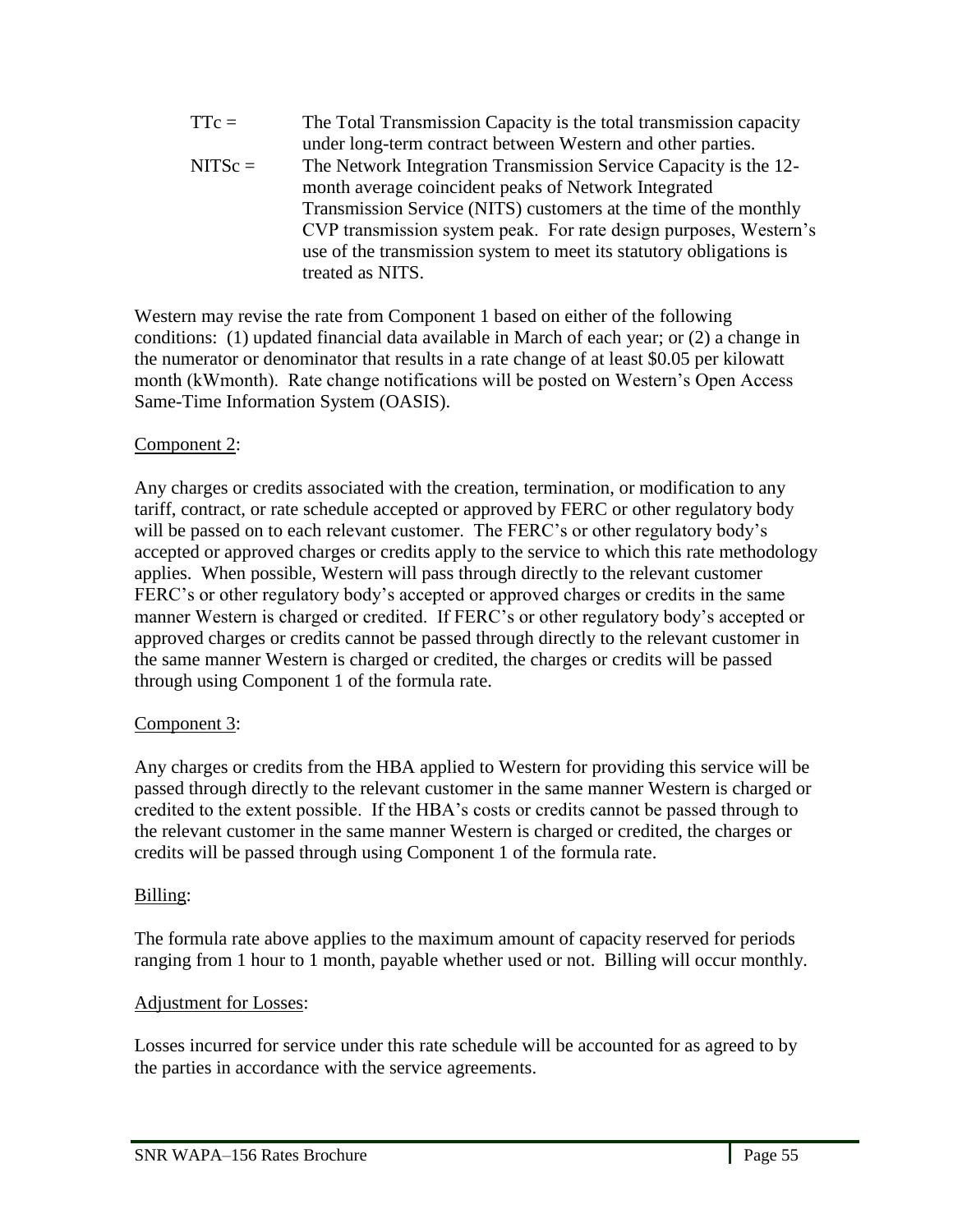### Adjustment for Audit Adjustments:

Financial audit adjustments that apply to the RR under this rate schedule will be evaluated on a case-by-case basis to determine the appropriate treatment for repayment and cash flow management.

## **Rate Comparison**

Under the proposed formula rate, Component 1, the estimated firm and non-firm point-topoint rate effective October 1, 2011, is \$1.32 per kWmonth. This is a 22-percent increase from the October 1, 2010, CVP firm and non-firm point-to-point rate of \$1.08 per kWmonth. The rate increase is due to the anticipated completion of assets supporting the transmission function not a rate methodology change.

## **Rate Recovery and Application**

The formula rate for CVP transmission service is based on a RR that recovers: (1) the CVP transmission system costs for facilities associated with providing transmission service; (2) the non-facility costs allocated to transmission service; (3) costs include O&M costs, cost of capital or interest expense, depreciation expense, and other miscellaneous costs; (4) the cost for transmission scheduling, system control and dispatch service is included in O&M; (5) the pass through of FERC's or other regulatory body's accepted or approved charges or credits; (6) the pass through of the HBA's charges or credits; (7) any other statutorily-required costs or charges; and (8) any other costs associated with transmission service including uncollectible debt. Revenues from the sales of short-term, non-firm transmission will offset the TRR. Revenue from unreserved use of transmission penalties exceeding transmission service cost will be applied as an offset to the TRR.

The formula rate applies to CVP firm point-to-point transmission service, existing CVP firm pre-Open Access Transmission Tariff (OATT) transmission service, and CVP nonfirm transmission service. The estimated rates resulting from the formula rate are subject to change prior to the rates taking effect. The rates will be finalized by Western on or before October 1, 2011.

## **Cost-of-Service Study and Facility Assignment**

Western uses a detailed cost-of-service (COS) study to determine the revenue requirement that will be recovered through the CVP transmission service proposed formula rate for firm and non-firm, point-to-point transmission service. Each CVP facility is researched to determine its functional use. The costs for facilities that support the transfer capability of the CVP transmission system (excluding generation ties and radial lines) are included in the transmission revenue requirement. See Appendix D for a map detailing the CVP transmission system facilities.Western uses FERC guidelines and orders to determine if a facility is a direct assigned facility (non-transmission) or a network facility, supporting the transmission function. Appendix C lists each facility, its functional assignment, and changes since the 2004 Rate Brochure.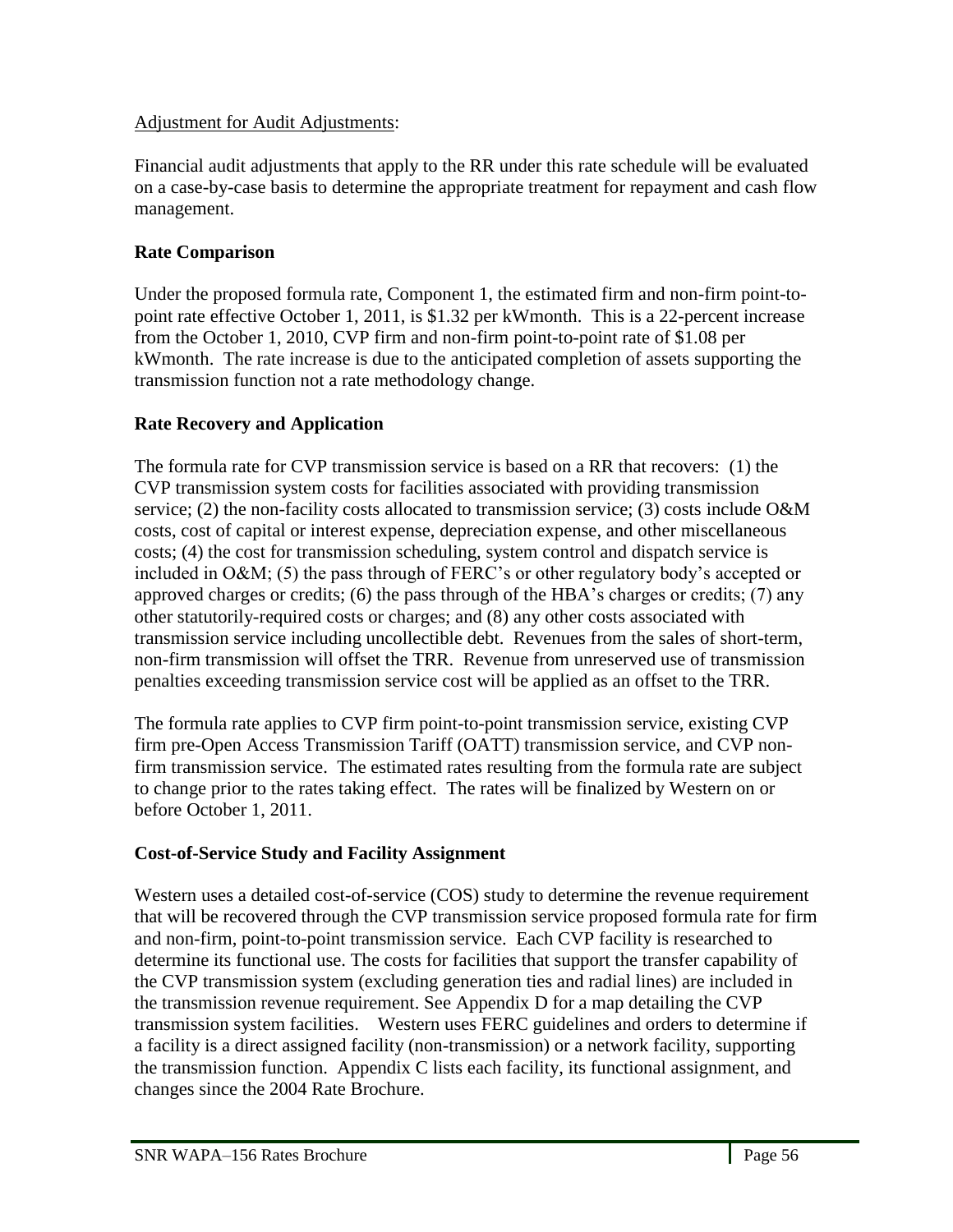## **CVP TRR Calculation (Numerator)**

Based on data in Western's financial statements or estimates of Western's financial statements, Western calculates the annual revenue requirement for providing transmission service using a Commission-recognized methodology for the various cost categories. These cost categories are operation and maintenance (O&M) expense, depreciation expense, cost of capital and any transmission-related costs or credits. The cost of capital is the interest expense associated with the plant investment. Western's cost for scheduling, system control and dispatch service associated with the transmission service is included in these cost categories. The cost components are allocated to the transmission function based on a ratio of transmission plant to total plant resulting from functional-use assignment. See Appendix C for a list of assets assigned to support the transmission or non-transmission/generation function. The sum of, O&M, depreciation, cost of capital, and other costs, multiplied by the ratio of assets assigned to transmission is the annual transmission revenue requirement (TRR). The TRR is credited or reduced by (1) payments under existing contracts for use of the CVP transmission facilities that are not charged the CVP transmission rate, (2) short-term, point-to-point CVP transmission service revenues, and (3) Unreserved Use Penalty revenue in excess of CVP transmission costs.

The COS study for the proposed FY 2012 formula rate is based on the estimated FY 2011 costs for O&M, depreciation, cost of capital or interest expense, investment and costs associated with anticipated changes in plant for FY2011 and is summarized below in Table VIII-1.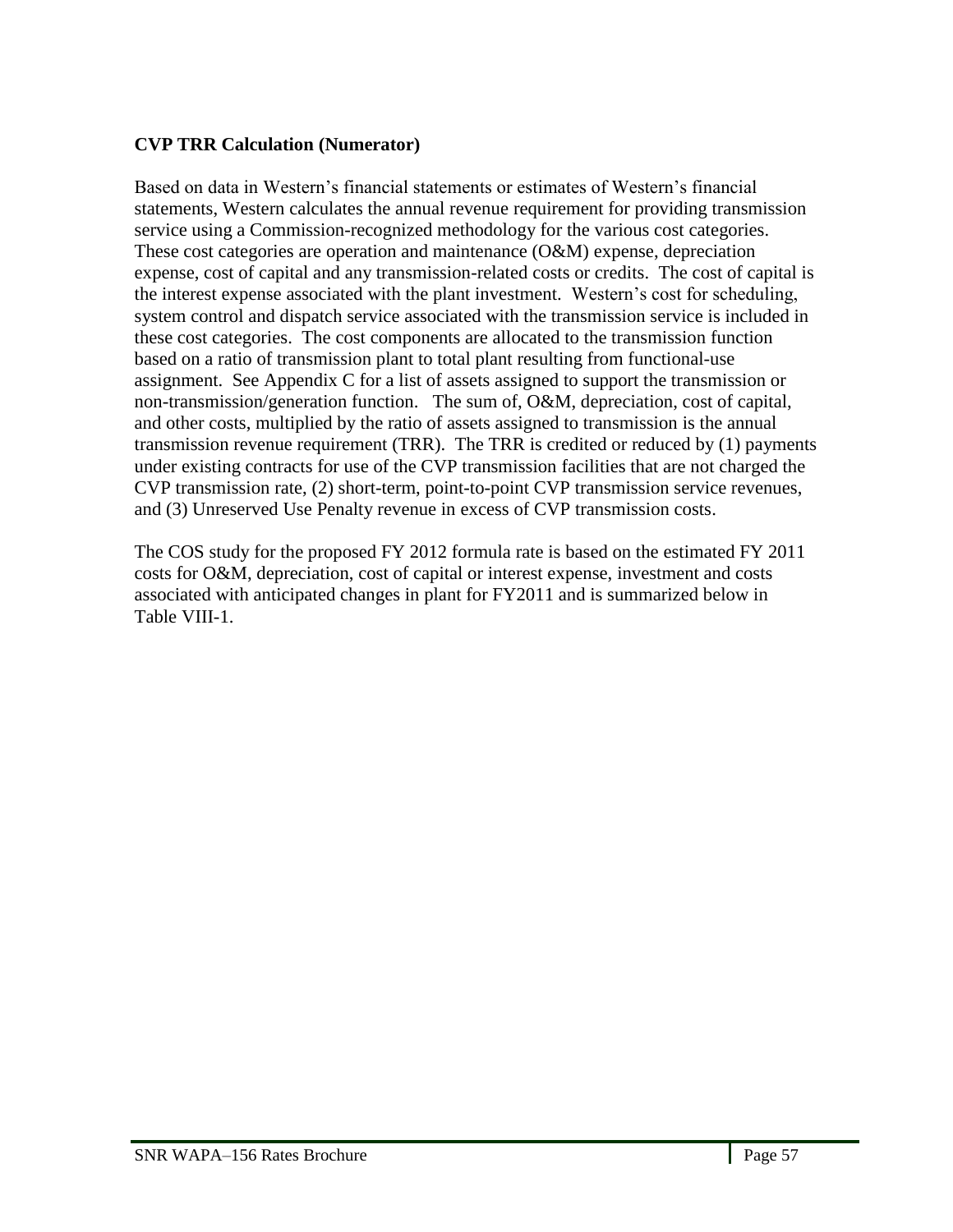| <b>CVP Cost of Service Study (2012 Estimate)</b>                                                           |                    |                     |                      |  |
|------------------------------------------------------------------------------------------------------------|--------------------|---------------------|----------------------|--|
| <b>Ratio and Costs</b>                                                                                     | <b>Total Costs</b> | <b>Transmission</b> | Non-<br>transmission |  |
| Ratio (Transmission/Non-                                                                                   |                    |                     |                      |  |
| transmission)                                                                                              | 100.00%            | 59.54%              | 40.46%               |  |
|                                                                                                            |                    |                     |                      |  |
| O&M                                                                                                        | \$54,406,394       | \$32, 393, 567      | \$22,012,827         |  |
| Depreciation                                                                                               | \$6,984,680        | \$4,158,678         | \$2,826,001          |  |
| Cost of Capital                                                                                            | \$2,343,611        | \$1,395,386         | \$948,225            |  |
| <b>CVP</b> Transmission<br>Reservation Fee and other<br>fixed charge transmission<br>miscellaneous revenue |                    | $(\$358,174)$       |                      |  |
| Short term Point-to-Point<br><b>CVP</b> Transmission Sales                                                 |                    | $(\$305,002)$       |                      |  |
| <b>Total CVP Transmission</b><br><b>Revenue Requirement</b>                                                |                    | \$37,284,455        |                      |  |

**Table VIII – 1 CVP Cost of Service Study (FY 2012 Estimate)**

## **CVP TTc and NITSc Calculation (Denominator)**

After identifying the annual revenue requirement related to the transmission system facilities, Western calculates the denominator. The COS study for the CVP point-to-point transmission service proposed formula rate uses the rolling 12- month average coincident peaks of NITS customers at the time of the monthly CVP system peak, and the total transmission capacity under long-term contract, for the rate adjustment period. For rate design purposes, Western's use of the transmission system to meet its statutory obligations is treated as NITS. For this COS study, the city of Roseville's usage is net of Western's power deliveries, adjusted for displacement. Table VIII-2 below summarizes capacity used in the denominator. See Appendix C for a detailed example of Transmission System Usage.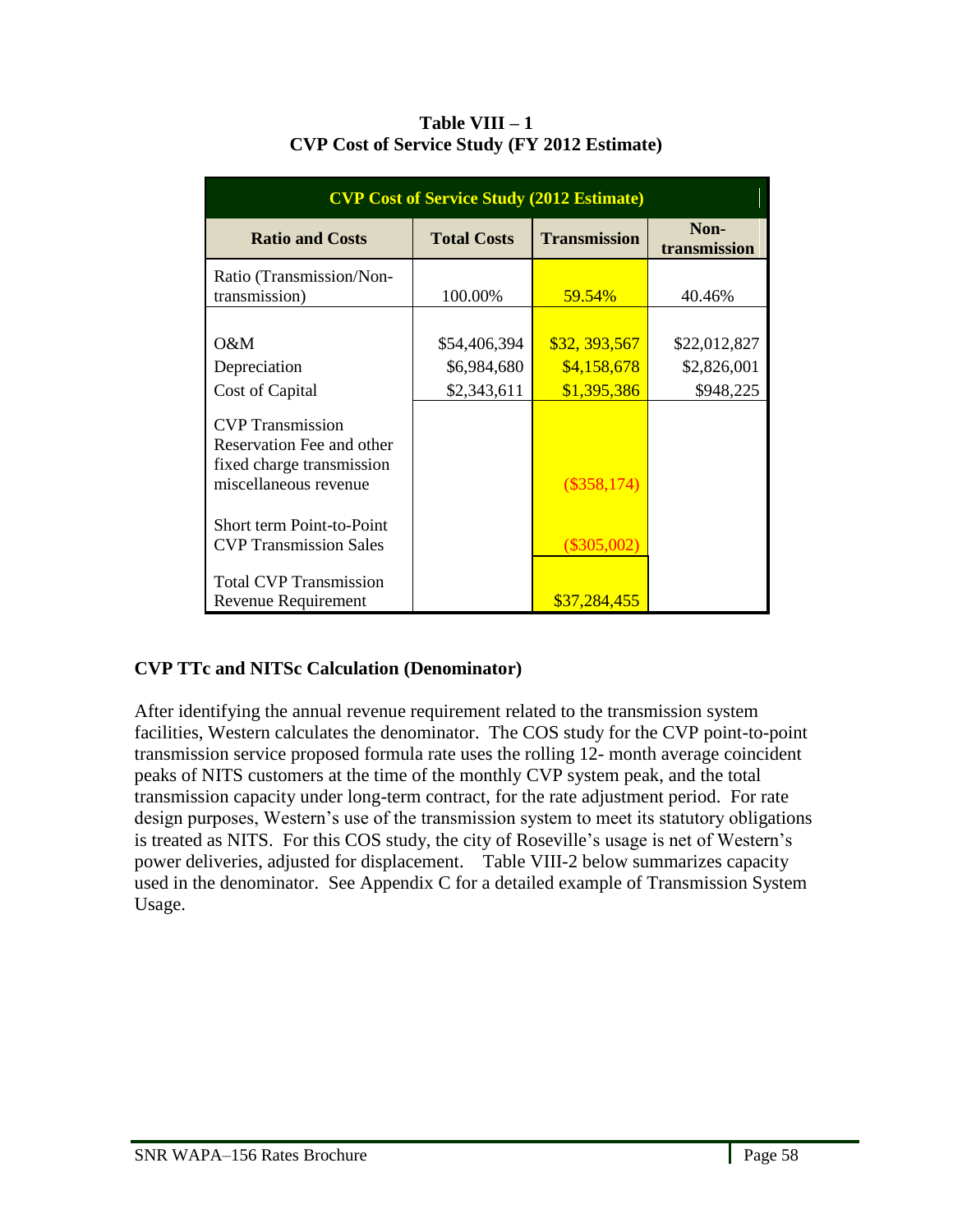### **Table VIII – 2 Transmission System Usage**

| <b>Estimated FY 2012</b><br><b>Capacity (TTc and NITSc)</b>                            | <b>Monthly</b><br><b>Quantity (MW)</b> |
|----------------------------------------------------------------------------------------|----------------------------------------|
| Long-term firm contracts (CVP TTc)                                                     | 659                                    |
| Forecasted average of network loads at the time of the<br>monthly system peaks (NITSc) | 1,692                                  |
| Fotal                                                                                  | 2,351                                  |

# **CVP Firm Point-to-Point Rate and NITS Calculation**

The next step in the rate design is to allocate total transmission costs to the CVP transmission services. First, Western calculates the point-to-point transmission rate by dividing the annual transmission revenue requirement by the sum of the rolling 12-month average coincident peaks for all NITS Customers, and the total transmission capacity under long-term contracts between Western and other parties. Second, the calculated point-topoint rate is multiplied by Western's reserve capacity, under contract, to determine the amount of revenue from point-to-point transmission service. Third, the difference between Western's CVP TRR and point-to-point transmission revenue is the NITS revenue requirement. Table VIII-3 below provides an example of the allocation of the TRR to point-to-point and NITS.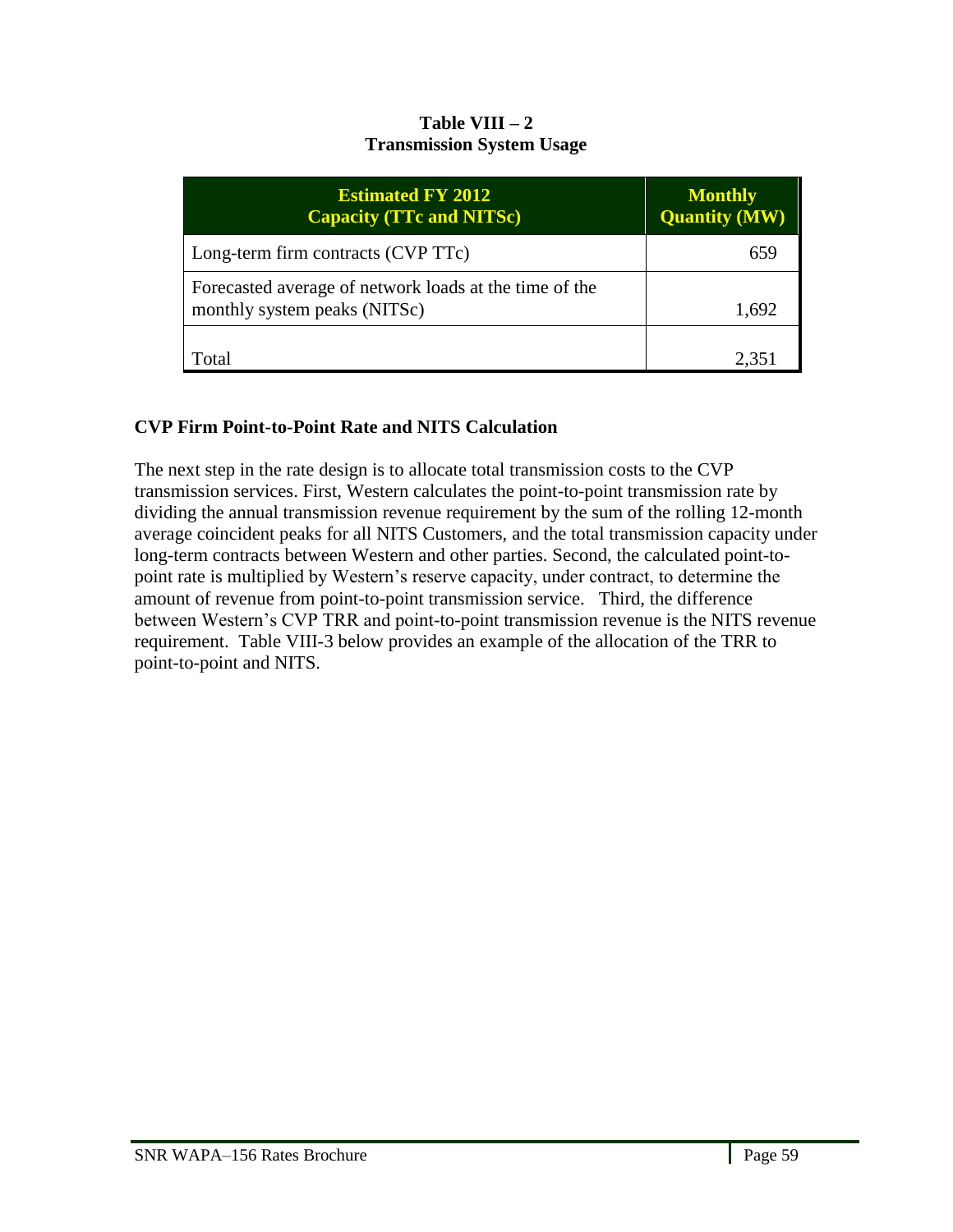| <b>Steps in Allocation</b>                                                                     | <b>Transmission Service</b>                                                                           | <b>Amount</b>    |
|------------------------------------------------------------------------------------------------|-------------------------------------------------------------------------------------------------------|------------------|
| Step 1: Determine TRR                                                                          | <b>CVP</b> Transmission<br><b>Revenue Requirement</b>                                                 | \$37,284,455     |
| Step 2: Determine Capacity                                                                     | <b>Transmission System</b><br>Usage (Table VIII-2)<br>(converted to kW-<br>Month)                     | 2,250,784        |
| Step 3: Determine point -to-<br>point Transmission Rate:<br>TRR /Capacity                      | Point-to-point<br>transmission per unit<br>charge $(\frac{C}{N}$ W-Month)<br>$=$ (TRR/12)/(MW X 1000) | \$1.32           |
| Step 4: Determine annual<br>revenue from P-t-P (Rate x<br>Capacity)                            | Revenues from the<br>sale of long-term firm<br>P-t-P transmission                                     | $(\$10,438,560)$ |
| Step 5: Determine NITS annual<br>revenue requirement (TRR less<br>revenue from point-to-point) | <b>Total CVP</b><br>transmission revenue<br>requirement for NITS                                      | \$26,845,895     |
| Step 6: Determine NITS<br>Monthly (NITS annual/12)                                             | <b>Monthly NITS</b><br><b>Revenue Requirement</b>                                                     | \$2,237,158      |

**Table VIII – 3 TRR Allocation (FY 2012 Estimate)**

To ensure full cost recovery and maintain rate stability, Western may revise the rate resulting from Component 1 of the proposed formula rate based on either: (a) updated financial data available in March of each year; or (b) a change in the numerator or denominator that results in a rate change of at least \$0.05 per kW month. As previously noted, the proposed rates resulting from Component 1 may be discounted for short term sales, payments under existing contracts for use of the CVP transmission facilities that are not charged the CVP transmission rate, and Unreserved Use Penalty revenue in excess of cost.

Based on the foregoing the proposed CVP point-to-point transmission formula rate effective October 1, 2011, is \$1.32 per kW-month, a 22 percent increase from the rate effective October 1, 2010, \$1.08 per kW-month. The increase in CVP transmission rate is primarily due to a projected increase in assets supporting the transmission function, not a rate methodology change. A comparison of the CVP revenue requirement components for the current CVP rate and the proposed is summarized in Table VIII-4.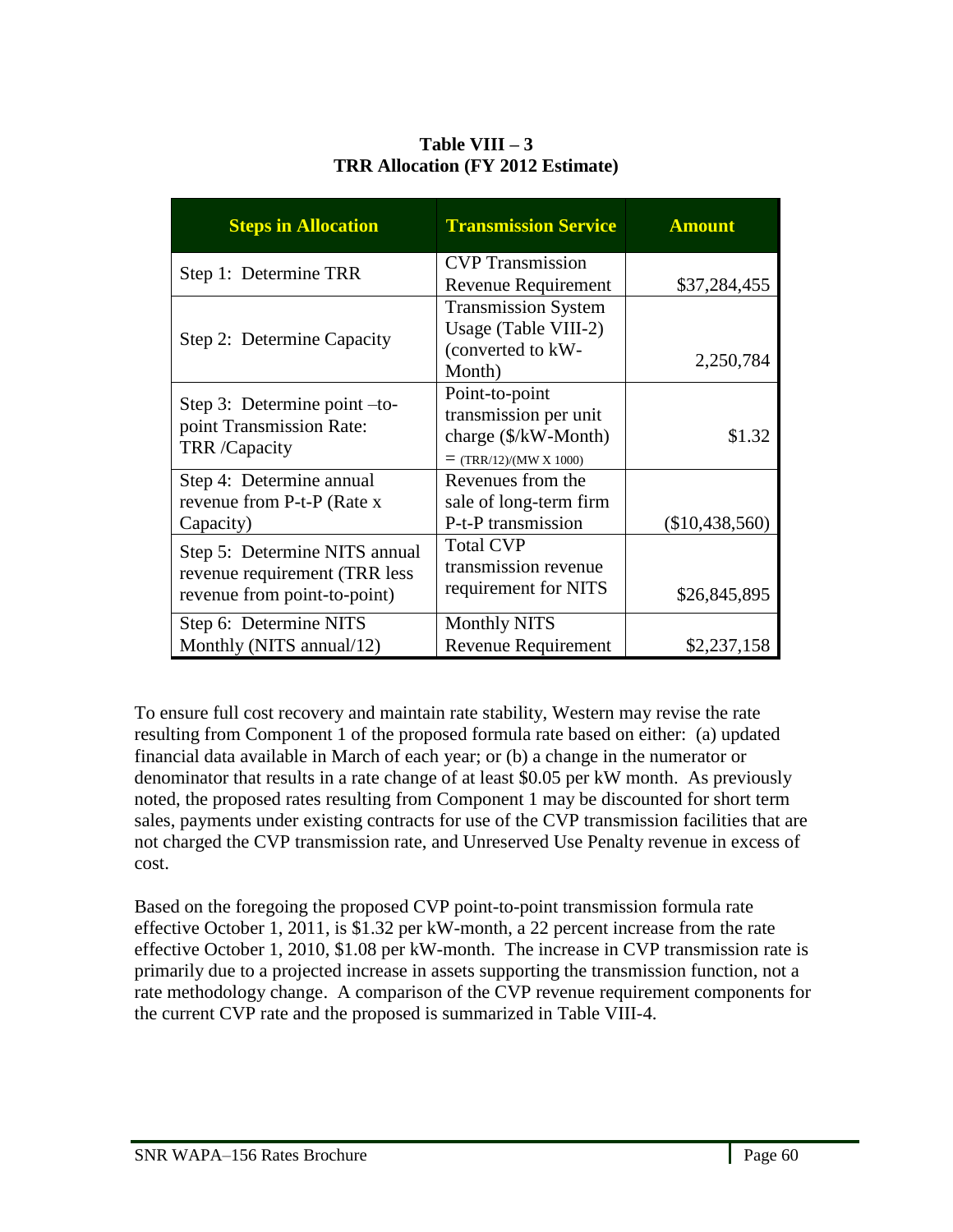### **Table VIII – 4 Comparison of Transmission Revenue Requirement Current (FY 2011) vs. Estimated (FY 2012)**

| <b>CVP Transmission</b><br><b>Revenue Requirement</b> | <b>Current</b><br><b>Transmission</b><br><b>Revenue</b><br><b>Requirement</b> | <b>Estimated</b><br><b>Transmission</b><br><b>Revenue</b><br><b>Requirement</b> |
|-------------------------------------------------------|-------------------------------------------------------------------------------|---------------------------------------------------------------------------------|
| O&M                                                   | \$25,238,229                                                                  | \$32,393,567                                                                    |
| Depreciation                                          | \$3,171,137                                                                   | \$4,4158,678                                                                    |
| Cost of Capital                                       | \$1,051,530                                                                   | \$1,395,386                                                                     |
| Credit/Expenses                                       | $(\$663,176)$                                                                 | $(\$663,176)$                                                                   |
| <b>Total Transmission</b><br>Revenue Requirement      | \$28,797,720                                                                  | \$37,284,455                                                                    |

Note: Numbers may not add due to rounding.

### **Table VIII – 5 Comparison of Transmission System Usage Current (FY 2011) vs. Estimated (FY 2012)**

| <b>Capacity</b>                                                                     | <b>Current Average</b><br>(MW month) | <b>Average Estimated</b><br>(MW month) |
|-------------------------------------------------------------------------------------|--------------------------------------|----------------------------------------|
| Long-term firm<br>contracts                                                         | 533                                  | 659                                    |
| Western's Use of<br><b>Transmission System</b>                                      | 1052                                 | 1052                                   |
| Average 12 month<br>network loads at the<br>time of the CVP<br>monthly system peaks | 640                                  | 640                                    |
| Total                                                                               | 2225                                 | 2351                                   |

The increase in current to estimated rate is due to the anticipated completion of SVS project and not a rate methodology change. For estimating purposes, NITS was held constant and 126 MW was added to firm-point-to-point transmission as a result of the SVS increased capacity.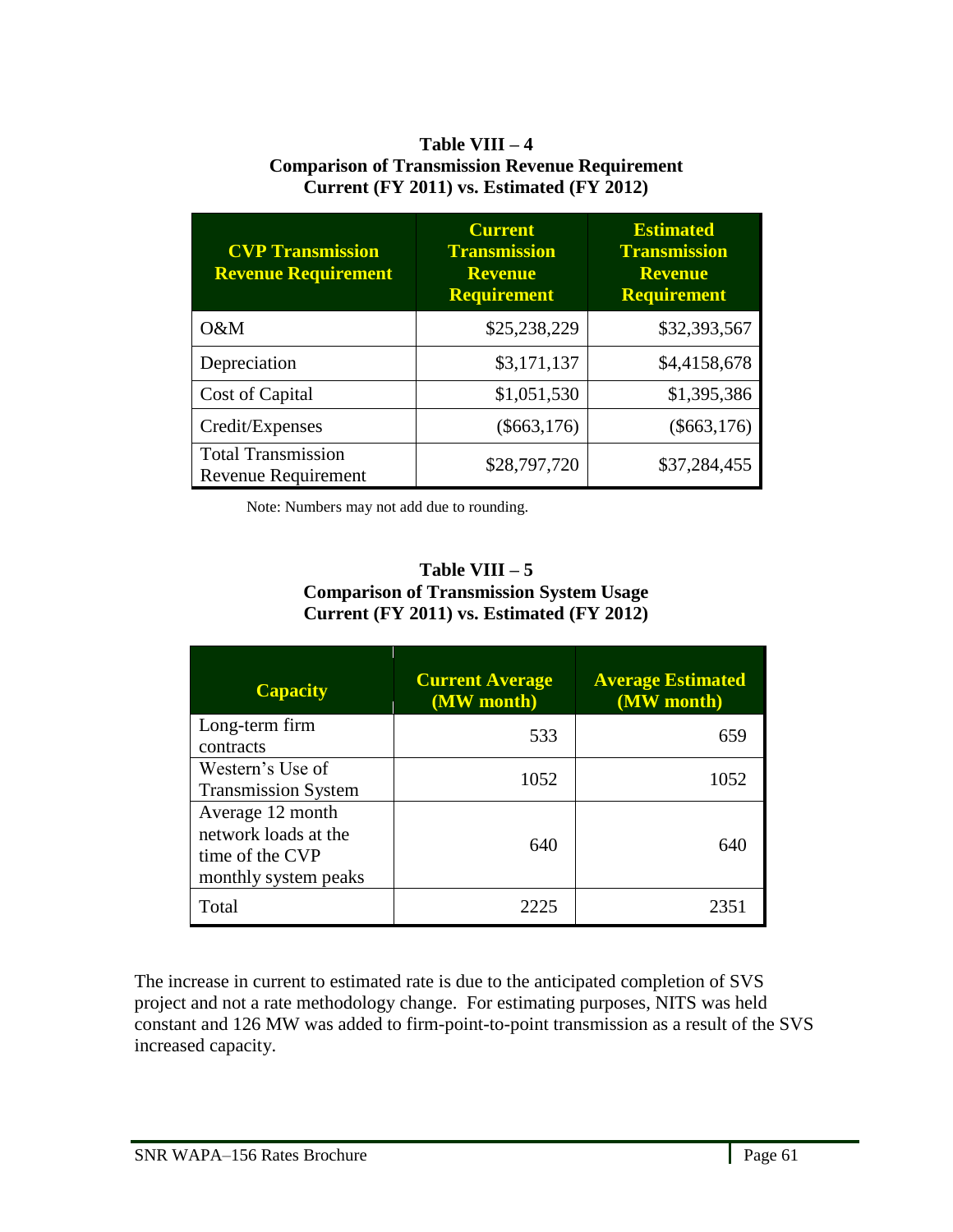A) Proposed Rate Formula for CVP NITS

The proposed rate formula for CVP NITS is based on the same transmission revenue requirement that is used for CVP point-to-point transmission rate. The NITS revenue requirement is the result of the CVP TRR less the CVP firm point-to-point transmission revenue requirement. Each NITS Customer's allocation is based on the following formula:

> NITS Customer's monthly demand charge = NITS Customer's load ratio share times one-twelfth (1/12) of the Annual Network Transmission Revenue Requirement (TRR).

Where:

|                        | NITS Customer's load ratio share = The NITS Customer's hourly usage |
|------------------------|---------------------------------------------------------------------|
|                        | (including behind the meter generation minus)                       |
|                        | the NITS Customers' hourly adjusted Base                            |
|                        | Resource) coincident with the monthly CVP                           |
|                        | transmission system peak, averaged over a                           |
|                        | 12-month rolling period.                                            |
| Annual Network $TRR =$ | The total CVP TRR, less revenues from long-                         |
|                        | term contracts for the CVP transmission                             |
|                        | between the Western Area Power                                      |
|                        | Administration (Western) and other parties.                         |
|                        |                                                                     |

The Annual Network TRR will be revised when the rate from Component 1 of the CVP transmission rate under proposed Rate Schedule CV-T3 is revised.

Below is a sample calculation for a NITS customer's monthly costs:

### **Table VIII – 6 Sample NITS Customer Monthly Calculation**

|   | <b>Steps in Monthly Billing Calculation</b>                                                        | <b>Units</b> |
|---|----------------------------------------------------------------------------------------------------|--------------|
| A | NITS customer's usage at the time of the transmission system<br>coincident peak (12-month average) | 125 MW       |
| B | <b>Transmission System Coincident Peak</b><br>(12-month average)                                   | 991 MW       |
|   | NITS customer's resulting load ratio share (A/B)                                                   | 12.6 %       |
| D | <b>Monthly Revenue Requirement</b>                                                                 | \$1,824,170  |
| E | Customer's monthly costs for NITS $(C \times D)$                                                   | \$229,845    |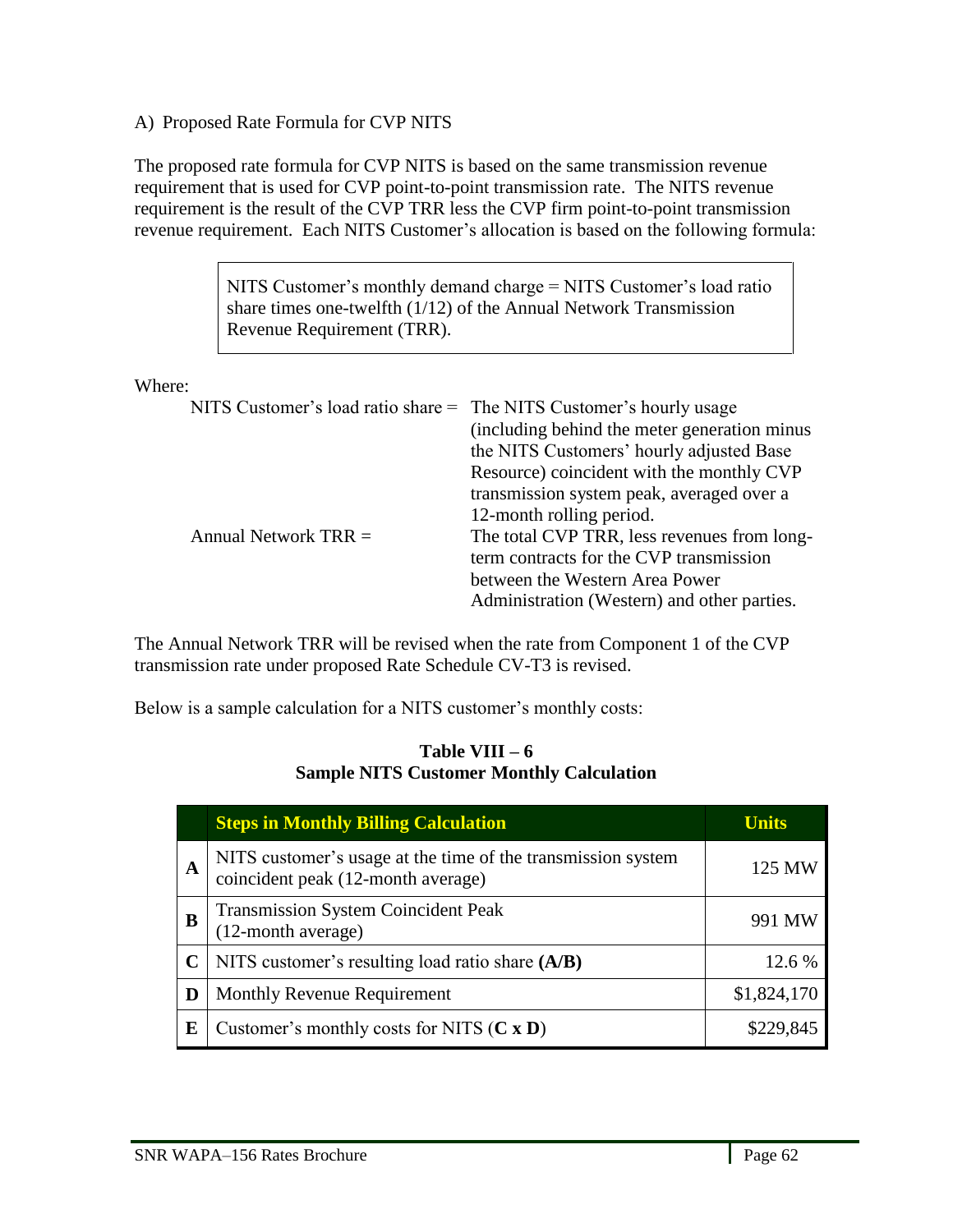## **SECTION IX**

## **Proposed Rate Formula for PACI Transmission**

The proposed rate formula for PACI firm transmission includes the following components.

### Formula Rate:

The proposed formula rate for PACI firm and non-firm transmission includes three components:

Component 1:

PACI TRR Western's PACI Seasonal Capacity

Where:

```
PACI TRR = PACI Seasonal TRR includes Western's
```

| costs associated with facilities that support |
|-----------------------------------------------|
| the transfer capability of the PACI.          |
| Western's share of PACI capacity (subject)    |
| to curtailment) under the current COI         |
| transfer capability for the season. The three |
| seasons are defined as follows: Summer—       |
| June through October; Winter—November         |
| through March; and Spring -April thru May.    |
|                                               |

Western will update the formula rate resulting from Component 1 at least 15 days before the start of each COI rating season. Rate change notifications will be posted on the OASIS.

## Component 2:

Any charges or credits associated with the creation, termination, or modification to any tariff, contract, or rate schedule accepted or approved by FERC or other regulatory body will be passed on to each relevant customer. The FERC's or other regulatory body's accepted or approved charges or credits apply to the service to which this rate methodology applies. When possible, Western will pass through directly to the relevant customer FERC's or other regulatory body's accepted or approved charges or credits in the same manner Western is charged or credited. If FERC's or other regulatory body's accepted or approved charges or credits cannot be passed through directly to the relevant customer in the same manner Western is charged or credited, the charges or credits will be passed through using Component 1 of the formula rate.

## Component 3: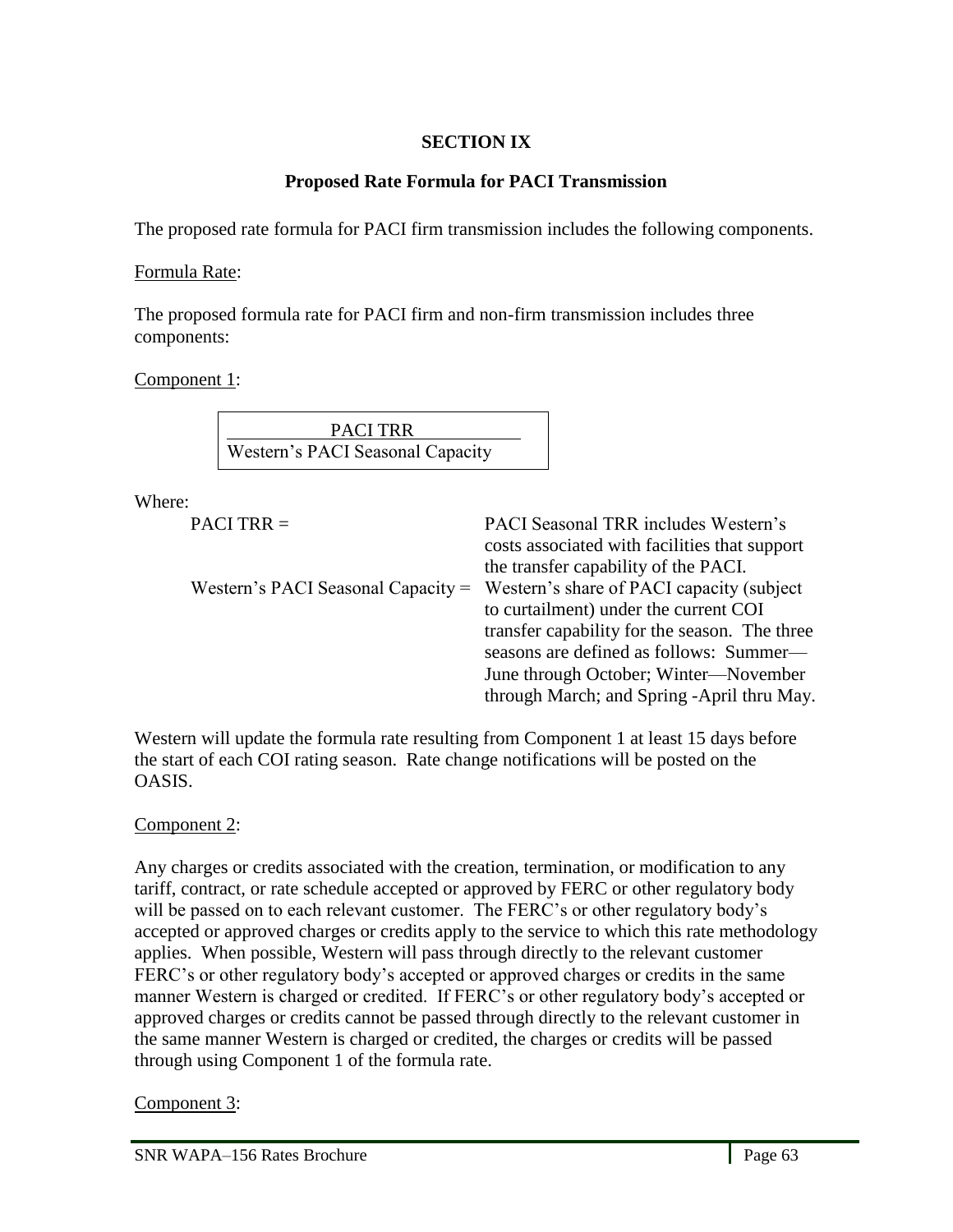Any charges or credits from the HBA applied to Western for providing this service will be passed through directly to the relevant customer in the same manner Western is charged or credited to the extent possible. If the HBA's costs or credits cannot be passed through to the relevant customer in the same manner Western is charged or credited, the charges or credits will be passed through using Component 1 of the formula rate.

The proposed formula rate for PACI non-firm transmission includes the same three components used in the proposed formula rate for PACI firm transmission.

## **Rate Comparison**

The estimated firm and non-firm point-to-point rates resulting from Component 1 of the proposed formula rate for PACI transmission service are shown in the example below.

| <b>Example – Comparison of Existing Rates to Estimated Rates</b><br>of the Proposed Formula Rate for PACI Firm and<br><b>Non-Firm Point-To-Point Transmission Service</b> |                           |                               |                |  |  |
|---------------------------------------------------------------------------------------------------------------------------------------------------------------------------|---------------------------|-------------------------------|----------------|--|--|
| Season                                                                                                                                                                    | <b>Existing Firm Rate</b> | <b>Estimated Firm</b><br>Rate | Rate<br>Change |  |  |
| Spring                                                                                                                                                                    | \$1.14(S/MWh)             | $$1.16$ (\$/MWh)              | 1.02%          |  |  |
| Summer                                                                                                                                                                    | $$1.13$ (\$/MWh)          | $$1.16$ (\$/MWh)              | 1.02%          |  |  |
| Winter                                                                                                                                                                    | \$1.15(S/MWh)             | \$1.17 (\$/MWh)               | 1.02%          |  |  |

Table  $IX - 1$ **Comparison of Existing Rates to Estimated Rates**

The estimated firm, point-to-point PACI transmission service rate increased slightly due to an inflationary increase of costs not a rate methodology change.

# **Rate Recovery and Application**

The proposed formula rate for PACI transmission service is based on a RR that recovers: (1) the PACI transmission system costs for facilities associated with providing transmission service; (2) the non-facility costs allocated to transmission service; (3) the pass through of FERC's or other regulatory body's accepted or approved charges or credits; (4) the pass through of the HBA's charges or credits; (5) any other statutorilyrequired costs or charges; and (6) any other costs associated with transmission service including uncollectible debt.

The proposed formula rate includes Western's cost for transmission scheduling, system control and dispatch service. The proposed formula rate applies to PACI firm and nonfirm point-to-point transmission service. The rates resulting from Component 1 of the proposed formula rate may be discounted for short-term sales and revenue from PACI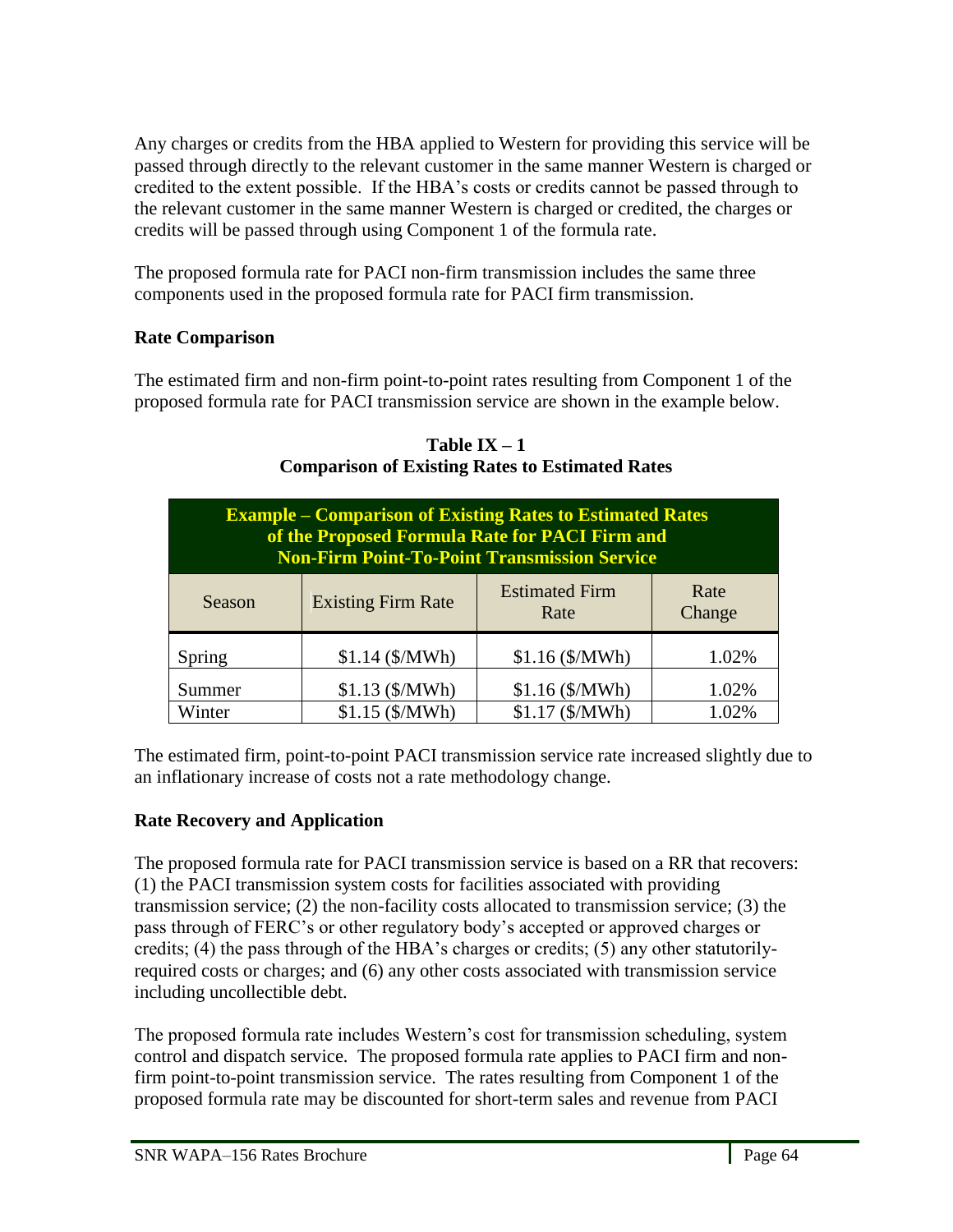unreserved use penalties. The estimated rates resulting from the proposed formula rate are subject to change prior to the rates taking effect. The rates for the winter season will be finalized by Western on or before October 15, 2011.

Since Western did not publish a forecast for PACI transmission, and financial data used to update the rate will not be available until March 2011, Western increased its current pointto-point rate by 2% in the proposed FRN and this rate brochure. When updated financial data is received in March 2011, the rate will be updated and supporting documents will be included in the final rate filing. Based on the foregoing, the table below shows PACI's costs by season for FY 2011.

| FI ZVII                                                                         |                    |                     |                                  |                                        |                                  |
|---------------------------------------------------------------------------------|--------------------|---------------------|----------------------------------|----------------------------------------|----------------------------------|
| Rate<br><b>Season</b>                                                           | <b>PACI</b><br>0&M | <b>Depreciation</b> | <b>Cost of</b><br><b>Capital</b> | Path<br><b>Operator</b><br><b>Cost</b> | <b>Total PACI</b><br><b>Cost</b> |
| Summer                                                                          | \$995,132          | \$359,789           | \$98,067                         | \$210,608                              | \$1,663,595                      |
| Winter                                                                          | \$995,132          | \$359,789           | \$98,067                         | \$210,608                              | \$1,663,595                      |
| Spring                                                                          | \$309,053          | \$143,916           | \$39,227                         | \$84,243                               | 665,438<br>\$                    |
| Total                                                                           | \$2,388,317        | \$863,494           | \$235,360                        | \$505,458                              | \$3,992,628                      |
| Note: For additional information on cost components, see COTP discussion below. |                    |                     |                                  |                                        |                                  |
| Numbers may not add due to rounding.                                            |                    |                     |                                  |                                        |                                  |

## Table  $IX - 2$ **PACI Seasonal Costs FY 2011**

Western's PACI facilities are: Malin-Round Mountain #1 Transmission Line, Malin and Round Mountain Substations, and equipment within substations.

To determine an estimated proposed te, Western's PACI seasonal capacity is estimated at 400 MW at a COI rating of 4800 MW.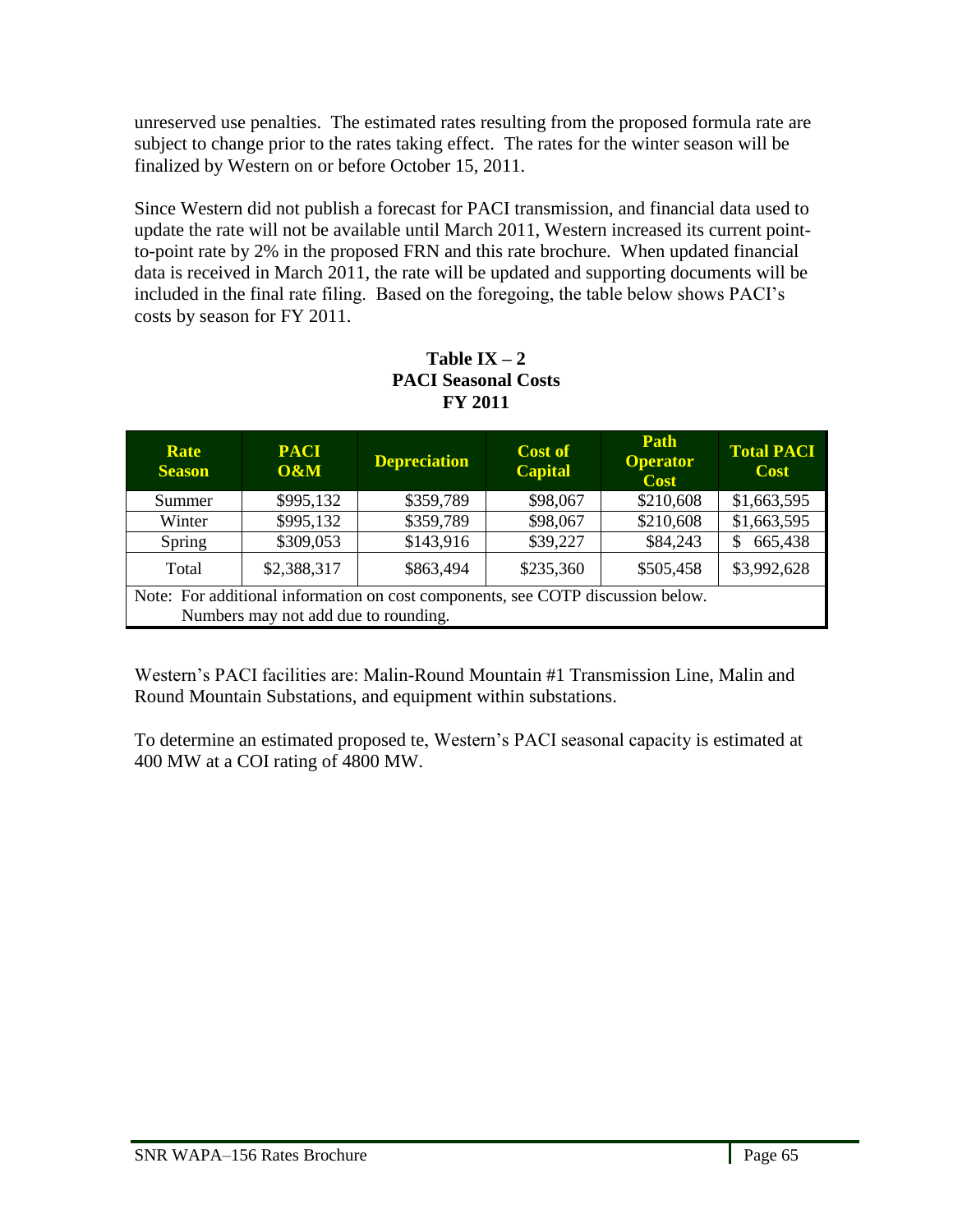## **SECTION X**

## **Proposed Rate for COTP Point-to-Point Transmission**

The proposed rate formula for COTP firm point-to-point transmission includes three components.

The formula rate for COTP firm and non-firm point-to-point transmission service includes three components:

Component 1:

COTP TRR Western's COTP Seasonal Capacity

Where:

COTP TRR = COTP Seasonal TRR (Western's costs

| $\sim$                               | $\sim$ 11 Degrad that $\sim$ $\sim$ $\sim$ $\sim$ $\sim$ $\sim$ |
|--------------------------------------|-----------------------------------------------------------------|
|                                      | associated with facilities that support the                     |
|                                      | transfer capability of the COTP).                               |
| Western's COTP Seasonal Capacity $=$ | Western's share of COTP capacity                                |
|                                      | (subject to curtailment) under the current                      |
|                                      | COI transfer capability for the season.                         |
|                                      | The three seasons are defined as follows:                       |
|                                      | Summer—June through October;                                    |
|                                      | Winter—November through March; and                              |
|                                      | Spring—April through May.                                       |
|                                      |                                                                 |

Western will update the formula rate from Component 1 for COTP firm and non-firm point-to-point transmission service at least 15 days before the start of each COI rating season. Rate change notifications will be posted on the OASIS website.

## Component 2:

l,

Any charges or credits associated with the creation, termination, or modification to any tariff, contract, or rate schedule accepted or approved by FERC or other regulatory body will be passed on to each relevant customer. The FERC's or other regulatory body's accepted or approved charges or credits apply to the service to which this rate methodology applies. When possible, Western will pass through directly to the relevant customer FERC's or other regulatory body's accepted or approved charges or credits in the same manner Western is charged or credited. If FERC's or other regulatory body's accepted or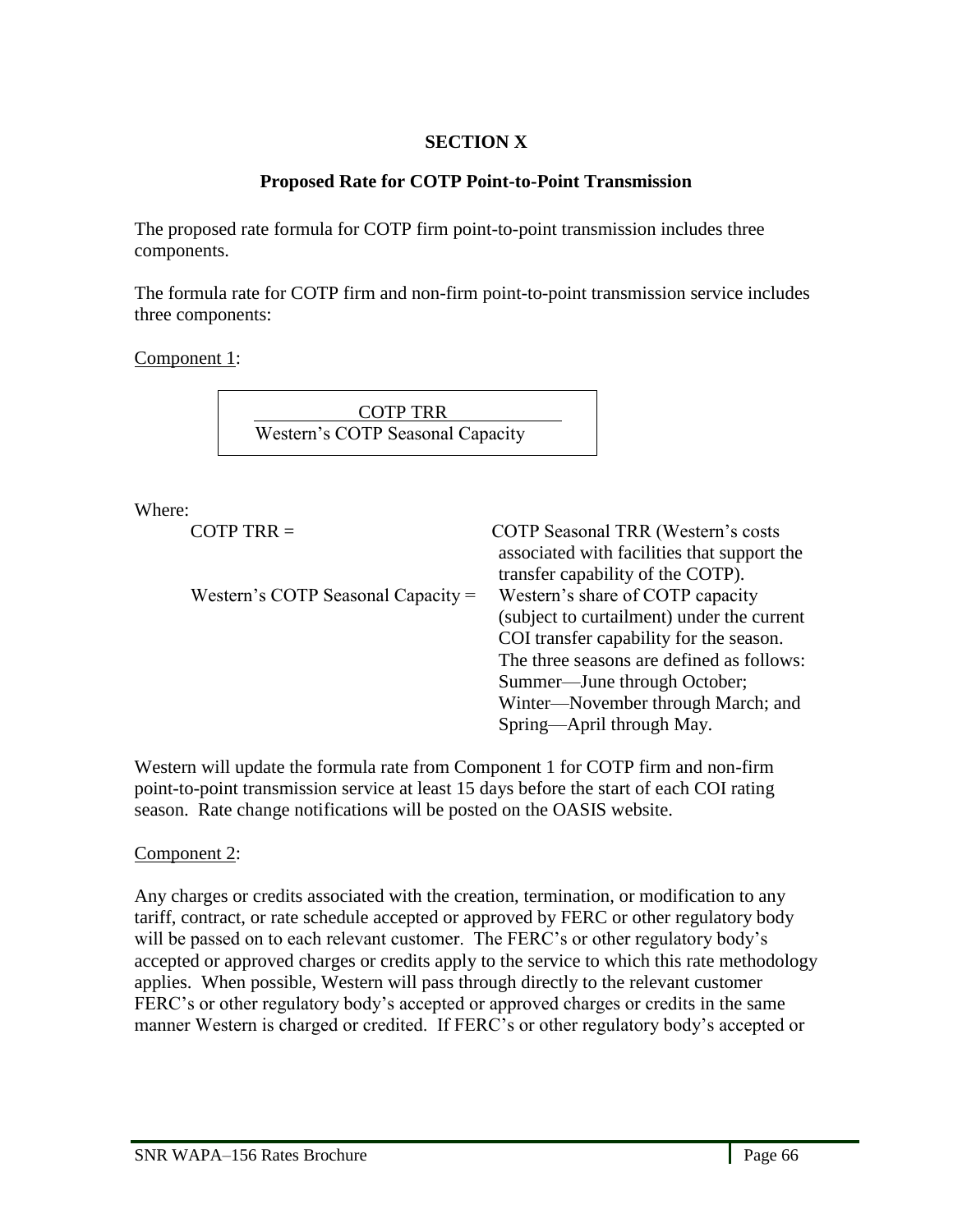approved charges or credits cannot be passed through directly to the relevant customer in the same manner Western is charged or credited, the charges or credits will be passed through using Component 1 of the formula rate.

## Component 3:

Any charges or credits from the HBA applied to Western for providing this service will be passed through directly to the relevant customer in the same manner Western is charged or credited to the extent possible. If the HBA's costs or credits cannot be passed through to the relevant customer in the same manner Western is charged or credited, the charges or credits will be passed through using Component 1 of the formula rate.

# **Rate Comparison**

A comparison of the estimated rates resulting from Component 1 of the proposed formula rate for COTP firm point-to-point transmission service to the existing COTP firm point-topoint transmission service rates are shown in Table  $X - 1$  below.

| <b>Comparison of Existing Rates to Estimated Rates</b><br>from the Proposed Formula Rate for COTP Firm and<br><b>Non-Firm Point-To-Point Transmission Service</b> |                       |                                                                |                                   |  |  |
|-------------------------------------------------------------------------------------------------------------------------------------------------------------------|-----------------------|----------------------------------------------------------------|-----------------------------------|--|--|
| <b>Season</b>                                                                                                                                                     | <b>Existing Rates</b> | <b>Estimated Rates</b><br>from Proposed<br><b>Formula Rate</b> | <b>Percent</b><br><b>Increase</b> |  |  |
| Spring                                                                                                                                                            | \$2.74 \$/MWh         | \$2.80 \$/MWh                                                  | 1.02%                             |  |  |
| Summer                                                                                                                                                            | \$2.73 \$/MWh         | \$2.79 \$/MWh                                                  | 1.02%                             |  |  |
| Winter                                                                                                                                                            | \$2.77 \$/MWh         | \$2.83 \$/MWh                                                  |                                   |  |  |

**Table X – 1 Rate comparison COTP Firm & Non-Firm**

The estimated firm point-to-point COTP transmission service rate increased primarily due to an inflationary increase of costs not a rate methodology change.

# **Rate Recovery and Application**

The proposed formula rate for COTP firm and non-firm point-to-point transmission service is based on a RR that recovers: (1) the COTP transmission system costs for facilities associated with providing transmission service; (2) the non-facility costs allocated to transmission service; (3) the cost of scheduling system control and dispatch service associated with COTP transmission; (4) the pass through of FERC's or other regulatory body's accepted or approved charges or credits; (5) the pass through of the HBA's charges or credits; (6) any other statutorily-required costs or charges; and (7) any other costs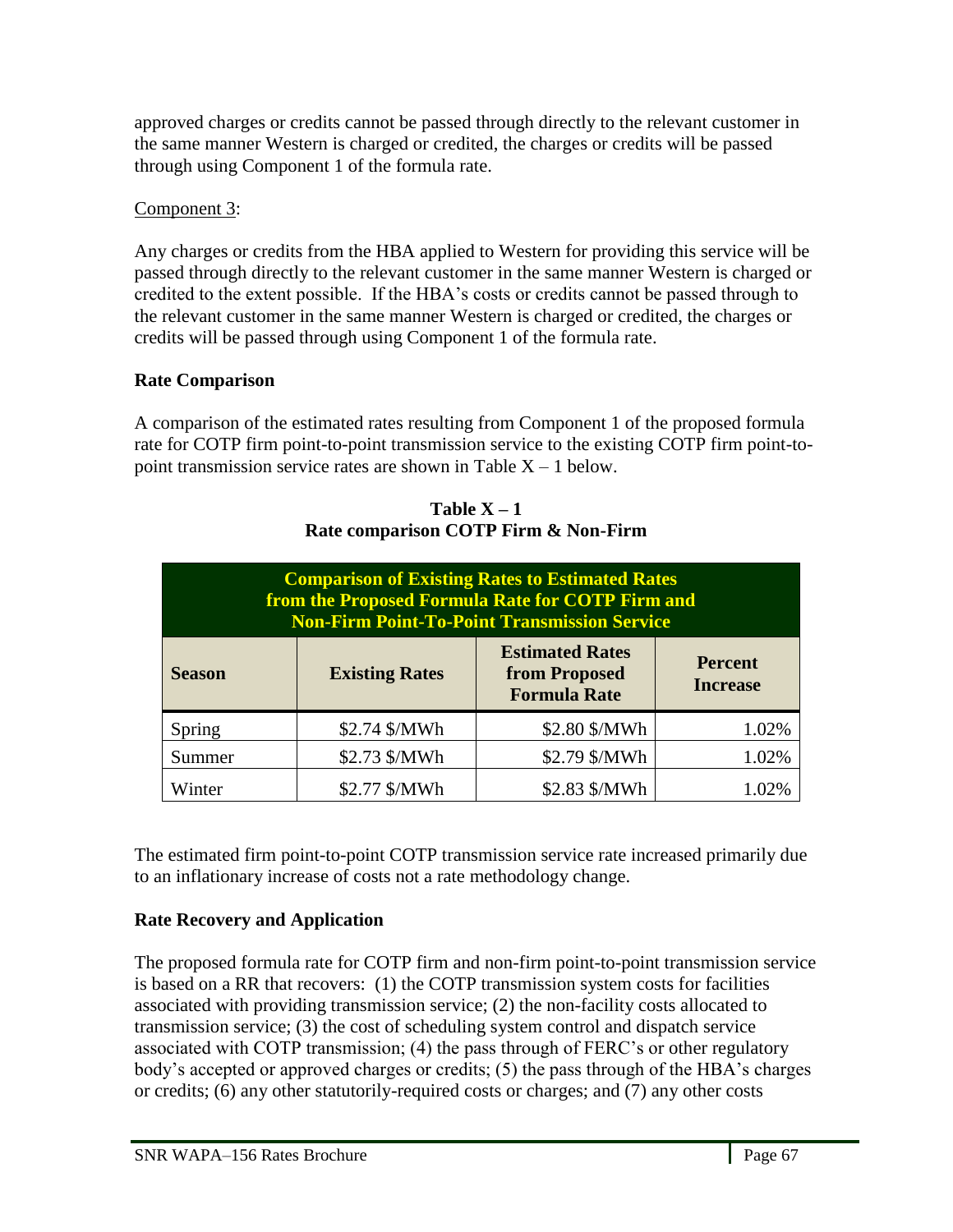associated with transmission service including uncollectible debt.

The proposed firm and non-firm formula rate includes Western's cost for transmission scheduling, and system control and dispatch service associated with COTP transmission. The proposed formula rate applies to COTP point-to-point transmission service. The rates resulting from Component 1 of the proposed formula rate may be discounted for short-term sales and revenue from COTP unreserved use penalties.

The estimated rates resulting from the proposed formula rate are subject to change prior to the rates taking effect. The rates resulting from the proposed formula rate for the winter season will be finalized by Western on or before October 15, 2011.

The non-firm transmission proposed formula rate is the same as the firm transmission proposed formula rate.

Since Western did not publish a forecast for COTP transmission, and financial data used to update the rate will not be available until March 2011, Western increased its current pointto-point rate by 2% in the proposed FRN and this rate brochure. When updated financial data is received in March 2011, the rate will be updated and supporting documents will be included in the final rate filing. Based on the foregoing, the following information shows COTP's costs by season for FY 2011.

The annual revenue requirement used to develop the numerator in component 1 of the COTP firm and non-firm transmission service proposed formula rates are described below.

Long-Term Capacity Rights: Western purchased rights to 50 MW of long-term capacity on the COTP transmission system. The total cost for the 50 MW is \$22,678,698 which carries an annual interest payment of \$181,652, plus average annual depreciation of \$555,844.

Leased Capacity: Western has 27 MW of COTP capacity, under Contract No. 93- SAO-00009, with the Transmission Agency of Northern California (TANC). The 2011 estimated lease costs associated with the 27 MW of COTP capacity from TANC is \$ \$495,378. These costs are derived from TANC's share of COTP costs associated with the 27 MW of COTP capacity.

COI Path Operator Costs: The California Independent System Operator (ISO) charges Western monthly approximately \$60,764 for the administration of the COI. Western allocates the costs to both PACI and COTP based on capacity usage. COTP's annual share is estimated at approximately \$223,679.

Facility Charges: Western pays PG&E for their cost to install COTP facilities. This charge includes the ongoing costs of owning, operating, maintaining and replacing such facilities, Western allocates PGE's facility charge to DOE based on their participation share of COTP, approximately \$12,351; the remainder, \$6,297 annually, is allocated to the COTP TRR.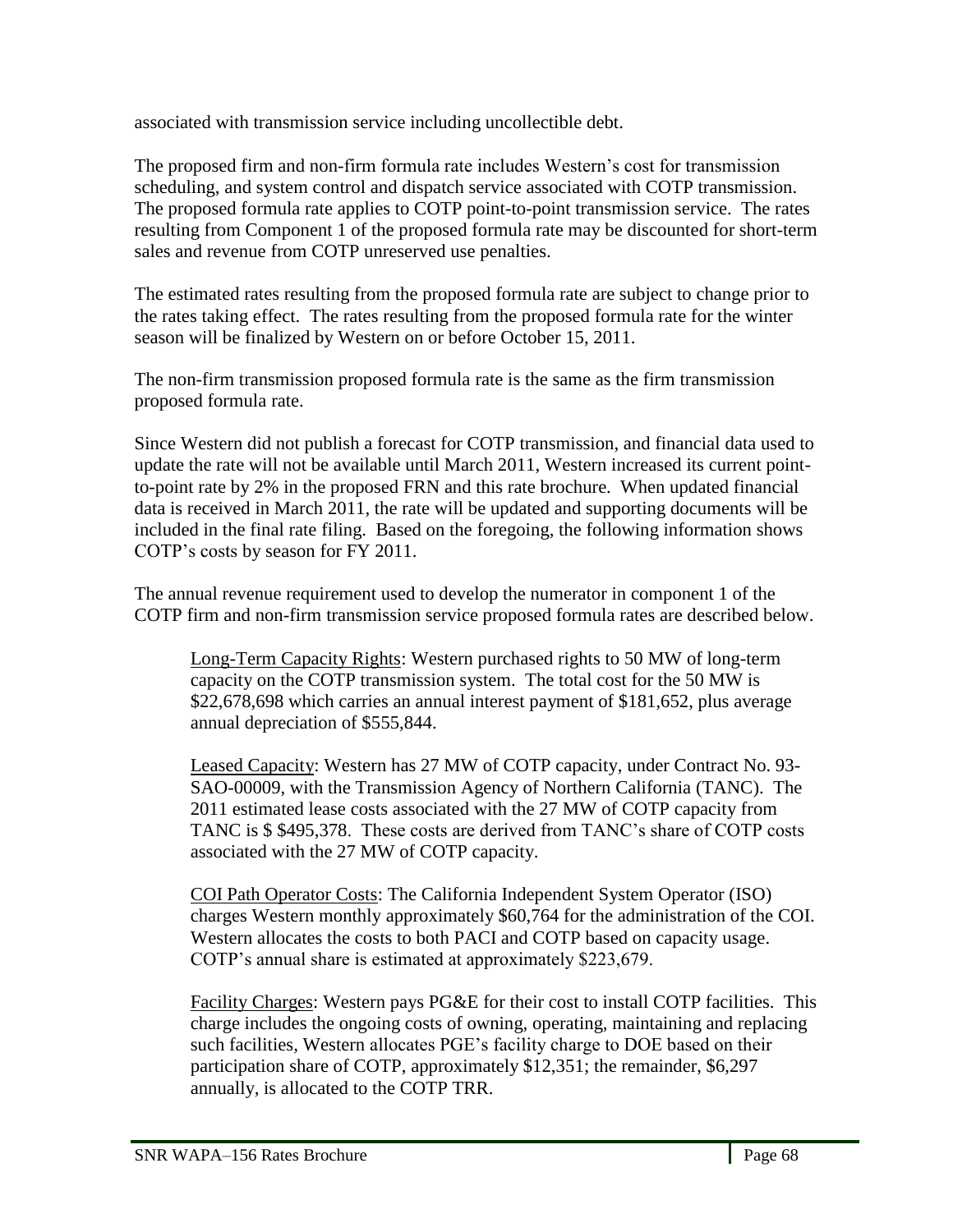DOE and US Fish and Wildlife Service and other federal uses Entitlement: As part of the COTP authorizing legislation, 100 MW is available for use by DOE, US Fish and Wildlife and other federal entities. The cost associated with the 100 MW entitlement is limited to O&M.

## O&M Cost:

Western's Monthly O&M cost minus O&M cost associated with DOE's participation. Based on FY 2011: Western's annual O&M Costs = \$392,837

The estimated annual revenue requirement used to develop the numerator in component 1 of the COTP firm and non-firm transmission service proposed formula rates are allocated by seasons. COTP has three seasons as follows:

- Summer: June 1 through October 31
- Winter: November 1 through March 31
- Spring: April 1 through May 31

Table X-2 below allocates the COTP costs by season.

| Season | Leased<br>Cap. | <b>Facility</b><br>Charges | <b>DOE</b><br>Credit<br>Facility<br>U <sub>se</sub><br>Charge | Path Opr.<br><b>Costs</b> | O&M       | Depre-<br>ciation | Cost of<br>Capital | <b>Total</b> |
|--------|----------------|----------------------------|---------------------------------------------------------------|---------------------------|-----------|-------------------|--------------------|--------------|
| Summer | \$206,408      | \$7,770                    | $(\$5,146)$                                                   | \$93,199                  | \$163,682 | \$231,602         | \$75,688           | \$773,203    |
| Winter | \$206,408      | \$7,770                    | $(\$5,146)$                                                   | \$93,199                  | \$163,682 | \$231,602         | \$75,688           | \$773,203    |
| Spring | \$82,563       | \$3,108                    | $(\$2,058)$                                                   | \$37,280                  | \$65,473  | \$92,641          | \$30,275           | \$309,281    |
| Total  |                |                            |                                                               |                           |           |                   |                    | \$1,855,687  |

**Table X – 2 COTP FY 2011 Annual Revenue Requirement**

Note: Numbers may not add due to rounding.

The denominator (Seasonal Capacity) is the maximum capacity for firm transmission associated with Western's rights under the current COI rating for the season. In FY 2012, assuming a COI rating of 4800 MW Western will have 77 MW of COTP transmission capacity --50 MW long-term capacity rights and 27 MW of leased capacity.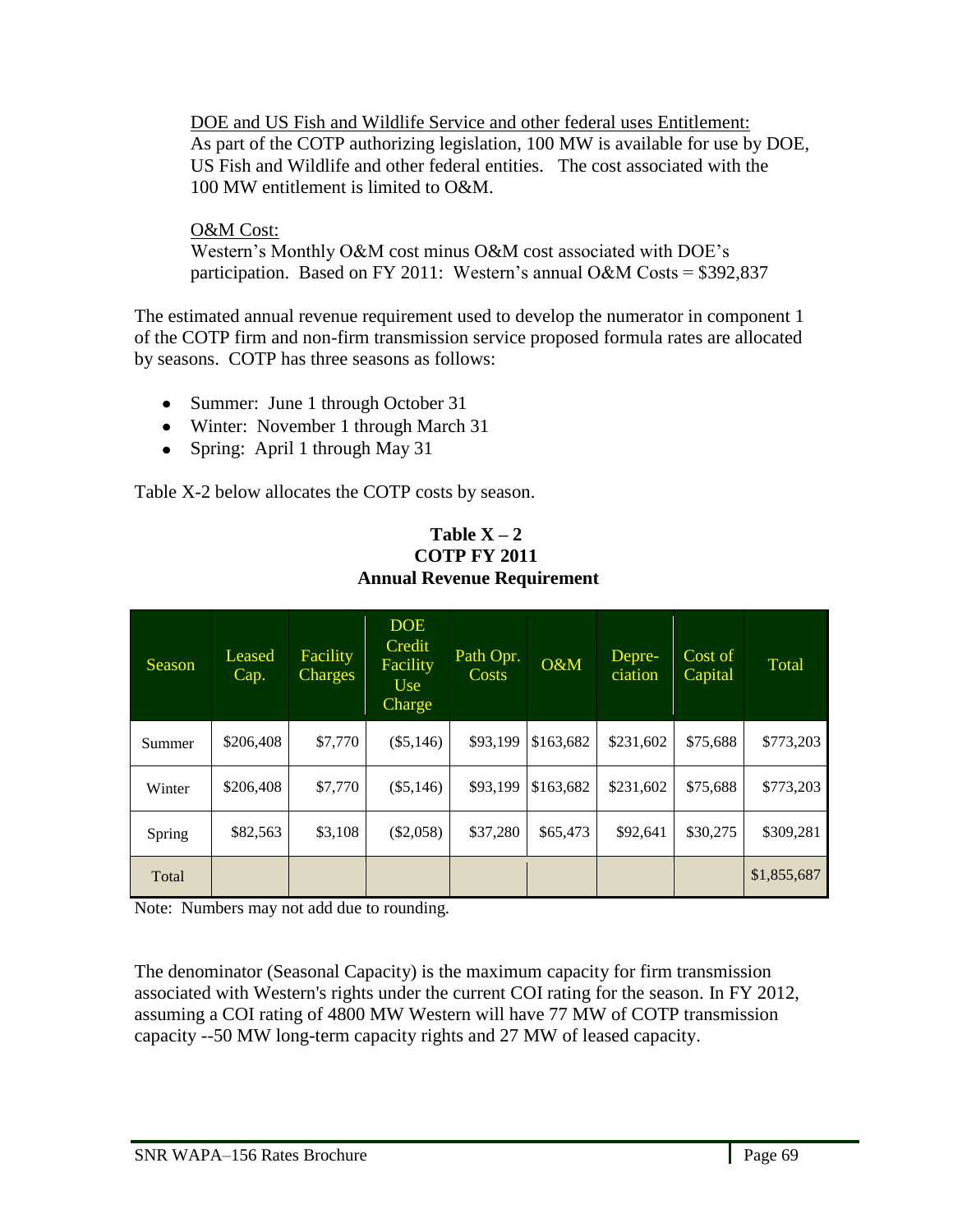## **SECTION XI**

### **Proposed Rate for Unreserved Use Penalties**

The Federal Energy Regulatory Commission (FERC) Order No. 890 proposed a penalty be assessed to transmission customers who use transmission service that is not reserved or in excess of reserved capacity. On September 29, 2009, Western's corporate office filed an 890 compliance tariff with FERC to be effective December 1, 2009, or upon expiration of existing rates. Western's (SNR) rates expire September 30, 2011; therefore, it proposes to implement a rate for Unreserved Use Penalties effective October 1, 2011,

On January 28, 2010, at a public informal rate meeting, Western reviewed the language and requirements of FERC Order 890. Western sought input and comments from customers and also proposed it implement a 150 percent penalty, of the point-to-point transmission rate, for unreserved use of transmission except in emergencies or reserve sharing. Based on FERC requirements, Western proposes it implement the proposed penalty rate schedule discussed below.

### **PROPOSED RATE SCHEDULE CV-UUP1 (NEW RATE SCHEDULE) Schedule of Rate for Unreserved Use Penalties**

Effective:

October 1, 2011, through September 30, 2016

### Available:

Within the marketing area served by SNR.

#### Applicable:

l,

To transmission customers using transmission not reserved or in excess of reservation.

### Character and Conditions of Service:

Transmission service for three-phase, alternating current at 60 hertz, delivered and metered at the voltages and points of delivery or receipt, adjusted for losses, and delivered to points of delivery. This service includes scheduling and system control and dispatch service needed to support the transmission service.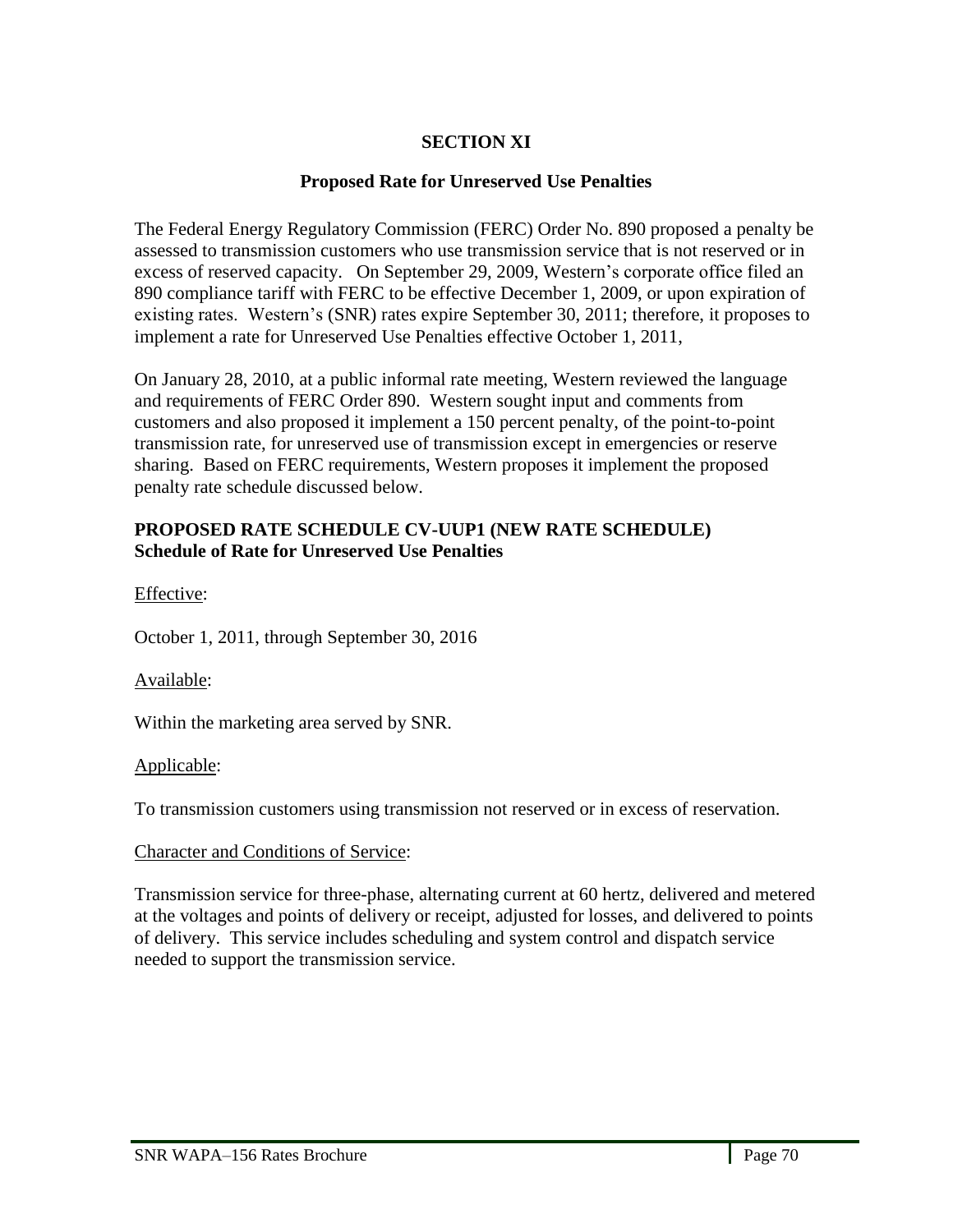### **Summary**

Western proposes to add a penalty rate for unreserved use of transmission for the CVP, COTP, and PACI in a new rate schedule, Rate Schedule CV-UUP1.

### **Penalty Rate**

The rate for Unreserved Use Penalties service is 150 percent of the approved transmission service rate for point-to-point transmission service assessed as described above, plus 100 percent of the approved ancillary service rates if applicable.

### Component 1:

Unreserved Use Penalties service is provided when a transmission customer uses transmission service that it has not reserved or uses transmission service in excess of its reserved capacity. A transmission customer that has not secured reserved capacity or exceeds its firm or non-firm reserved capacity at any point of receipt or any point of delivery will be assessed Unreserved Use Penalties.

The penalty charge for a transmission customer who engages in unreserved use is 150 percent of Western's approved transmission service rate for point-to-point transmission service assessed as follows: (1) the Unreserved Use Penalty for a single hour of unreserved use will be based upon the rate for daily firm point-to-point service; (2) the Unreserved Use Penalty for more than one assessment for a given duration (e.g., daily) will increase to the next longest duration (e.g., weekly); and (3) the Unreserved Use Penalty for multiple instances of unreserved use (e.g., more than 1 hour) within a day will be based on the rate for daily firm point-to-point service. The penalty charge for multiple instances of unreserved use isolated to 1 calendar week would result in a penalty based on the charge for weekly firm point-to-point service. The penalty charge for multiple instances of unreserved use during more than 1 week within a calendar month is based on the charge for monthly firm point-to-point service.

Unreserved Use Penalties will not apply to transmission customers utilizing point-to-point transmission service under Western's OATT as a result of action taken to support reliability. Such actions include reserve activations or uncontrolled event response as directed by the responsible reliability authority such as SBA, HBA Reliability Coordinator, or Transmission Operator.

A transmission customer that exceeds its firm or non-firm reserved capacity is required to pay for all ancillary services identified in Western's OATT associated with the unreserved use of transmission service. The transmission customer or eligible customer will pay for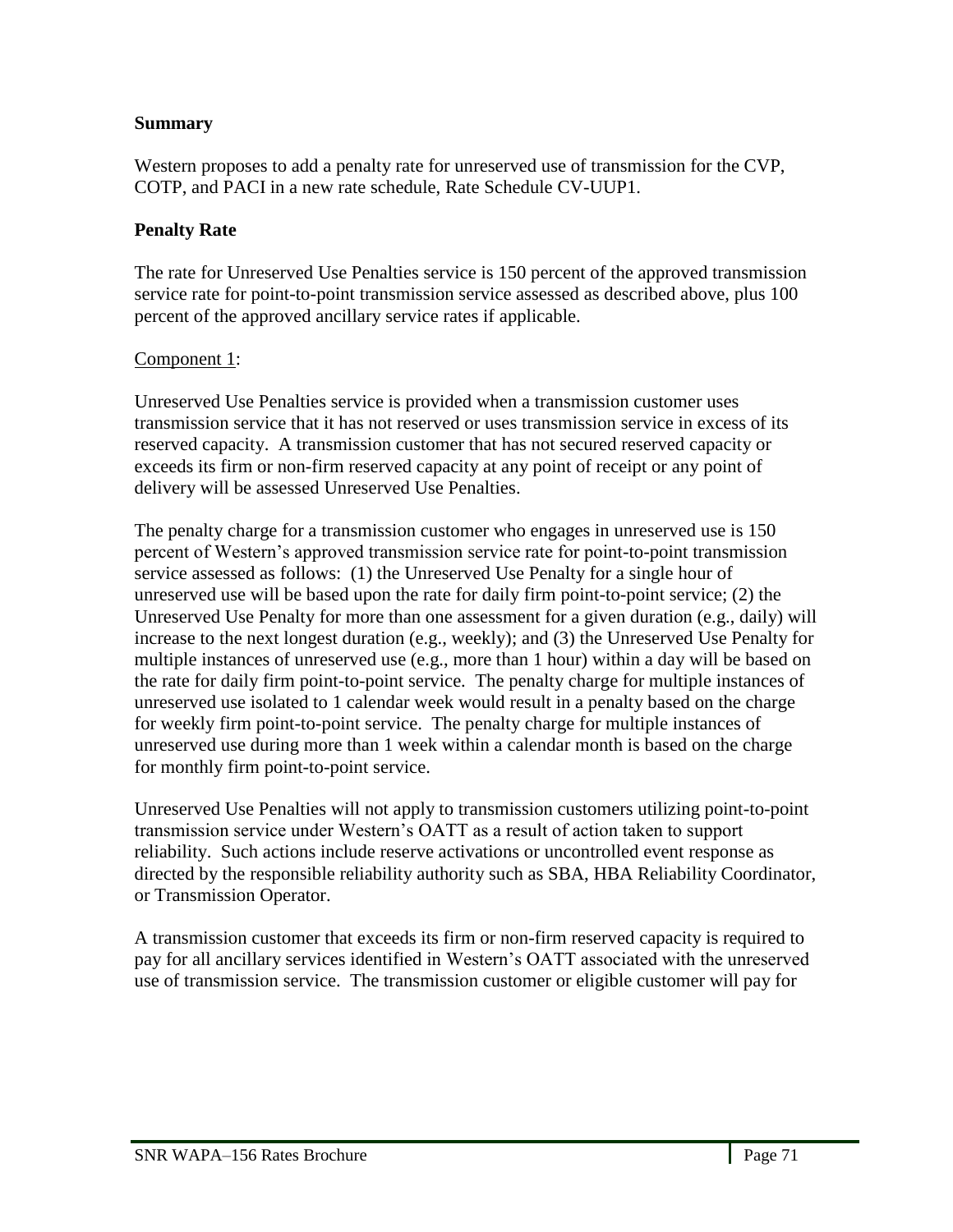ancillary services based on the amount of transmission service it used but did not reserve. No penalty will be applied to the ancillary service charges.

Unreserved Use Penalties collected over and above the base firm or non-firm point-topoint charge will be distributed to customers as a credit on future TRRs.

## Component 2:

Any charges or credits associated with the creation, termination, or modification to any tariff, contract, or rate schedule accepted or approved by FERC or other regulatory body will be passed on to each relevant customer. The FERC's or other regulatory body's accepted or approved charges or credits apply to the service to which this rate methodology applies. When possible, Western will pass through directly to the relevant customer FERC's or other regulatory body's accepted or approved charges or credits in the same manner Western is charged or credited. If FERC's or other regulatory body's accepted or approved charges or credits cannot be passed through directly to the relevant customer in the same manner Western is charged or credited, the charges or credits will be passed through using Component 1 of the penalty rate.

## Component 3:

Any charges or credits from the HBA applied to Western for providing this service will be passed through directly to the relevant customer in the same manner Western is charged or credited to the extent possible. If the HBA's costs or credits cannot be passed through to the relevant customer in the same manner Western is charged or credited, the charges or credits will be passed through using Component 1 of the penalty rate.

## **Rate Comparison**

This is a new rate schedule effective October 1, 2011, through September 30, 2016.

# **Rate Recovery and Applicability**

The rate recovers the cost of transmission and applies a penalty for such unreserved use. The revenue resulting from the penalty portion will be distributed as a credit to the relevant TRRs. The penalty rate is applicable for all unreserved use of transmission and transmission in excess of reservation except, as may be determined by Western, in emergencies or reserve sharing activations.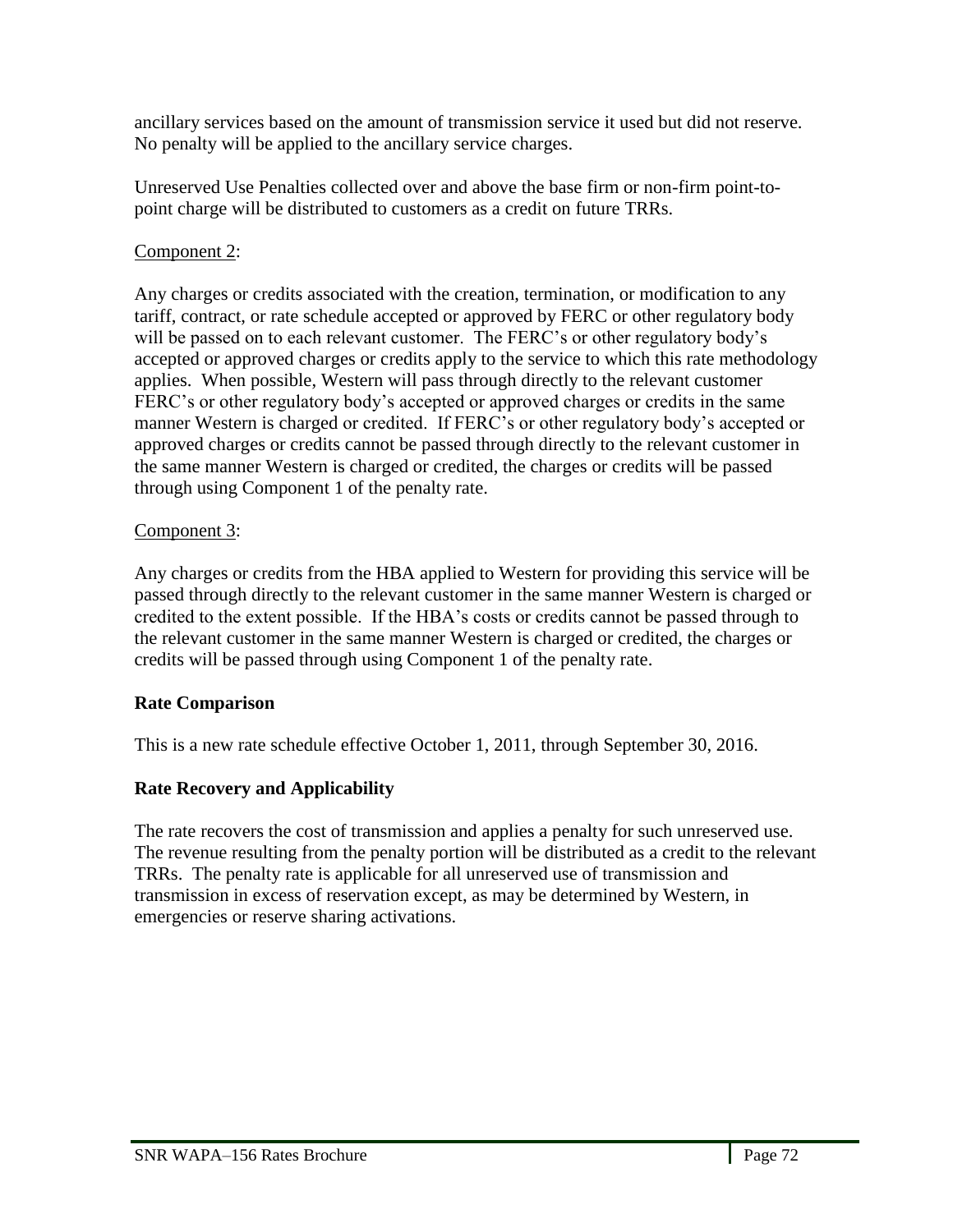# **SECTION XII**

# **Proposed Rate Schedule for Transmission of Western Power by Others**

## **PROPOSED RATE SCHEDULE CV-TPT7 (SUPERSEDES CV-TPT6) Schedule of Rate for Transmission of Western Power by Others**

## Effective:

October 1, 2011, through September 30, 2016.

## Available:

Within the marketing area served by SNR.

### Applicable:

To Western's power service customers who require transmission service by a third party to receive power sold by Western.

## Character and Conditions of Service:

Transmission service for three-phase, alternating current at 60 hertz, delivered and metered at the voltages and points of delivery or receipt, adjusted for losses, and delivered to points as agreed to by the parties.

### Formula Rate:

The proposed formula rate for transmission of Western's power by others includes three components.

# Component 1:

When Western uses transmission facilities other than its own in supplying Western power and costs are incurred by Western for the use of such facilities, the customer will pay all costs, including transmission losses, incurred in the delivery of such power.

# Component 2:

l,

Any charges or credits associated with the creation, termination, or modification to any tariff, contract, or rate schedule accepted or approved by FERC or other regulatory body will be passed on to each relevant customer. The FERC's or other regulatory body's accepted or approved charges or credits apply to the service to which this rate methodology applies. When possible, Western will pass through directly to the relevant customer FERC's or other regulatory body's accepted or approved charges or credits in the same manner Western is charged or credited. If FERC's or other regulatory body's accepted or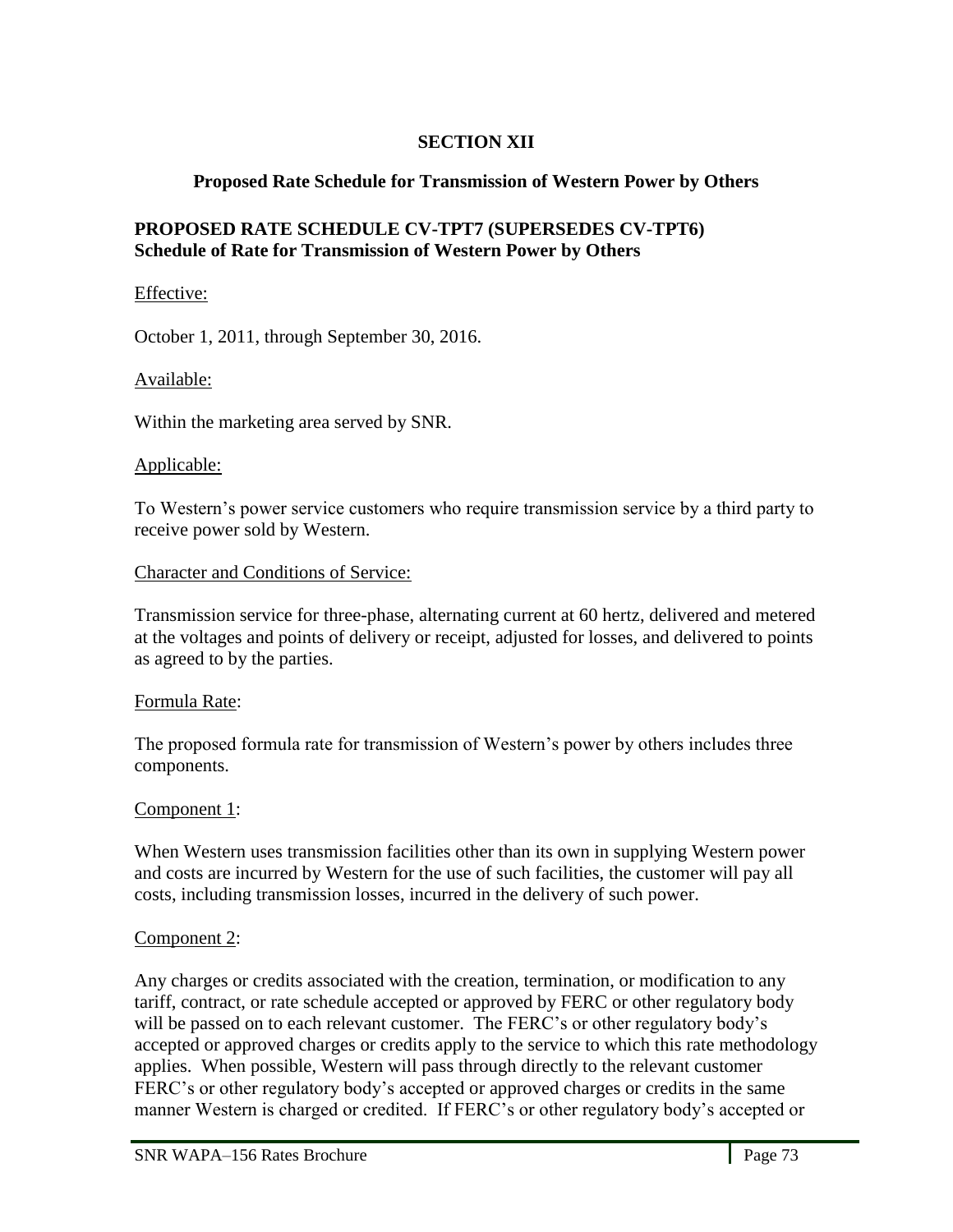approved charges or credits cannot be passed through directly to the relevant customer in the same manner Western is charged or credited, the charges or credits will be passed through using Component 1 of the formula rate.

## Component 3:

Any charges or credits from the HBA applied to Western for providing this service will be passed through directly to the relevant customer in the same manner Western is charged or credited to the extent possible. If the HBA's costs or credits cannot be passed through to the relevant customer in the same manner Western is charged or credited, the charges or credits will be passed through using Component 1 of the formula rate.

# Billing:

Third-party transmission will be billed monthly under the formula rate.

# Adjustments for losses:

All losses incurred for delivery of power under this rate schedule shall be the responsibility of the customer that received the power.

## Adjustment for Audit Adjustments:

Financial audit adjustments that apply to the RR under this rate schedule will be evaluated on a case-by-case basis to determine the appropriate treatment for repayment and cash flow management.

# **Rate Comparison**

Effective October 1, 2011, the cost of this service is not changing from the existing methodology and all costs are pass through under this rate schedule.

# **Rate Recovery and Application**

These costs are fully recovered from the beneficiaries receiving this service, and this is not changing from the existing rate methodology.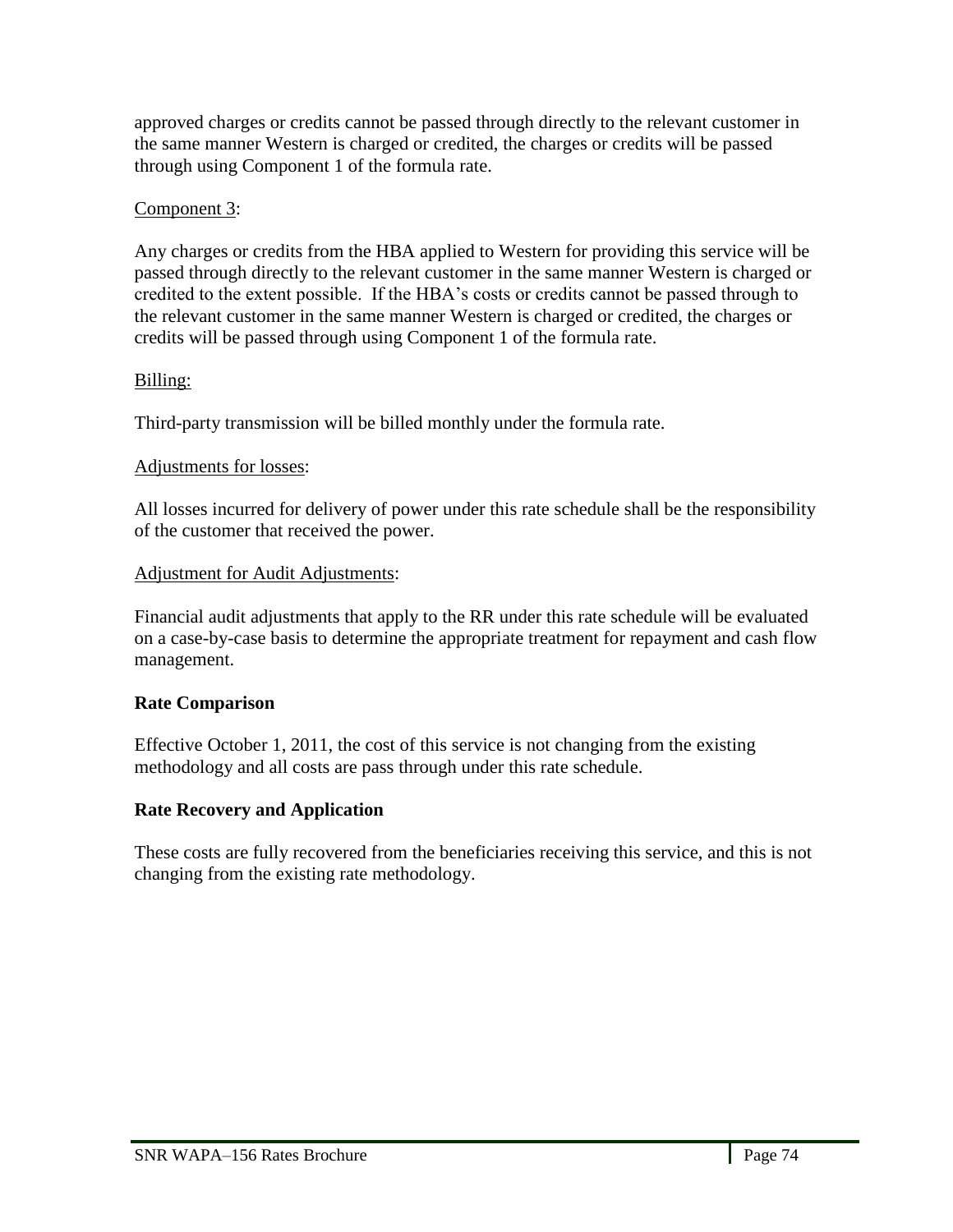# **SECTION XIII**

### **Proposed Rate for Energy Imbalance Service**

The Federal Energy Regulatory Commission (FERC) Order No. 890 proposed a three tiered methodology to assess the energy imbalance charge to customers who receive energy imbalance service. Energy Imbalance Service is provided to customers when a difference occurs between the scheduled and the actual delivery of energy to a load. On September 29, 2009, Western's corporate office filed an 890 compliance tariff with FERC to be effective December 1, 2009, or upon expiration of existing rates. Western's (SNR) rates expire September 30, 2011; therefore, it proposes to maintain and implement its existing formula rate methodology for Energy Imbalance Service effective October 1, 2011.

On January 28, 2010, at a public informal rate meeting, Western reviewed the language and requirements of FERC Order 890. At that meeting, Western sought input and comments from customers for energy imbalance service charge. Based on FERC requirements, Western proposes to continue to implement its existing energy imbalance rate schedule discussed below.

## **PROPOSED RATE SCHEDULE CV-EID4 (SUPERSEDES SCHEDULE CV-EID3) Proposed Formula Rate for Energy Imbalance Service**

Effective:

October 1, 2011, through September 30, 2016.

Available:

Within the marketing area served by SNR.

Applicable:

l,

To customers receiving EI service.

### Character and Conditions of Service:

EI is provided when a difference occurs between the scheduled and the actual delivery of energy to a load within the SBA over an hour or in accordance with approved policies and procedures. The deviation, in MW, is the net scheduled amount of energy minus the net metered (actual delivered) amount.

EI service uses the deviation bandwidth that is established in the service agreement or Interconnected Operations Agreements (IOA). Formula Rate: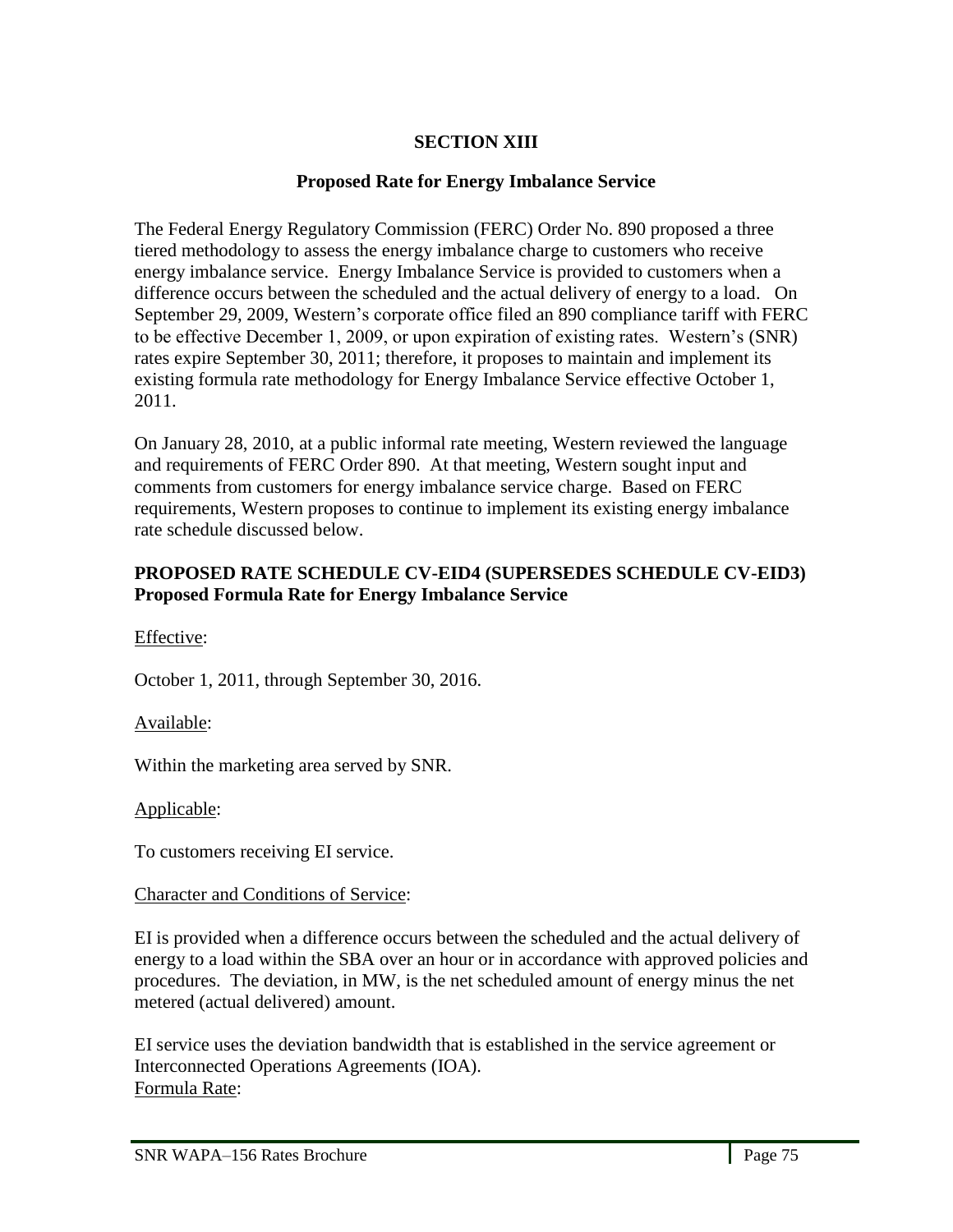The formula rate for EI service includes three components:

# Component 1:

EI service is applied to deviations as follows: (1) for deviations within the bandwidth, there will be no financial settlement; rather, EI will be tracked and settled with energy; (2) negative deviations (under delivery), outside the deviation bandwidth, will be charged the greater of 150 percent of market price or actual cost; and (3) positive deviations (over delivery), outside the deviation bandwidth, will be lost to the system.

Deviations which occur as a result of actions taken to support reliability will be resolved in accordance with existing contractual requirements. Such actions include reserve activations or uncontrolled event responses as directed by the responsible reliability authority such as SBA, HBA, Reliability Coordinator, or Transmission Operator.

# Component 2:

Any charges or credits associated with the creation, termination, or modification to any tariff, contract, or rate schedule accepted or approved by FERC or other regulatory body will be passed on to each relevant customer. The FERC's or other regulatory body's accepted or approved charges or credits apply to the service to which this rate methodology applies. When possible, Western will pass through directly to the relevant customer FERC's or other regulatory body's accepted or approved charges or credits in the same manner Western is charged or credited. If FERC's or other regulatory body's accepted or approved charges or credits cannot be passed through directly to the relevant customer in the same manner Western is charged or credited, the charges or credits will be passed through using Component 1 of the formula rate.

### Component 3:

Any charges or credits from the HBA applied to Western for providing this service will be passed through directly to the relevant customer in the same manner Western is charged or credited to the extent possible. If the HBA's costs or credits cannot be passed through to the relevant customer in the same manner Western is charged or credited, the charges or credits will be passed through using Component 1 of the formula rate.

### Billing:

l,

Billing for negative deviations outside the bandwidth will occur monthly.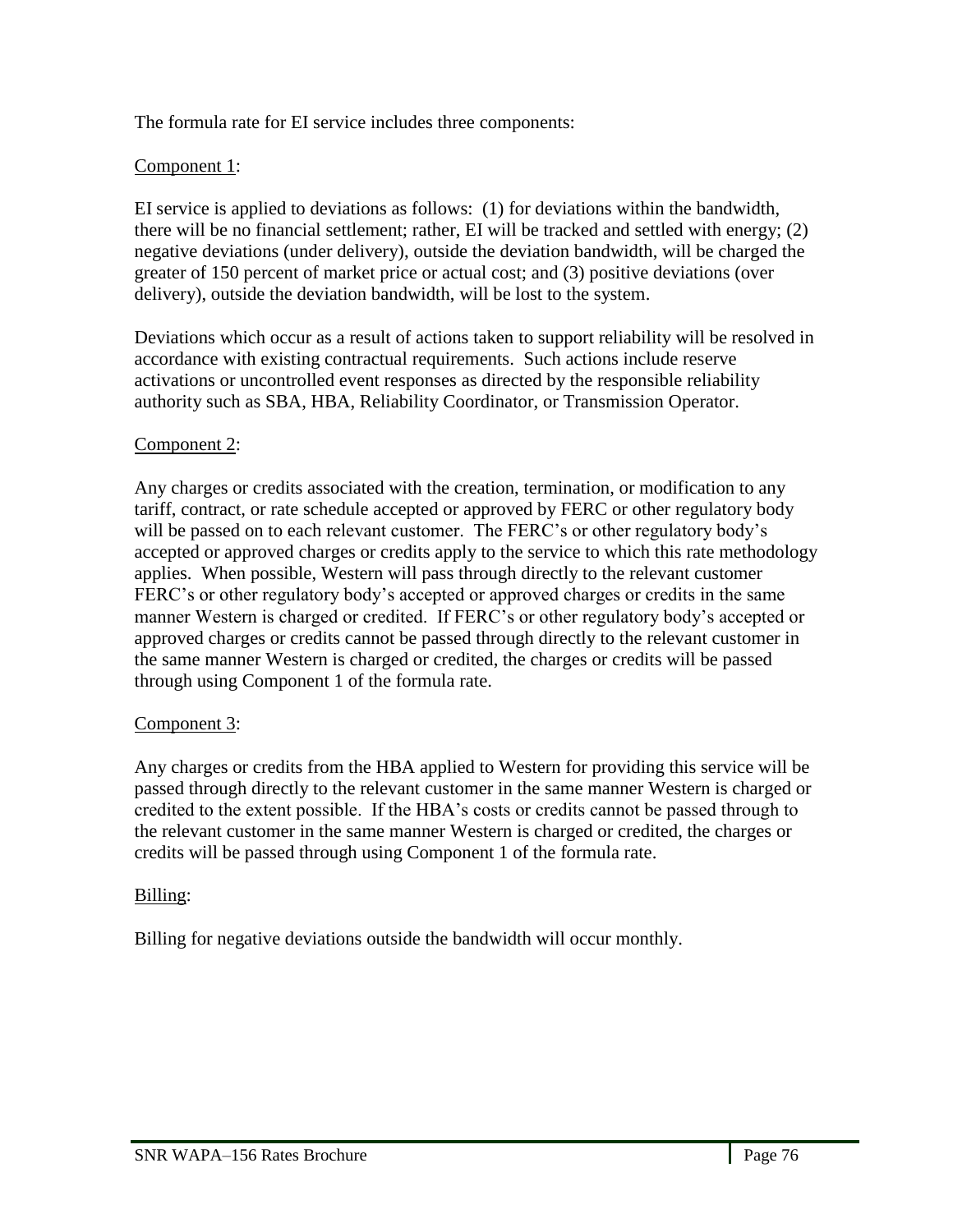### Adjustment for Audit Adjustments:

Financial audit adjustments that apply to the formula rate under this rate schedule will be evaluated on a case-by-case basis to determine the appropriate treatment for repayment and cash flow management.

# **Rate Comparison**

Western is not proposing a change to the existing formula rate methodology. Any changes to EI charges result from changes to actual cost or market prices.

# **Rate Recovery and Application**

Western is proposing to maintain its existing tier methodology for EI. While FERC Order No. 890 defines a three-tier methodology, it allows alternatives to *pro forma* design if the rate schedule follows the intent of the three principles: (1) charges based on incremental cost or some multiple thereof; (2) charges must provide incentive for accurate scheduling; and (3) provisions address intermittent renewable resources (wind/solar) limited forecasting abilities by waiver of the most punitive penalties.

Western's existing EI rate schedule follows the intent by: (1) charges under a tiered methodology where, within the bandwidth, energy is exchanged, over deliveries are lost to the system, and under deliveries are charged the greater of 150 percent of the CAISO market price or Western's actual cost; and (2) penalties outside the bandwidth also provide incentives for good scheduling practices. Given that Western's customers will be operating under existing agreements during the applicable rate period, Western will review FERC Order No. 890 *pro forma* approach, as well as Western's existing settlements and billing processes and will consider a transition to FERC's *pro forma* tariff methodology during Western's next rate process or earlier if deemed appropriate.

Accordingly, for deviations outside of the bandwidth, the EI service charge is recovered using the greater of 150 percent of the market price or Western's actual cost. The actual cost is calculated using CVP generation RR and associated energy. Additional costs subject to recovery include HBA's charges or credits, FERC's or other regulatory body's accepted or approved charges or credits, and any other statutorily-required costs or charges.

The EI service charge will be recovered from SBA customers that have contracted with Western for this service. The revenues from EI service will be applied to the PRR. Since the actual cost is calculated based on Western's cost of generation, it is subject to change prior to the effective rate period.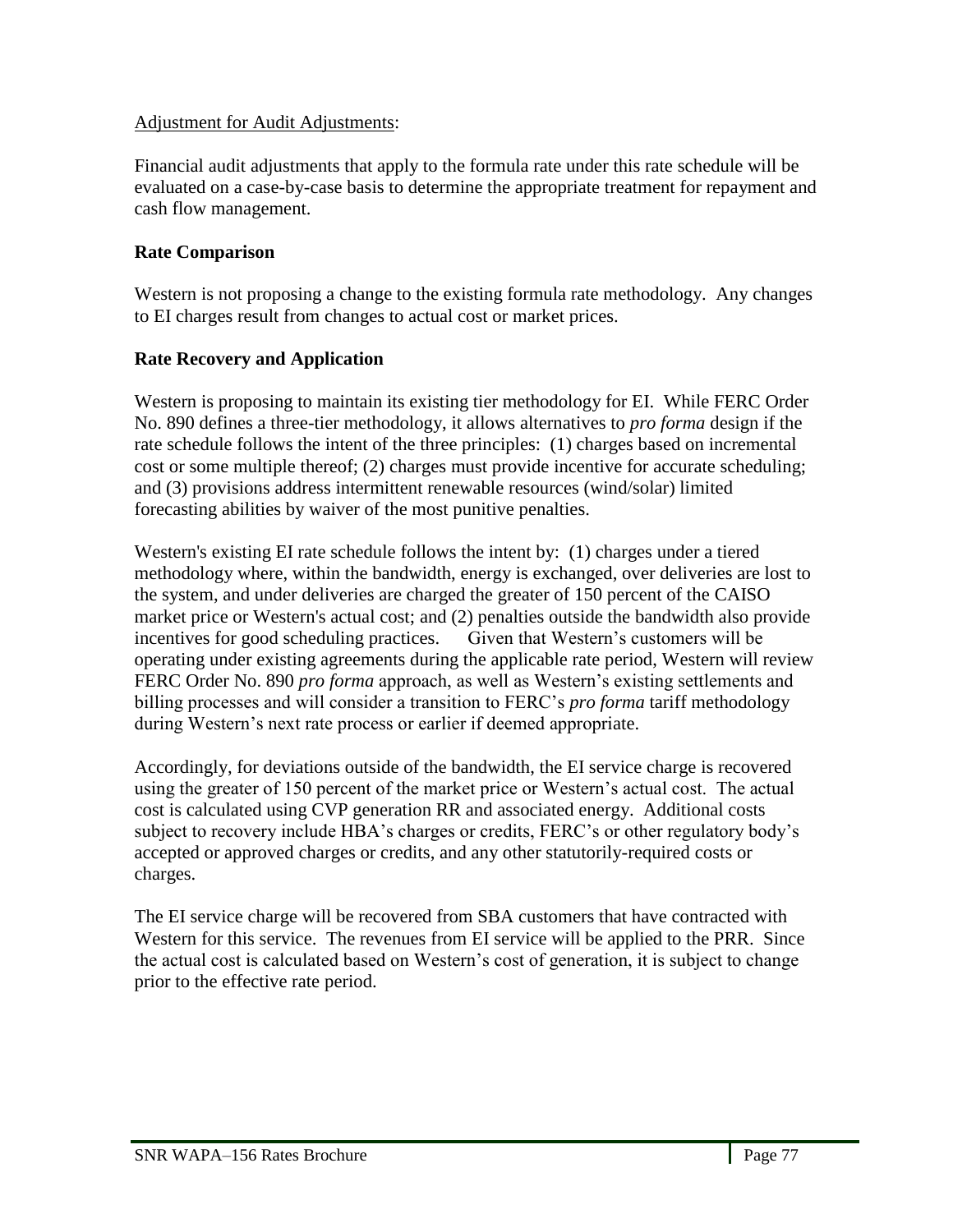Below is an example of how the EI charge is calculated using Component 1.

## **Table XIII – 1 Energy Imbalance Charge**

| <b>Energy Imbalance Charge Example Calculation</b><br>(Component 1) |             |  |  |
|---------------------------------------------------------------------|-------------|--|--|
| On October 1, Hour Ending 1, Customer A has:                        |             |  |  |
| Scheduled Net Interchange                                           | 90 MW       |  |  |
| <b>Actual Net Interchange</b>                                       | 102 MW      |  |  |
| Actual Energy in excess of Scheduled                                | 12 MW       |  |  |
| Contractual Bandwidth                                               | <b>8 MW</b> |  |  |
| Energy Imbalance for Hour Ending 1                                  | 4 MW        |  |  |

To derive the total monthly charge for Customer A, the EI is calculated for each hour that it occurs during the month.

The EI charge is based upon a comparison between the real-time energy pricing from the CAISO for each hour multiplied by 150 percent and Western's actual cost for that same hour. The higher of the two is applied to derive the EI charge. EI charge for October 1, Hour Ending 1, is calculated as follows:

| <b>October 1, Hour Ending 1</b>                                                     | <b>Price</b> | <b>Price</b><br><b>Comparison</b> | <b>MW</b>      | <b>Charge</b> |
|-------------------------------------------------------------------------------------|--------------|-----------------------------------|----------------|---------------|
|                                                                                     |              | Actual $\langle$                  |                |               |
|                                                                                     |              | $150\%$ of                        |                |               |
| <b>Western's Calculated Actual Cost</b>                                             | \$18.27      | Market                            | N/A            | N/A           |
| Real Time CAISO price (\$21.84 *                                                    |              | 150% Market                       |                |               |
| 150%) applied per rate schedule                                                     | \$32.76      | $>$ Actual                        | $\overline{4}$ | \$131.04      |
| Note:                                                                               |              |                                   |                |               |
| EI charge for October 1, Hour Ending 1, is calculated as follows: $4 MW * $32.76 =$ |              |                                   |                |               |
| \$131.04                                                                            |              |                                   |                |               |

**Table XIII – 2 Energy Imbalance Charge**

Imbalances that occur as a result of action taken by the generator, at Western's request, to support reliability will not be subject to penalties. Such actions include directives by SBA, HBA, Reliability Coordinators, or reserve activations and frequency correction initiatives.

 To the extent that an entity incorporates variable resources, treatment of such will be determined in the associated contract.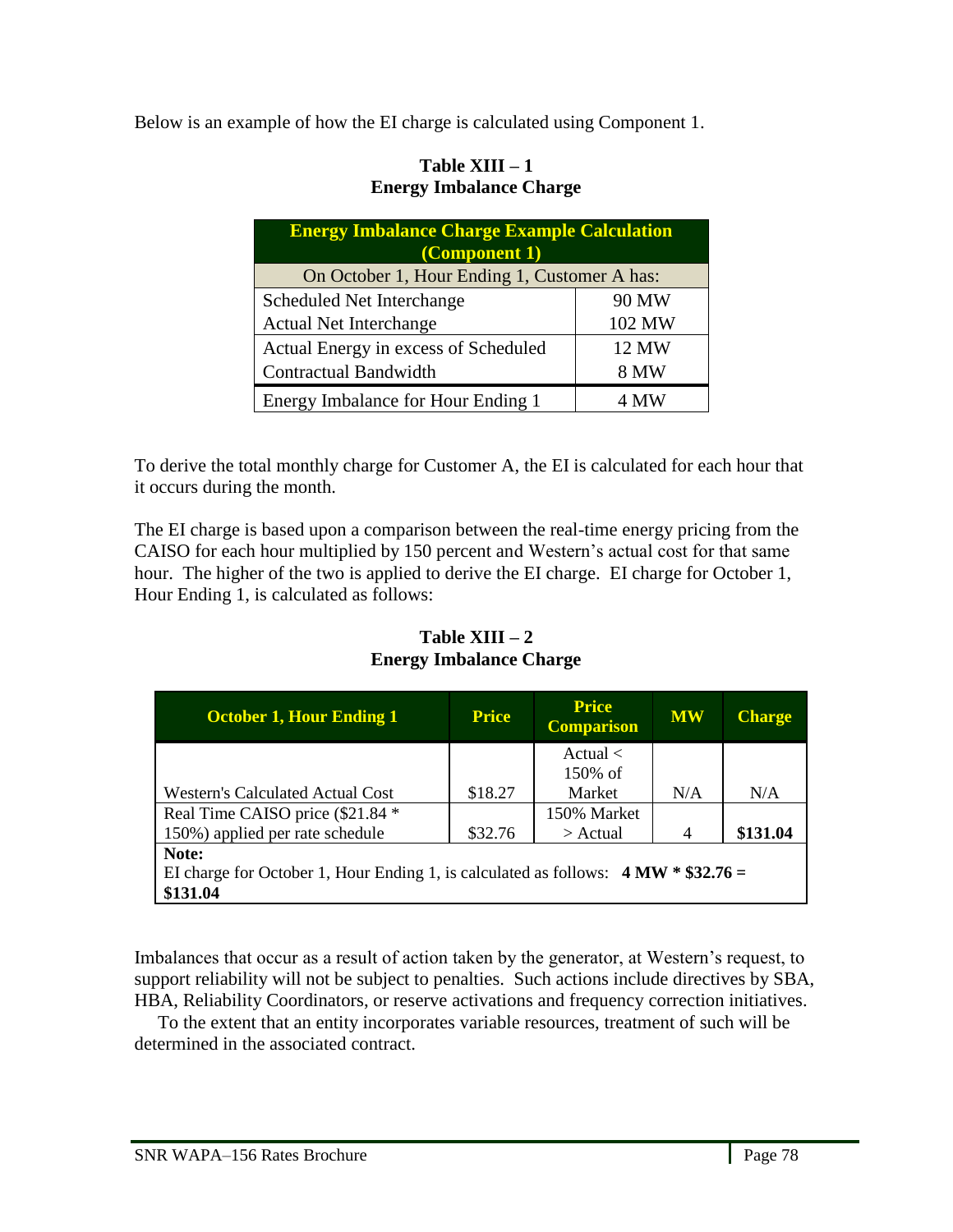## **SECTION XIV**

### **Proposed Rate for Generator Imbalance Service**

The Federal Energy Regulatory Commission (FERC) Order No. 890 proposed a three tiered methodology to assess the generator imbalance charge, which is similar to energy imbalance charge, to customers who receive generator imbalance service. Generator imbalance service is provided to customers when a difference occurs between the scheduled and the actual delivery of energy to a load. On September 29, 2009, Western's corporate office filed an 890 compliance tariff with FERC to be effective December 1, 2009, or upon expiration of existing rates. Western's (SNR) rates expire September 30, 2011; therefore, it proposes to implement a rate for Generator Imbalance Service effective October 1, 2011.

On January 28, 2010, at a public informal rate meeting, Western reviewed the language and requirements of FERC Order 890. At that meeting, Western sought input and comments from customers for generator imbalance service charge. In addition, to the extent that an entity incorporates intermittent resources, negative deviations (under delivery), outside the deviation bandwidth, will be charged the greater of market price or actual cost. Based on FERC requirements, Western proposes it implement the proposed rate schedule discussed below.

### **PROPOSED RATE SCHEDULE CV-GID1 (NEW RATE SCHEDULE) Schedule of Rate for Generator Imbalance Service**

Effective:

October 1, 2011, through September 30, 2016.

Available:

Within the marketing area served by SNR.

Applicable:

l,

To generators receiving GI.

### Character and Conditions of Service:

GI is provided when a difference occurs between the scheduled and actual delivery of energy from an eligible generation resource within the SBA, over an hour, or in accordance with approved policies and procedures. The deviation in MW is the net scheduled amount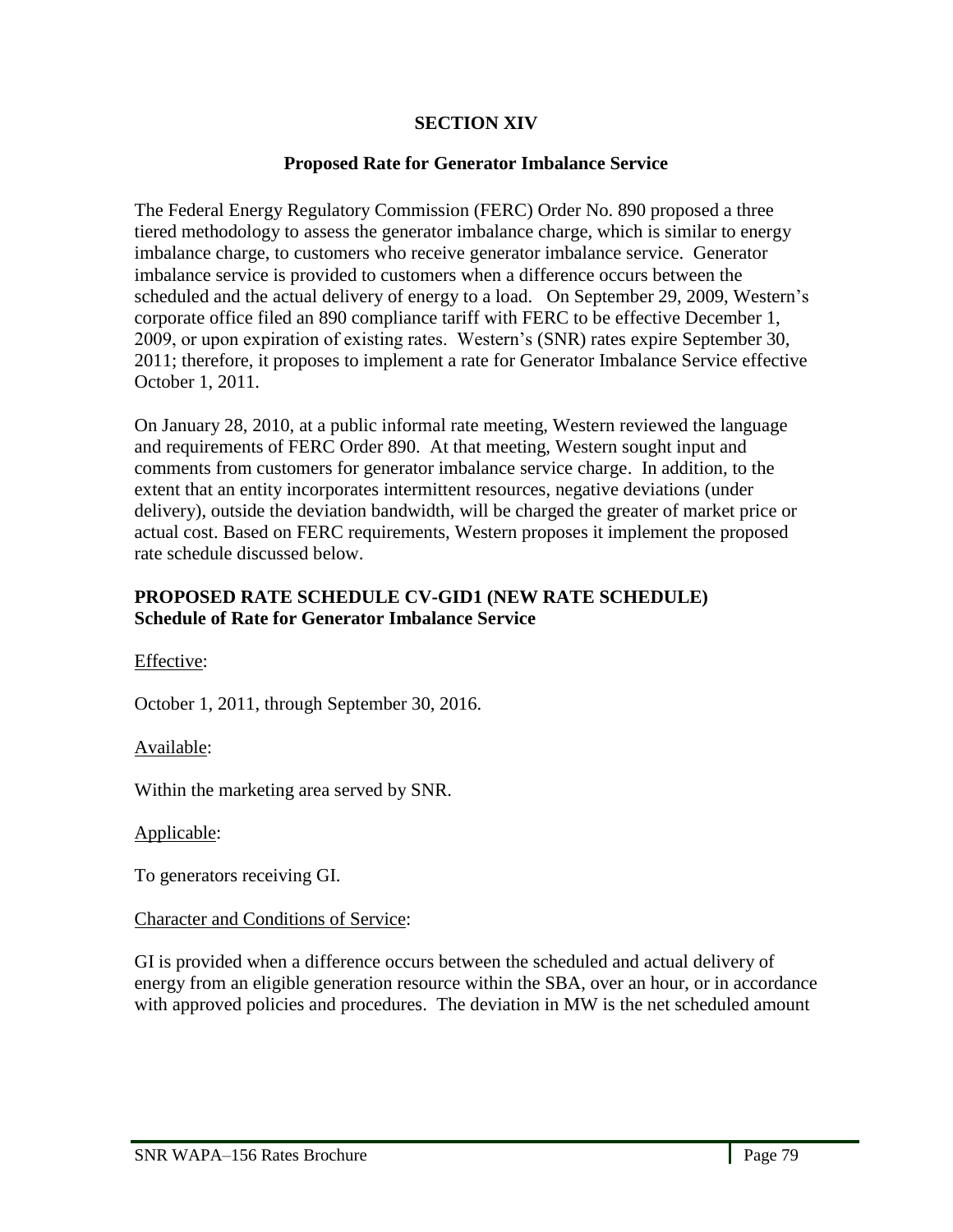of generation minus the net metered output from the generator's (actual generation) amount. GI is subject to the deviation bandwidth to be established in the service agreement or IOA.

# Formula Rate:

The formula rate for the GI has three components:

# Component 1:

GI is applied to deviations as follows: (1) for deviations within the bandwidth, there will be no financial settlement; rather, GI will be tracked and settled with energy; (2) negative deviations (under delivery), outside the deviation bandwidth, will be charged the greater of 150 percent of market price or actual cost; and (3) positive deviations (over delivery), outside the deviation bandwidth, will be lost to the system

Deviations which occur as a result of actions taken to support reliability will be resolved in accordance with existing contractual requirements. Such actions include reserve activations or uncontrolled event responses as directed by the responsible reliability authority such as SBA, HBA, Reliability Coordinator, or Transmission Operator.

To the extent that an entity incorporates intermittent resources, deviations will be charged as follows: (1) for deviations within the bandwidth, there will be no financial settlement; rather, GI will be tracked and settled with energy; (2) negative deviations (under delivery), outside the deviation bandwidth, will be charged the greater of market price or actual cost; and (3) positive deviations (over delivery), outside the deviation bandwidth, will be lost to the system.

# Component 2:

Any charges or credits associated with the creation, termination, or modification to any tariff, contract, or rate schedule accepted or approved by FERC or other regulatory body will be passed on to each relevant customer. The FERC's or other regulatory body's accepted or approved charges or credits apply to the service to which this rate methodology applies. When possible, Western will pass through directly to the relevant customer FERC's or other regulatory body's accepted or approved charges or credits in the same manner Western is charged or credited. If FERC's or other regulatory body's accepted or approved charges or credits cannot be passed through directly to the relevant customer in the same manner Western is charged or credited, the charges or credits will be passed through using Component 1 of the formula rate.

# Component 3:

Any charges or credits from the HBA applied to Western for providing this service will be passed through directly to the relevant customer in the same manner Western is charged or credited to the extent possible. If the HBA's costs or credits cannot be passed through to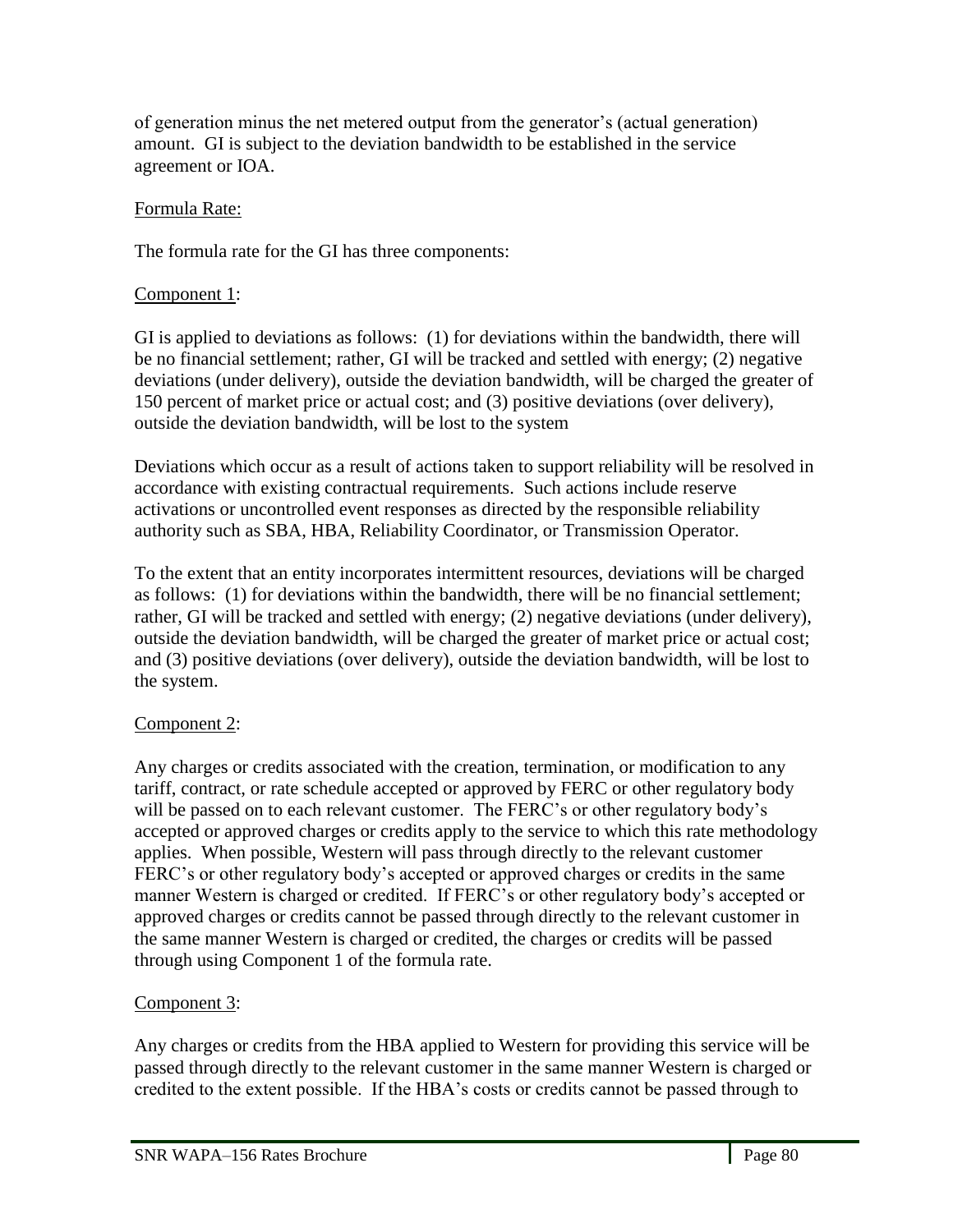the relevant customer in the same manner Western is charged or credited, the charges or credits will be passed through using Component 1 of the formula rate.

# Billing:

Billing for negative deviations outside the bandwidth will occur monthly.

# Adjustment for Audit Adjustments:

Financial audit adjustments that apply to the formula rate under this rate schedule will be evaluated on a case-by-case basis to determine the appropriate treatment for repayment and cash flow management.

# **Rate Comparison**

This is a new rate schedule effective October 1, 2011, through September 30, 2016.

# **Rate Recovery and Application**

Western is proposing to adopt its existing EI methodology for GI. Similar to EI, FERC Order No. 890 defines a three-tier methodology for GI. The order allows alternatives to *pro forma* design if the rate schedule follows the intent of the three principles: (1) charges based on incremental cost or some multiple thereof; (2) charges must provide incentive for good scheduling practice; and (3) provisions address intermittent renewable resources (wind/solar) to waive punitive penalties.

Similar to Western's existing EI rate schedule, GI will follow the intent by: (1) charges under a tiered methodology; where, within the bandwidth, energy is exchanged, over deliveries are lost to the system, and under deliveries are charged the greater of 150 percent of the CAISO market price or Western's actual cost; (2) penalties outside the bandwidth also provide incentives for good scheduling practices; and (3) to the extent that an entity incorporates intermittent resources, Western proposes eliminating the 150 percent of market price factor for under deliveries. Western will charge the greater of market price or Western's actual cost.

Currently, Western has no existing customers under GI. Western will review FERC Order No. 890 *pro forma* approach, as well as Western's existing settlements and billing processes and will consider a transition to FERC's *pro forma* tariff methodology during Western's next rate process or earlier if deemed appropriate.

Accordingly, for deviations outside of the bandwidth, the GI charge is recovered using the greater of 150 percent of the market price or Western's actual cost. The actual cost is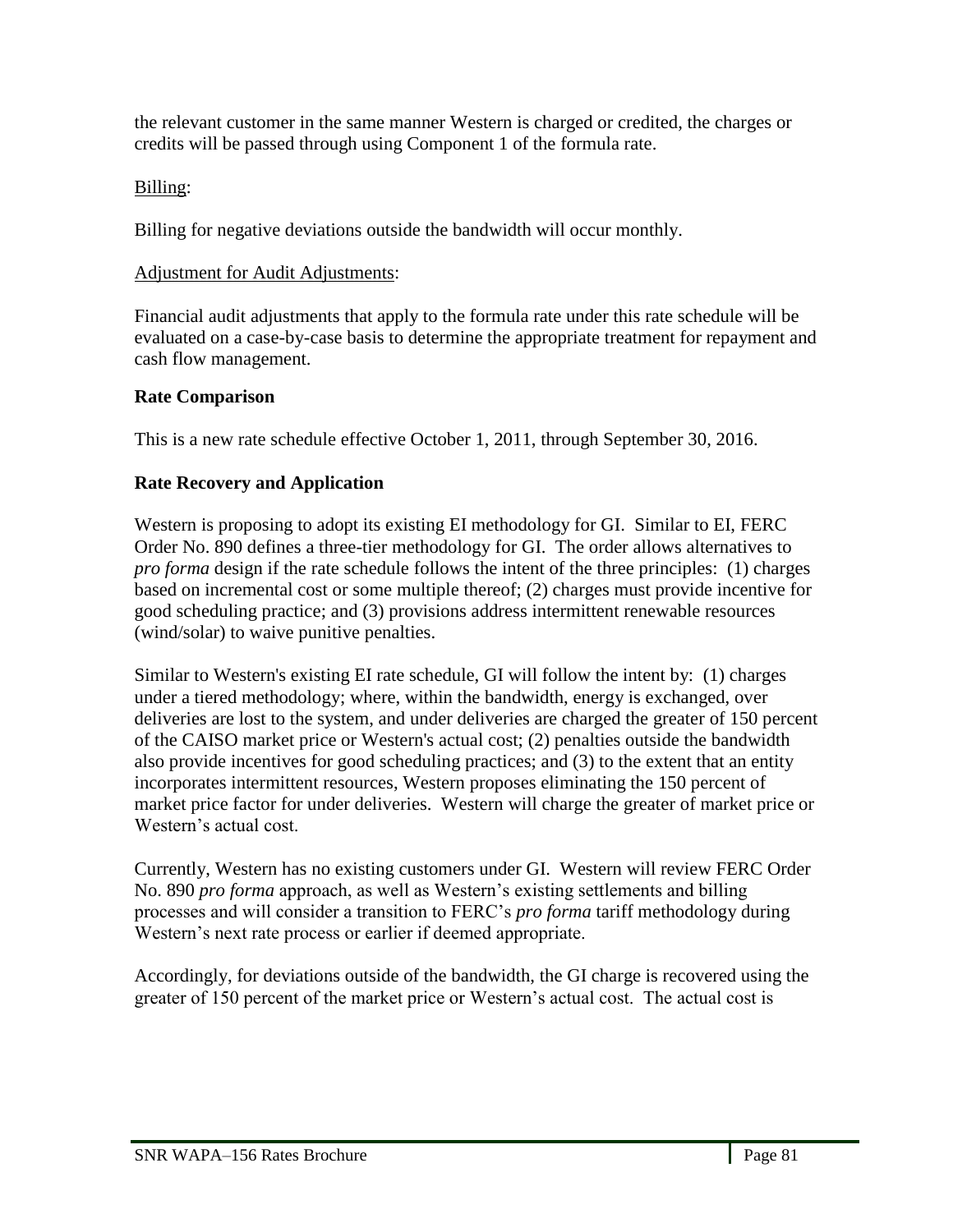calculated using CVP generation RR and associated energy. Additional costs subject to recovery include HBA's charges or credits, FERC's or other regulatory body's accepted or approved charges or credits, and any other statutorily required costs or charges.

The GI charge will be recovered from SBA customers that have contracted with Western for this service. The revenues from GI will be applied to the PRR. Since the actual cost is calculated based on Western's cost of generation, it is subject to change prior to the effective rate period.

Below is an example of how the GI charge is calculated using Component 1.

| <b>Generation Imbalance Service Charge Example Calculation</b><br>(Component 1) |        |  |  |
|---------------------------------------------------------------------------------|--------|--|--|
| If, on October 1, Hour Ending 1, Customer A has:                                |        |  |  |
| Scheduled Net Interchange                                                       | 102 MW |  |  |
| <b>Actual Net Interchange</b>                                                   | 90 MW  |  |  |
| Scheduled Generation in excess of Actual                                        |        |  |  |
| Generation (under delivery)                                                     | 12 MW  |  |  |
| Contractual Bandwidth                                                           | 8 MW   |  |  |
| Generator Imbalance for Hour Ending 1                                           |        |  |  |

### Table  $XIV - 1$ **Generator Imbalance Charge**

To derive the total monthly charge for Customer A, the GI is calculated for each hour that it occurs during the month.

The GI charge is based upon a comparison between the real-time energy pricing from the CAISO for each hour multiplied by 150 percent and Western's actual cost for that same hour. The greater of the two is applied to derive the GI charge. The following table is an example of how Western determines the GI charge related to the GI in the table above:

## Table  $XIV - 2$ **Generator Imbalance Charge**

| <b>October 1, Hour Ending 1</b>                                                                 | <b>Price</b> | <b>Price Comparison</b> | <b>MW</b> | <b>Charge</b> |
|-------------------------------------------------------------------------------------------------|--------------|-------------------------|-----------|---------------|
|                                                                                                 |              | Actual $< 150\%$ of     |           |               |
| Western's Calculated Actual Cost                                                                | \$18.27      | Market                  | N/A       | N/A           |
| Real Time CAISO price (\$21.84 *                                                                |              | 150% Market $>$         |           |               |
| 150%) applied per rate schedule                                                                 | \$32.76      | Actual                  | 4         | \$131.04      |
| <b>Note:</b> GI charge for October 1, Hour Ending 1 is calculated as follows: $4 MW * $32.76 =$ |              |                         |           |               |
| \$131.04                                                                                        |              |                         |           |               |

GI charges will not apply as a result of action taken to support reliability. Such actions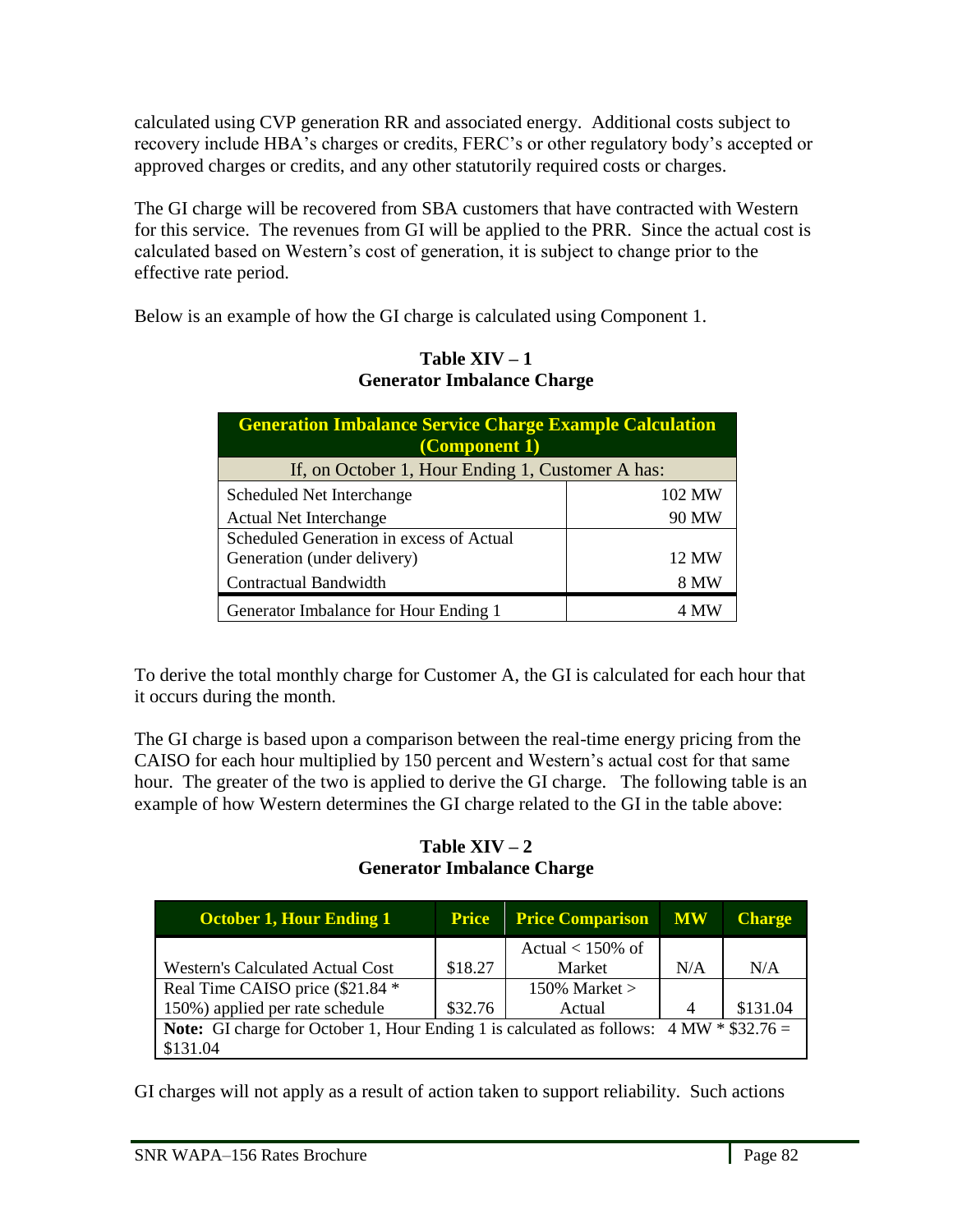include reserve activations or uncontrolled event response as directed by the responsible reliability authority, such as, SBA, HBA, Reliability Coordinator, or Transmission Operator.

To the extent that an entity incorporates VRs, treatment of such will be determined in the associated contract.

GI and EI service charges/energy accounting will be netted within the hour or in accordance with approved policies and procedures, with charges for both services allowable only when the imbalances for both are deficit rather than offsetting (note that this only applies to netting within the bandwidth).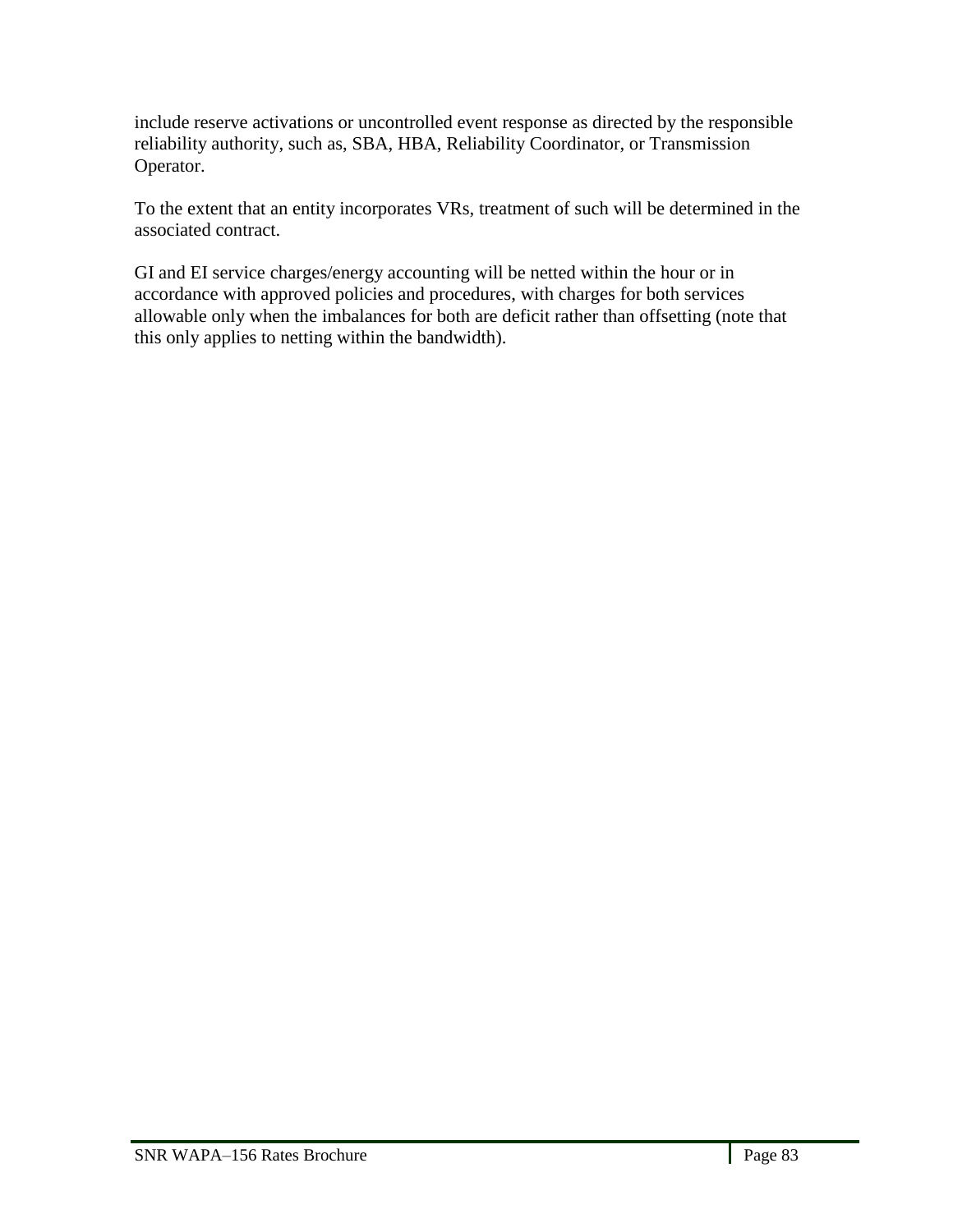# Table  $XIV - 3$ **Generator Imbalance Charge**

### **Potential Example of an Addition Presented above**:

Transmission Provider or SBA can charge customer for both GI and EI service in the same hour, but not if the imbalances offset each other.

## **Example of Offsetting:**

• For example – Customer A

- » GI: -10MW deficit
- » EI service: 5MW surplus
- » Customer A charged: 5MW (GI charge)

### **Example of Aggravating (increasing – absolute value)**

• For example – Customer B

» GI Service: -10MW deficit

» EI service: -10MW deficit

» Customer A charged: -10MW for GI charge plus -10MW

for EI charge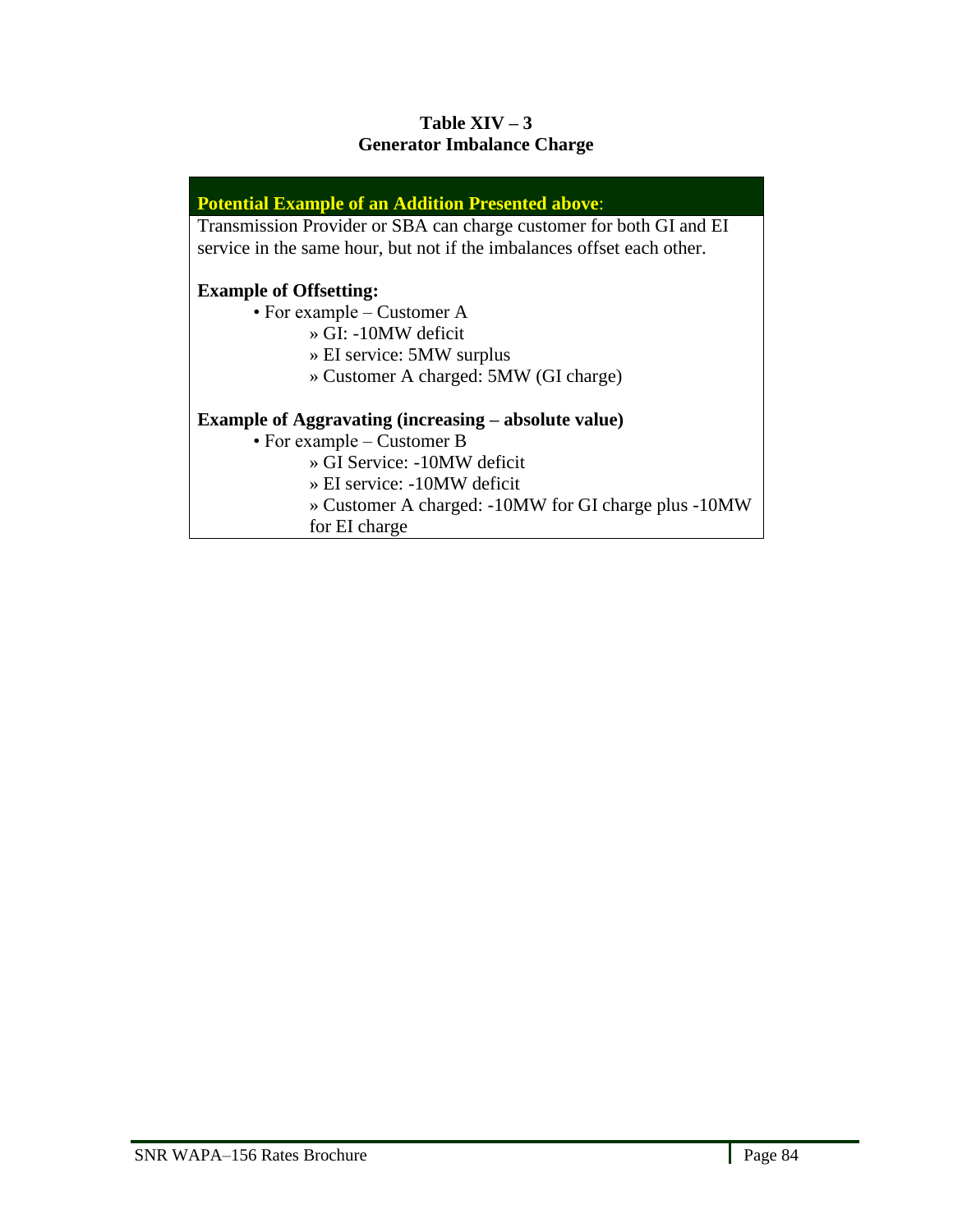# **SECTION XV**

### **Proposed Rate for Ancillary Service – Regulation**

Regulation and Frequency Response Service (Regulation) is necessary to provide for the continuous balancing of resources and interchange, with load and for maintaining scheduled interconnection frequency at sixty cycles per second (60 Hz). Regulation is accomplished by committing on-line generation that is raised or lowered, predominantly through the use of automatic generating control equipment, as necessary to follow the moment-by-moment changes. The obligation to maintain this balance, between resources and loads, lies with the SBA operator. The amount of Regulation is set forth in the service agreement. The charges for Regulation are referred to below.

#### Rate Design

#### **Proposed Formula Rate for Regulation and Frequency Response Service**

#### Effective:

October 1, 2011, through September 30, 2016.

#### Available:

Within the marketing area served by SNR.

#### Applicable:

To customers receiving Regulation and Frequency Response Service (Regulation).

#### Character and Conditions of Service:

Regulation is necessary to provide for the continuous balancing of resources and interchange with load and for maintaining scheduled interconnection frequency at 60 cycles per second.

#### Formula Rate:

The proposed formula rate for Regulation includes three components:

Component 1:

l,

Annual Revenue Requirement Annual Regulating Capacity Kilowatt

The annual RR includes: (1) the CVP generation costs associated with providing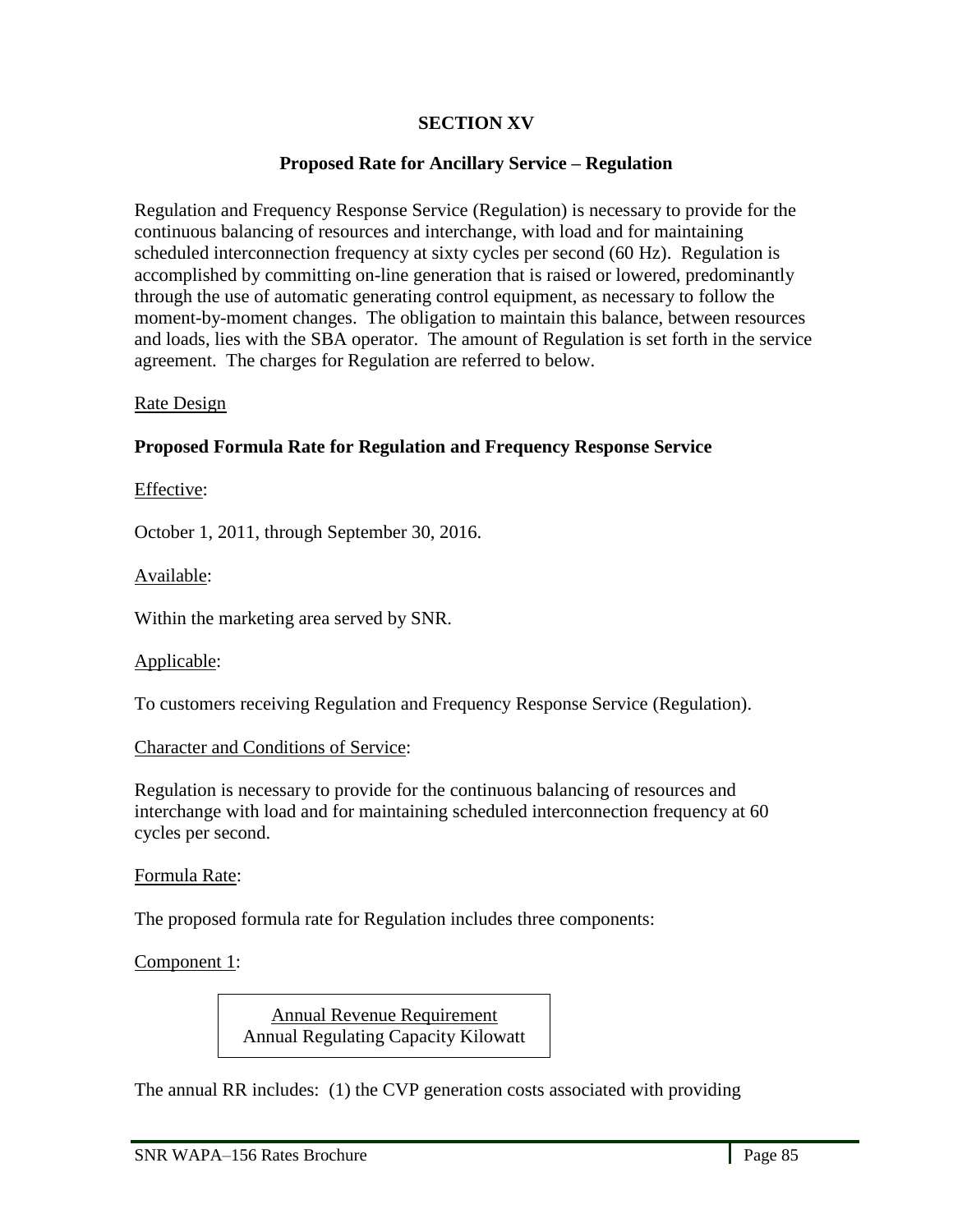Regulation; and (2) the non-facility costs allocated to Regulation.

The annual regulating capacity is one-half of the total regulating capacity bandwidths provided by Western under the interconnected operations agreements with SBA members.

The penalty for non-performance by an SBA customer who has committed to selfprovision for their regulating capacity requirement will be the greater of actual costs or 150 percent of the market price.

Western will revise the formula rate resulting from Component 1 based on either of the following two conditions: (1) updated financial data available in March of each year; or (2) a change in the numerator or denominator that results in a rate change of at least \$0.25 per kWmonth.

# Component 2:

Any charges or credits associated with the creation, termination, or modification to any tariff, contract, or rate schedule accepted or approved by FERC or other regulatory body will be passed on to each relevant customer. The FERC's or other regulatory body's accepted or approved charges or credits apply to the service to which this rate methodology applies. When possible, Western will pass through directly to the relevant customer FERC's or other regulatory body's accepted or approved charges or credits in the same manner Western is charged or credited. If FERC's or other regulatory body's accepted or approved charges or credits cannot be passed through directly to the relevant customer in the same manner Western is charged or credited, the charges or credits will be passed through using Component 1 of the formula rate.

# Component 3:

Any charges or credits from the HBA applied to Western for providing this service will be passed through directly to the relevant customer in the same manner Western is charged or credited to the extent possible. If the HBA's costs or credits cannot be passed through to the relevant customer in the same manner Western is charged or credited, the charges or credits will be passed through using Component 1 of the formula rate.

# **Rate Comparison**

Western is not proposing a change to the existing formula rate methodology. The Regulation rate effective October 1, 2010, is \$4.65 per kWmonth. Based on the existing threshold for a rate change of \$0.25, we do not expect the rate to change effective October 1, 2011.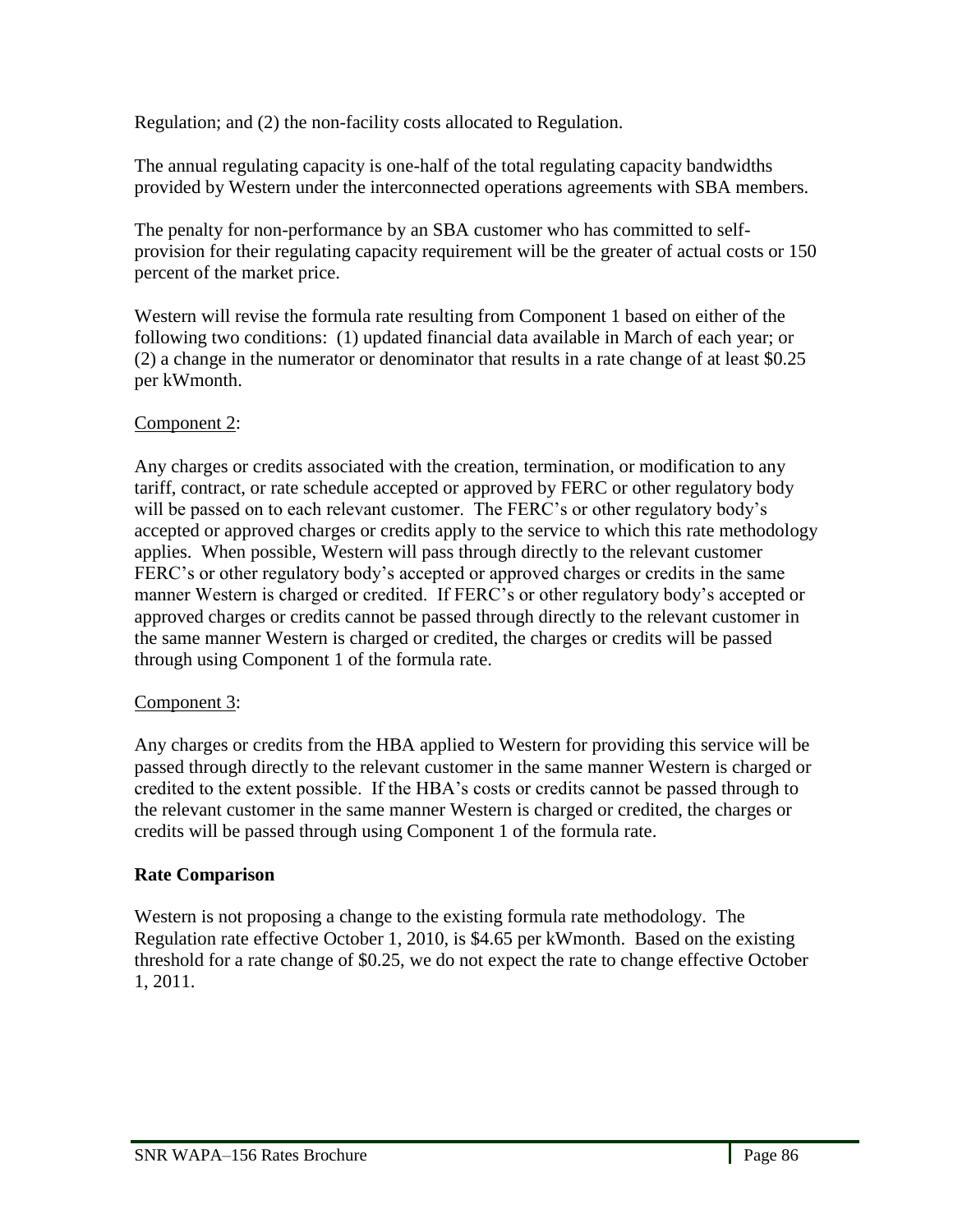# **Rate Recovery and Application**

The annual RR includes: (1) the CVP generation costs associated with providing Regulation; and (2) the non-facility costs allocated to Regulation.

The Regulation RR will be recovered from SBA customers that have contracted with Western for this service. The revenues from Regulation service will be applied to the PRR. The estimated RR resulting from the proposed formula rate is subject to change prior to the rates taking effect. The RR will be finalized by Western on or before October 1, 2011.

The following tables and discussion provides an example of how Western calculates its Regulation rate. This example was also used during the Informal Rate Process at the October 29, 2009, meeting.

| <b>Calculation of Regulation and Frequency Response Rate</b> |                                       |              |                                           |  |  |
|--------------------------------------------------------------|---------------------------------------|--------------|-------------------------------------------|--|--|
| <b>Step</b>                                                  | <b>Line Description</b>               | <b>Value</b> | <b>Reference or</b><br><b>Calculation</b> |  |  |
|                                                              |                                       |              |                                           |  |  |
| A.                                                           | <b>Total Cost of Generation</b>       | \$83,900,000 | Table No. XV-2                            |  |  |
| <b>B.</b>                                                    | Plant Capacity (kW)                   | 1,358,000    | Table No. XV-3                            |  |  |
| $\mathcal{C}$ .                                              | $Cost/kW$ ( $\frac{K}{W}$ ) Year      | \$61.78      | A/B                                       |  |  |
| D.                                                           | <b>Regulation Capacity (kW)</b>       | 27,000       | Table No. XV-4                            |  |  |
| Ε.                                                           | <b>Regulation Revenue Requirement</b> | \$1,668,060  | $C \ast D$                                |  |  |
| F.                                                           | <b>Monthly Revenue Requirement</b>    | \$139,005    | E/12                                      |  |  |
| G.                                                           | Rate \$/kW-mo                         | \$5.15       | F/D                                       |  |  |

### Table  $XV - 1$ **Calculation of Regulation and Frequency Response Rate**

# Annual Revenue Requirement

The revenue requirement includes: (1) the CVP generation costs associated with providing regulation; (2) the non-facility costs allocated to regulation; (3) the cost of energy, capacity, or foregone generation that supports Regulation; (4) the pass through of HBA charges or credits; (5) the pass through of Commission or other regulatory body accepted or approved charges or credits; and (6) any other statutorily required costs or charges.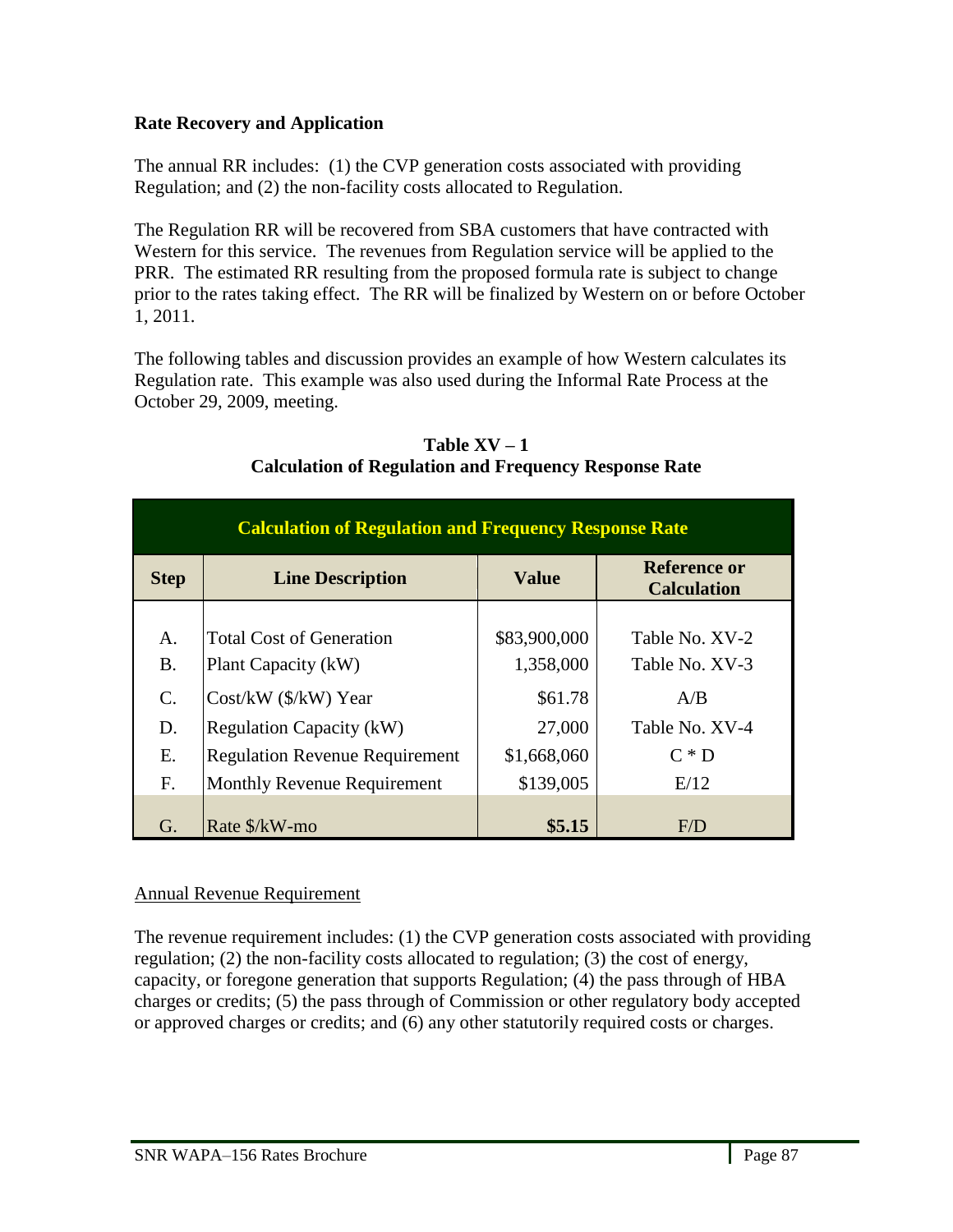Western has calculated the annual revenue requirement for (1) and (2) above using a Commission recognized methodology for the various cost categories. The cost categories for facilities that support the generation capability of the CVP system include: (1) O&M, including unfunded benefits and BA costs, (2) cost of capital or interest expense and (3) depreciation expense. The CVP cost categories are allocated to the generation function based on a ratio of generation plant to total plant. See Appendix C for a list of plant assets assigned to support the generation function.

The following table provides an example of how the costs are assigned to generation.

| <b>Sample Allocation of Costs between Transmission</b><br>and Non-Transmission/Generation |                                                         |                     |                   |  |
|-------------------------------------------------------------------------------------------|---------------------------------------------------------|---------------------|-------------------|--|
| <b>Line Description</b>                                                                   | <b>Total Cost</b><br>(Western &<br><b>Reclamation</b> ) | <b>Transmission</b> | <b>Generation</b> |  |
| <b>A. CVP Plant Investment</b>                                                            |                                                         |                     |                   |  |
| Western                                                                                   | \$251,000,000                                           | 50%                 | 50%               |  |
| <b>Reclamation</b>                                                                        | \$496,000,000                                           | 0.00%               | 100%              |  |
| <b>B.</b> O&M                                                                             |                                                         |                     |                   |  |
| Western                                                                                   | \$51,700,000                                            | \$25,850,000        | \$25,850,000      |  |
| <b>Reclamation</b>                                                                        | \$34,500,000                                            | \$0                 | \$34,500,000      |  |
| C. Depreciation                                                                           |                                                         |                     |                   |  |
| Western                                                                                   | \$6,100,000                                             | \$3,050,000         | \$3,050,000       |  |
| <b>Reclamation</b>                                                                        | \$5,300,000                                             | \$0                 | \$5,300,000       |  |
| D. Interest (Cost of Capital)                                                             |                                                         |                     |                   |  |
| Western                                                                                   | \$6,800,000                                             | \$3,400,000         | \$3,400,000       |  |
| <b>Reclamation</b>                                                                        | \$11,800,000                                            | \$0                 | \$11,800,000      |  |
| <b>F. Revenue Requirement</b>                                                             | \$116,200,000                                           | \$32,300,000        | \$83,900,000      |  |

Table  $XV - 2$ **Allocation of Costs Assigned to Generation/Non-Transmission**

After total cost of generation is determined, Western calculates the plant capacity, which includes the annual peak of the northern power plants generation at the time of the CVP system peak, plus the peak of San Luis and O'Neill power plants. Northern power plants include: Trinity, Shasta, Keswick, Carr, Spring Creek, Folsom, Nimbus and New Melones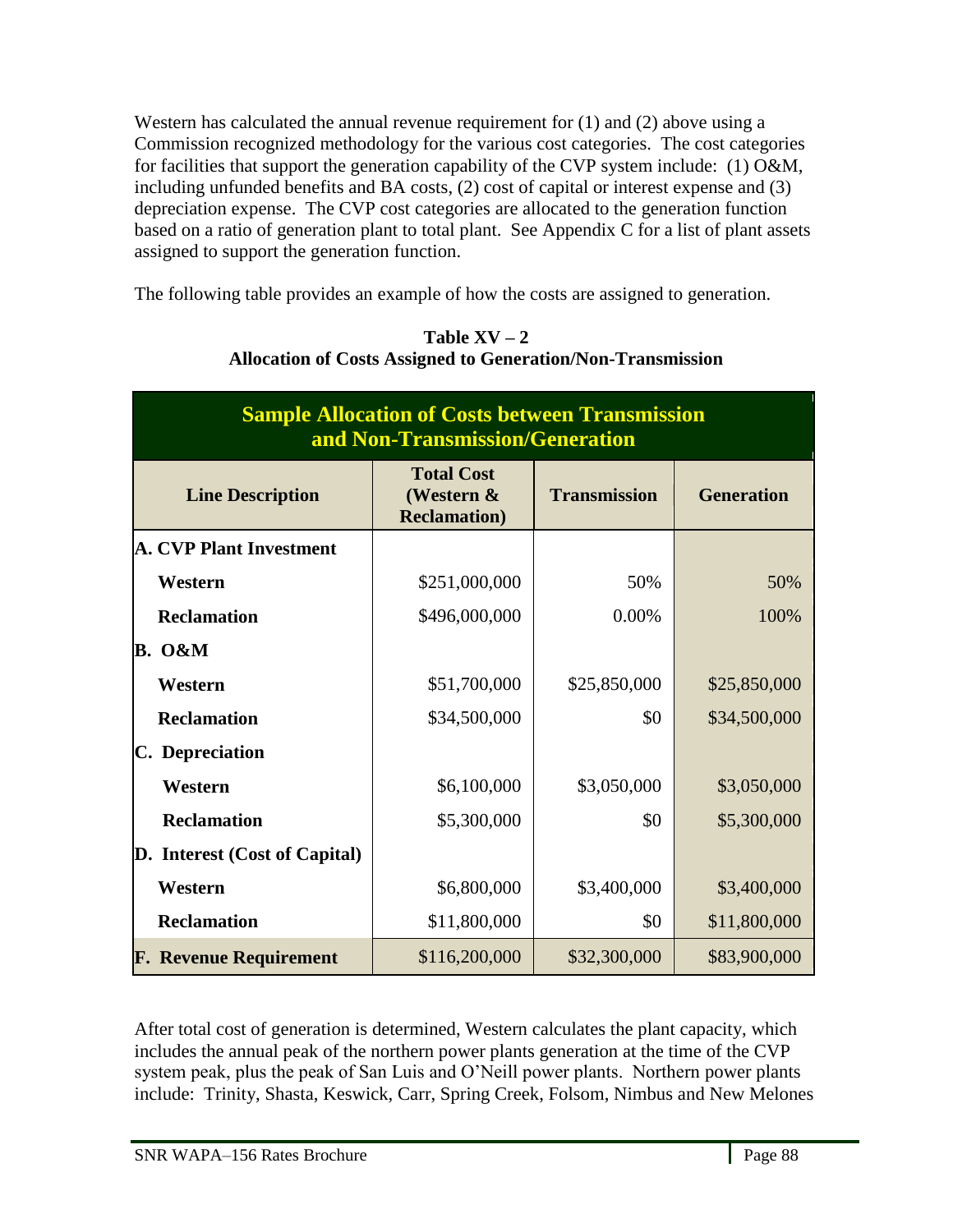power plants. Table XV-3 below provides an example of Western's plant capacity.

| <b>Annual Coincident Peak for the CVP Northern Power Plants</b> |                                  |      |                           |  |
|-----------------------------------------------------------------|----------------------------------|------|---------------------------|--|
| <b>Month/Year</b>                                               | <b>Day</b>                       | Hour | <b>Coincident Peak MW</b> |  |
| Aug-08                                                          | $\overline{2}$                   | 16   | 1,224                     |  |
| <b>Sep-08</b>                                                   | $\overline{\mathbf{3}}$          | 17   | 988                       |  |
| <b>Oct-08</b>                                                   | 6                                | 17   | 894                       |  |
| <b>Nov-08</b>                                                   | 21                               | 18   | 621                       |  |
| Dec-08                                                          | 26                               | 19   | 578                       |  |
| <b>Jan-09</b>                                                   | 8                                | 18   | 461                       |  |
| <b>Feb-09</b>                                                   | 18                               | 19   | 448                       |  |
| Mar-09                                                          | 31                               | 21   | 444                       |  |
| Apr-09                                                          | 21                               | 14   | 766                       |  |
| <b>May-09</b>                                                   | 16                               | 17   | 1,061                     |  |
| <b>Jun-09</b>                                                   | 25                               | 17   | 1,166                     |  |
| <b>Jul-09</b>                                                   | 13                               | 16   | 1,263                     |  |
|                                                                 | <b>Annual Coincident Peak MW</b> |      | 1,263                     |  |
| <b>Plus San Luis and O'Neill</b>                                |                                  |      | 95                        |  |
|                                                                 | <b>Total Plant Capacity MW</b>   |      | 1,358                     |  |

Table  $XV - 3$ **Plant Capacity**

Then, the total cost of generation (\$83.9M) is divided by the plant capacity (1,358,000 kW) to determine the cost per kW year (\$61.78).

Customers who signed interconnected operations agreements will pay for Regulation based on one-half of the total regulating capacity bandwidths provided by Western under the interconnected operations agreements with SBA members. Table XV-4 provides an example of SBA customers' contractual regulating capacity bandwidths.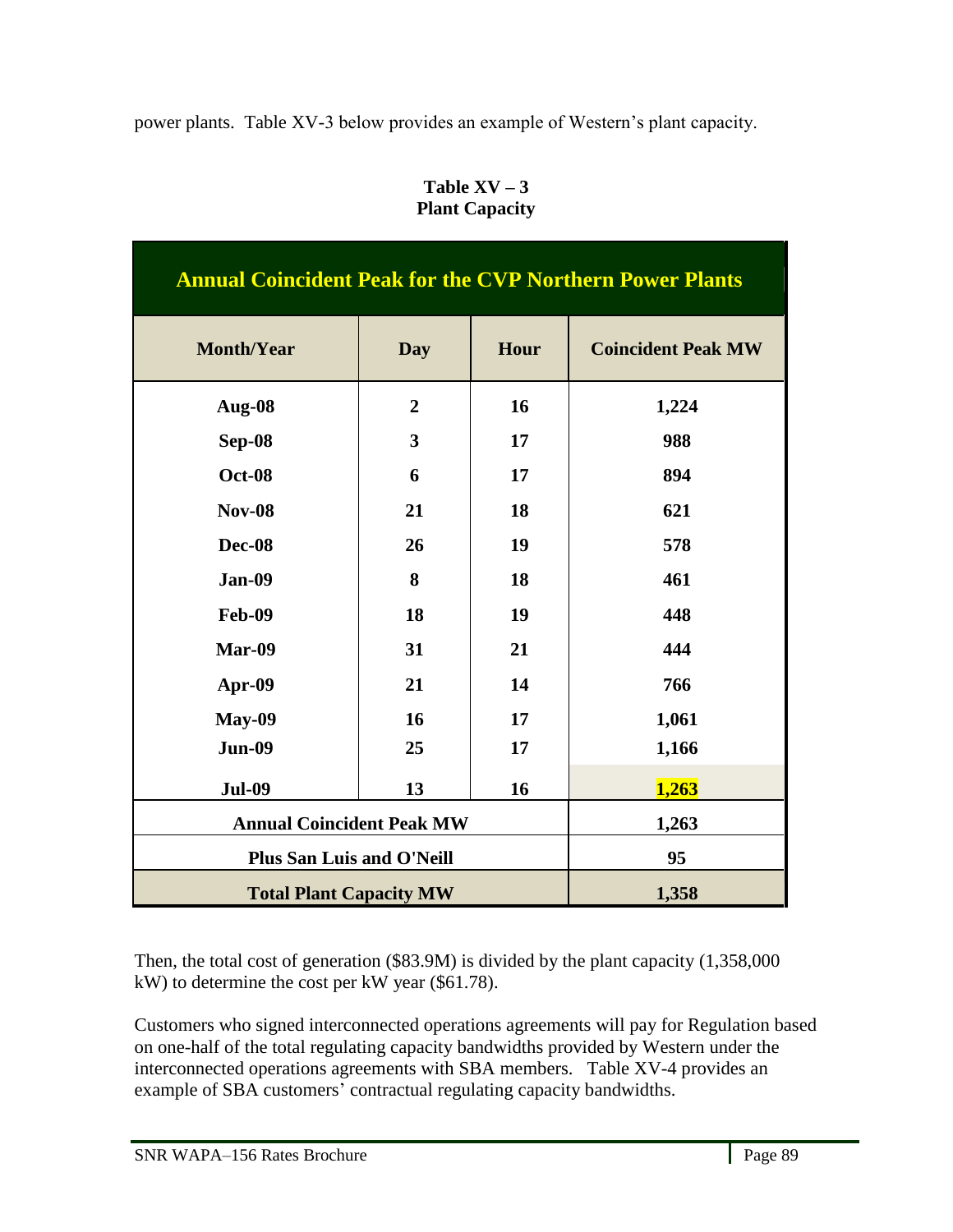# Table  $XV - 4$ **Regulating Capacity Bandwidths under Contract**

| <b>Regulating Capacity Bandwidths under IOAs</b> |                                         |  |  |  |
|--------------------------------------------------|-----------------------------------------|--|--|--|
| <b>SBA Customer</b>                              | <b>Regulating Capacity Bandwidth kW</b> |  |  |  |
| <b>Customer 1</b>                                | 6,000                                   |  |  |  |
| <b>Customer 2</b>                                | 10,000                                  |  |  |  |
| <b>Customer 3</b>                                | 2,000                                   |  |  |  |
| <b>Customer 4</b>                                | 9,000                                   |  |  |  |
| <b>Total Regulating Capacity</b>                 | 27,000 kW                               |  |  |  |

Based on the regulating capacity in Table XV-4, Western's annual regulation revenue requirement is calculated as follows:

 $27,000$  kW x  $$61.78 = $1,668,060$ 

As previously stated, customers are billed monthly based on their contractual regulation capacity obligation.

When financial data is available in March 2011, the regulation rate will be updated. The rate will be reviewed again in September 2011 and if the \$0.25 threshold is met, the rate will be changed beginning October 1, 2011.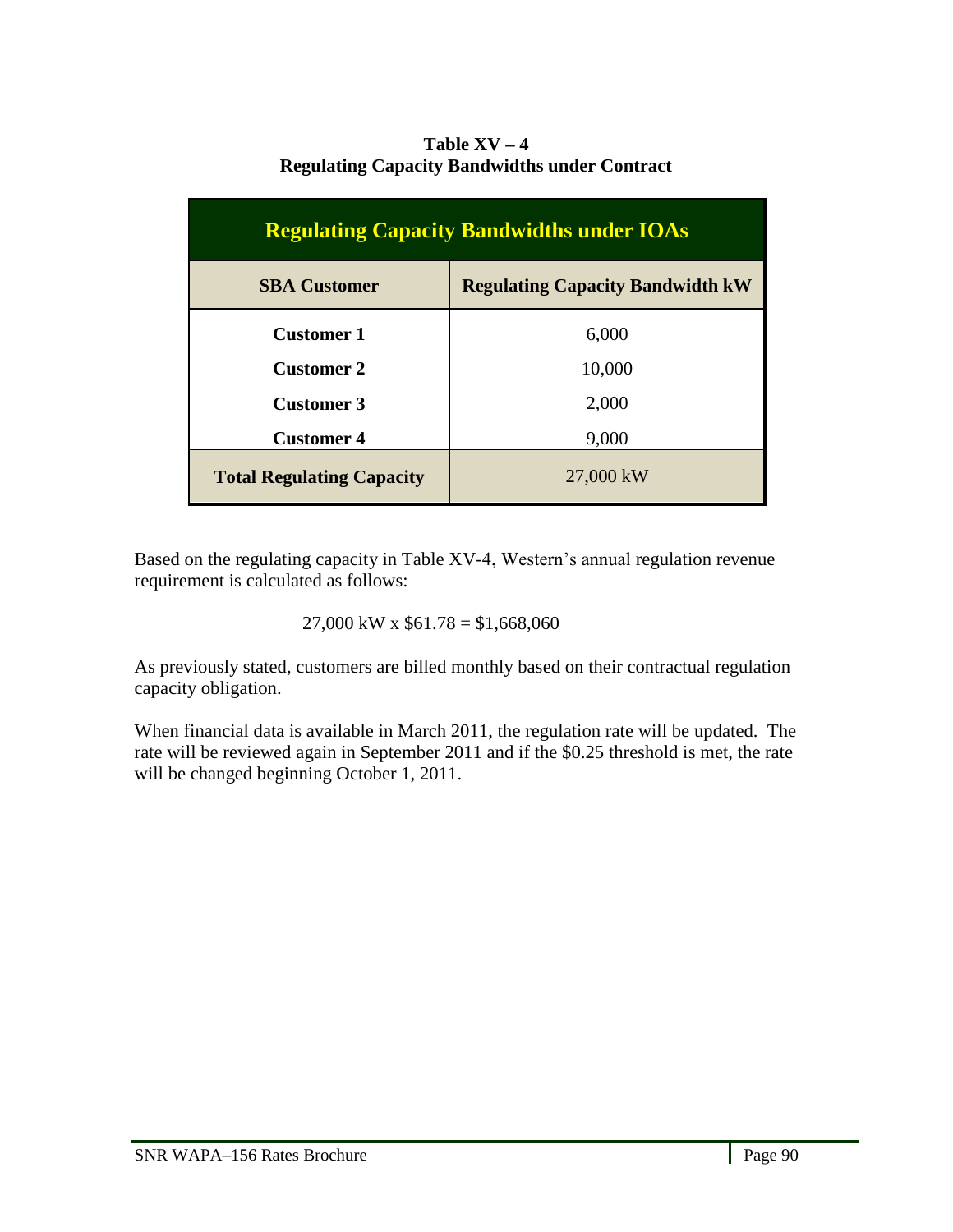# **SECTION XVI**

# **Proposed Rate for Ancillary Service – Spinning Reserve Service**

Spinning reserve service supplies capacity that is available immediately to take load and is synchronized with the power system. Spinning reserve is needed to serve load immediately in the event of a system contingency. Reserves may be provided by generating units that are on-line and loaded at less than maximum output. The amount of reserves set forth in the service agreement contractually obligates the entity to provide spinning reserve. The proposed rate design for spinning reserves is described below.

## **PROPOSED RATE SCHEDULE CV-SPR4 (SUPERSEDES SCHEDULE CV-SPR3) Proposed Formula Rate for Spinning Reserve Service**

Effective:

October 1, 2011, through September 30, 2016.

Available:

Within the marketing area served by SNR.

Applicable:

To customers receiving spinning reserve service.

Character and Conditions of Service:

Spinning reserve service supplies capacity that is available immediately to take load and is synchronized with the power system.

# Formula Rate:

The formula rate for spinning reserve includes three components:

Component 1:

l,

The formula rate for spinning reserve service is the price consistent with the CAISO's market plus all costs incurred as a result of the sale of spinning reserves such as Western's scheduling costs.

For customers that have a contractual obligation to provide spinning reserve to Western and do not fulfill that obligation, the penalty for non-performance is the greater of actual cost or 150 percent of the market price. Component 2: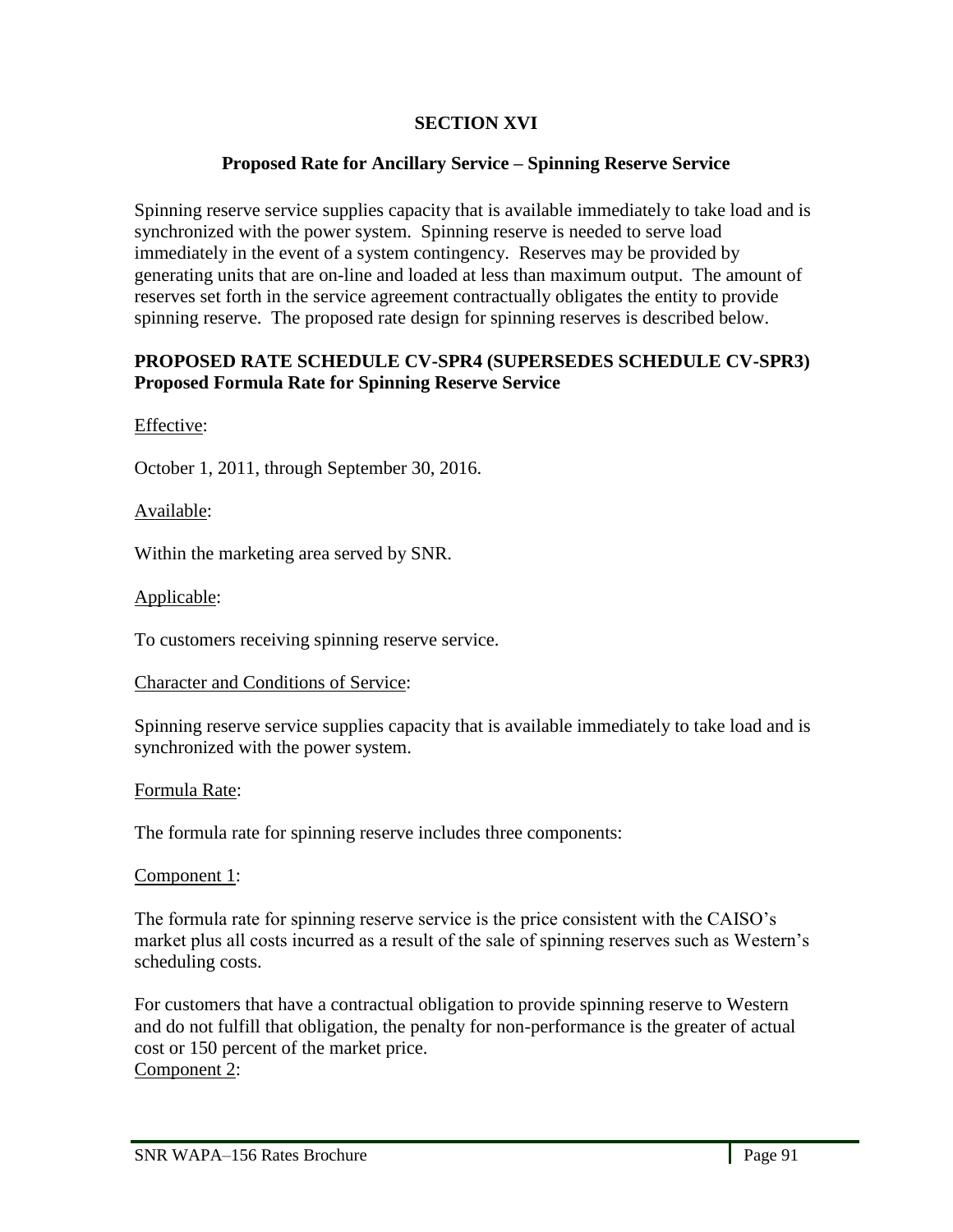Any charges or credits associated with the creation, termination, or modification to any tariff, contract, or rate schedule accepted or approved by FERC or other regulatory body will be passed on to each relevant customer. The FERC's or other regulatory body's accepted or approved charges or credits apply to the service to which this rate methodology applies. When possible, Western will pass through directly to the relevant customer FERC's or other regulatory body's accepted or approved charges or credits in the same manner Western is charged or credited. If FERC's or other regulatory body's accepted or approved charges or credits cannot be passed through directly to the relevant customer in the same manner Western is charged or credited, the charges or credits will be passed through using Component 1 of the formula rate.

# Component 3:

Any charges or credits from the HBA applied to Western for providing this service will be passed through directly to the relevant customer in the same manner Western is charged or credited to the extent possible. If the HBA's costs or credits cannot be passed through to the relevant customer in the same manner Western is charged or credited, the charges or credits will be passed through using Component 1 of the formula rate.

# Billing*:*

The formula rate above will be applied to the amount of spinning reserve sold. Billing will occur monthly.

# Adjustment for Audit Adjustments:

Financial audit adjustments that apply to the formula rate under this rate schedule will be evaluated on a case-by-case basis to determine the appropriate treatment for repayment and cash flow management.

# **Rate Comparison**

Western is not proposing a change to the existing formula rate methodology for spinning reserve service.

# **Rate Recovery and Application**

The spinning reserve charge is calculated for each hour during the month in order to derive the total monthly charge. The proposed formula rate for spinning reserve service is as follows: (1) a price consistent with the CAISO's market price; (2) all costs incurred as a result of the sale of spinning reserves, such as Western's scheduling costs; (3) the cost of energy, capacity, or generation that supports spinning reserve service; (4) the pass through of FERC's or other regulatory body's accepted or approved charges or credits; (5) the pass through of the HBA's charges or credits; and (6) any other statutorily required costs or charges.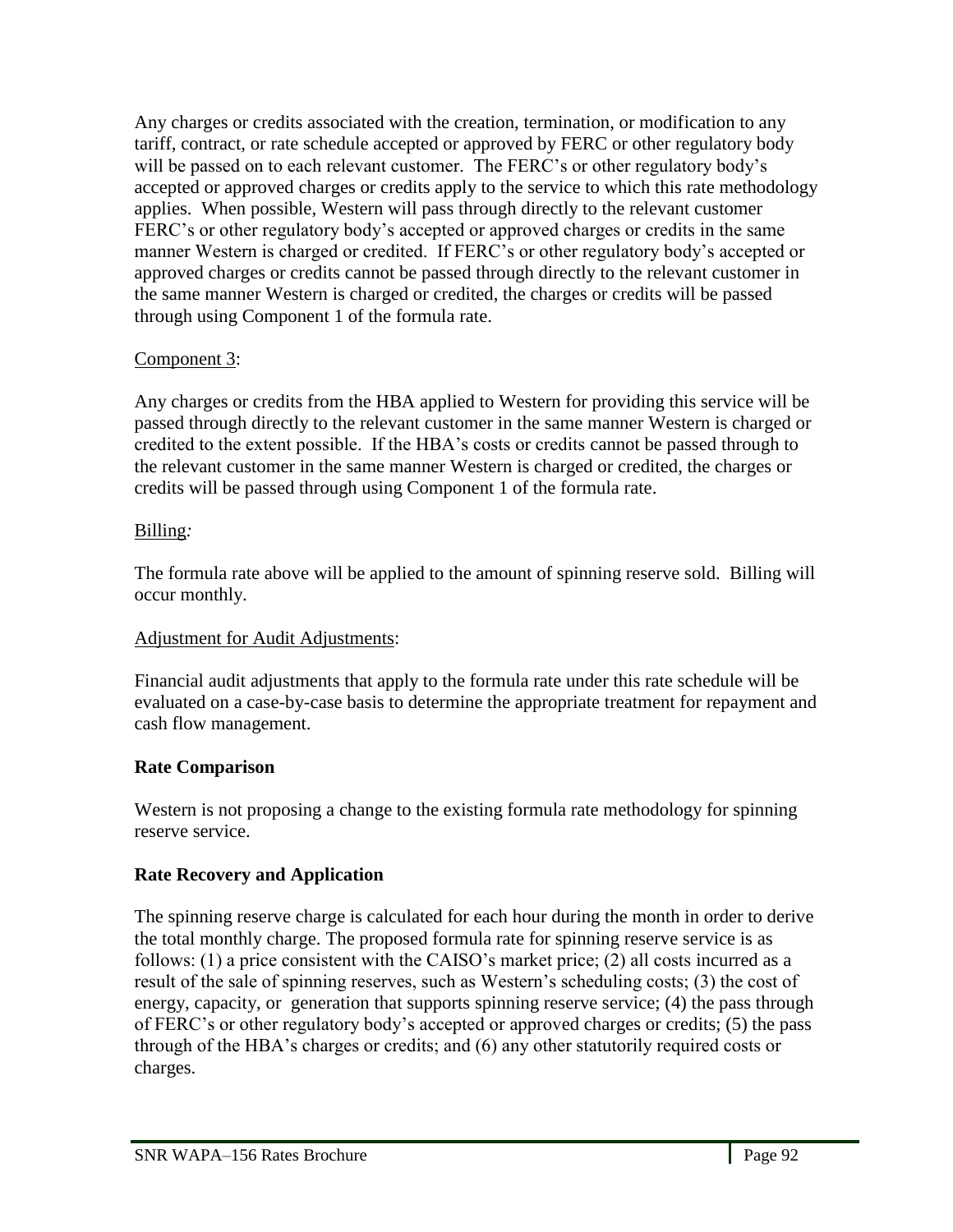Below is an example of how the spinning reserve charge is calculated using Component 1, when reserves are provided by Western.

# **Table XVI – 1 Spinning Reserve Price Example**

| <b>Spinning Reserve Price Example (Component 1)</b> |          |  |  |  |
|-----------------------------------------------------|----------|--|--|--|
| On July 25, Hour Ending 1, Customer A has:          |          |  |  |  |
| <b>Spinning Reserve Obligation</b>                  | 18 MW    |  |  |  |
| Day Ahead Market Price (per MWh)                    | \$25.11  |  |  |  |
| Total Charge for Hour Ending 1                      | \$451.98 |  |  |  |

To derive the total monthly charge for Customer A, the spinning reserve charge is calculated for each hour that it occurs during the month.

For customers that have a contractual obligation to provide spinning reserve to Western and do not fulfill that obligation, the penalty for non-performance is the greater of actual cost or 150 percent of the market price. The actual cost is calculated using CVP generation RR and associated energy. The spinning reserve charge for Customer A on July 25, Hour Ending 1, is calculated as follows:

Table  $XVI - 2$ **Spinning Reserve Charge Example Calculation**

| <b>July 25, Hour Ending 1</b>                                                         | <b>Price</b> | <b>Price</b><br><b>Comparison</b> | <b>MW</b> | <b>Charge</b> |
|---------------------------------------------------------------------------------------|--------------|-----------------------------------|-----------|---------------|
|                                                                                       |              | Actual $< 150\%$                  |           |               |
| <b>Western's Calculated Actual Cost</b>                                               | \$18.27      | of Market                         | N/A       | N/A           |
| Day Ahead Market Price (\$25.11 x                                                     |              | 150% Market $>$                   |           |               |
| 150%=\$37.67) applied per rate schedule                                               | \$37.67      | Actual                            | 18        | \$677.97      |
| Note:                                                                                 |              |                                   |           |               |
| Spinning reserve charge for July 25, Hour Ending 1, is calculated as follows: 18 MW x |              |                                   |           |               |
| $\$37.67 = \$677.97$                                                                  |              |                                   |           |               |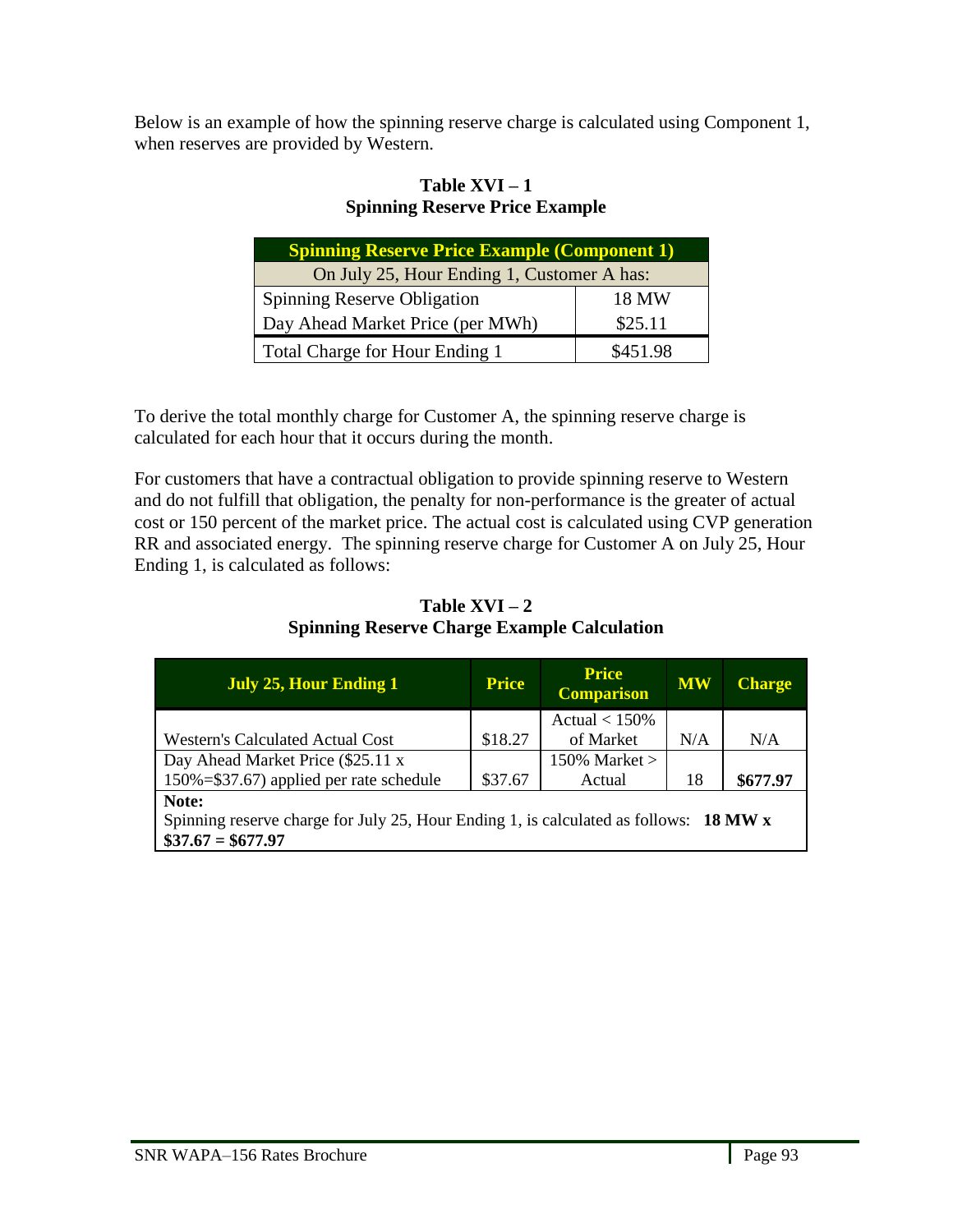The cost for spinning reserve required to firm CVP generation for the current hour and the following hour is included in the PRR. Spinning reserves surplus to support the SBA and firm CVP generation may be sold. Surplus spinning reserves will be sold at prices consistent with the CAISO markets. Revenues from the sale of surplus spinning reserves will offset the PRR. The spinning reserve formula rate will apply to SBA customers who contract with Western to provide this service.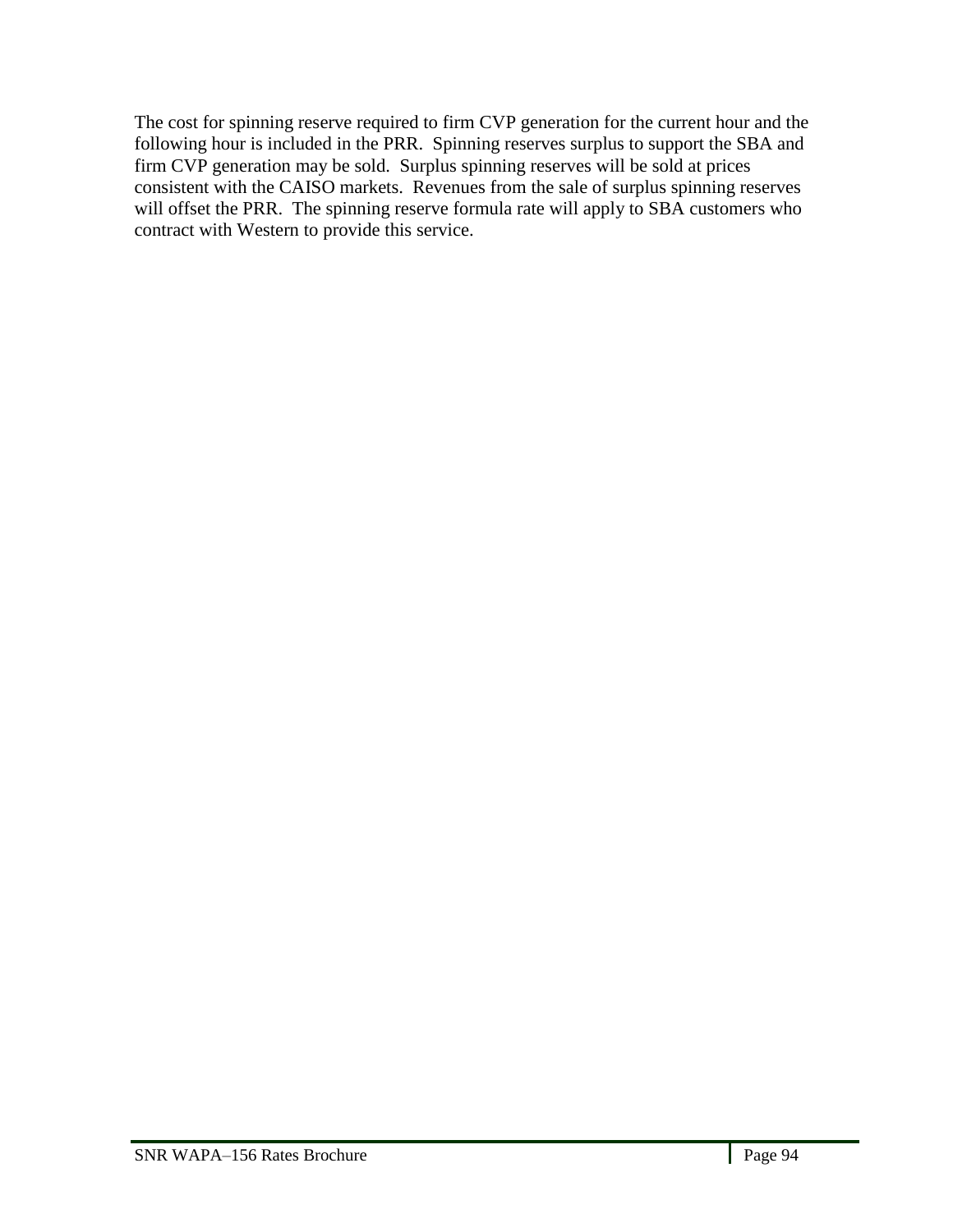# **SECTION XVII**

# **Proposed Rate for Ancillary Service – Supplemental Reserve Service**

Supplemental reserve service supplies capacity that is available within the first 10 minutes to take load and is synchronized with the power system. Supplemental reserve service is needed to serve load in the event of a system contingency, however, it is not available immediately to serve load but rather within a short period of time. Supplemental reserves may be provided by generating units that are on-line but unloaded, by quick start generation or by interruptible load. The amount of reserves is set forth in the service agreement.

The charges for supplemental reserves are discussed below.

#### Rate Design

### **PROPOSED RATE SCHEDULE CV-SUR4 (SUPERSEDES SCHEDULE CV-SUR3) Proposed Formula Rate for Supplemental Reserve Service**

Effective:

October 1, 2011, through September 30, 2016.

Available:

Within the marketing area served by SNR.

Applicable:

To customers receiving supplemental reserve service.

### Character and Conditions of Service:

Supplemental reserve service supplies capacity that is available within the first 10 minutes to take load and is synchronized with the power system.

### Formula Rate:

l,

The formula rate for supplemental reserve service includes three components: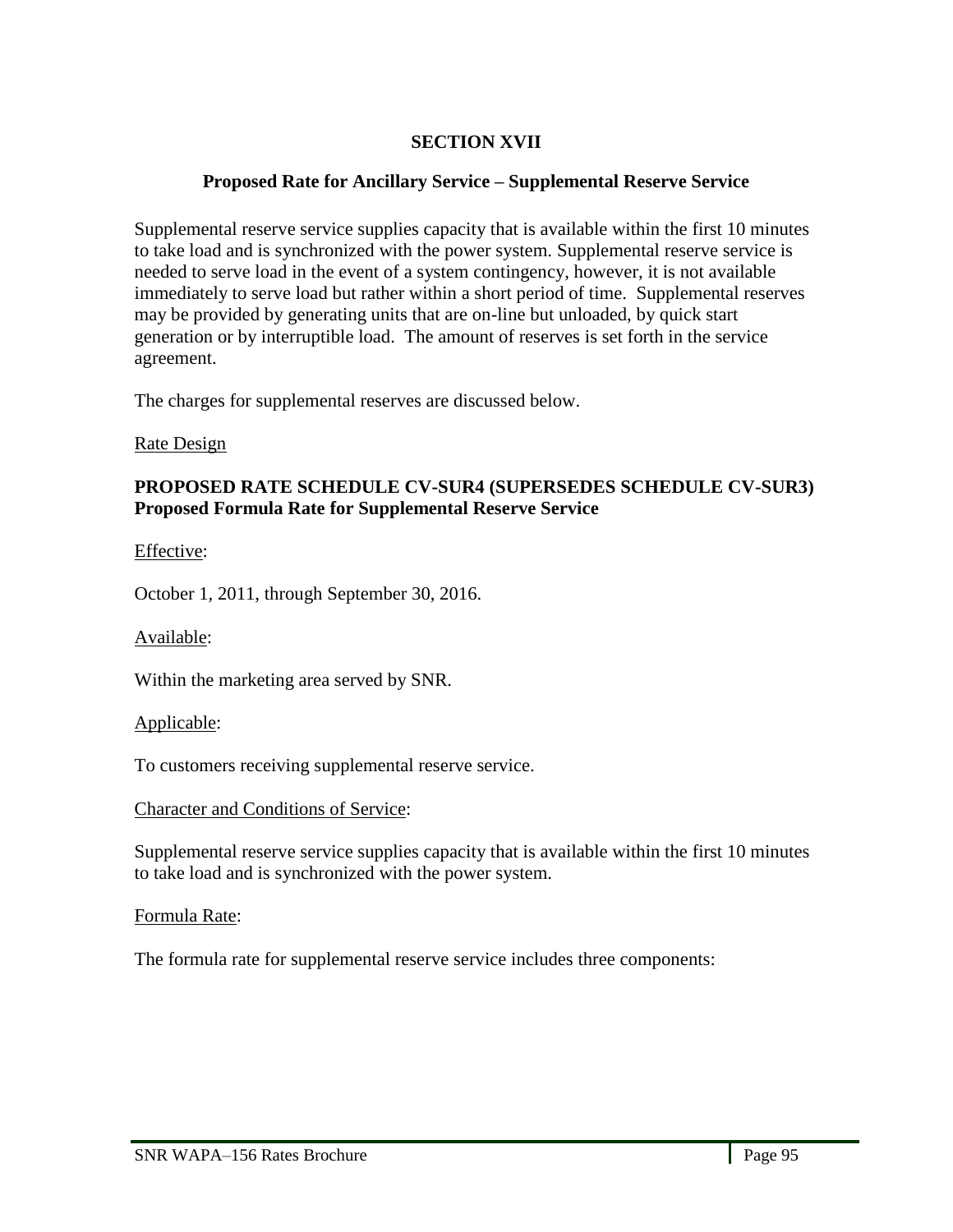### Component 1:

The formula rate for supplemental reserve service is the price consistent with the CAISO's market plus all costs incurred as a result of the sale of supplemental reserves, such as Western's scheduling costs.

For customers that have a contractual obligation to provide supplemental reserve service to Western and do not fulfill that obligation, the penalty for non-performance is the greater of actual cost or 150 percent of the market price.

#### Component 2:

Any charges or credits associated with the creation, termination, or modification to any tariff, contract, or rate schedule accepted or approved by FERC or other regulatory body will be passed on to each relevant customer. The FERC's or other regulatory body's accepted or approved charges or credits apply to the service to which this rate methodology applies. When possible, Western will pass through directly to the relevant customer FERC's or other regulatory body's accepted or approved charges or credits in the same manner Western is charged or credited. If FERC's or other regulatory body's accepted or approved charges or credits cannot be passed through directly to the relevant customer in the same manner Western is charged or credited, the charges or credits will be passed through using Component 1 of the formula rate.

#### Component 3:

Any charges or credits from the HBA applied to Western for providing this service will be passed through directly to the relevant customer in the same manner Western is charged or credited to the extent possible. If the HBA's costs or credits cannot be passed through to the relevant customer in the same manner Western is charged or credited, the charges or credits will be passed through using Component 1 of the formula rate.

### Billing:

l,

The formula rate above will be applied to the amount of supplemental reserve service sold. Billing will occur monthly.

#### Adjustment for Audit Adjustments:

Financial audit adjustments that apply to the formula rate under this rate schedule will be evaluated on a case-by-case basis to determine the appropriate treatment for repayment and cash flow management.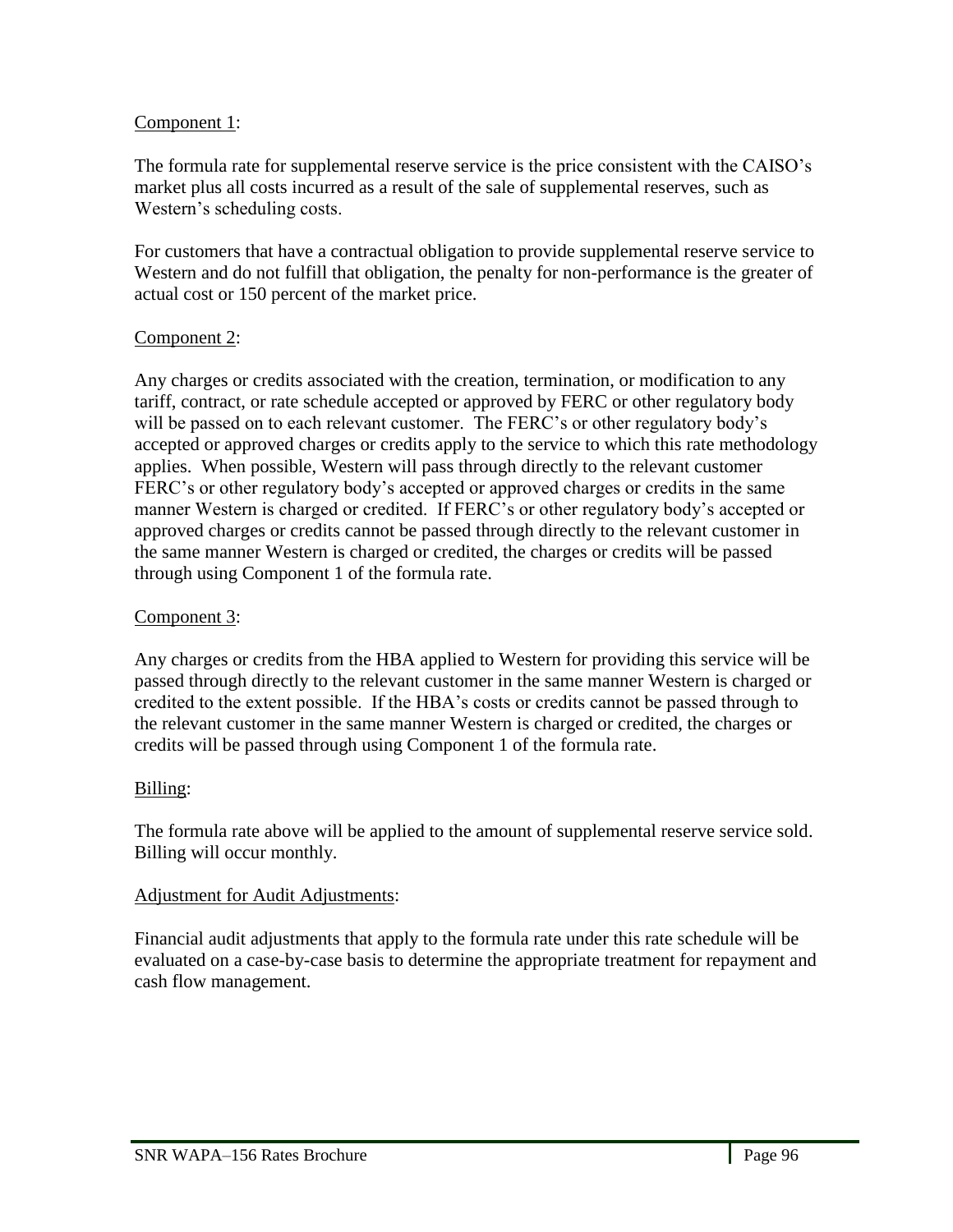## **Rate Comparison**

Western is not proposing a change to the existing formula rate methodology for supplemental reserve service.

# **Rate Recovery and Application**

The formula rate for supplemental reserve service is as follows: (1) a price consistent with the CAISO's market price; (2) all costs incurred as a result of the sale of supplemental reserve service, such as Western's scheduling costs; (3) the cost of energy, capacity, or generation that supports supplemental reserve service; (4) the pass through of the HBA's charges or credits; (5) the pass through of FERC's or other regulatory body's accepted or approved charges or credits; and (6) any other statutorily required costs or charges.

Below is an example of how the supplemental reserve charge is calculated using Component 1, when reserves are provided by Western.

| <b>Supplemental Reserve Price Example (Component 1)</b> |          |  |  |  |
|---------------------------------------------------------|----------|--|--|--|
| On January 29, Hour Ending 1, Customer A has:           |          |  |  |  |
| Supplemental Reserve Obligation                         | 18 MW    |  |  |  |
| Day Ahead Market Price (per MWh)                        | \$25.11  |  |  |  |
| Total Charge for Hour Ending 1                          | \$451.98 |  |  |  |

### **Table XVII – 1 Supplemental Reserve Price Example**

To derive the total monthly charge for Customer A, the supplemental reserve charge is calculated for each hour that it occurs during the month.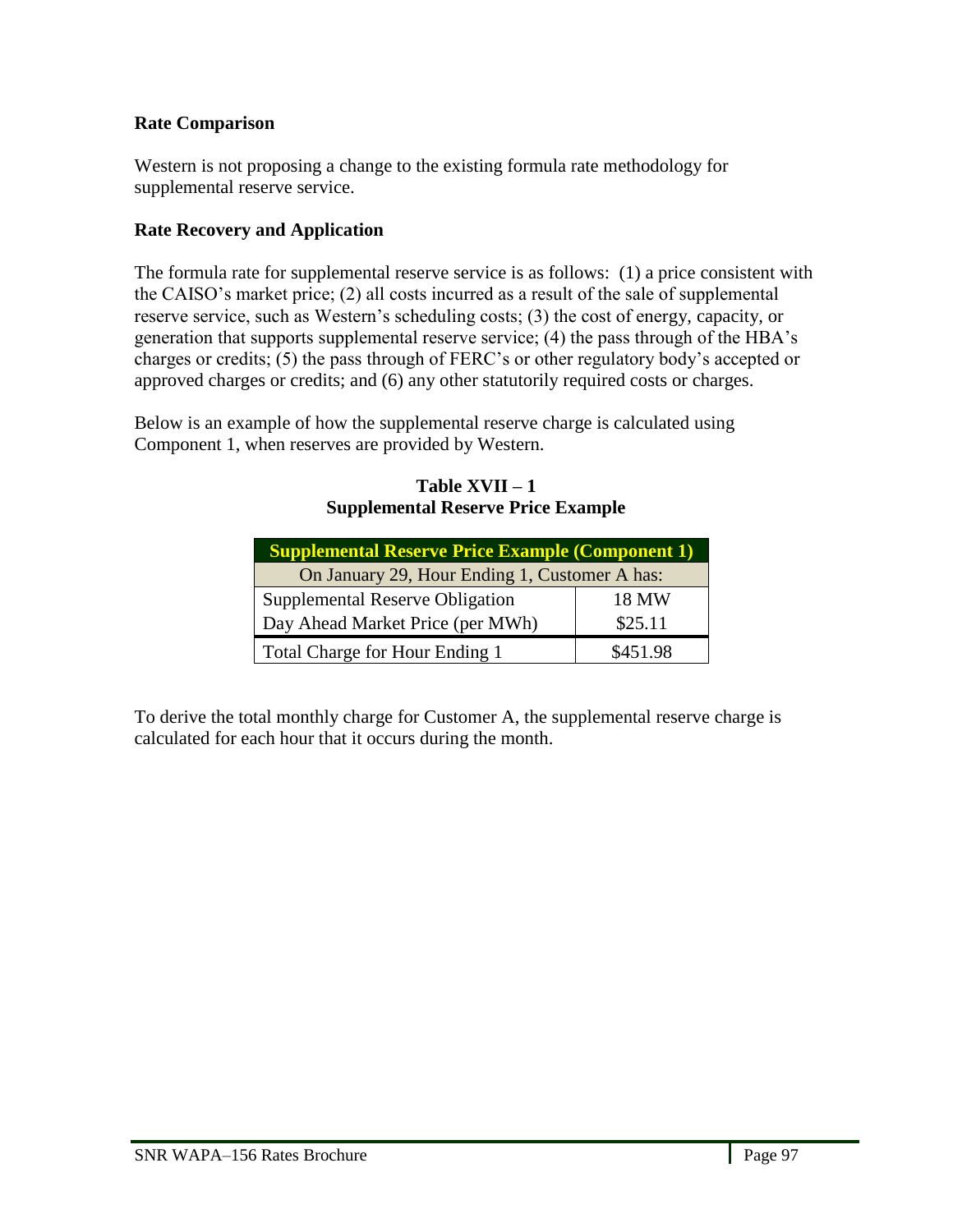For customers that have a contractual obligation to provide supplemental reserve to Western and do not fulfill that obligation, the penalty for non-performance is equal to the greater of actual cost of generation or 150 percent of the market price. The actual cost is calculated using CVP generation RR and associated energy. The supplemental reserve charge for Customer A on January 29, Hour Ending 1, is calculated as follows:

| <b>January 29, Hour Ending 1</b>                                                                                            | <b>Price</b> | <b>Price</b><br><b>Comparison</b> | <b>MW</b> | <b>Charge</b> |
|-----------------------------------------------------------------------------------------------------------------------------|--------------|-----------------------------------|-----------|---------------|
|                                                                                                                             |              | Actual $\lt$<br>$150\%$ of        |           |               |
| <b>Western's Calculated Actual Cost</b>                                                                                     | \$18.27      | Market                            | N/A       | N/A           |
|                                                                                                                             |              |                                   |           |               |
| Day Ahead Market Price (\$25.11 *                                                                                           |              | 150% Market                       |           |               |
| 150%) applied per rate schedule                                                                                             | \$37.67      | $>$ Actual                        | 18        | \$677.97      |
| Note:<br>Supplemental reserve charge for January 29, Hour Ending 1, is calculated as follows: 18<br>$MW * $37.67 = $677.97$ |              |                                   |           |               |

### **Table XVII – 2 Supplemental Reserve Charge Example Calculation**

The cost for supplemental reserves required to firm CVP generation for the current hour and the following hour is included in the PRR. Supplemental reserve service surplus to those required to support the SBA and firm CVP generation may be sold. Surplus supplemental reserves will be sold at prices consistent with the CAISO markets. Revenues from the sale of supplemental reserves will offset the PRR. The supplemental reserve formula rate will apply to SBA customers who contract with Western to provide this service.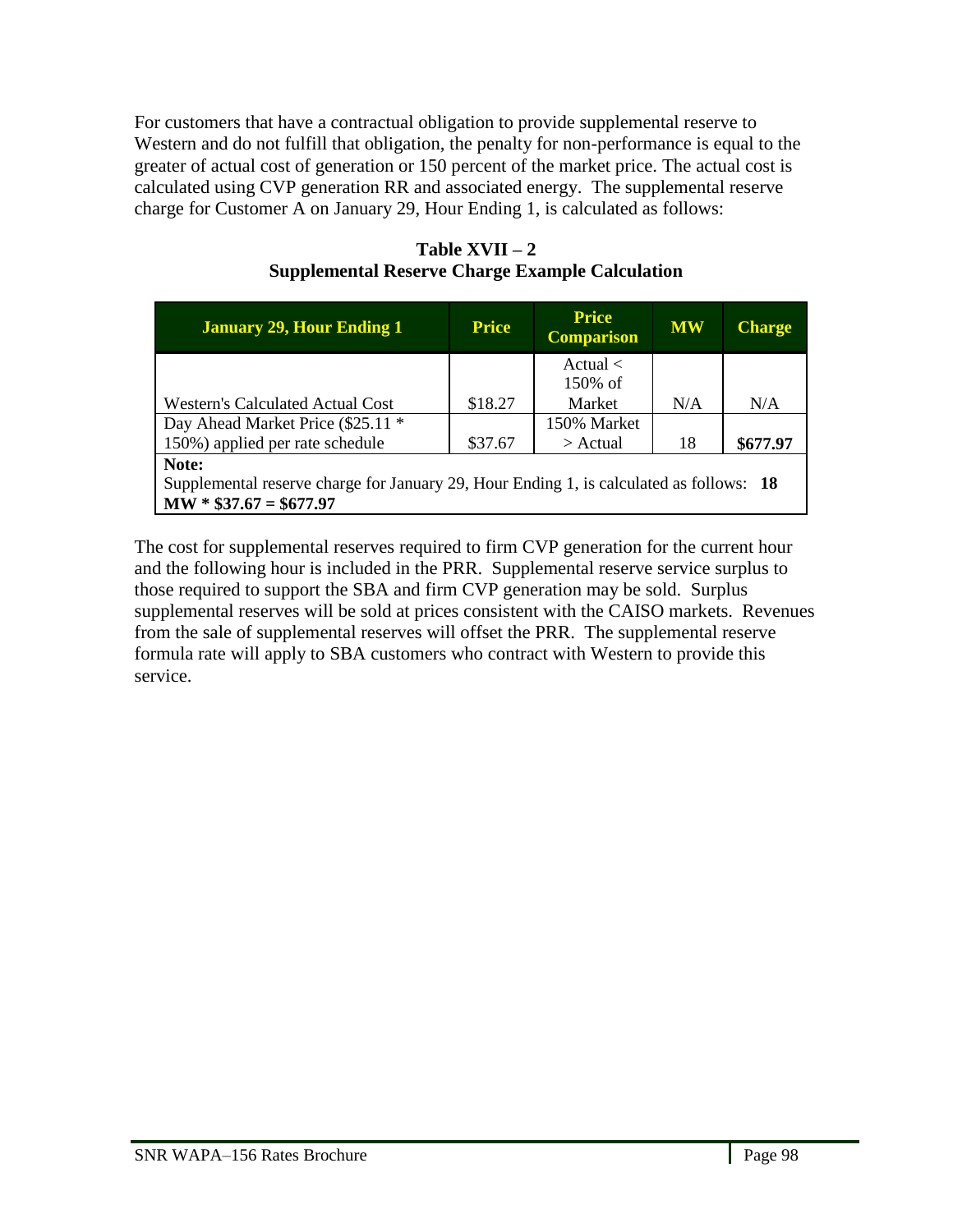# **SECTION XVIII**

## **Discussion for Ancillary Service – Scheduling, System Control and Dispatch Service and Reactive Supply and Voltage Control from Generation Sources Service**

## A) Scheduling, System Control and Dispatch Service

While not separately identified, Western's cost for Scheduling, System Control and Dispatch Service are included in the transmission revenue requirements for CVP, COTP, and PACI. This service is required to schedule the movement of power through, out of, within, or into a balancing authority.

B) Reactive Supply & Voltage Control (VAR Support Service) from Generation Sources Service

Pursuant to the Central Valley Project, Rate Order No. WAPA-128, filed on August 10, 2006, as approved by FERC on January 25, 2007, Western removed the costs for VAR Support Service from the transmission revenue requirements and included the cost in the BR and FP power rates. Western proposes using the same methodology as approved under Rate Order No. WAPA-128.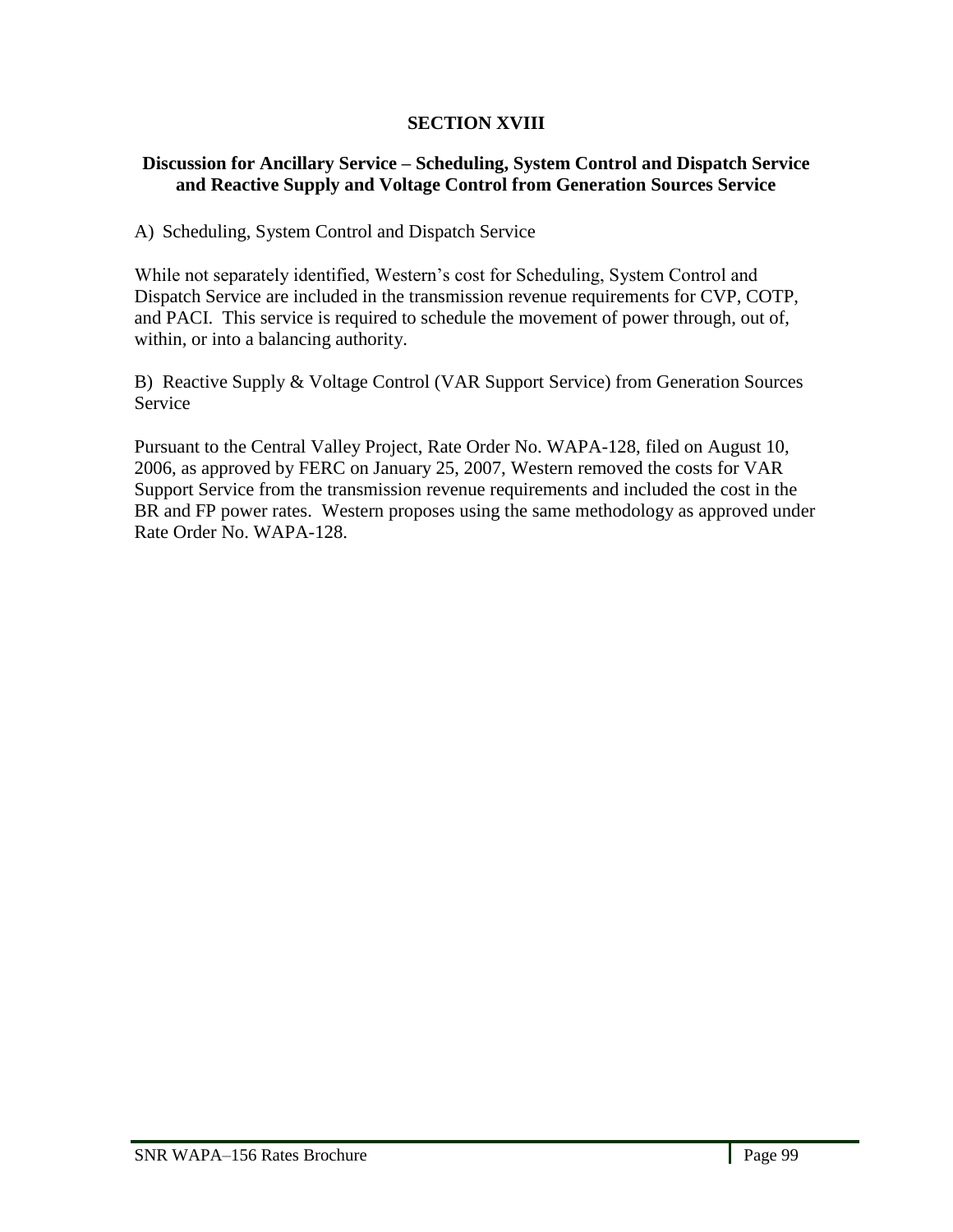# **SECTION XIX**

# **Possible Future Issues Impacting CVP Customers**

### A) CVPIA and Aid to irrigation

Under its Power Marketing Plan, SNR develops annual revenue requirements for each type of service provided to its customers. In recent years, the power customers' effective rates for power have been increasingly burdened by financial obligations imposed by the CVP Improvement Act. For example, in addition to setting rates to recover the normal capital and operating expenses associated with the construction and operation of the CVP, under the CVPIA, Reclamation assesses the water and power users additional costs associated with meeting their respective obligations to fund environmental restoration activities under the CVPIA Environmental Restoration Fund. Under Reclamation Law, the power users are also responsible for repaying any capital costs which are beyond the ability of the irrigator's to repay.

Aid to irrigation has been increasing annually by approximately \$3 to \$4 million, currently. The preference power customer Restoration obligations have dramatically and significantly increased due to the following reasons: (1) below normal water delivery conditions over the past five years, (2) water user contributions to the CPVIA Environmental Restoration Fund are capped and directly linked to the amount of water they receive from the CVP, (3) currently financial shortfalls must be made up by the preference power customers, and (4) an increase in costs over the last few years as a result of both environmental and reliabilityrelated regulatory compliance. It is anticipated that this current trend will continue based upon annual increases in aid to irrigation and increased assessments to power form CVPIA. Over the next five years Reclamation estimates that the power customers will pick up approximately \$3.7 million annually in aid to irrigation costs. The total Aid to Irrigation costs rose from \$24 million in 2005 to \$42 million in 2010, with an estimated total to reach \$63 million by the end of this rate period in 2016.

### B) Legislation or Changes to Executive Orders

The proposed rates do not include any cost estimates that may be related to proposed legislation or changes to existing executive orders. Any legislation or change in existing executive orders concerning the Power Marketing Administrations (PMA) and/or the way PMA business is conducted, could have a significant impact on future CVP rates. For example, there is an outstanding issue related to Federal entities that have North American Electric Reliability Corporation (NERC) registered functions, which are subject to mandatory NERC-monitored reliability standards, as well as any monetary fines and/or sanctions resulting from non-compliance with a specific standard. In the event that a determination is made that a Federal entity with a NERC-registered function is found to be non-compliant with a mandatory reliability standard, and receives a monetary fine or sanction as a result, then the costs incurred as a result would need to be distributed across the Federal entities' customer base on a prospective basis.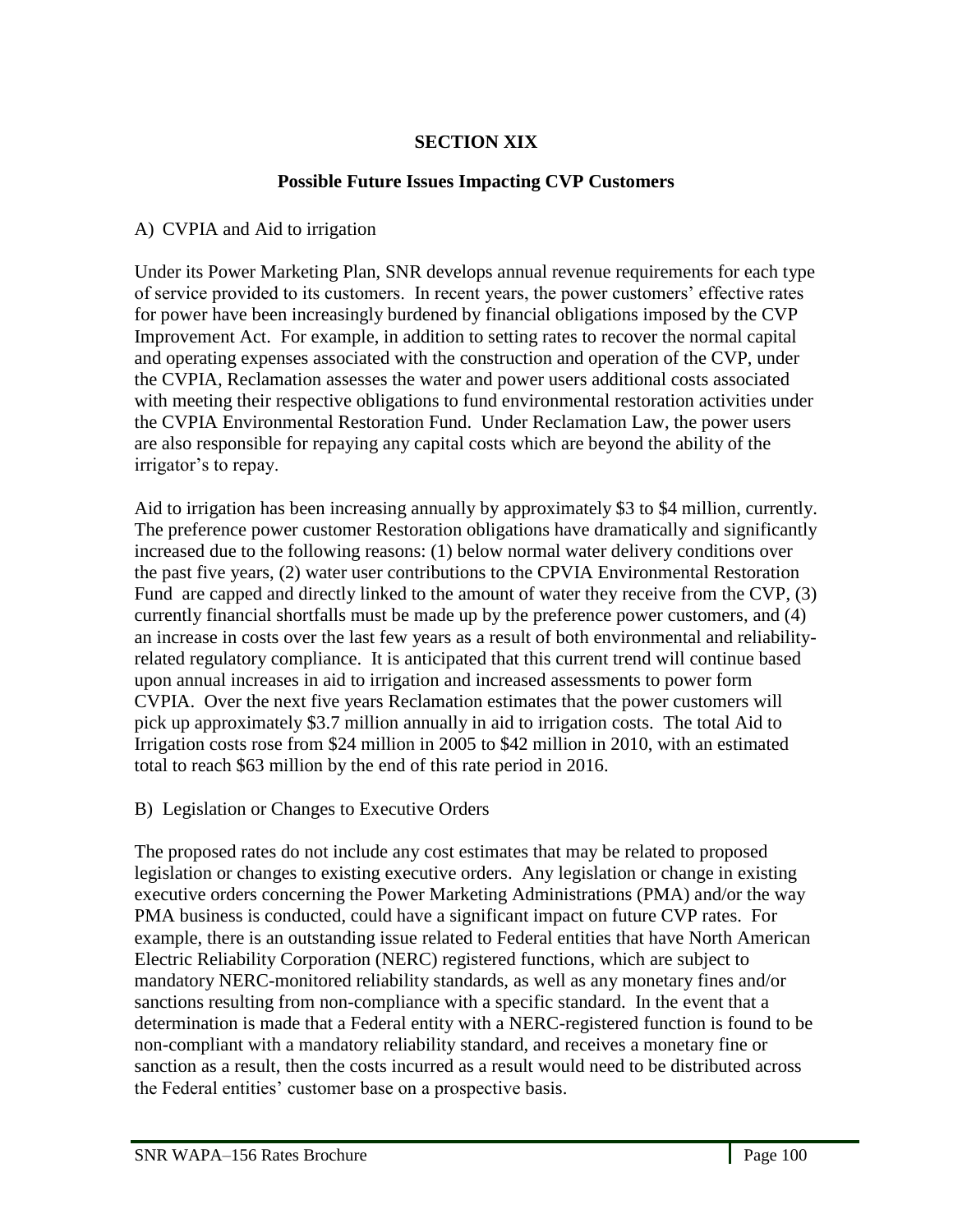# C) Litigation

No costs or revenues are included in the proposed rates for litigation or settlements. Any charges or credits associated with the creation, termination, or modification to any tariff, contract, or rate schedule accepted or approved by the Commission or other regulatory body will be passed on to each appropriate customer. The Commission accepted or approved charges or credits apply to the service to which this rate methodology applies.

D) New Transmission associated with the American Recovery and Reinvestment Act (ARRA)

Western is implementing the ARRA through the Transmission Infrastructure Program (TIP). ARRA was enacted in February 2009. ARRA includes measures to modernize our nation's infrastructure and enhance energy independence. Section 402 of The Recovery Act provides Western with new authority to implement TIP within Western's geographic service territory to construct new transmission lines and other related infrastructure to help deliver renewable resources to the market and, more importantly, it also provides a source of funds for this activity.

The program's core principles include:

- Using revenues from the projects developed under this authority as the only source of revenue for repayment of the associated loan for the project and payment of expenses for ancillary services and operations and maintenance.
- Requiring each project, for accounting and repayment purposes, is treated as a separate and distinct project, and
- Requiring that project beneficiaries repay project costs.

SNR currently has no active TIP-funded projects within the region, and as a result, no costs are included in our rates for any projects associated with the TIP program.

The Bureau of Reclamation Mid-Pacific Region has obligated funds provided by the American Recovery and Reinvestment Act of 2009 over the last few years which will obligate SNR preference power customers to repay approximately \$13 million. Many of these projects are multipurpose in nature, and accordingly have a cost component which is allocated to the preference power function for repayment. These costs are incorporated into our rates.